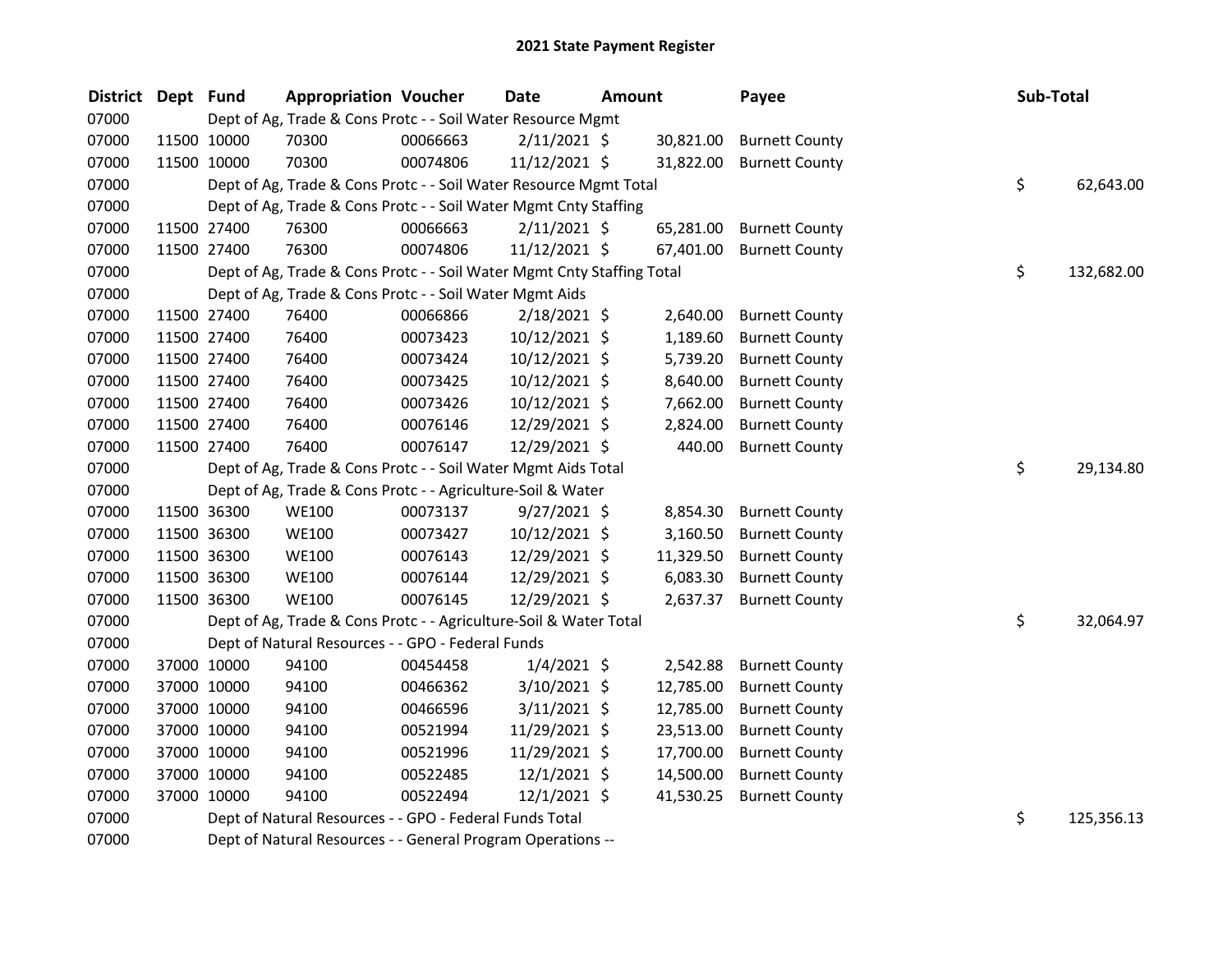| <b>District</b> | Dept Fund |             | <b>Appropriation Voucher</b>                                       |          | Date           | Amount |           | Payee                    | Sub-Total |           |
|-----------------|-----------|-------------|--------------------------------------------------------------------|----------|----------------|--------|-----------|--------------------------|-----------|-----------|
| 07000           |           | 37000 21200 | 25400                                                              | 00493209 | 7/12/2021 \$   |        | 1,449.60  | <b>Burnett County</b>    |           |           |
| 07000           |           | 37000 21200 | 25400                                                              | 00499619 | $8/13/2021$ \$ |        | 80.53     | <b>Burnett County</b>    |           |           |
| 07000           |           | 37000 21200 | 25400                                                              | 00515377 | 10/29/2021 \$  |        | 195.60    | <b>Burnett County</b>    |           |           |
| 07000           |           |             | Dept of Natural Resources - - General Program Operations -- Total  |          |                |        |           |                          | \$        | 1,725.73  |
| 07000           |           |             | Dept of Natural Resources - - Recreation Aids- Utility Terra       |          |                |        |           |                          |           |           |
| 07000           |           | 37000 21200 | 54700                                                              | 00466011 | $3/4/2021$ \$  |        | 1,500.00  | <b>Burnett County</b>    |           |           |
| 07000           |           | 37000 21200 | 54700                                                              | 00521997 | 11/29/2021 \$  |        | 17,700.00 | <b>Burnett County</b>    |           |           |
| 07000           |           |             | Dept of Natural Resources - - Recreation Aids- Utility Terra Total |          |                |        |           |                          | \$        | 19,200.00 |
| 07000           |           |             | Dept of Natural Resources - - Venison Processing                   |          |                |        |           |                          |           |           |
| 07000           |           | 37000 21200 | 54900                                                              | 00477198 | $4/23/2021$ \$ |        | 1,040.00  | <b>Burnett County</b>    |           |           |
| 07000           |           |             | Dept of Natural Resources - - Venison Processing Total             |          |                |        |           |                          | \$        | 1,040.00  |
| 07000           |           |             | Dept of Natural Resources - - Enf A - Atv & Utv Enforcement        |          |                |        |           |                          |           |           |
| 07000           |           | 37000 21200 | 55100                                                              | 00509145 | $9/16/2021$ \$ |        |           | 17,927.20 Burnett County |           |           |
| 07000           |           |             | Dept of Natural Resources - - Enf A - Atv & Utv Enforcement Total  |          |                |        |           |                          | \$        | 17,927.20 |
| 07000           |           |             | Dept of Natural Resources - - Enf A - Snow Enforcement             |          |                |        |           |                          |           |           |
| 07000           |           | 37000 21200 | 55200                                                              | 00509606 | $9/20/2021$ \$ |        | 4,379.65  | <b>Burnett County</b>    |           |           |
| 07000           |           |             | Dept of Natural Resources - - Enf A - Snow Enforcement Total       |          |                |        |           |                          | \$        | 4,379.65  |
| 07000           |           |             | Dept of Natural Resources - - Wildlife Damage Claims & Abat        |          |                |        |           |                          |           |           |
| 07000           |           | 37000 21200 | 55300                                                              | 00477198 | $4/23/2021$ \$ |        | 6,848.98  | <b>Burnett County</b>    |           |           |
| 07000           |           | 37000 21200 | 55300                                                              | 00482760 | $5/21/2021$ \$ |        | 9,528.32  | <b>Burnett County</b>    |           |           |
| 07000           |           | 37000 21200 | 55300                                                              | 00501308 | $8/13/2021$ \$ |        | 7,374.46  | <b>Burnett County</b>    |           |           |
| 07000           |           | 37000 21200 | 55300                                                              | 00520249 | 11/18/2021 \$  |        | 16,867.18 | <b>Burnett County</b>    |           |           |
| 07000           |           |             | Dept of Natural Resources - - Wildlife Damage Claims & Abat Total  |          |                |        |           |                          | \$        | 40,618.94 |
| 07000           |           |             | Dept of Natural Resources - - Resaids - County Cons Aids           |          |                |        |           |                          |           |           |
| 07000           |           | 37000 21200 | 56300                                                              | 00481160 | $5/17/2021$ \$ |        | 2,321.09  | <b>Burnett County</b>    |           |           |
| 07000           |           |             | Dept of Natural Resources - - Resaids - County Cons Aids Total     |          |                |        |           |                          | \$        | 2,321.09  |
| 07000           |           |             | Dept of Natural Resources - - Ra- Fish, WI & Forestry              |          |                |        |           |                          |           |           |
| 07000           |           | 37000 21200 | 56400                                                              | 00469765 | $3/25/2021$ \$ |        |           | 5,208.74 Burnett County  |           |           |
| 07000           |           |             | Dept of Natural Resources - - Ra- Fish, WI & Forestry Total        |          |                |        |           |                          | \$        | 5,208.74  |
| 07000           |           |             | Dept of Natural Resources - - Resaids - County Forest Loans        |          |                |        |           |                          |           |           |
| 07000           |           | 37000 21200 | 56700                                                              | 00458274 | $1/26/2021$ \$ |        |           | 55,757.96 Burnett County |           |           |
| 07000           |           |             | Dept of Natural Resources - - Resaids - County Forest Loans Total  |          |                |        |           |                          | \$        | 55,757.96 |
| 07000           |           |             | Dept of Natural Resources - - Ra- Suppl Snow Trail Aids            |          |                |        |           |                          |           |           |
| 07000           |           | 37000 21200 | 56900                                                              | 00455905 | $1/14/2021$ \$ |        | 11,500.22 | <b>Burnett County</b>    |           |           |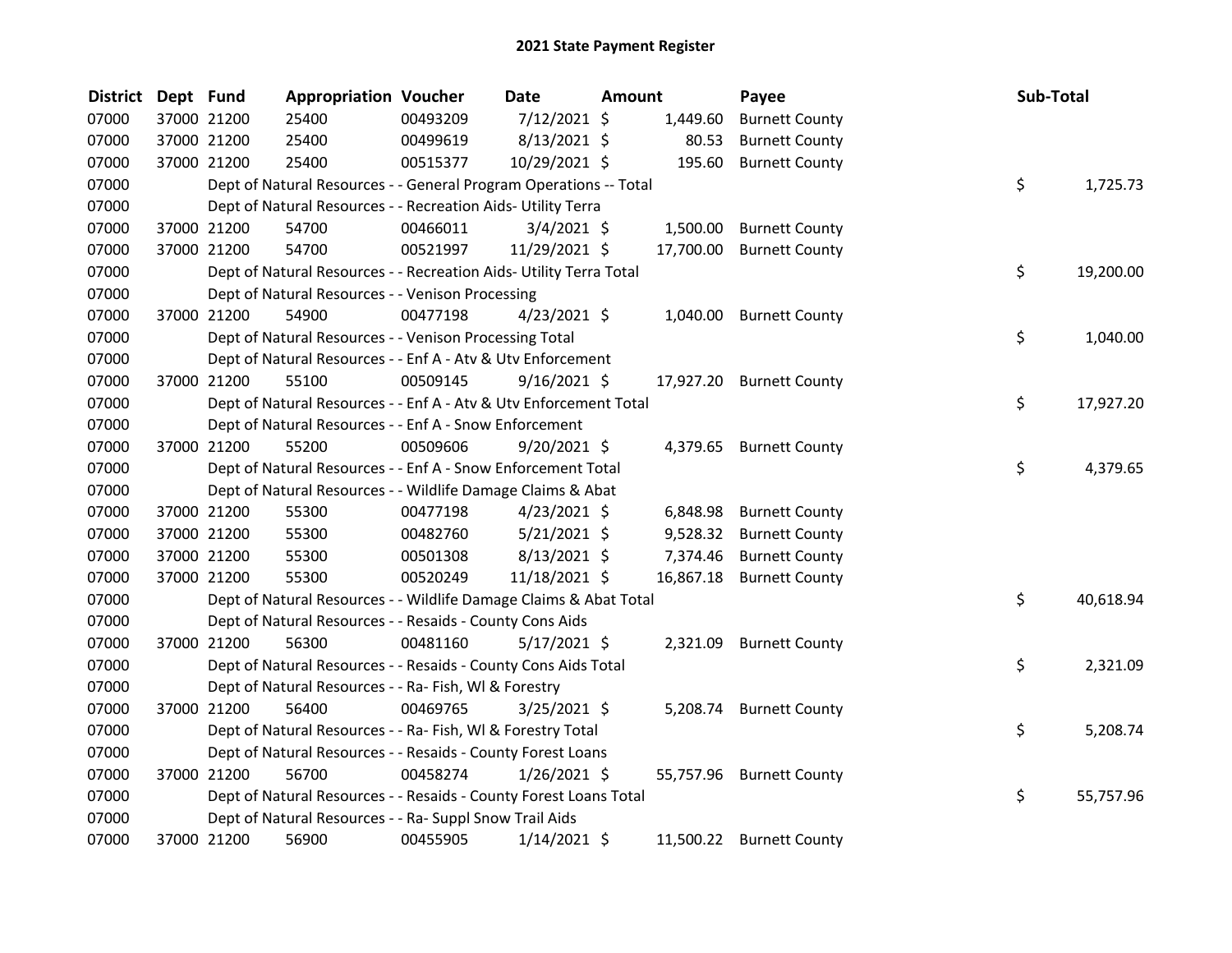| District Dept Fund |             | <b>Appropriation Voucher</b>                                       |          | <b>Date</b>    | <b>Amount</b> |           | Payee                    | Sub-Total |           |
|--------------------|-------------|--------------------------------------------------------------------|----------|----------------|---------------|-----------|--------------------------|-----------|-----------|
| 07000              |             | Dept of Natural Resources - - Ra- Suppl Snow Trail Aids Total      |          |                |               |           |                          | \$        | 11,500.22 |
| 07000              |             | Dept of Natural Resources - - Resaids - Cnty Forst & Admin         |          |                |               |           |                          |           |           |
| 07000              | 37000 21200 | 57200                                                              | 00462945 | $2/18/2021$ \$ |               |           | 28,891.10 Burnett County |           |           |
| 07000              |             | Dept of Natural Resources - - Resaids - Cnty Forst & Admin Total   |          |                |               |           |                          | \$        | 28,891.10 |
| 07000              |             | Dept of Natural Resources - - Ra- Cnty Snow Trail & Area Aid       |          |                |               |           |                          |           |           |
| 07000              | 37000 21200 | 57400                                                              | 00466014 | $3/4/2021$ \$  |               | 1,500.00  | <b>Burnett County</b>    |           |           |
| 07000              | 37000 21200 | 57400                                                              | 00513720 | 10/13/2021 \$  |               | 37,590.00 | <b>Burnett County</b>    |           |           |
| 07000              |             | Dept of Natural Resources - - Ra- Cnty Snow Trail & Area Aid Total |          |                |               |           |                          | \$        | 39,090.00 |
| 07000              |             | Dept of Natural Resources - - Ra- Snowmobile Trail Areas           |          |                |               |           |                          |           |           |
| 07000              | 37000 21200 | 57500                                                              | 00524526 | 12/15/2021 \$  |               |           | 37,920.00 Burnett County |           |           |
| 07000              |             | Dept of Natural Resources - - Ra- Snowmobile Trail Areas Total     |          |                |               |           |                          | \$        | 37,920.00 |
| 07000              |             | Dept of Natural Resources - - Ra- Atv Prj Aids, Gas Tax Pymt       |          |                |               |           |                          |           |           |
| 07000              | 37000 21200 | 57600                                                              | 00513717 | 10/13/2021 \$  |               | 23,720.00 | <b>Burnett County</b>    |           |           |
| 07000              | 37000 21200 | 57600                                                              | 00513718 | 10/13/2021 \$  |               | 13,310.00 | <b>Burnett County</b>    |           |           |
| 07000              | 37000 21200 | 57600                                                              | 00513719 | 10/13/2021 \$  |               | 960.88    | <b>Burnett County</b>    |           |           |
| 07000              |             | Dept of Natural Resources - - Ra- Atv Prj Aids, Gas Tax Pymt Total |          |                |               |           |                          | \$        | 37,990.88 |
| 07000              |             | Dept of Natural Resources - - Ra- Atv Project Aids                 |          |                |               |           |                          |           |           |
| 07000              | 37000 21200 | 57700                                                              | 00466035 | $3/5/2021$ \$  |               |           | 12,785.00 Burnett County |           |           |
| 07000              | 37000 21200 | 57700                                                              | 00521991 | 11/29/2021 \$  |               | 11,756.50 | <b>Burnett County</b>    |           |           |
| 07000              | 37000 21200 | 57700                                                              | 00522489 | 12/3/2021 \$   |               | 7,250.00  | <b>Burnett County</b>    |           |           |
| 07000              | 37000 21200 | 57700                                                              | 00522492 | $12/1/2021$ \$ |               | 10,382.50 | <b>Burnett County</b>    |           |           |
| 07000              | 37000 21200 | 57700                                                              | 00522526 | 12/3/2021 \$   |               | 23,280.00 | <b>Burnett County</b>    |           |           |
| 07000              | 37000 21200 | 57700                                                              | 00524673 | 12/21/2021 \$  |               | 13,310.00 | <b>Burnett County</b>    |           |           |
| 07000              |             | Dept of Natural Resources - - Ra- Atv Project Aids Total           |          |                |               |           |                          | \$        | 78,764.00 |
| 07000              |             | Dept of Natural Resources - - Resaids - Pymt In Lieu Tax Fed       |          |                |               |           |                          |           |           |
| 07000              | 37000 21200 | 58400                                                              | 00510746 | $9/28/2021$ \$ |               |           | 17,136.00 Burnett County |           |           |
| 07000              |             | Dept of Natural Resources - - Resaids - Pymt In Lieu Tax Fed Total |          |                |               |           |                          | \$        | 17,136.00 |
| 07000              |             | Dept of Natural Resources - - Ea - Lake Protection                 |          |                |               |           |                          |           |           |
| 07000              | 37000 21200 | 66300                                                              | 00461758 | $2/10/2021$ \$ |               | 3,000.00  | <b>Burnett County</b>    |           |           |
| 07000              | 37000 21200 | 66300                                                              | 00507999 | $9/13/2021$ \$ |               |           | 23,167.22 Burnett County |           |           |
| 07000              |             | Dept of Natural Resources - - Ea - Lake Protection Total           |          |                |               |           |                          | \$        | 26,167.22 |
| 07000              |             | Dept of Natural Resources - - Ea - Invasive Aqu & Lake Mon         |          |                |               |           |                          |           |           |
| 07000              | 37000 21200 | 67800                                                              | 00464472 | $2/19/2021$ \$ |               | 7,978.86  | <b>Burnett County</b>    |           |           |
| 07000              | 37000 21200 | 67800                                                              | 00517641 | 11/5/2021 \$   |               | 42,642.87 | <b>Burnett County</b>    |           |           |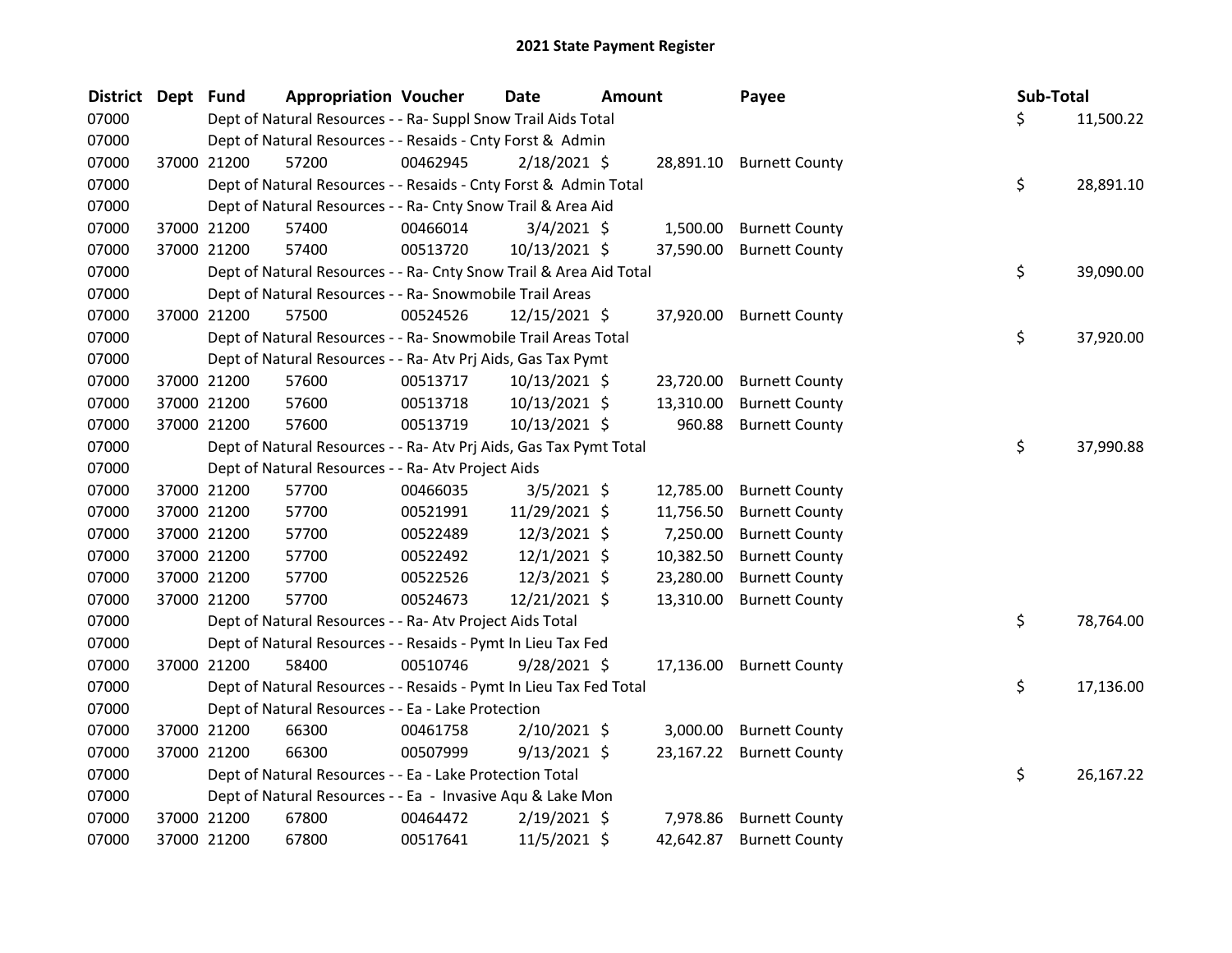| <b>District Dept Fund</b> |             | <b>Appropriation Voucher</b>                                       |          | <b>Date</b>    | <b>Amount</b> |           | Payee                   | Sub-Total |           |
|---------------------------|-------------|--------------------------------------------------------------------|----------|----------------|---------------|-----------|-------------------------|-----------|-----------|
| 07000                     |             | Dept of Natural Resources - - Ea - Invasive Aqu & Lake Mon Total   |          |                |               |           |                         | \$        | 50,621.73 |
| 07000                     |             | Dept of Natural Resources - - Res Acq & Dev - Boating Access       |          |                |               |           |                         |           |           |
| 07000                     | 37000 21200 | 77500                                                              | 00496340 | $7/9/2021$ \$  |               |           | 1,261.74 Burnett County |           |           |
| 07000                     |             | Dept of Natural Resources - - Res Acq & Dev - Boating Access Total |          |                |               |           |                         | \$        | 1,261.74  |
| 07000                     |             | Dept of Natural Resources - - GPO--State Funds                     |          |                |               |           |                         |           |           |
| 07000                     | 37000 21200 | 86100                                                              | 00469536 | $4/9/2021$ \$  |               | 1,866.24  | <b>Burnett County</b>   |           |           |
| 07000                     | 37000 21200 | 86100                                                              | 00519891 | $12/1/2021$ \$ |               | 24.00     | <b>Burnett County</b>   |           |           |
| 07000                     |             | Dept of Natural Resources - - GPO--State Funds Total               |          |                |               |           |                         | \$        | 1,890.24  |
| 07000                     |             | Dept of Natural Resources - - Gifts And Donations                  |          |                |               |           |                         |           |           |
| 07000                     | 37000 21200 | 89000                                                              | 00470051 | $4/23/2021$ \$ |               | 55.00     | <b>Burnett County</b>   |           |           |
| 07000                     | 37000 21200 | 89000                                                              | 00479129 | $5/5/2021$ \$  |               | 1,151.08  | <b>Burnett County</b>   |           |           |
| 07000                     |             | Dept of Natural Resources - - Gifts And Donations Total            |          |                |               |           |                         | \$        | 1,206.08  |
| 07000                     |             | Dept of Natural Resources - - Equipment Pool Operations            |          |                |               |           |                         |           |           |
| 07000                     | 37000 21200 | 89300                                                              | 00456197 | 1/29/2021 \$   |               | 76.45     | <b>Burnett County</b>   |           |           |
| 07000                     | 37000 21200 | 89300                                                              | 00467225 | 3/30/2021 \$   |               | 73.55     | <b>Burnett County</b>   |           |           |
| 07000                     | 37000 21200 | 89300                                                              | 00472194 | 4/30/2021 \$   |               | 1,594.84  | <b>Burnett County</b>   |           |           |
| 07000                     | 37000 21200 | 89300                                                              | 00482533 | $6/4/2021$ \$  |               | 2,550.30  | <b>Burnett County</b>   |           |           |
| 07000                     | 37000 21200 | 89300                                                              | 00492208 | $6/30/2021$ \$ |               | 3,868.17  | <b>Burnett County</b>   |           |           |
| 07000                     | 37000 21200 | 89300                                                              | 00501125 | 8/31/2021 \$   |               | 703.48    | <b>Burnett County</b>   |           |           |
| 07000                     | 37000 21200 | 89300                                                              | 00501127 | $8/5/2021$ \$  |               | 2,442.76  | <b>Burnett County</b>   |           |           |
| 07000                     | 37000 21200 | 89300                                                              | 00509744 | 10/7/2021 \$   |               | 2,042.69  | <b>Burnett County</b>   |           |           |
| 07000                     | 37000 21200 | 89300                                                              | 00514803 | 10/29/2021 \$  |               | 2,082.18  | <b>Burnett County</b>   |           |           |
| 07000                     | 37000 21200 | 89300                                                              | 00519380 | $12/1/2021$ \$ |               | 1,574.30  | <b>Burnett County</b>   |           |           |
| 07000                     |             | Dept of Natural Resources - - Equipment Pool Operations Total      |          |                |               |           |                         | \$        | 17,008.72 |
| 07000                     |             | Dept of Natural Resources - - Fin Asst For Responsible Units       |          |                |               |           |                         |           |           |
| 07000                     | 37000 27400 | 67000                                                              | 00483472 | $5/21/2021$ \$ |               | 83,694.56 | <b>Burnett County</b>   |           |           |
| 07000                     |             | Dept of Natural Resources - - Fin Asst For Responsible Units Total |          |                |               |           |                         | \$        | 83,694.56 |
| 07000                     |             | Dept of Natural Resources - - Recycling Consolidation Grants       |          |                |               |           |                         |           |           |
| 07000                     | 37000 27400 | 67300                                                              | 00483472 | $5/21/2021$ \$ |               |           | 3,901.05 Burnett County |           |           |
| 07000                     |             | Dept of Natural Resources - - Recycling Consolidation Grants Total |          |                |               |           |                         | \$        | 3,901.05  |
| 07000                     |             | WI Dept of Transportation - - Eldly&Disa Co/Aid Sf                 |          |                |               |           |                         |           |           |
| 07000                     | 39500 21100 | 16800                                                              | 00650048 | $2/8/2021$ \$  |               | 79,889.00 | <b>Burnett County</b>   |           |           |
| 07000                     |             | WI Dept of Transportation - - Eldly&Disa Co/Aid Sf Total           |          |                |               |           |                         | \$        | 79,889.00 |
| 07000                     |             | WI Dept of Transportation - - County Forest Aids                   |          |                |               |           |                         |           |           |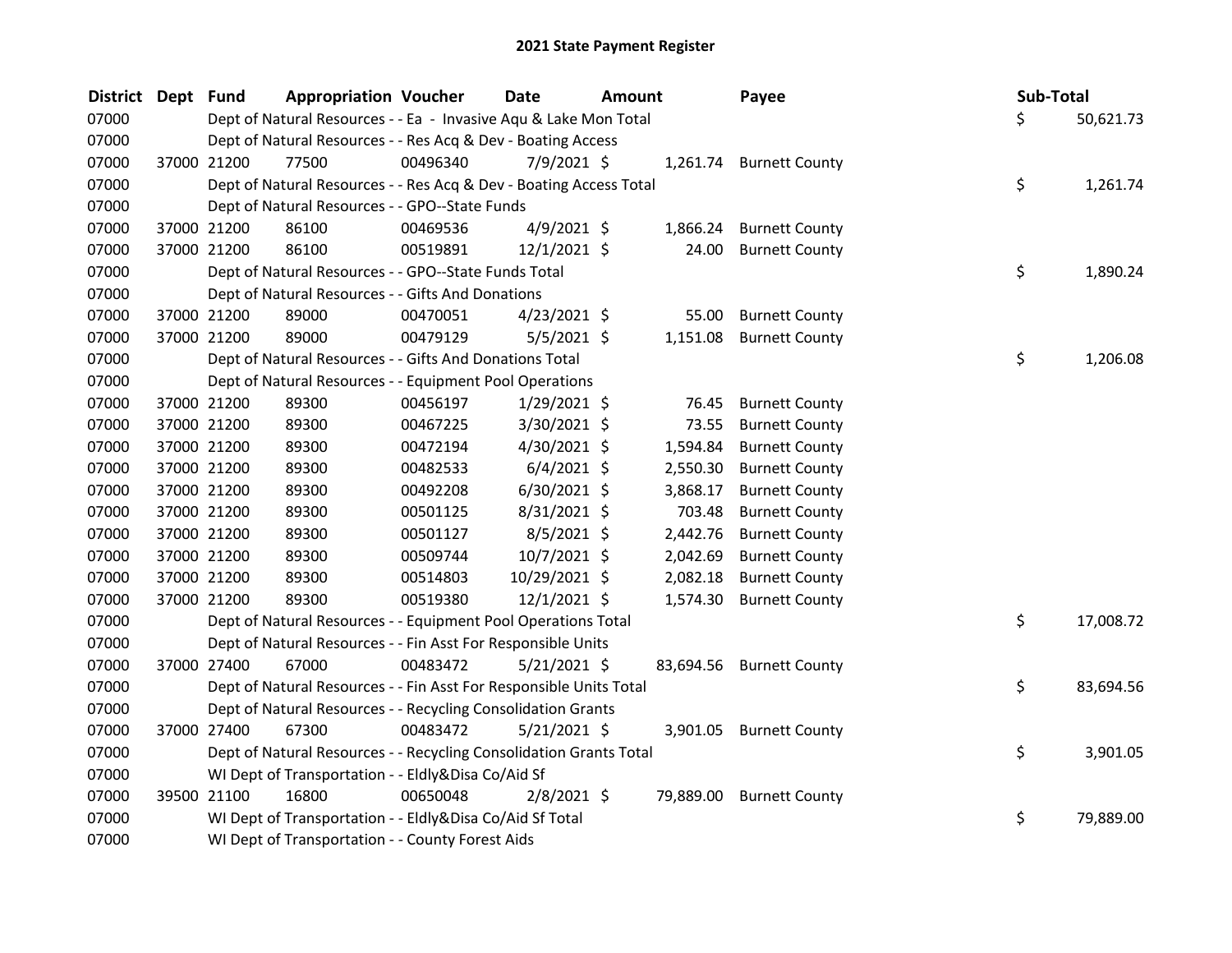| District | Dept Fund   |             | <b>Appropriation Voucher</b>                             |          | Date           | <b>Amount</b> |            | Payee                     | <b>Sub-Total</b> |
|----------|-------------|-------------|----------------------------------------------------------|----------|----------------|---------------|------------|---------------------------|------------------|
| 07000    |             | 39500 21100 | 17000                                                    | 00658033 | $3/9/2021$ \$  |               | 12,323.62  | <b>Burnett County</b>     |                  |
| 07000    |             |             | WI Dept of Transportation - - County Forest Aids Total   |          |                |               |            |                           | \$<br>12,323.62  |
| 07000    |             |             | WI Dept of Transportation - - Trans Aids To Co.-Sf       |          |                |               |            |                           |                  |
| 07000    |             | 39500 21100 | 19000                                                    | 00631606 | $1/4/2021$ \$  |               | 178,326.40 | <b>Burnett County</b>     |                  |
| 07000    | 39500 21100 |             | 19000                                                    | 00710701 | $7/6/2021$ \$  |               | 356,652.80 | <b>Burnett County</b>     |                  |
| 07000    |             | 39500 21100 | 19000                                                    | 00751260 | 10/4/2021 \$   |               |            | 178,326.43 Burnett County |                  |
| 07000    |             |             | WI Dept of Transportation - - Trans Aids To Co.-Sf Total |          |                |               |            |                           | \$<br>713,305.63 |
| 07000    |             |             | WI Dept of Transportation - - Loc Rd Imp Prg St Fd       |          |                |               |            |                           |                  |
| 07000    |             | 39500 21100 | 27800                                                    | 00776855 | $12/1/2021$ \$ |               | 5,055.65   | <b>Burnett County</b>     |                  |
| 07000    |             |             | WI Dept of Transportation - - Loc Rd Imp Prg St Fd Total |          |                |               |            |                           | \$<br>5,055.65   |
| 07000    |             |             | WI Dept of Transportation - - St Hwy Rehab, Sf           |          |                |               |            |                           |                  |
| 07000    |             | 39500 21100 | 36300                                                    | 00656342 | 2/22/2021 \$   |               | 4.00       | <b>Burnett County</b>     |                  |
| 07000    |             | 39500 21100 | 36300                                                    | 00656343 | $2/22/2021$ \$ |               | 6.00       | <b>Burnett County</b>     |                  |
| 07000    |             | 39500 21100 | 36300                                                    | 00664633 | $3/12/2021$ \$ |               | 5.00       | <b>Burnett County</b>     |                  |
| 07000    |             | 39500 21100 | 36300                                                    | 00701188 | $6/1/2021$ \$  |               | 12.00      | <b>Burnett County</b>     |                  |
| 07000    |             | 39500 21100 | 36300                                                    | 00706636 | $6/14/2021$ \$ |               | 3.00       | <b>Burnett County</b>     |                  |
| 07000    |             | 39500 21100 | 36300                                                    | 00714645 | $6/28/2021$ \$ |               | 25.00      | <b>Burnett County</b>     |                  |
| 07000    |             | 39500 21100 | 36300                                                    | 00764976 | 10/22/2021 \$  |               | 30.00      | <b>Burnett County</b>     |                  |
| 07000    | 39500 21100 |             | 36300                                                    | 00776874 | 11/23/2021 \$  |               | 63,610.41  | <b>Burnett County</b>     |                  |
| 07000    | 39500 21100 |             | 36300                                                    | 00783661 | 12/14/2021 \$  |               | 8.00       | <b>Burnett County</b>     |                  |
| 07000    |             | 39500 21100 | 36300                                                    | 00792699 | 12/30/2021 \$  |               | 1,688.73   | <b>Burnett County</b>     |                  |
| 07000    |             |             | WI Dept of Transportation - - St Hwy Rehab, Sf Total     |          |                |               |            |                           | \$<br>65,392.14  |
| 07000    |             |             | WI Dept of Transportation - - Hwy Mgmt & Opers Sf        |          |                |               |            |                           |                  |
| 07000    |             | 39500 21100 | 36500                                                    | 00653537 | $2/16/2021$ \$ |               | 1,676.95   | <b>Burnett County</b>     |                  |
| 07000    |             | 39500 21100 | 36500                                                    | 00700600 | $6/1/2021$ \$  |               | 573.15     | <b>Burnett County</b>     |                  |
| 07000    |             | 39500 21100 | 36500                                                    | 00716179 | $7/2/2021$ \$  |               | 135.00     | <b>Burnett County</b>     |                  |
| 07000    |             | 39500 21100 | 36500                                                    | 00716180 | $7/2/2021$ \$  |               | 135.00     | <b>Burnett County</b>     |                  |
| 07000    |             | 39500 21100 | 36500                                                    | 00716181 | $7/2/2021$ \$  |               | 135.00     | <b>Burnett County</b>     |                  |
| 07000    |             | 39500 21100 | 36500                                                    | 00727359 | 7/29/2021 \$   |               | 908.33     | <b>Burnett County</b>     |                  |
| 07000    |             | 39500 21100 | 36500                                                    | 00776874 | 11/23/2021 \$  |               | 135.00     | <b>Burnett County</b>     |                  |
| 07000    |             | 39500 21100 | 36500                                                    | 00783203 | 12/14/2021 \$  |               | 135.00     | <b>Burnett County</b>     |                  |
| 07000    |             | 39500 21100 | 36500                                                    | 00792696 | 12/30/2021 \$  |               | 135.00     | <b>Burnett County</b>     |                  |
| 07000    |             | 39500 21100 | 36500                                                    | 00792697 | 12/30/2021 \$  |               | 135.00     | <b>Burnett County</b>     |                  |
| 07000    |             | 39500 21100 | 36500                                                    | 00792698 | 12/30/2021 \$  |               | 135.00     | <b>Burnett County</b>     |                  |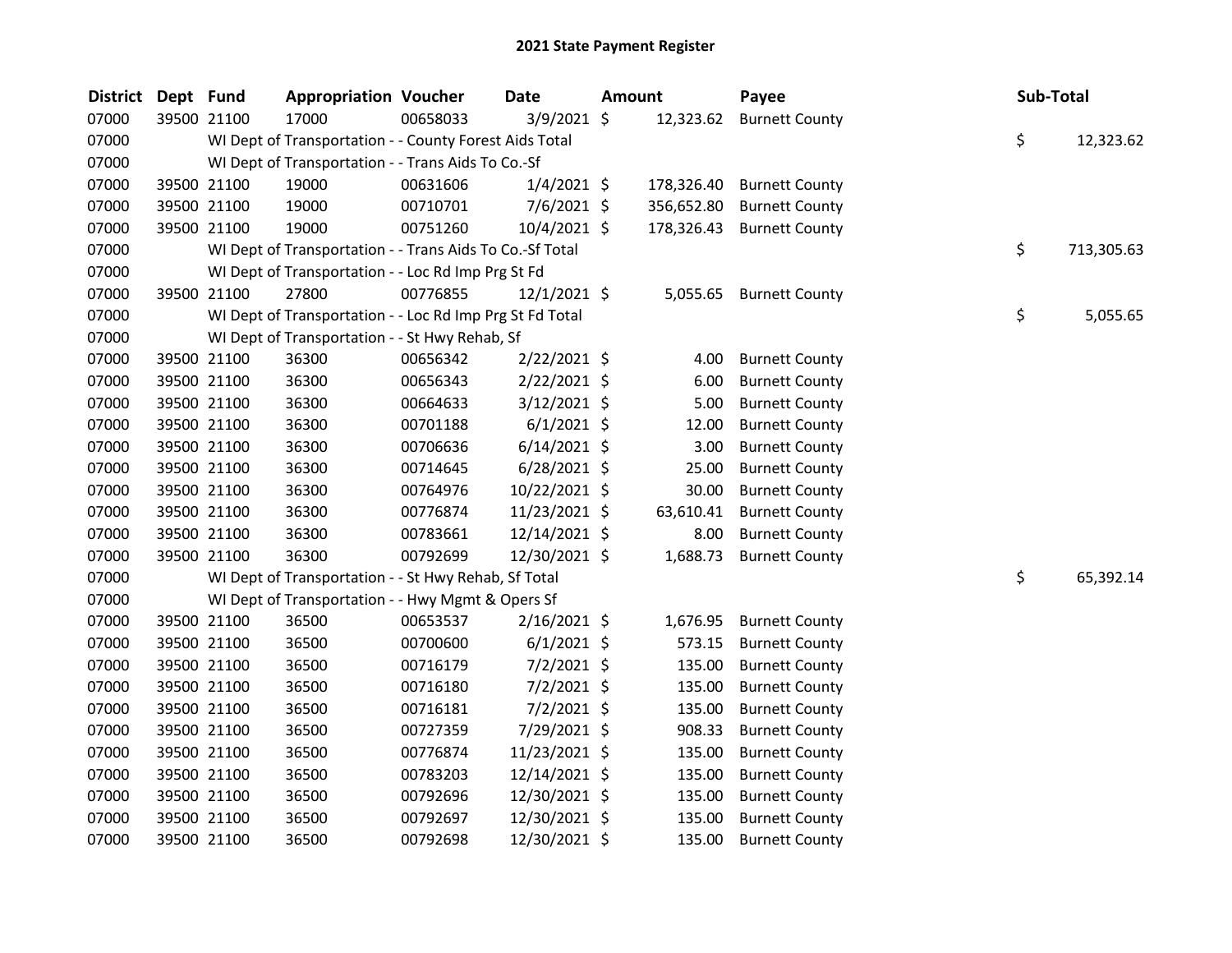| District Dept Fund |             | <b>Appropriation Voucher</b>                            |          | Date           | Amount |            | Payee                     | Sub-Total |          |
|--------------------|-------------|---------------------------------------------------------|----------|----------------|--------|------------|---------------------------|-----------|----------|
| 07000              | 39500 21100 | 36500                                                   | 00792699 | 12/30/2021 \$  |        | 135.00     | <b>Burnett County</b>     |           |          |
| 07000              |             | WI Dept of Transportation - - Hwy Mgmt & Opers Sf Total |          |                |        |            |                           | \$        | 4,373.43 |
| 07000              |             | WI Dept of Transportation - - Routine Maint Sf          |          |                |        |            |                           |           |          |
| 07000              | 39500 21100 | 36800                                                   | 00636414 | $1/6/2021$ \$  |        | 128,925.19 | <b>Burnett County</b>     |           |          |
| 07000              | 39500 21100 | 36800                                                   | 00639312 | 1/20/2021 \$   |        |            | (467.56) Burnett County   |           |          |
| 07000              | 39500 21100 | 36800                                                   | 00641392 | 1/20/2021 \$   |        |            | 60,352.92 Burnett County  |           |          |
| 07000              | 39500 21100 | 36800                                                   | 00641393 | 1/20/2021 \$   |        | 11,933.02  | <b>Burnett County</b>     |           |          |
| 07000              | 39500 21100 | 36800                                                   | 00641394 | $1/20/2021$ \$ |        | 2,510.64   | <b>Burnett County</b>     |           |          |
| 07000              | 39500 21100 | 36800                                                   | 00641395 | 1/20/2021 \$   |        | 4,529.46   | <b>Burnett County</b>     |           |          |
| 07000              | 39500 21100 | 36800                                                   | 00647540 | $2/2/2021$ \$  |        | 15,516.00  | <b>Burnett County</b>     |           |          |
| 07000              | 39500 21100 | 36800                                                   | 00652122 | 2/10/2021 \$   |        | 158,843.28 | <b>Burnett County</b>     |           |          |
| 07000              | 39500 21100 | 36800                                                   | 00667267 | $3/23/2021$ \$ |        | 1,453.13   | <b>Burnett County</b>     |           |          |
| 07000              | 39500 21100 | 36800                                                   | 00671013 | 3/26/2021 \$   |        | 1,005.04   | <b>Burnett County</b>     |           |          |
| 07000              | 39500 21100 | 36800                                                   | 00702798 | $6/7/2021$ \$  |        | 109,450.51 | <b>Burnett County</b>     |           |          |
| 07000              | 39500 21100 | 36800                                                   | 00702799 | $6/7/2021$ \$  |        | 75,008.96  | <b>Burnett County</b>     |           |          |
| 07000              | 39500 21100 | 36800                                                   | 00702800 | $6/7/2021$ \$  |        | 40,278.15  | <b>Burnett County</b>     |           |          |
| 07000              | 39500 21100 | 36800                                                   | 00707364 | $6/23/2021$ \$ |        |            | (3,087.11) Burnett County |           |          |
| 07000              | 39500 21100 | 36800                                                   | 00710207 | $6/23/2021$ \$ |        | 6,108.45   | <b>Burnett County</b>     |           |          |
| 07000              | 39500 21100 | 36800                                                   | 00712905 | $6/25/2021$ \$ |        | 34,894.57  | <b>Burnett County</b>     |           |          |
| 07000              | 39500 21100 | 36800                                                   | 00716130 | $7/2/2021$ \$  |        | 2,286.63   | <b>Burnett County</b>     |           |          |
| 07000              | 39500 21100 | 36800                                                   | 00726751 | 7/28/2021 \$   |        | 311.22     | <b>Burnett County</b>     |           |          |
| 07000              | 39500 21100 | 36800                                                   | 00731531 | 8/6/2021 \$    |        | 25,721.47  | <b>Burnett County</b>     |           |          |
| 07000              | 39500 21100 | 36800                                                   | 00731694 | 8/9/2021 \$    |        | 6,692.35   | <b>Burnett County</b>     |           |          |
| 07000              | 39500 21100 | 36800                                                   | 00735428 | 8/18/2021 \$   |        | 3,578.19   | <b>Burnett County</b>     |           |          |
| 07000              | 39500 21100 | 36800                                                   | 00735956 | 8/19/2021 \$   |        | 28,597.12  | <b>Burnett County</b>     |           |          |
| 07000              | 39500 21100 | 36800                                                   | 00748276 | 9/28/2021 \$   |        | 2,350.00   | <b>Burnett County</b>     |           |          |
| 07000              | 39500 21100 | 36800                                                   | 00750072 | $9/23/2021$ \$ |        | 2,658.86   | <b>Burnett County</b>     |           |          |
| 07000              | 39500 21100 | 36800                                                   | 00750442 | $9/23/2021$ \$ |        | 24,537.94  | <b>Burnett County</b>     |           |          |
| 07000              | 39500 21100 | 36800                                                   | 00755427 | 9/30/2021 \$   |        | 273,270.93 | <b>Burnett County</b>     |           |          |
| 07000              | 39500 21100 | 36800                                                   | 00763984 | 10/20/2021 \$  |        | 1,169.99   | <b>Burnett County</b>     |           |          |
| 07000              | 39500 21100 | 36800                                                   | 00764580 | 10/22/2021 \$  |        | 15,131.07  | <b>Burnett County</b>     |           |          |
| 07000              | 39500 21100 | 36800                                                   | 00778764 | 11/30/2021 \$  |        | 681.77     | <b>Burnett County</b>     |           |          |
| 07000              | 39500 21100 | 36800                                                   | 00781634 | 12/7/2021 \$   |        | 82,364.25  | <b>Burnett County</b>     |           |          |
| 07000              | 39500 21100 | 36800                                                   | 00782434 | 12/10/2021 \$  |        | 12,786.72  | <b>Burnett County</b>     |           |          |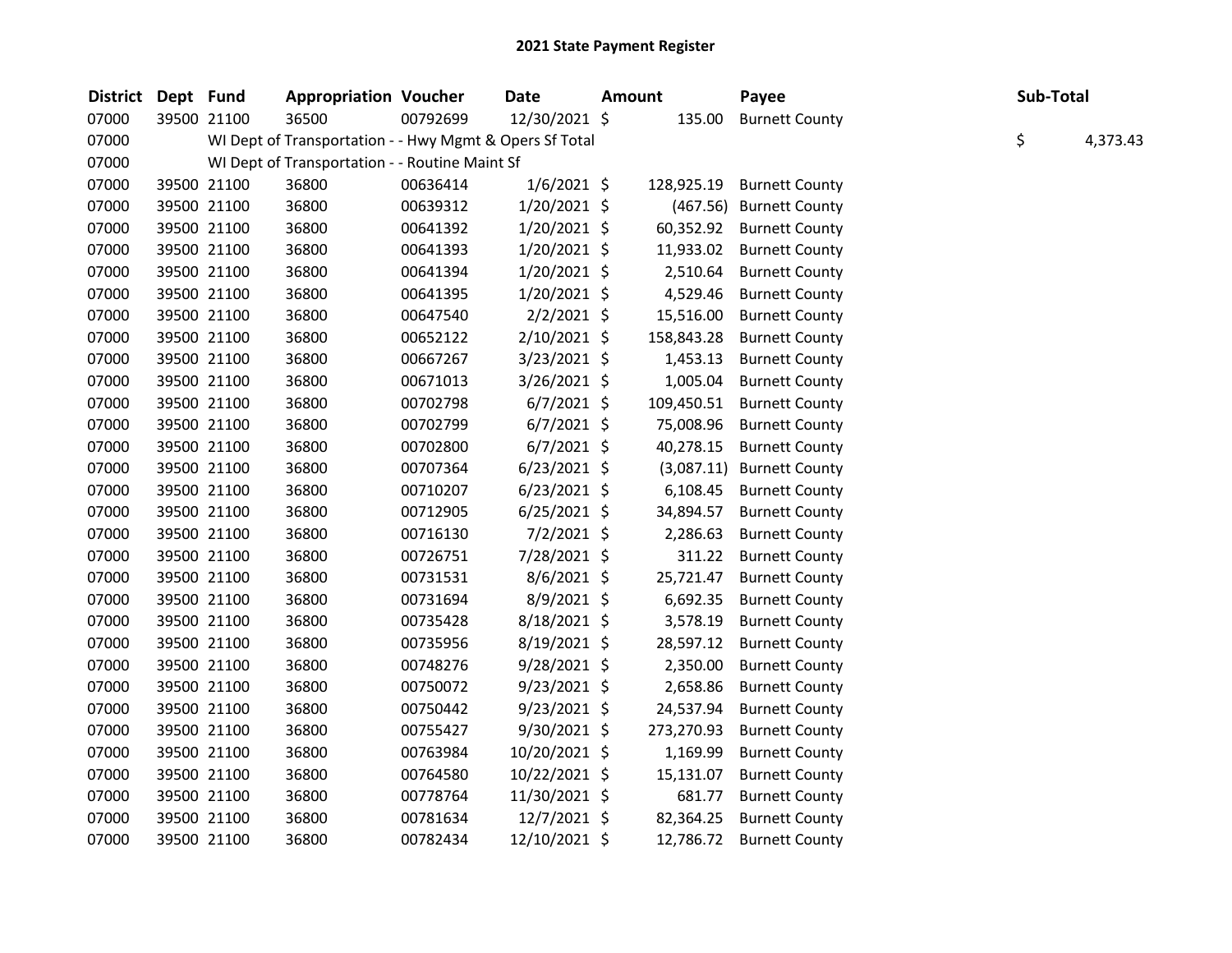| <b>District</b> | Dept Fund |             | <b>Appropriation Voucher</b>                                       |          | <b>Date</b>    | <b>Amount</b> |           | Payee                                                                                                         | Sub-Total          |
|-----------------|-----------|-------------|--------------------------------------------------------------------|----------|----------------|---------------|-----------|---------------------------------------------------------------------------------------------------------------|--------------------|
| 07000           |           | 39500 21100 | 36800                                                              | 00784322 | 12/16/2021 \$  |               | 38,000.00 | <b>Burnett County</b>                                                                                         |                    |
| 07000           |           | 39500 21100 | 36800                                                              | 00784325 | 12/16/2021 \$  |               | 55,666.10 | <b>Burnett County</b>                                                                                         |                    |
| 07000           |           | 39500 21100 | 36800                                                              | 00792695 | 12/30/2021 \$  |               | 127.67    | <b>Burnett County</b>                                                                                         |                    |
| 07000           |           | 39500 21100 | 36800                                                              | 00792698 | 12/30/2021 \$  |               | 137.63    | <b>Burnett County</b>                                                                                         |                    |
| 07000           |           | 39500 21100 | 36800                                                              | 00792699 | 12/30/2021 \$  |               | 172.32    | <b>Burnett County</b>                                                                                         |                    |
| 07000           |           |             | WI Dept of Transportation - - Routine Maint Sf Total               |          |                |               |           |                                                                                                               | \$<br>1,223,496.88 |
| 07000           |           |             | WI Dept of Transportation - - Hwy Mgmt & Opers Lf                  |          |                |               |           |                                                                                                               |                    |
| 07000           |           | 39500 21100 | 37500                                                              | 00671013 | $3/26/2021$ \$ |               | 258.17    | <b>Burnett County</b>                                                                                         |                    |
| 07000           |           |             | WI Dept of Transportation - - Hwy Mgmt & Opers Lf Total            |          |                |               |           |                                                                                                               | \$<br>258.17       |
| 07000           |           |             | WI Dept of Transportation - - Hwy Mgmt & Opers Ff                  |          |                |               |           |                                                                                                               |                    |
| 07000           |           | 39500 21100 | 38500                                                              | 00653537 | $2/16/2021$ \$ |               | 1,676.95  | <b>Burnett County</b>                                                                                         |                    |
| 07000           |           | 39500 21100 | 38500                                                              | 00700600 | $6/1/2021$ \$  |               | 573.15    | <b>Burnett County</b>                                                                                         |                    |
| 07000           |           |             | WI Dept of Transportation - - Hwy Mgmt & Opers Ff Total            |          |                |               |           |                                                                                                               | \$<br>2,250.10     |
| 07000           |           |             | Department of Corrections - - Corrections Contracts And Agre       |          |                |               |           |                                                                                                               |                    |
| 07000           |           | 41000 10000 | 11400                                                              | 00410101 | $2/16/2021$ \$ |               | 2,727.38  | <b>Burnett County</b>                                                                                         |                    |
| 07000           |           | 41000 10000 | 11400                                                              | 00414266 | 3/9/2021 \$    |               | 3,344.90  | <b>Burnett County</b>                                                                                         |                    |
| 07000           |           | 41000 10000 | 11400                                                              | 00419299 | $4/5/2021$ \$  |               | 5,814.98  | <b>Burnett County</b>                                                                                         |                    |
| 07000           |           | 41000 10000 | 11400                                                              | 00421552 | $4/19/2021$ \$ |               | 3,293.44  | <b>Burnett County</b>                                                                                         |                    |
| 07000           |           | 41000 10000 | 11400                                                              | 00421639 | $4/19/2021$ \$ |               | 977.74    | <b>Burnett County</b>                                                                                         |                    |
| 07000           |           | 41000 10000 | 11400                                                              | 00431565 | $6/9/2021$ \$  |               | 3,910.96  | <b>Burnett County</b>                                                                                         |                    |
| 07000           |           | 41000 10000 | 11400                                                              | 00431931 | $6/10/2021$ \$ |               | 4,116.80  | <b>Burnett County</b>                                                                                         |                    |
| 07000           |           | 41000 10000 | 11400                                                              | 00433847 | $6/21/2021$ \$ |               | 6,947.10  | <b>Burnett County</b>                                                                                         |                    |
| 07000           |           | 41000 10000 | 11400                                                              | 00434181 | $6/23/2021$ \$ |               | 668.98    | <b>Burnett County</b>                                                                                         |                    |
| 07000           |           | 41000 10000 | 11400                                                              | 00434184 | $6/23/2021$ \$ |               | 2,470.08  | <b>Burnett County</b>                                                                                         |                    |
| 07000           |           | 41000 10000 | 11400                                                              | 00438972 | 7/15/2021 \$   |               | 668.98    | <b>Burnett County</b>                                                                                         |                    |
| 07000           |           | 41000 10000 | 11400                                                              | 00439100 | 7/14/2021 \$   |               | 3,241.98  | <b>Burnett County</b>                                                                                         |                    |
| 07000           |           | 41000 10000 | 11400                                                              | 00446547 | 8/26/2021 \$   |               | 926.28    | <b>Burnett County</b>                                                                                         |                    |
| 07000           |           | 41000 10000 | 11400                                                              | 00453776 | $10/1/2021$ \$ |               | 1,646.72  | <b>Burnett County</b>                                                                                         |                    |
| 07000           |           | 41000 10000 | 11400                                                              | 00459658 | 10/29/2021 \$  |               | 3,087.60  | <b>Burnett County</b>                                                                                         |                    |
| 07000           |           | 41000 10000 | 11400                                                              | 00465236 | 12/2/2021 \$   |               | 3,139.06  | <b>Burnett County</b>                                                                                         |                    |
| 07000           |           |             | Department of Corrections - - Corrections Contracts And Agre Total |          |                |               |           |                                                                                                               | \$<br>46,982.98    |
| 07000           |           |             |                                                                    |          |                |               |           | Department of Corrections - - Reimbursing Counties For Probation, Extended Supervision And Parole Holds       |                    |
| 07000           |           | 41000 10000 | 11600                                                              | 00459560 | 10/29/2021 \$  |               |           | 11,400.00 Burnett County                                                                                      |                    |
| 07000           |           |             |                                                                    |          |                |               |           | Department of Corrections - - Reimbursing Counties For Probation, Extended Supervision And Parole Holds Total | \$<br>11,400.00    |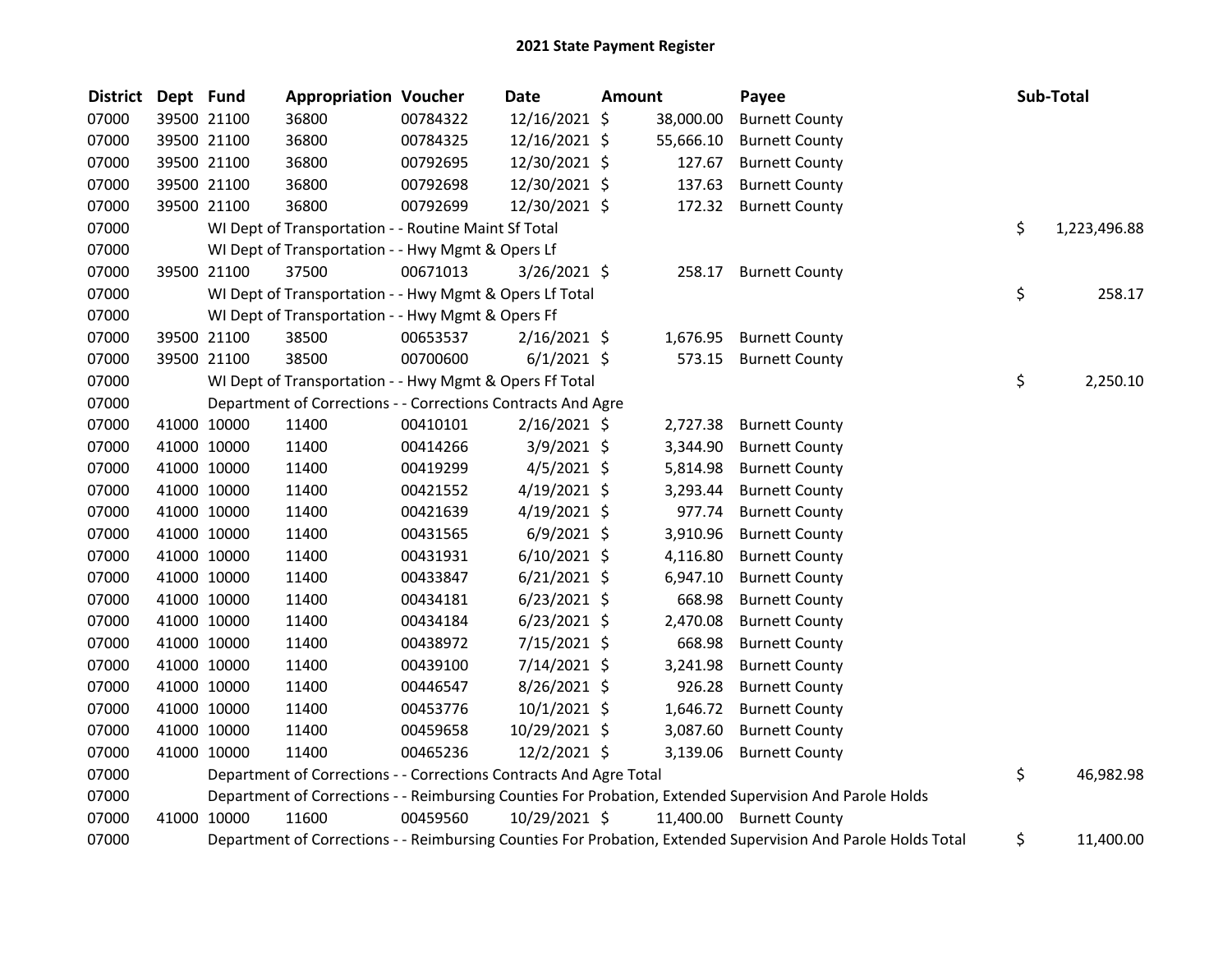| <b>District</b> | Dept Fund |             | <b>Appropriation Voucher</b>                                           |          | <b>Date</b>    | <b>Amount</b> |            | Payee                 | Sub-Total          |
|-----------------|-----------|-------------|------------------------------------------------------------------------|----------|----------------|---------------|------------|-----------------------|--------------------|
| 07000           |           |             | Department of Health Services - - State/Federal Aids                   |          |                |               |            |                       |                    |
| 07000           |           | 43500 10000 | 00000                                                                  | 92106    | $1/4/2021$ \$  |               | 66,445.00  | <b>Burnett County</b> |                    |
| 07000           |           | 43500 10000 | 00000                                                                  | 92107    | $2/1/2021$ \$  |               | 18,031.00  | <b>Burnett County</b> |                    |
| 07000           |           | 43500 10000 | 00000                                                                  | 92108    | $3/1/2021$ \$  |               | 70,594.00  | <b>Burnett County</b> |                    |
| 07000           |           | 43500 10000 | 00000                                                                  | 92109    | $4/1/2021$ \$  |               | 149,908.00 | <b>Burnett County</b> |                    |
| 07000           |           | 43500 10000 | 00000                                                                  | 92110    | $5/3/2021$ \$  |               | 727.00     | <b>Burnett County</b> |                    |
| 07000           |           | 43500 10000 | 00000                                                                  | 92111    | $6/1/2021$ \$  |               | 80,314.00  | <b>Burnett County</b> |                    |
| 07000           |           | 43500 10000 | 00000                                                                  | 92112    | $6/16/2021$ \$ |               | 3,055.00   | <b>Burnett County</b> |                    |
| 07000           |           | 43500 10000 | 00000                                                                  | 92200    | $7/1/2021$ \$  |               | 43,391.00  | <b>Burnett County</b> |                    |
| 07000           |           | 43500 10000 | 00000                                                                  | 92201    | $8/2/2021$ \$  |               | 388,736.00 | <b>Burnett County</b> |                    |
| 07000           |           | 43500 10000 | 00000                                                                  | 92202    | $9/1/2021$ \$  |               | 188,118.00 | <b>Burnett County</b> |                    |
| 07000           |           | 43500 10000 | 00000                                                                  | 92204    | 10/1/2021 \$   |               | 23,711.00  | <b>Burnett County</b> |                    |
| 07000           |           | 43500 10000 | 00000                                                                  | 92206    | $11/1/2021$ \$ |               | 27,029.00  | <b>Burnett County</b> |                    |
| 07000           |           | 43500 10000 | 00000                                                                  | 92207    | $12/1/2021$ \$ |               | 17,312.00  | <b>Burnett County</b> |                    |
| 07000           |           |             | Department of Health Services - - State/Federal Aids Total             |          |                |               |            |                       | \$<br>1,077,371.00 |
| 07000           |           |             | Department of Health Services - - General Program Operations           |          |                |               |            |                       |                    |
| 07000           |           | 43500 10000 | 40100                                                                  | 00408032 | $2/3/2021$ \$  |               | 1.50       | <b>Burnett County</b> |                    |
| 07000           |           | 43500 10000 | 40100                                                                  | 00421241 | $4/13/2021$ \$ |               | 1.50       | <b>Burnett County</b> |                    |
| 07000           |           | 43500 10000 | 40100                                                                  | 00439489 | 7/20/2021 \$   |               | 1.00       | <b>Burnett County</b> |                    |
| 07000           |           | 43500 10000 | 40100                                                                  | 00439490 | 7/20/2021 \$   |               | 15.00      | <b>Burnett County</b> |                    |
| 07000           |           |             | Department of Health Services - - General Program Operations Total     |          |                |               |            |                       | \$<br>19.00        |
| 07000           |           |             | Department of Health Services - - Medical Assistance State Admin       |          |                |               |            |                       |                    |
| 07000           |           | 43500 10000 | 44000                                                                  | 00408032 | $2/3/2021$ \$  |               | 1.50       | <b>Burnett County</b> |                    |
| 07000           |           | 43500 10000 | 44000                                                                  | 00421241 | $4/13/2021$ \$ |               | 1.50       | <b>Burnett County</b> |                    |
| 07000           |           | 43500 10000 | 44000                                                                  | 00439489 | 7/20/2021 \$   |               | 1.00       | <b>Burnett County</b> |                    |
| 07000           |           | 43500 10000 | 44000                                                                  | 00439490 | 7/20/2021 \$   |               | 15.00      | <b>Burnett County</b> |                    |
| 07000           |           |             | Department of Health Services - - Medical Assistance State Admin Total |          |                |               |            |                       | \$<br>19.00        |
| 07000           |           |             | Dept of Children and Families - - Fees For Administrative Servic       |          |                |               |            |                       |                    |
| 07000           |           | 43700 10000 | 23100                                                                  | 00080546 | $2/16/2021$ \$ |               | 30.00      | <b>Burnett County</b> |                    |
| 07000           |           | 43700 10000 | 23100                                                                  | 00083403 | $4/20/2021$ \$ |               | 20.00      | <b>Burnett County</b> |                    |
| 07000           |           | 43700 10000 | 23100                                                                  | 00087286 | 7/23/2021 \$   |               | 40.00      | <b>Burnett County</b> |                    |
| 07000           |           | 43700 10000 | 23100                                                                  | 00090903 | $11/2/2021$ \$ |               | 25.00      | <b>Burnett County</b> |                    |
| 07000           |           |             | Dept of Children and Families - - Fees For Administrative Servic Total |          |                |               |            |                       | \$<br>115.00       |
| 07000           |           |             | Dept of Children and Families - - General Aids                         |          |                |               |            |                       |                    |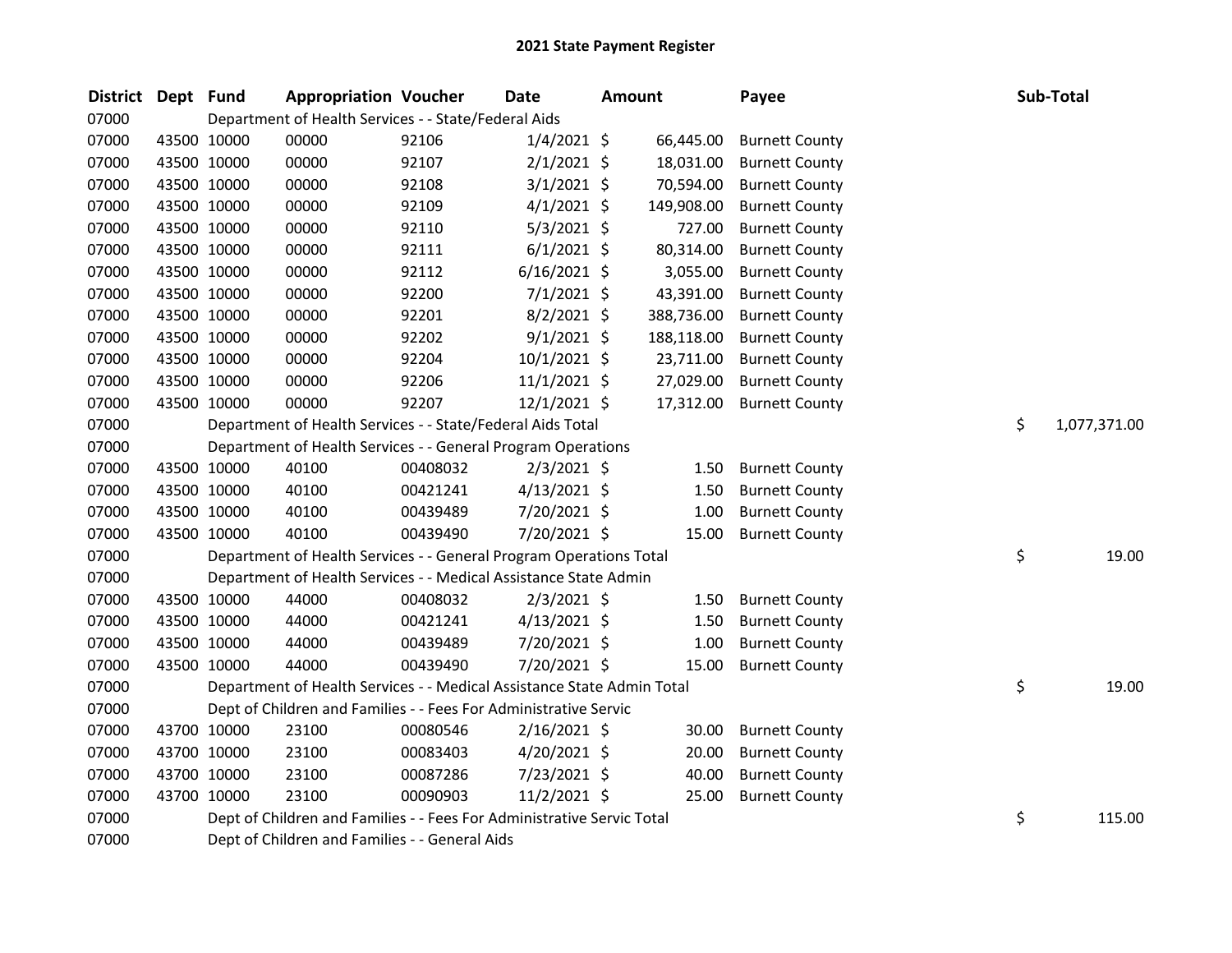| <b>District</b> | Dept Fund   | <b>Appropriation Voucher</b>                         |          | <b>Date</b>    | <b>Amount</b> |            | Payee                 | Sub-Total |            |
|-----------------|-------------|------------------------------------------------------|----------|----------------|---------------|------------|-----------------------|-----------|------------|
| 07000           | 43700 10000 | 99000                                                | 00078981 | $1/5/2021$ \$  |               | 12,035.93  | <b>Burnett County</b> |           |            |
| 07000           | 43700 10000 | 99000                                                | 00079721 | 1/29/2021 \$   |               | 57,455.91  | <b>Burnett County</b> |           |            |
| 07000           | 43700 10000 | 99000                                                | 00079921 | $2/1/2021$ \$  |               | 128.06     | <b>Burnett County</b> |           |            |
| 07000           | 43700 10000 | 99000                                                | 00080137 | $2/5/2021$ \$  |               | 16,963.04  | <b>Burnett County</b> |           |            |
| 07000           | 43700 10000 | 99000                                                | 00080242 | $2/5/2021$ \$  |               | 49.15      | <b>Burnett County</b> |           |            |
| 07000           | 43700 10000 | 99000                                                | 00081188 | 3/4/2021 \$    |               | 417.67     | <b>Burnett County</b> |           |            |
| 07000           | 43700 10000 | 99000                                                | 00081292 | 3/5/2021 \$    |               | 296.79     | <b>Burnett County</b> |           |            |
| 07000           | 43700 10000 | 99000                                                | 00081378 | 3/8/2021 \$    |               | 8,060.00   | <b>Burnett County</b> |           |            |
| 07000           | 43700 10000 | 99000                                                | 00082221 | 3/29/2021 \$   |               | 23,150.00  | <b>Burnett County</b> |           |            |
| 07000           | 43700 10000 | 99000                                                | 00082603 | $4/5/2021$ \$  |               | 56,819.25  | <b>Burnett County</b> |           |            |
| 07000           | 43700 10000 | 99000                                                | 00082604 | $4/5/2021$ \$  |               | 92,968.77  | <b>Burnett County</b> |           |            |
| 07000           | 43700 10000 | 99000                                                | 00082605 | $4/5/2021$ \$  |               | 2,709.99   | <b>Burnett County</b> |           |            |
| 07000           | 43700 10000 | 99000                                                | 00083868 | 4/30/2021 \$   |               | 69,409.99  | <b>Burnett County</b> |           |            |
| 07000           | 43700 10000 | 99000                                                | 00084081 | $5/5/2021$ \$  |               | 51,445.96  | <b>Burnett County</b> |           |            |
| 07000           | 43700 10000 | 99000                                                | 00084915 | $5/18/2021$ \$ |               | 972.09     | <b>Burnett County</b> |           |            |
| 07000           | 43700 10000 | 99000                                                | 00085595 | $6/7/2021$ \$  |               | 18,202.35  | <b>Burnett County</b> |           |            |
| 07000           | 43700 10000 | 99000                                                | 00086529 | $7/1/2021$ \$  |               | 937.00     | <b>Burnett County</b> |           |            |
| 07000           | 43700 10000 | 99000                                                | 00086657 | 7/8/2021 \$    |               | 11,836.77  | <b>Burnett County</b> |           |            |
| 07000           | 43700 10000 | 99000                                                | 00087532 | 7/30/2021 \$   |               | 56,265.36  | <b>Burnett County</b> |           |            |
| 07000           | 43700 10000 | 99000                                                | 00087665 | 7/30/2021 \$   |               | 12,506.00  | <b>Burnett County</b> |           |            |
| 07000           | 43700 10000 | 99000                                                | 00087901 | 8/5/2021 \$    |               | 6,914.79   | <b>Burnett County</b> |           |            |
| 07000           | 43700 10000 | 99000                                                | 00088906 | $9/7/2021$ \$  |               | 391,592.05 | <b>Burnett County</b> |           |            |
| 07000           | 43700 10000 | 99000                                                | 00089084 | $9/10/2021$ \$ |               | 13,177.80  | <b>Burnett County</b> |           |            |
| 07000           | 43700 10000 | 99000                                                | 00089875 | $10/5/2021$ \$ |               | 8,293.74   | <b>Burnett County</b> |           |            |
| 07000           | 43700 10000 | 99000                                                | 00090726 | 10/29/2021 \$  |               | 61,456.35  | <b>Burnett County</b> |           |            |
| 07000           | 43700 10000 | 99000                                                | 00090992 | 11/5/2021 \$   |               | 9,179.88   | <b>Burnett County</b> |           |            |
| 07000           | 43700 10000 | 99000                                                | 00092093 | 12/3/2021 \$   |               | 6,018.00   | <b>Burnett County</b> |           |            |
| 07000           | 43700 10000 | 99000                                                | 00092188 | 12/6/2021 \$   |               | 10,207.66  | <b>Burnett County</b> |           |            |
| 07000           |             | Dept of Children and Families - - General Aids Total |          |                |               |            |                       | \$        | 999,470.35 |
| 07000           |             | Dept of Workforce Development - - Auxiliary Services |          |                |               |            |                       |           |            |
| 07000           | 44500 10000 | 13000                                                | 00310322 | $1/4/2021$ \$  |               | 5.00       | <b>Burnett County</b> |           |            |
| 07000           | 44500 10000 | 13000                                                | 00313412 | $2/2/2021$ \$  |               | 15.00      | <b>Burnett County</b> |           |            |
| 07000           | 44500 10000 | 13000                                                | 00317041 | $3/2/2021$ \$  |               | 10.00      | <b>Burnett County</b> |           |            |
| 07000           | 44500 10000 | 13000                                                | 00320849 | $4/2/2021$ \$  |               | 30.00      | <b>Burnett County</b> |           |            |
|                 |             |                                                      |          |                |               |            |                       |           |            |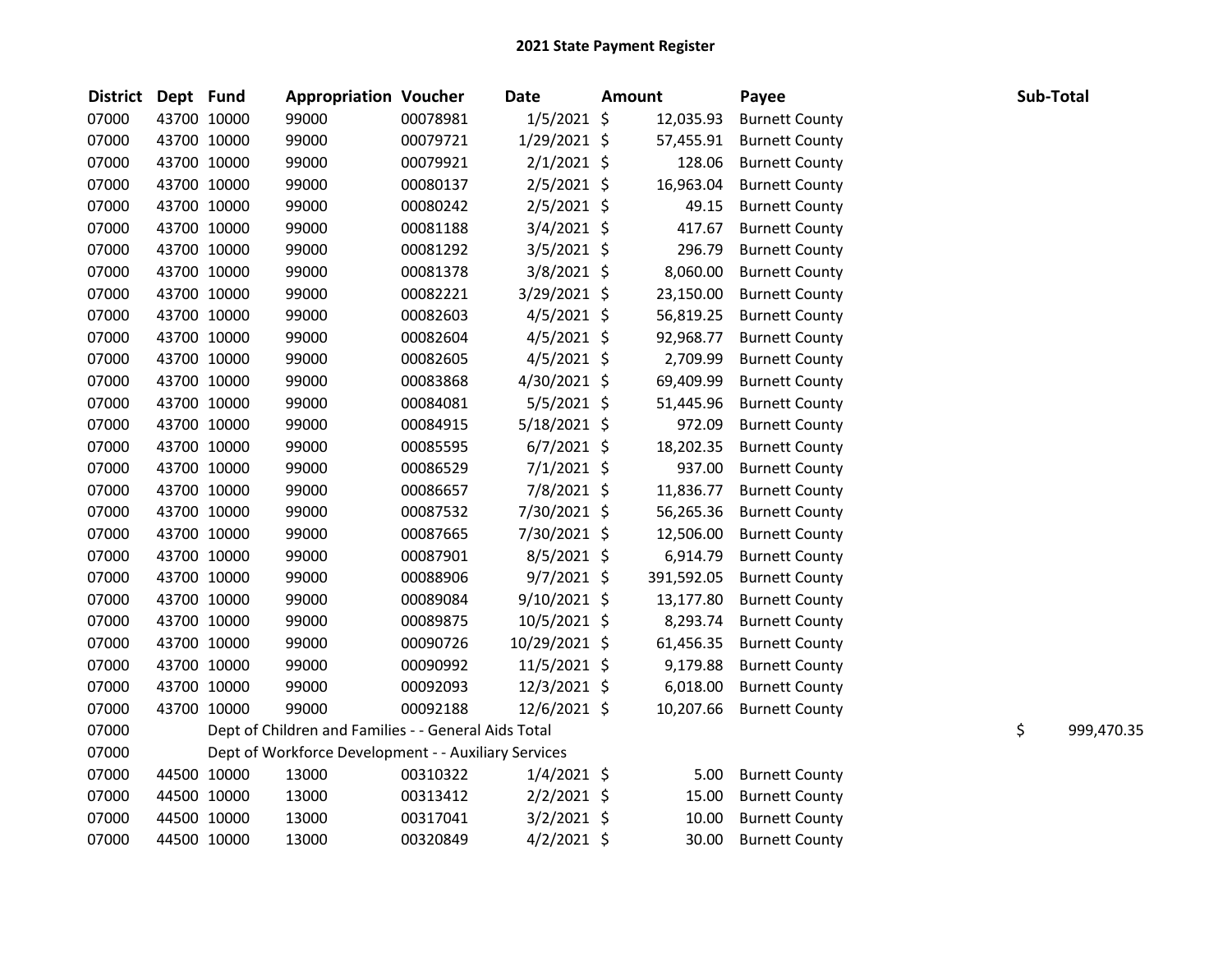| <b>District</b> | Dept Fund |             | <b>Appropriation Voucher</b>                                          |          | <b>Date</b>    | Amount |          | Payee                    | <b>Sub-Total</b> |           |
|-----------------|-----------|-------------|-----------------------------------------------------------------------|----------|----------------|--------|----------|--------------------------|------------------|-----------|
| 07000           |           | 44500 10000 | 13000                                                                 | 00324394 | $5/4/2021$ \$  |        | 15.00    | <b>Burnett County</b>    |                  |           |
| 07000           |           | 44500 10000 | 13000                                                                 | 00327587 | $6/2/2021$ \$  |        | 5.00     | <b>Burnett County</b>    |                  |           |
| 07000           |           | 44500 10000 | 13000                                                                 | 00331372 | $7/2/2021$ \$  |        | 25.00    | <b>Burnett County</b>    |                  |           |
| 07000           |           | 44500 10000 | 13000                                                                 | 00335271 | $8/3/2021$ \$  |        | 15.00    | <b>Burnett County</b>    |                  |           |
| 07000           |           | 44500 10000 | 13000                                                                 | 00339064 | $9/2/2021$ \$  |        | 5.00     | <b>Burnett County</b>    |                  |           |
| 07000           |           | 44500 10000 | 13000                                                                 | 00343053 | 10/4/2021 \$   |        | 5.00     | <b>Burnett County</b>    |                  |           |
| 07000           |           | 44500 10000 | 13000                                                                 | 00347092 | 11/2/2021 \$   |        | 35.00    | <b>Burnett County</b>    |                  |           |
| 07000           |           | 44500 10000 | 13000                                                                 | 00350741 | 12/2/2021 \$   |        | 15.00    | <b>Burnett County</b>    |                  |           |
| 07000           |           |             | Dept of Workforce Development - - Auxiliary Services Total            |          |                |        |          |                          | \$               | 180.00    |
| 07000           |           |             | Dept of Workforce Development - - Wc Ops Uninsured Emplyr Admin       |          |                |        |          |                          |                  |           |
| 07000           |           | 44500 22700 | 17700                                                                 | 00315970 | $2/23/2021$ \$ |        | 10.00    | <b>Burnett County</b>    |                  |           |
| 07000           |           |             | Dept of Workforce Development - - Wc Ops Uninsured Emplyr Admin Total |          |                |        |          |                          | \$               | 10.00     |
| 07000           |           |             | Department of Justice - - Officer training reimbursement              |          |                |        |          |                          |                  |           |
| 07000           |           | 45500 10000 | 21400                                                                 | 00105031 | 11/12/2021 \$  |        | 4,480.00 | <b>Burnett County</b>    |                  |           |
| 07000           |           |             | Department of Justice - - Officer training reimbursement Total        |          |                |        |          |                          | \$               | 4,480.00  |
| 07000           |           |             | Department of Justice - - Crime Laboratories, Dna                     |          |                |        |          |                          |                  |           |
| 07000           |           | 45500 10000 | 22100                                                                 | 00100312 | 7/14/2021 \$   |        |          | 1,100.00 Burnett County  |                  |           |
| 07000           |           |             | Department of Justice - - Crime Laboratories, Dna Total               |          |                |        |          |                          | \$.              | 1,100.00  |
| 07000           |           |             | Department of Justice - - County Law Enforcement Service              |          |                |        |          |                          |                  |           |
| 07000           |           | 45500 10000 | 22600                                                                 | 00093424 | $1/20/2021$ \$ |        |          | 29,843.00 Burnett County |                  |           |
| 07000           |           |             | Department of Justice - - County Law Enforcement Service Total        |          |                |        |          |                          | \$               | 29,843.00 |
| 07000           |           |             | Department of Justice - - Law Enforcement Train, Local                |          |                |        |          |                          |                  |           |
| 07000           |           | 45500 10000 | 23100                                                                 | 00099968 | 7/15/2021 \$   |        | 2,429.26 | <b>Burnett County</b>    |                  |           |
| 07000           |           | 45500 10000 | 23100                                                                 | 00103371 | 10/8/2021 \$   |        |          | 2,983.11 Burnett County  |                  |           |
| 07000           |           |             | Department of Justice - - Law Enforcement Train, Local Total          |          |                |        |          |                          | \$               | 5,412.37  |
| 07000           |           |             | Department of Justice - - County-Tribal Programs, Local               |          |                |        |          |                          |                  |           |
| 07000           |           | 45500 10000 | 26300                                                                 | 00093443 | $1/20/2021$ \$ |        |          | 22,084.00 Burnett County |                  |           |
| 07000           |           |             | Department of Justice - - County-Tribal Programs, Local Total         |          |                |        |          |                          | \$               | 22,084.00 |
| 07000           |           |             | Department of Justice - - Alt Prosecution Alcohol Drugs               |          |                |        |          |                          |                  |           |
| 07000           |           | 45500 10000 | 27100                                                                 | 00095933 | $3/19/2021$ \$ |        |          | 29,884.41 Burnett County |                  |           |
| 07000           |           | 45500 10000 | 27100                                                                 | 00096129 | 3/18/2021 \$   |        | 3,232.42 | <b>Burnett County</b>    |                  |           |
| 07000           |           | 45500 10000 | 27100                                                                 | 00102035 | 8/31/2021 \$   |        |          | 15,884.43 Burnett County |                  |           |
| 07000           |           |             | Department of Justice - - Alt Prosecution Alcohol Drugs Total         |          |                |        |          |                          | \$               | 49,001.26 |
| 07000           |           |             | Department of Justice - - Alt Prosecut Justice Info Fees              |          |                |        |          |                          |                  |           |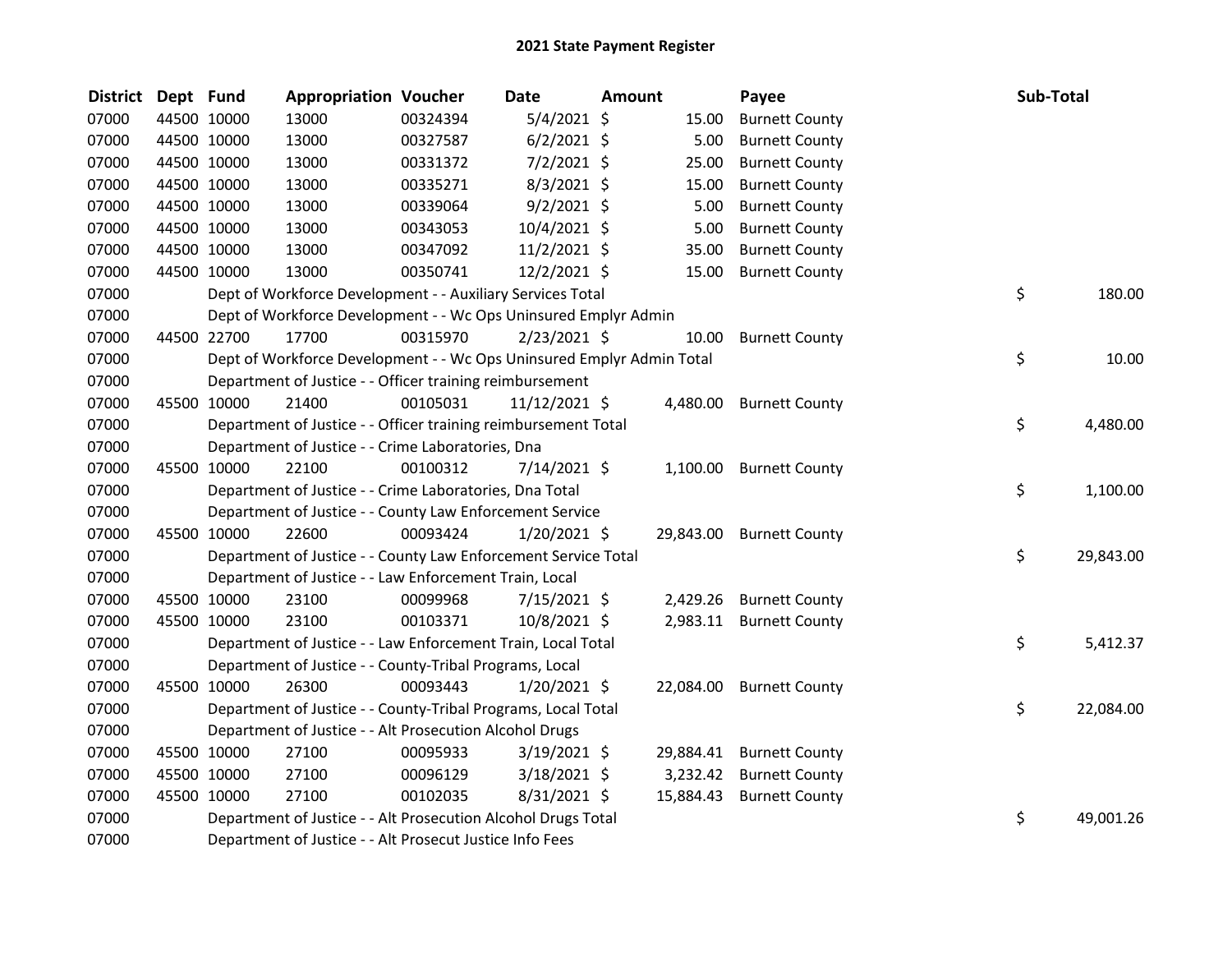| <b>District</b> | Dept Fund |             | <b>Appropriation Voucher</b>                                           |          | Date           | Amount |           | Payee                 | Sub-Total       |
|-----------------|-----------|-------------|------------------------------------------------------------------------|----------|----------------|--------|-----------|-----------------------|-----------------|
| 07000           |           | 45500 10000 | 27900                                                                  | 00097863 | 5/10/2021 \$   |        | 7,526.27  | <b>Burnett County</b> |                 |
| 07000           |           | 45500 10000 | 27900                                                                  | 00104162 | 11/18/2021 \$  |        | 16,288.24 | <b>Burnett County</b> |                 |
| 07000           |           |             | Department of Justice - - Alt Prosecut Justice Info Fees Total         |          |                |        |           |                       | \$<br>23,814.51 |
| 07000           |           |             | Department of Justice - - Crime Victim Witness Assist                  |          |                |        |           |                       |                 |
| 07000           |           | 45500 10000 | 53200                                                                  | 00100515 | $7/15/2021$ \$ |        | 15,592.40 | <b>Burnett County</b> |                 |
| 07000           |           |             | Department of Justice - - Crime Victim Witness Assist Total            |          |                |        |           |                       | \$<br>15,592.40 |
| 07000           |           |             | Department of Justice - - County Reimb Victim-Witness                  |          |                |        |           |                       |                 |
| 07000           |           | 45500 10000 | 53900                                                                  | 00095420 | $3/5/2021$ \$  |        | 11,952.85 | <b>Burnett County</b> |                 |
| 07000           |           |             | Department of Justice - - County Reimb Victim-Witness Total            |          |                |        |           |                       | \$<br>11,952.85 |
| 07000           |           |             | Department of Military Affairs - - Emergency Response Equipment        |          |                |        |           |                       |                 |
| 07000           |           | 46500 10000 | 30800                                                                  | 00088065 | $1/19/2021$ \$ |        | 1,207.11  | <b>Burnett County</b> |                 |
| 07000           |           |             | Department of Military Affairs - - Emergency Response Equipment Total  |          |                |        |           |                       | \$<br>1,207.11  |
| 07000           |           |             | Department of Military Affairs - - Emergency Response Training         |          |                |        |           |                       |                 |
| 07000           |           | 46500 10000 | 31000                                                                  | 00089694 | $2/11/2021$ \$ |        | 340.80    | <b>Burnett County</b> |                 |
| 07000           |           |             | Department of Military Affairs - - Emergency Response Training Total   |          |                |        |           |                       | \$<br>340.80    |
| 07000           |           |             | Department of Military Affairs - - Local Emer Planning Grants          |          |                |        |           |                       |                 |
| 07000           |           | 46500 10000 | 33700                                                                  | 00089326 | $2/5/2021$ \$  |        | 4,354.63  | <b>Burnett County</b> |                 |
| 07000           |           | 46500 10000 | 33700                                                                  | 00090228 | $2/22/2021$ \$ |        | 781.43    | <b>Burnett County</b> |                 |
| 07000           |           |             | Department of Military Affairs - - Local Emer Planning Grants Total    |          |                |        |           |                       | \$<br>5,136.06  |
| 07000           |           |             | Department of Military Affairs - - Federal Aid, Local Assistance       |          |                |        |           |                       |                 |
| 07000           |           | 46500 10000 | 34200                                                                  | 00089183 | $2/4/2021$ \$  |        | 30,881.83 | <b>Burnett County</b> |                 |
| 07000           |           |             | Department of Military Affairs - - Federal Aid, Local Assistance Total |          |                |        |           |                       | \$<br>30,881.83 |
| 07000           |           |             | Department of Veterans Affairs - - County Grants                       |          |                |        |           |                       |                 |
| 07000           |           | 48500 58200 | 26700                                                                  | 00091412 | $3/12/2021$ \$ |        | 8,500.00  | <b>Burnett County</b> |                 |
| 07000           |           |             | Department of Veterans Affairs - - County Grants Total                 |          |                |        |           |                       | \$<br>8,500.00  |
| 07000           |           |             | Department of Veterans Affairs - - Clearing-Vets Trust Fund            |          |                |        |           |                       |                 |
| 07000           |           | 48500 58200 | 99000                                                                  | 00091984 | $3/26/2021$ \$ |        | 30.00     | <b>Burnett County</b> |                 |
| 07000           |           |             | Department of Veterans Affairs - - Clearing-Vets Trust Fund Total      |          |                |        |           |                       | \$<br>30.00     |
| 07000           |           |             | Department of Administration - - Low-Income Assistance Grants          |          |                |        |           |                       |                 |
| 07000           |           | 50500 23500 | 37100                                                                  | 00140927 | $2/17/2021$ \$ |        | 4,211.97  | <b>Burnett County</b> |                 |
| 07000           |           | 50500 23500 | 37100                                                                  | 00141628 | $3/2/2021$ \$  |        | 8,185.21  | <b>Burnett County</b> |                 |
| 07000           |           | 50500 23500 | 37100                                                                  | 00142325 | $3/16/2021$ \$ |        | 3,578.19  | <b>Burnett County</b> |                 |
| 07000           |           | 50500 23500 | 37100                                                                  | 00143159 | $3/30/2021$ \$ |        | 4,979.30  | <b>Burnett County</b> |                 |
| 07000           |           | 50500 23500 | 37100                                                                  | 00143932 | $4/15/2021$ \$ |        | 4,516.60  | <b>Burnett County</b> |                 |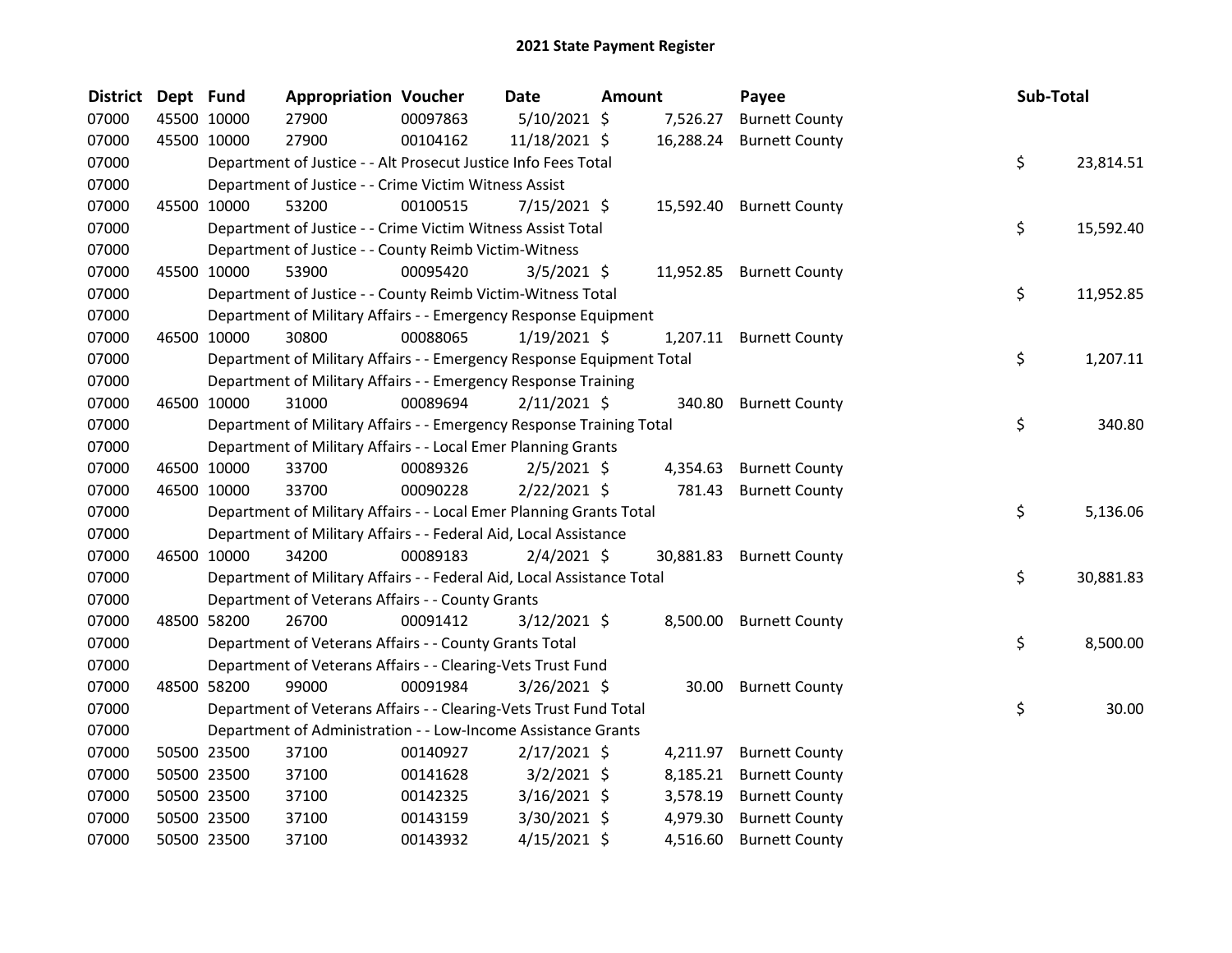| <b>District</b> | Dept Fund |             | <b>Appropriation Voucher</b>                                          |          | Date           | Amount    | Payee                                                                                                   | <b>Sub-Total</b> |
|-----------------|-----------|-------------|-----------------------------------------------------------------------|----------|----------------|-----------|---------------------------------------------------------------------------------------------------------|------------------|
| 07000           |           | 50500 23500 | 37100                                                                 | 00145789 | $5/17/2021$ \$ | 3,840.27  | <b>Burnett County</b>                                                                                   |                  |
| 07000           |           | 50500 23500 | 37100                                                                 | 00147829 | $6/29/2021$ \$ | 3,926.71  | <b>Burnett County</b>                                                                                   |                  |
| 07000           |           | 50500 23500 | 37100                                                                 | 00149885 | $8/5/2021$ \$  | 2,219.55  | <b>Burnett County</b>                                                                                   |                  |
| 07000           |           |             | Department of Administration - - Low-Income Assistance Grants Total   |          |                |           |                                                                                                         | \$<br>35,457.80  |
| 07000           |           |             | Department of Administration - - Land Information Program; Loca       |          |                |           |                                                                                                         |                  |
| 07000           |           | 50500 26900 | 17300                                                                 | 00138430 | $1/29/2021$ \$ | 1,000.00  | <b>Burnett County</b>                                                                                   |                  |
| 07000           |           | 50500 26900 | 17300                                                                 | 00139537 | $4/6/2021$ \$  | 54,168.00 | <b>Burnett County</b>                                                                                   |                  |
| 07000           |           | 50500 26900 | 17300                                                                 | 00140331 | $2/12/2021$ \$ | 20,000.00 | <b>Burnett County</b>                                                                                   |                  |
| 07000           |           | 50500 26900 | 17300                                                                 | 00144715 | $4/27/2021$ \$ | 25,000.00 | <b>Burnett County</b>                                                                                   |                  |
| 07000           |           | 50500 26900 | 17300                                                                 | 00156334 | 12/10/2021 \$  | 25,000.00 | <b>Burnett County</b>                                                                                   |                  |
| 07000           |           |             | Department of Administration - - Land Information Program; Loca Total |          |                |           |                                                                                                         | \$<br>125,168.00 |
| 07000           |           |             | Public Defender Board - - Trial Representation                        |          |                |           |                                                                                                         |                  |
| 07000           |           | 55000 10000 | 10300                                                                 | 00296890 | 7/9/2021 \$    | 12.50     | <b>Burnett County</b>                                                                                   |                  |
| 07000           |           |             | Public Defender Board - - Trial Representation Total                  |          |                |           |                                                                                                         | \$<br>12.50      |
| 07000           |           |             |                                                                       |          |                |           | Public Defender Board - - Transcript, Discovery and Records Provided to the Public Defender Board       |                  |
| 07000           |           | 55000 10000 | 10600                                                                 | 00282065 | $3/22/2021$ \$ | 867.60    | <b>Burnett County</b>                                                                                   |                  |
| 07000           |           | 55000 10000 | 10600                                                                 | 00299156 | $7/1/2021$ \$  | 1,168.00  | <b>Burnett County</b>                                                                                   |                  |
| 07000           |           | 55000 10000 | 10600                                                                 | 00303612 | 8/26/2021 \$   | 1,031.40  | <b>Burnett County</b>                                                                                   |                  |
| 07000           |           | 55000 10000 | 10600                                                                 | 00310343 | 11/12/2021 \$  | 1,019.20  | <b>Burnett County</b>                                                                                   |                  |
| 07000           |           |             |                                                                       |          |                |           | Public Defender Board - - Transcript, Discovery and Records Provided to the Public Defender Board Total | \$<br>4,086.20   |
| 07000           |           |             | Department of Revenue - - Warrants and Satisfactions                  |          |                |           |                                                                                                         |                  |
| 07000           |           | 56600 10000 | 10100                                                                 | 00191904 | 2/26/2021 \$   | 90.00     | <b>Burnett County</b>                                                                                   |                  |
| 07000           |           | 56600 10000 | 10100                                                                 | 00202500 | $5/21/2021$ \$ | 10.00     | <b>Burnett County</b>                                                                                   |                  |
| 07000           |           | 56600 10000 | 10100                                                                 | 00202563 | $5/18/2021$ \$ | 235.00    | <b>Burnett County</b>                                                                                   |                  |
| 07000           |           | 56600 10000 | 10100                                                                 | 00209525 | 7/9/2021 \$    | 20.00     | <b>Burnett County</b>                                                                                   |                  |
| 07000           |           | 56600 10000 | 10100                                                                 | 00209526 | 7/9/2021 \$    | 5.00      | <b>Burnett County</b>                                                                                   |                  |
| 07000           |           | 56600 10000 | 10100                                                                 | 00210305 | $8/6/2021$ \$  | 165.00    | <b>Burnett County</b>                                                                                   |                  |
| 07000           |           | 56600 10000 | 10100                                                                 | 00212941 | $9/9/2021$ \$  | 140.00    | <b>Burnett County</b>                                                                                   |                  |
| 07000           |           | 56600 10000 | 10100                                                                 | 00219750 | 11/18/2021 \$  | 295.00    | <b>Burnett County</b>                                                                                   |                  |
| 07000           |           |             | Department of Revenue - - Warrants and Satisfactions Total            |          |                |           |                                                                                                         | \$<br>960.00     |
| 07000           |           |             | Department of Revenue - - Misc Revenue Holding Clearing               |          |                |           |                                                                                                         |                  |
| 07000           |           | 56600 10000 | 99500                                                                 | 00188741 | $1/8/2021$ \$  | 743.64    | <b>Burnett County</b>                                                                                   |                  |
| 07000           |           | 56600 10000 | 99500                                                                 | 00190806 | $2/5/2021$ \$  | 949.64    | <b>Burnett County</b>                                                                                   |                  |
| 07000           |           | 56600 10000 | 99500                                                                 | 00190807 | $2/5/2021$ \$  | 188.79    | <b>Burnett County</b>                                                                                   |                  |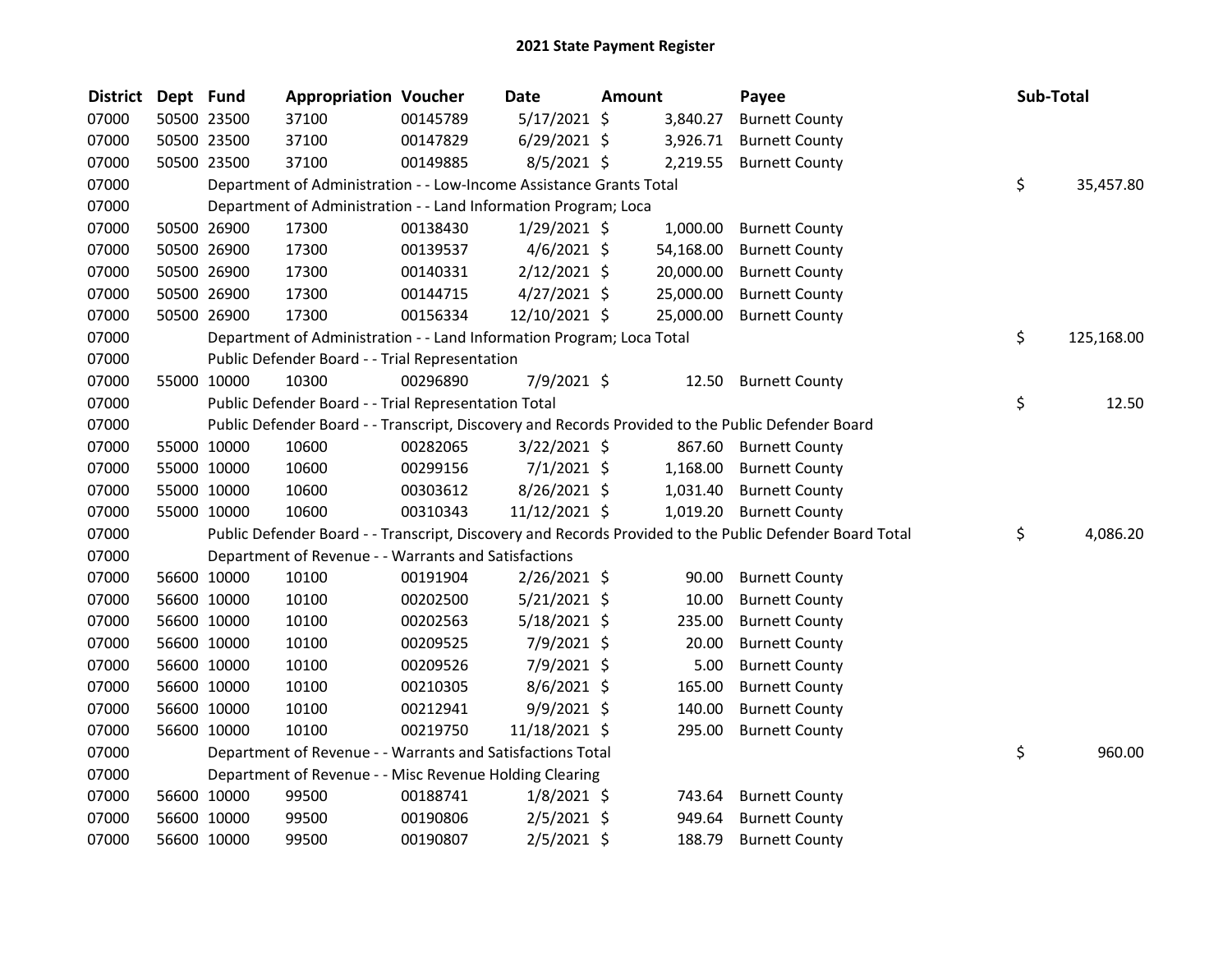| <b>District</b> | Dept Fund |             | <b>Appropriation Voucher</b> |          | <b>Date</b>    | <b>Amount</b> | Payee                 | Sub-Total |
|-----------------|-----------|-------------|------------------------------|----------|----------------|---------------|-----------------------|-----------|
| 07000           |           | 56600 10000 | 99500                        | 00192433 | $3/1/2021$ \$  | 598.00        | <b>Burnett County</b> |           |
| 07000           |           | 56600 10000 | 99500                        | 00192434 | $3/1/2021$ \$  | 4,090.70      | <b>Burnett County</b> |           |
| 07000           |           | 56600 10000 | 99500                        | 00193386 | $3/5/2021$ \$  | 110.64        | <b>Burnett County</b> |           |
| 07000           |           | 56600 10000 | 99500                        | 00193387 | $3/5/2021$ \$  | 7,525.42      | <b>Burnett County</b> |           |
| 07000           |           | 56600 10000 | 99500                        | 00193939 | 3/8/2021 \$    | 399.38        | <b>Burnett County</b> |           |
| 07000           |           | 56600 10000 | 99500                        | 00193940 | 3/8/2021 \$    | 596.00        | <b>Burnett County</b> |           |
| 07000           |           | 56600 10000 | 99500                        | 00194796 | $3/15/2021$ \$ | 109.02        | <b>Burnett County</b> |           |
| 07000           |           | 56600 10000 | 99500                        | 00194797 | $3/15/2021$ \$ | 50.83         | <b>Burnett County</b> |           |
| 07000           |           | 56600 10000 | 99500                        | 00194798 | $3/15/2021$ \$ | 2,882.67      | <b>Burnett County</b> |           |
| 07000           |           | 56600 10000 | 99500                        | 00195647 | 3/22/2021 \$   | 3,305.55      | <b>Burnett County</b> |           |
| 07000           |           | 56600 10000 | 99500                        | 00196346 | 3/29/2021 \$   | 569.00        | <b>Burnett County</b> |           |
| 07000           |           | 56600 10000 | 99500                        | 00197095 | $4/5/2021$ \$  | 473.20        | <b>Burnett County</b> |           |
| 07000           |           | 56600 10000 | 99500                        | 00197652 | $4/7/2021$ \$  | 671.36        | <b>Burnett County</b> |           |
| 07000           |           | 56600 10000 | 99500                        | 00197653 | $4/7/2021$ \$  | 10,719.77     | <b>Burnett County</b> |           |
| 07000           |           | 56600 10000 | 99500                        | 00198304 | $4/12/2021$ \$ | 438.00        | <b>Burnett County</b> |           |
| 07000           |           | 56600 10000 | 99500                        | 00199043 | 4/20/2021 \$   | 51.00         | <b>Burnett County</b> |           |
| 07000           |           | 56600 10000 | 99500                        | 00199044 | $4/20/2021$ \$ | 35.00         | <b>Burnett County</b> |           |
| 07000           |           | 56600 10000 | 99500                        | 00201031 | $5/7/2021$ \$  | 1,101.23      | <b>Burnett County</b> |           |
| 07000           |           | 56600 10000 | 99500                        | 00201032 | 5/7/2021 \$    | 5,757.72      | <b>Burnett County</b> |           |
| 07000           |           | 56600 10000 | 99500                        | 00201512 | $5/10/2021$ \$ | 50.00         | <b>Burnett County</b> |           |
| 07000           |           | 56600 10000 | 99500                        | 00201513 | $5/10/2021$ \$ | 29.00         | <b>Burnett County</b> |           |
| 07000           |           | 56600 10000 | 99500                        | 00202139 | $5/17/2021$ \$ | 31.00         | <b>Burnett County</b> |           |
| 07000           |           | 56600 10000 | 99500                        | 00202140 | $5/17/2021$ \$ | 453.00        | <b>Burnett County</b> |           |
| 07000           |           | 56600 10000 | 99500                        | 00202821 | $5/24/2021$ \$ | 26.75         | <b>Burnett County</b> |           |
| 07000           |           | 56600 10000 | 99500                        | 00202822 | 5/24/2021 \$   | 948.69        | <b>Burnett County</b> |           |
| 07000           |           | 56600 10000 | 99500                        | 00203565 | $6/1/2021$ \$  | 34.50         | <b>Burnett County</b> |           |
| 07000           |           | 56600 10000 | 99500                        | 00204260 | $6/7/2021$ \$  | 29.51         | <b>Burnett County</b> |           |
| 07000           |           | 56600 10000 | 99500                        | 00204261 | $6/7/2021$ \$  | 1,982.39      | <b>Burnett County</b> |           |
| 07000           |           | 56600 10000 | 99500                        | 00204692 | $6/7/2021$ \$  | 564.99        | <b>Burnett County</b> |           |
| 07000           |           | 56600 10000 | 99500                        | 00208844 | 7/8/2021 \$    | 199.84        | <b>Burnett County</b> |           |
| 07000           |           | 56600 10000 | 99500                        | 00208845 | 7/8/2021 \$    | 4,147.48      | <b>Burnett County</b> |           |
| 07000           |           | 56600 10000 | 99500                        | 00211601 | 8/6/2021 \$    | 225.31        | <b>Burnett County</b> |           |
| 07000           |           | 56600 10000 | 99500                        | 00211602 | 8/6/2021 \$    | 1,149.43      | <b>Burnett County</b> |           |
| 07000           |           | 56600 10000 | 99500                        | 00212072 | 8/9/2021 \$    | 25.00         | <b>Burnett County</b> |           |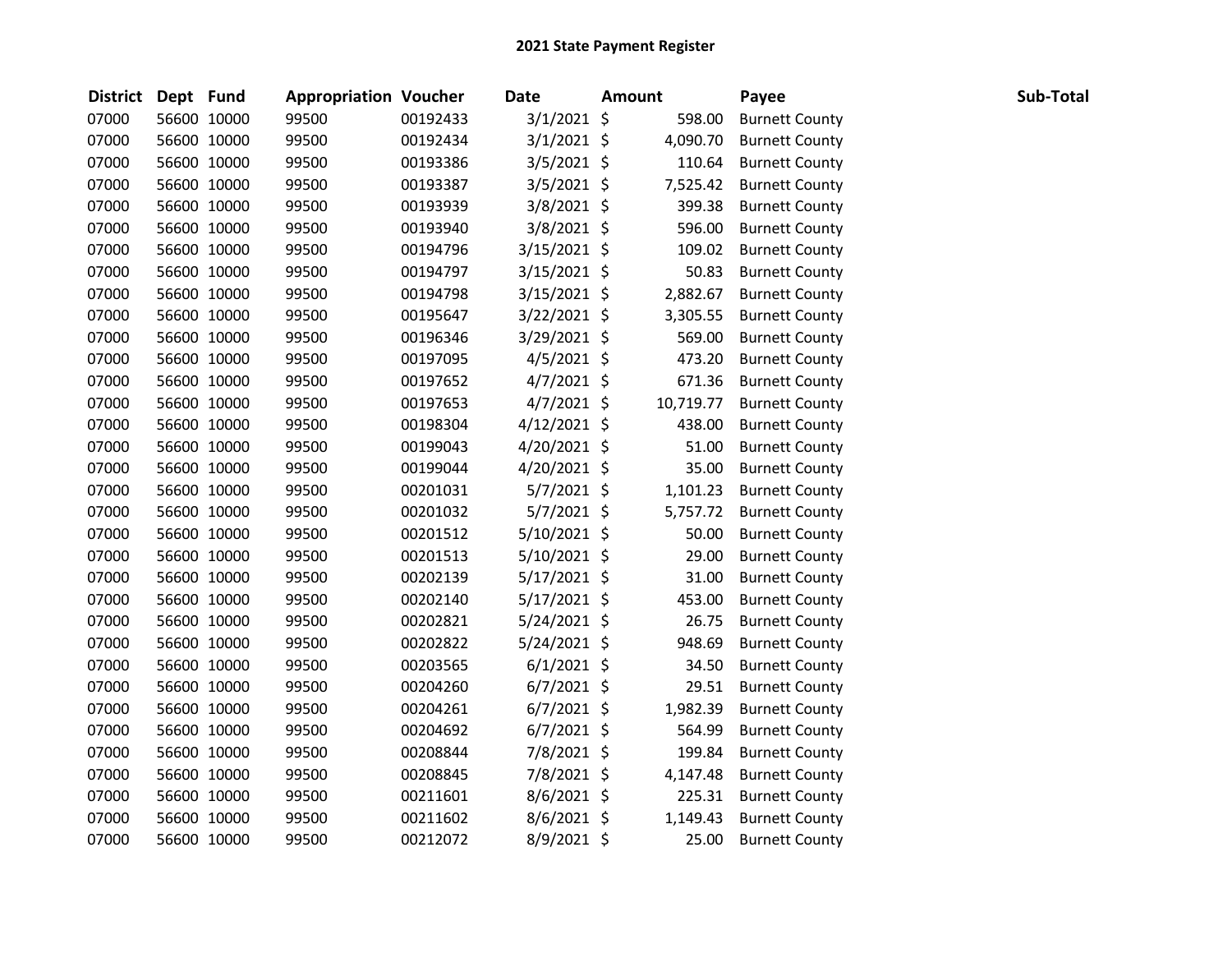| <b>District</b> | Dept Fund |             | <b>Appropriation Voucher</b>                                          |          | <b>Date</b>    | <b>Amount</b> | Payee                   | Sub-Total |              |
|-----------------|-----------|-------------|-----------------------------------------------------------------------|----------|----------------|---------------|-------------------------|-----------|--------------|
| 07000           |           | 56600 10000 | 99500                                                                 | 00212603 | 8/16/2021 \$   | 93.00         | <b>Burnett County</b>   |           |              |
| 07000           |           | 56600 10000 | 99500                                                                 | 00214208 | $9/8/2021$ \$  | 167.65        | <b>Burnett County</b>   |           |              |
| 07000           |           | 56600 10000 | 99500                                                                 | 00214209 | $9/8/2021$ \$  | 3,139.04      | <b>Burnett County</b>   |           |              |
| 07000           |           | 56600 10000 | 99500                                                                 | 00216457 | 10/7/2021 \$   | 3,313.43      | <b>Burnett County</b>   |           |              |
| 07000           |           | 56600 10000 | 99500                                                                 | 00219051 | $11/5/2021$ \$ | 462.56        | <b>Burnett County</b>   |           |              |
| 07000           |           | 56600 10000 | 99500                                                                 | 00219052 | $11/5/2021$ \$ | 4,357.90      | <b>Burnett County</b>   |           |              |
| 07000           |           | 56600 10000 | 99500                                                                 | 00221196 | 12/7/2021 \$   | 5,631.66      | <b>Burnett County</b>   |           |              |
| 07000           |           |             | Department of Revenue - - Misc Revenue Holding Clearing Total         |          |                |               |                         | \$        | 68,428.69    |
| 07000           |           |             | Circuit Courts - - Court Interpreters                                 |          |                |               |                         |           |              |
| 07000           |           | 62500 10000 | 12100                                                                 | 00002083 | 1/29/2021 \$   | 28,158.00     | <b>Burnett County</b>   |           |              |
| 07000           |           | 62500 10000 | 12100                                                                 | 00002216 | 7/26/2021 \$   | 53,873.00     | <b>Burnett County</b>   |           |              |
| 07000           |           |             | Circuit Courts - - Court Interpreters Total                           |          |                |               |                         | \$        | 82,031.00    |
| 07000           |           |             | Supreme Court - - Federal Aid                                         |          |                |               |                         |           |              |
| 07000           |           | 68000 10000 | 24100                                                                 | 00013477 | $9/2/2021$ \$  | 111.18        | <b>Burnett County</b>   |           |              |
| 07000           |           |             | Supreme Court - - Federal Aid Total                                   |          |                |               |                         | \$        | 111.18       |
| 07000           |           |             | Shared Revenue and Tax Relief - - County And Municipal Aid            |          |                |               |                         |           |              |
| 07000           |           | 83500 10000 | 10500                                                                 | 00080888 | 7/26/2021 \$   | 3,567.07      | <b>Burnett County</b>   |           |              |
| 07000           |           | 83500 10000 | 10500                                                                 | 00087986 | 11/15/2021 \$  | 20,213.42     | <b>Burnett County</b>   |           |              |
| 07000           |           |             | Shared Revenue and Tax Relief - - County And Municipal Aid Total      |          |                |               |                         | \$        | 23,780.49    |
| 07000           |           |             | Shared Revenue and Tax Relief - - Exempt Computer Aid                 |          |                |               |                         |           |              |
| 07000           |           | 83500 10000 | 10900                                                                 | 00083321 | 7/26/2021 \$   |               | 3,853.56 Burnett County |           |              |
| 07000           |           |             | Shared Revenue and Tax Relief - - Exempt Computer Aid Total           |          |                |               |                         | \$        | 3,853.56     |
| 07000           |           |             | Shared Revenue and Tax Relief - - Utility Aid                         |          |                |               |                         |           |              |
| 07000           |           | 83500 10000 | 11000                                                                 | 00080888 | 7/26/2021 \$   | 7,642.87      | <b>Burnett County</b>   |           |              |
| 07000           |           | 83500 10000 | 11000                                                                 | 00087986 | 11/15/2021 \$  | 43,841.33     | <b>Burnett County</b>   |           |              |
| 07000           |           |             | Shared Revenue and Tax Relief - - Utility Aid Total                   |          |                |               |                         | \$        | 51,484.20    |
| 07000           |           |             | Shared Revenue and Tax Relief - - Personal Property Aid               |          |                |               |                         |           |              |
| 07000           |           | 83500 10000 | 11100                                                                 | 00076508 | $5/3/2021$ \$  | 8,652.09      | <b>Burnett County</b>   |           |              |
| 07000           |           |             | Shared Revenue and Tax Relief - - Personal Property Aid Total         |          |                |               |                         | \$        | 8,652.09     |
| 07000           |           |             | Shared Revenue and Tax Relief - - School Lvy Tx/First Dollar Cr       |          |                |               |                         |           |              |
| 07000           |           | 83500 10000 | 30200                                                                 | 00082635 | 7/26/2021 \$   | 3,708,102.40  | <b>Burnett County</b>   |           |              |
| 07000           |           | 83500 10000 | 30200                                                                 | 00086031 | 7/26/2021 \$   | 811,974.67    | <b>Burnett County</b>   |           |              |
| 07000           |           |             | Shared Revenue and Tax Relief - - School Lvy Tx/First Dollar Cr Total |          |                |               |                         | \$        | 4,520,077.07 |
| 07000           |           |             | Shared Revenue and Tax Relief - - County Sales Tax Reptd/Distd        |          |                |               |                         |           |              |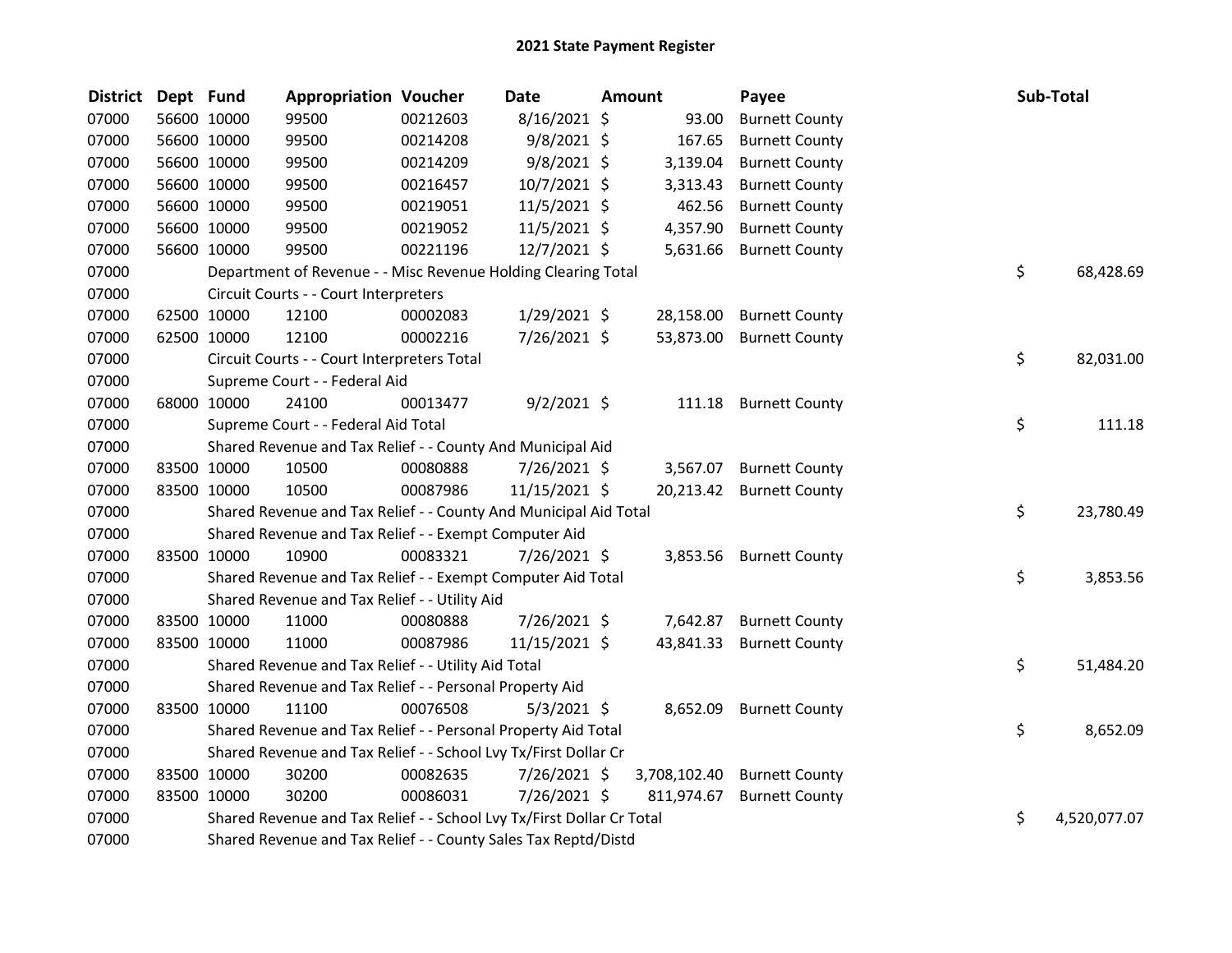| <b>District</b> | Dept Fund |             | <b>Appropriation Voucher</b>                                         |          | Date           | Amount |            | Payee                 | Sub-Total          |
|-----------------|-----------|-------------|----------------------------------------------------------------------|----------|----------------|--------|------------|-----------------------|--------------------|
| 07000           |           | 83500 10000 | 43100                                                                | 00073865 | $1/29/2021$ \$ |        | 104,214.51 | <b>Burnett County</b> |                    |
| 07000           |           | 83500 10000 | 43100                                                                | 00073953 | $2/26/2021$ \$ |        | 105,224.43 | <b>Burnett County</b> |                    |
| 07000           |           | 83500 10000 | 43100                                                                | 00074666 | $3/31/2021$ \$ |        | 84,256.73  | <b>Burnett County</b> |                    |
| 07000           |           | 83500 10000 | 43100                                                                | 00079109 | $4/30/2021$ \$ |        | 109,958.36 | <b>Burnett County</b> |                    |
| 07000           |           | 83500 10000 | 43100                                                                | 00079913 | $5/28/2021$ \$ |        | 113,291.56 | <b>Burnett County</b> |                    |
| 07000           |           | 83500 10000 | 43100                                                                | 00080644 | $6/30/2021$ \$ |        | 174,329.73 | <b>Burnett County</b> |                    |
| 07000           |           | 83500 10000 | 43100                                                                | 00086186 | 7/30/2021 \$   |        | 151,666.26 | <b>Burnett County</b> |                    |
| 07000           |           | 83500 10000 | 43100                                                                | 00086749 | $8/31/2021$ \$ |        | 151,000.59 | <b>Burnett County</b> |                    |
| 07000           |           | 83500 10000 | 43100                                                                | 00087051 | $9/30/2021$ \$ |        | 168,113.47 | <b>Burnett County</b> |                    |
| 07000           |           | 83500 10000 | 43100                                                                | 00087740 | 10/29/2021 \$  |        | 156,687.59 | <b>Burnett County</b> |                    |
| 07000           |           | 83500 10000 | 43100                                                                | 00089750 | 11/30/2021 \$  |        | 130,332.43 | <b>Burnett County</b> |                    |
| 07000           |           | 83500 10000 | 43100                                                                | 00089834 | 12/30/2021 \$  |        | 136,501.75 | <b>Burnett County</b> |                    |
| 07000           |           |             | Shared Revenue and Tax Relief - - County Sales Tax Reptd/Distd Total |          |                |        |            |                       | \$<br>1,585,577.41 |
| 07000           |           |             | Shared Revenue and Tax Relief - - Lottery & Gaming Credit            |          |                |        |            |                       |                    |
| 07000           |           | 83500 52100 | 36300                                                                | 00074514 | $3/22/2021$ \$ |        | 717,762.21 | <b>Burnett County</b> |                    |
| 07000           |           |             | Shared Revenue and Tax Relief - - Lottery & Gaming Credit Total      |          |                |        |            |                       | \$<br>717,762.21   |
| 07000 Total     |           |             |                                                                      |          |                |        |            |                       | 12,645,834.29      |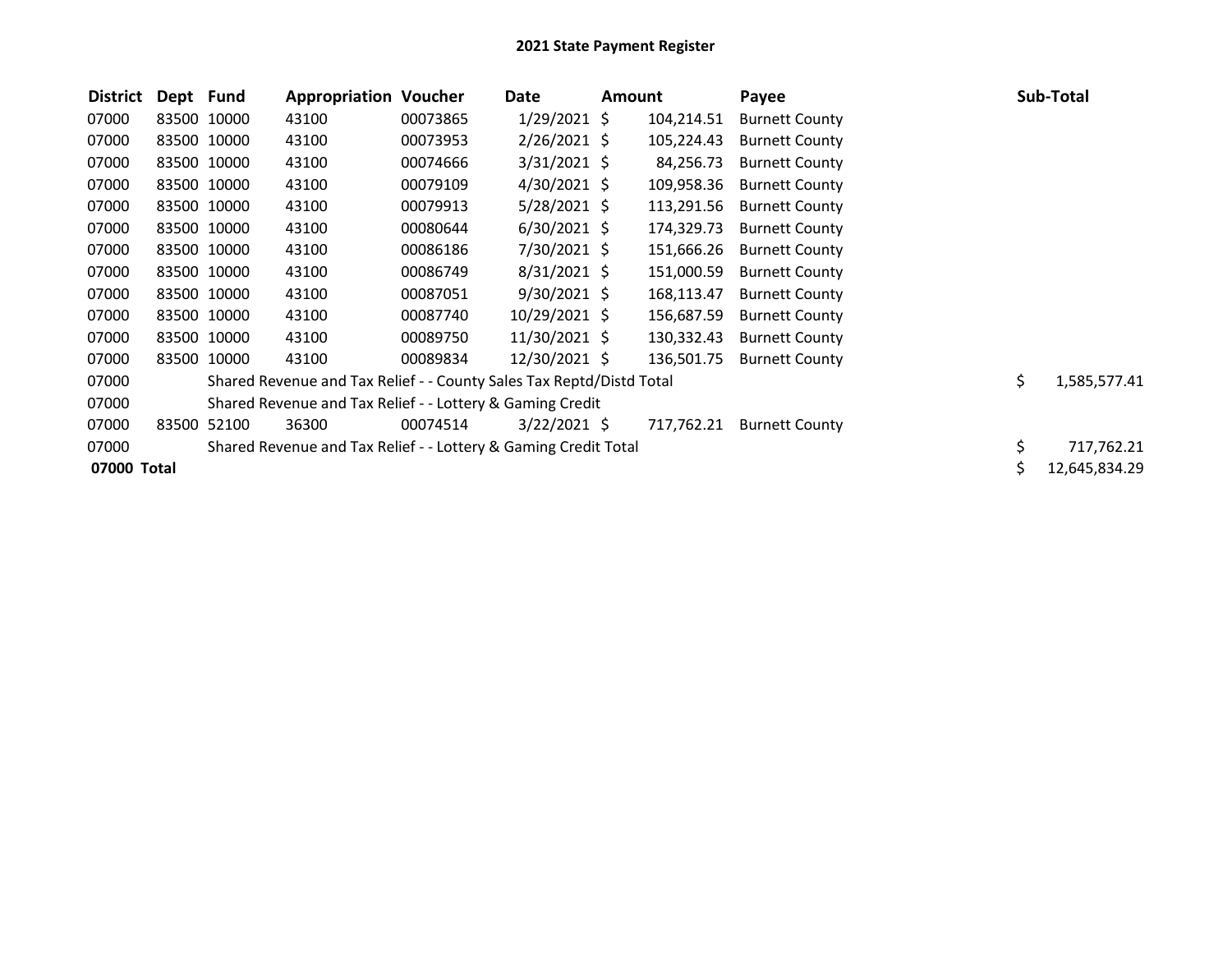| <b>District</b> | Dept Fund |                      | <b>Appropriation Voucher</b>                                       | Date           | <b>Amount</b> | Payee                      | Sub-Total        |
|-----------------|-----------|----------------------|--------------------------------------------------------------------|----------------|---------------|----------------------------|------------------|
| 07002           |           |                      | Dept of Safety & Prof Services - - Fire Dues Distribution          |                |               |                            |                  |
| 07002           |           | 22500<br>16500 10000 | 00040364                                                           | 7/16/2021 \$   |               | 1,218.61 Town Of Anderson  |                  |
| 07002           |           |                      | Dept of Safety & Prof Services - - Fire Dues Distribution Total    |                |               |                            | \$<br>1,218.61   |
| 07002           |           |                      | Dept of Natural Resources - - Aids In Lieu Of Taxes - Gener        |                |               |                            |                  |
| 07002           |           | 37000 10000<br>50300 | 00459639                                                           | $1/28/2021$ \$ |               | 198.58 Town Of Anderson    |                  |
| 07002           |           | 37000 10000<br>50300 | 00459640                                                           | $1/28/2021$ \$ |               | 2,334.84 Town Of Anderson  |                  |
| 07002           |           | 37000 10000<br>50300 | 00459641                                                           | $1/28/2021$ \$ |               | 2,233.12 Town Of Anderson  |                  |
| 07002           |           | 37000 10000<br>50300 | 00475958                                                           | $4/21/2021$ \$ |               | 1,079.99 Town Of Anderson  |                  |
| 07002           |           |                      | Dept of Natural Resources - - Aids In Lieu Of Taxes - Gener Total  |                |               |                            | \$<br>5,846.53   |
| 07002           |           |                      | Dept of Natural Resources - - Taxes & Assessmts-Conserv Fund       |                |               |                            |                  |
| 07002           |           | 37000 21200<br>16900 | 00459433                                                           | $2/1/2021$ \$  |               | 191.76 Town Of Anderson    |                  |
| 07002           |           |                      | Dept of Natural Resources - - Taxes & Assessmts-Conserv Fund Total |                |               |                            | \$<br>191.76     |
| 07002           |           |                      | Dept of Natural Resources - - Resaids - Cnty Forst, Cl & Mfl       |                |               |                            |                  |
| 07002           |           | 37000 21200<br>57100 | 00487429                                                           | $6/14/2021$ \$ |               | 4,443.38 Town Of Anderson  |                  |
| 07002           |           |                      | Dept of Natural Resources - - Resaids - Cnty Forst, Cl & Mfl Total |                |               |                            | \$<br>4,443.38   |
| 07002           |           |                      | Dept of Natural Resources - - Aids In Lieu Of Taxes - Sum S        |                |               |                            |                  |
| 07002           |           | 37000 21200<br>57900 | 00475959                                                           | $4/21/2021$ \$ |               | 8,013.84 Town Of Anderson  |                  |
| 07002           |           | 37000 21200<br>57900 | 00475960                                                           | $4/21/2021$ \$ |               | 1,202.51 Town Of Anderson  |                  |
| 07002           |           |                      | Dept of Natural Resources - - Aids In Lieu Of Taxes - Sum S Total  |                |               |                            | \$<br>9,216.35   |
| 07002           |           |                      | WI Dept of Transportation - - Trns Aids To Mnc.-Sf                 |                |               |                            |                  |
| 07002           |           | 19100<br>39500 21100 | 00631817                                                           | $1/4/2021$ \$  | 43,848.18     | Town Of Anderson           |                  |
| 07002           |           | 19100<br>39500 21100 | 00667424                                                           | $4/5/2021$ \$  | 43,848.18     | Town Of Anderson           |                  |
| 07002           |           | 39500 21100<br>19100 | 00710912                                                           | 7/6/2021 \$    | 43,848.18     | Town Of Anderson           |                  |
| 07002           |           | 19100<br>39500 21100 | 00751471                                                           | 10/4/2021 \$   |               | 43,848.18 Town Of Anderson |                  |
| 07002           |           |                      | WI Dept of Transportation - - Trns Aids To Mnc.-Sf Total           |                |               |                            | \$<br>175,392.72 |
| 07002           |           |                      | Department of Revenue - - Gifts And Grants                         |                |               |                            |                  |
| 07002           |           | 56600 10000<br>12100 | 00206265                                                           | $6/25/2021$ \$ |               | 20,933.71 Town Of Anderson |                  |
| 07002           |           |                      | Department of Revenue - - Gifts And Grants Total                   |                |               |                            | \$<br>20,933.71  |
| 07002           |           |                      | Shared Revenue and Tax Relief - - County And Municipal Aid         |                |               |                            |                  |
| 07002           |           | 83500 10000<br>10500 | 00080866                                                           | 7/26/2021 \$   |               | 3,398.80 Town Of Anderson  |                  |
| 07002           |           | 83500 10000<br>10500 | 00087963                                                           | 11/15/2021 \$  |               | 19,259.89 Town Of Anderson |                  |
| 07002           |           |                      | Shared Revenue and Tax Relief - - County And Municipal Aid Total   |                |               |                            | \$<br>22,658.69  |
| 07002           |           |                      | Shared Revenue and Tax Relief - - Exempt Computer Aid              |                |               |                            |                  |
| 07002           |           | 83500 10000<br>10900 | 00083522                                                           | 7/26/2021 \$   |               | 1.03 Town Of Anderson      |                  |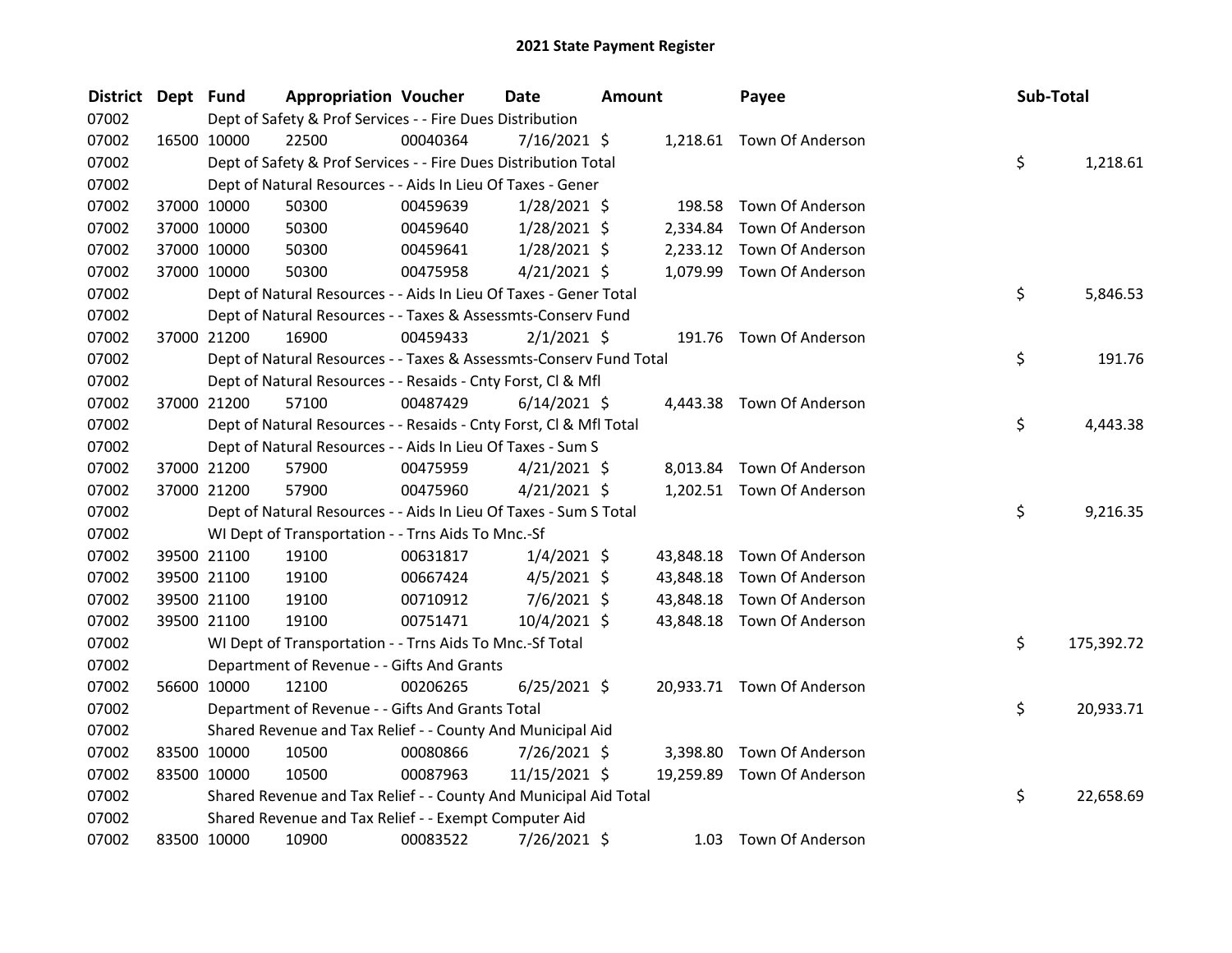| District Dept |       | Fund  | <b>Appropriation Voucher</b>                                  |          | Date        | Amount |       | Pavee            | Sub-Total |            |
|---------------|-------|-------|---------------------------------------------------------------|----------|-------------|--------|-------|------------------|-----------|------------|
| 07002         |       |       | Shared Revenue and Tax Relief - - Exempt Computer Aid Total   |          |             |        |       |                  |           | 1.03       |
| 07002         |       |       | Shared Revenue and Tax Relief - - Personal Property Aid       |          |             |        |       |                  |           |            |
| 07002         | 83500 | 10000 | 11100                                                         | 00076706 | 5/3/2021 \$ |        | 30.51 | Town Of Anderson |           |            |
| 07002         |       |       | Shared Revenue and Tax Relief - - Personal Property Aid Total |          |             |        |       |                  |           | 30.51      |
| 07002 Total   |       |       |                                                               |          |             |        |       |                  |           | 239,933.29 |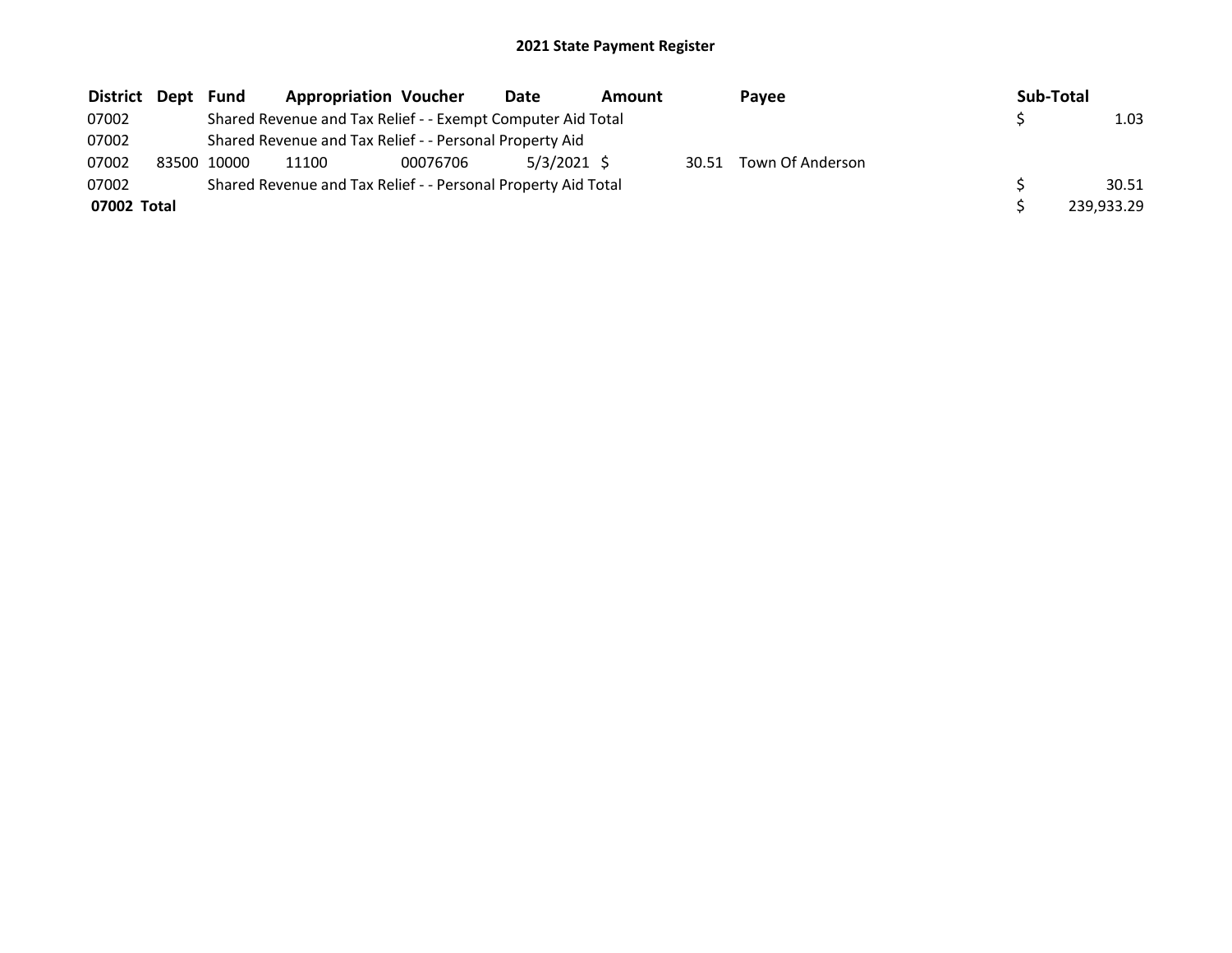| <b>District</b> | Dept Fund |             | <b>Appropriation Voucher</b>                                         |          | Date           | <b>Amount</b> |           | Payee                    | Sub-Total |            |
|-----------------|-----------|-------------|----------------------------------------------------------------------|----------|----------------|---------------|-----------|--------------------------|-----------|------------|
| 07004           |           |             | Dept of Safety & Prof Services - - Fire Dues Distribution            |          |                |               |           |                          |           |            |
| 07004           |           | 16500 10000 | 22500                                                                | 00040365 | $7/16/2021$ \$ |               | 1,191.05  | Town Of Blaine           |           |            |
| 07004           |           |             | Dept of Safety & Prof Services - - Fire Dues Distribution Total      |          |                |               |           |                          | \$        | 1,191.05   |
| 07004           |           |             | Dept of Natural Resources - - Aids In Lieu Of Taxes - Gener          |          |                |               |           |                          |           |            |
| 07004           |           | 37000 10000 | 50300                                                                | 00459599 | $1/28/2021$ \$ |               | 39,191.39 | Town Of Blaine           |           |            |
| 07004           |           |             | Dept of Natural Resources - - Aids In Lieu Of Taxes - Gener Total    |          |                |               |           |                          | \$        | 39,191.39  |
| 07004           |           |             | Dept of Natural Resources - - Resaids - Cnty Forst, Cl & Mfl         |          |                |               |           |                          |           |            |
| 07004           |           | 37000 21200 | 57100                                                                | 00487430 | $6/14/2021$ \$ |               |           | 8,603.31 Town Of Blaine  |           |            |
| 07004           |           |             | Dept of Natural Resources - - Resaids - Cnty Forst, Cl & Mfl Total   |          |                |               |           |                          | \$        | 8,603.31   |
| 07004           |           |             | WI Dept of Transportation - - Trns Aids To Mnc.-Sf                   |          |                |               |           |                          |           |            |
| 07004           |           | 39500 21100 | 19100                                                                | 00631818 | $1/4/2021$ \$  |               | 36,299.03 | Town Of Blaine           |           |            |
| 07004           |           | 39500 21100 | 19100                                                                | 00667425 | $4/5/2021$ \$  |               | 36,299.03 | Town Of Blaine           |           |            |
| 07004           |           | 39500 21100 | 19100                                                                | 00710913 | $7/6/2021$ \$  |               | 36,299.03 | Town Of Blaine           |           |            |
| 07004           |           | 39500 21100 | 19100                                                                | 00751472 | 10/4/2021 \$   |               | 36,299.06 | Town Of Blaine           |           |            |
| 07004           |           |             | WI Dept of Transportation - - Trns Aids To Mnc.-Sf Total             |          |                |               |           |                          | \$        | 145,196.15 |
| 07004           |           |             | WI Dept of Transportation - - Supplemental Transportation Aids       |          |                |               |           |                          |           |            |
| 07004           |           | 39500 21100 | 19600                                                                | 00633648 | $1/4/2021$ \$  |               |           | 25,622.85 Town Of Blaine |           |            |
| 07004           |           |             | WI Dept of Transportation - - Supplemental Transportation Aids Total |          |                |               |           |                          | \$        | 25,622.85  |
| 07004           |           |             | Department of Revenue - - Gifts And Grants                           |          |                |               |           |                          |           |            |
| 07004           |           | 56600 10000 | 12100                                                                | 00206266 | $6/25/2021$ \$ |               |           | 9,943.51 Town Of Blaine  |           |            |
| 07004           |           |             | Department of Revenue - - Gifts And Grants Total                     |          |                |               |           |                          | \$        | 9,943.51   |
| 07004           |           |             | Shared Revenue and Tax Relief - - County And Municipal Aid           |          |                |               |           |                          |           |            |
| 07004           | 83500     | 10000       | 10500                                                                | 00087964 | 11/15/2021 \$  |               | 3,627.29  | Town Of Blaine           |           |            |
| 07004           |           |             | Shared Revenue and Tax Relief - - County And Municipal Aid Total     |          |                |               |           |                          | \$        | 3,627.29   |
| 07004           |           |             | Shared Revenue and Tax Relief - - Exempt Computer Aid                |          |                |               |           |                          |           |            |
| 07004           |           | 83500 10000 | 10900                                                                | 00083523 | 7/26/2021 \$   |               | 1.03      | Town Of Blaine           |           |            |
| 07004           |           |             | Shared Revenue and Tax Relief - - Exempt Computer Aid Total          |          |                |               |           |                          | \$        | 1.03       |
| 07004 Total     |           |             |                                                                      |          |                |               |           |                          | \$        | 233,376.58 |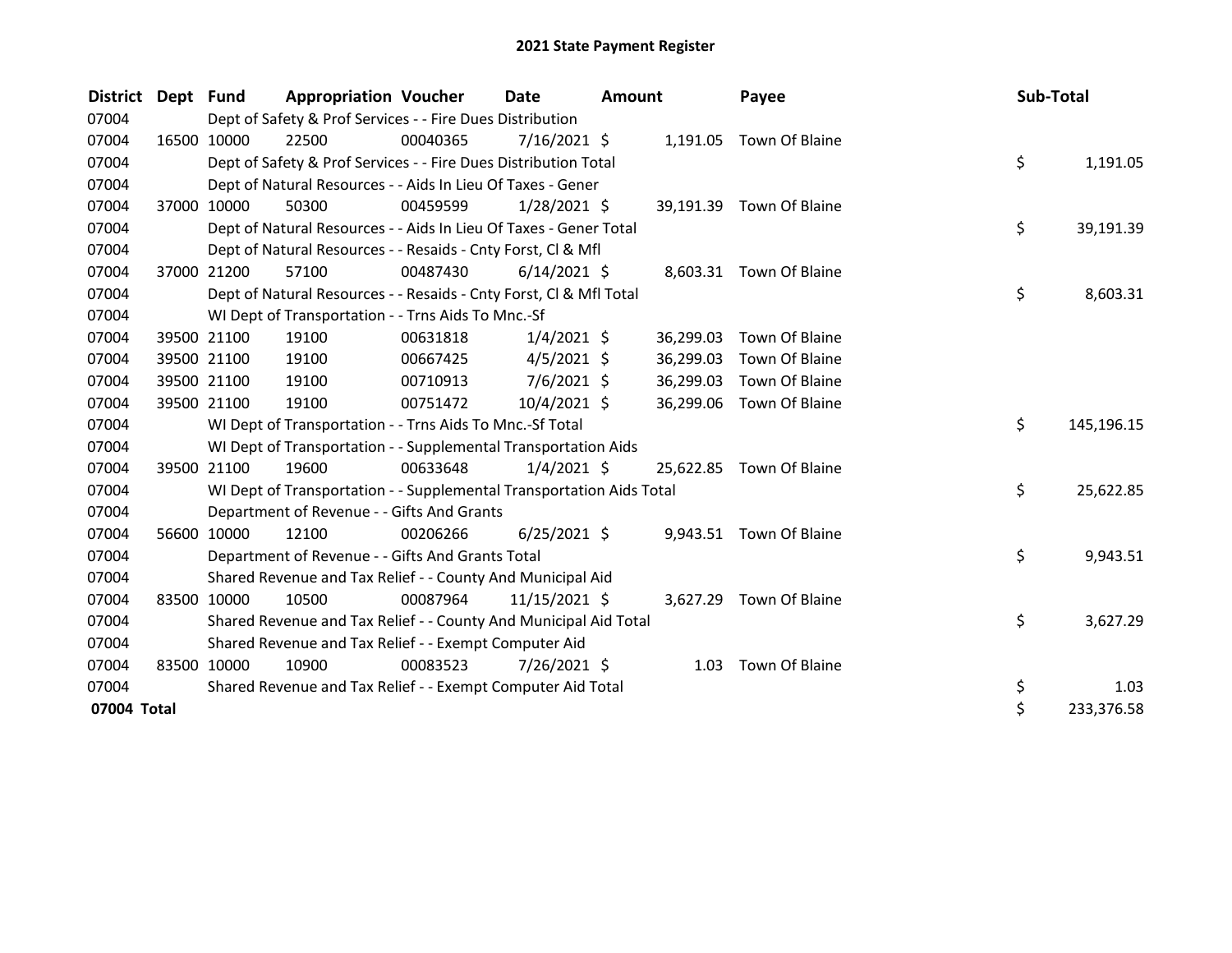| <b>District</b> | Dept Fund |             | <b>Appropriation Voucher</b>                                       |          | Date           | <b>Amount</b> |           | Payee                     | Sub-Total |            |
|-----------------|-----------|-------------|--------------------------------------------------------------------|----------|----------------|---------------|-----------|---------------------------|-----------|------------|
| 07006           |           |             | Dept of Safety & Prof Services - - Fire Dues Distribution          |          |                |               |           |                           |           |            |
| 07006           |           | 16500 10000 | 22500                                                              | 00040366 | 7/16/2021 \$   |               |           | 2,875.34 Daniels, Town of |           |            |
| 07006           |           |             | Dept of Safety & Prof Services - - Fire Dues Distribution Total    |          |                |               |           |                           | \$        | 2,875.34   |
| 07006           |           |             | Dept of Natural Resources - - Aids In Lieu Of Taxes - Gener        |          |                |               |           |                           |           |            |
| 07006           |           | 37000 10000 | 50300                                                              | 00476168 | $4/21/2021$ \$ |               |           | 321.01 Daniels, Town of   |           |            |
| 07006           |           |             | Dept of Natural Resources - - Aids In Lieu Of Taxes - Gener Total  |          |                |               |           |                           | \$        | 321.01     |
| 07006           |           |             | Dept of Natural Resources - - Resaids - Cnty Forst, Cl & Mfl       |          |                |               |           |                           |           |            |
| 07006           |           | 37000 21200 | 57100                                                              | 00487431 | $6/14/2021$ \$ |               |           | 401.81 Daniels, Town of   |           |            |
| 07006           |           |             | Dept of Natural Resources - - Resaids - Cnty Forst, Cl & Mfl Total |          |                |               |           |                           | \$        | 401.81     |
| 07006           |           |             | Dept of Natural Resources - - Aids In Lieu Of Taxes - Sum S        |          |                |               |           |                           |           |            |
| 07006           |           | 37000 21200 | 57900                                                              | 00476167 | $4/21/2021$ \$ |               | 590.36    | Daniels, Town of          |           |            |
| 07006           |           |             | Dept of Natural Resources - - Aids In Lieu Of Taxes - Sum S Total  |          |                |               |           |                           | \$        | 590.36     |
| 07006           |           |             | WI Dept of Transportation - - Trns Aids To Mnc.-Sf                 |          |                |               |           |                           |           |            |
| 07006           |           | 39500 21100 | 19100                                                              | 00631819 | $1/4/2021$ \$  |               | 40,077.00 | Daniels, Town of          |           |            |
| 07006           |           | 39500 21100 | 19100                                                              | 00667426 | $4/5/2021$ \$  |               | 40,077.00 | Daniels, Town of          |           |            |
| 07006           |           | 39500 21100 | 19100                                                              | 00710914 | 7/6/2021 \$    |               | 40,077.00 | Daniels, Town of          |           |            |
| 07006           |           | 39500 21100 | 19100                                                              | 00751473 | 10/4/2021 \$   |               | 40,077.00 | Daniels, Town of          |           |            |
| 07006           |           |             | WI Dept of Transportation - - Trns Aids To Mnc.-Sf Total           |          |                |               |           |                           | \$        | 160,308.00 |
| 07006           |           |             | WI Dept of Transportation - - Loc Rd Imp Prg St Fd                 |          |                |               |           |                           |           |            |
| 07006           |           | 39500 21100 | 27800                                                              | 00730859 | $8/5/2021$ \$  |               | 16,935.39 | Daniels, Town of          |           |            |
| 07006           |           |             | WI Dept of Transportation - - Loc Rd Imp Prg St Fd Total           |          |                |               |           |                           | \$        | 16,935.39  |
| 07006           |           |             | Department of Revenue - - Gifts And Grants                         |          |                |               |           |                           |           |            |
| 07006           |           | 56600 10000 | 12100                                                              | 00206267 | $6/25/2021$ \$ |               | 34,174.28 | Daniels, Town of          |           |            |
| 07006           |           |             | Department of Revenue - - Gifts And Grants Total                   |          |                |               |           |                           | \$        | 34,174.28  |
| 07006           |           |             | Shared Revenue and Tax Relief - - County And Municipal Aid         |          |                |               |           |                           |           |            |
| 07006           |           | 83500 10000 | 10500                                                              | 00080867 | 7/26/2021 \$   |               | 2,412.20  | Daniels, Town of          |           |            |
| 07006           |           | 83500 10000 | 10500                                                              | 00087965 | 11/15/2021 \$  |               | 13,669.10 | Daniels, Town of          |           |            |
| 07006           |           |             | Shared Revenue and Tax Relief - - County And Municipal Aid Total   |          |                |               |           |                           | \$        | 16,081.30  |
| 07006           |           |             | Shared Revenue and Tax Relief - - Exempt Computer Aid              |          |                |               |           |                           |           |            |
| 07006           |           | 83500 10000 | 10900                                                              | 00083524 | 7/26/2021 \$   |               | 9.35      | Daniels, Town of          |           |            |
| 07006           |           |             | Shared Revenue and Tax Relief - - Exempt Computer Aid Total        |          |                |               |           |                           | \$        | 9.35       |
| 07006           |           |             | Shared Revenue and Tax Relief - - Utility Aid                      |          |                |               |           |                           |           |            |
| 07006           |           | 83500 10000 | 11000                                                              | 00080867 | 7/26/2021 \$   |               | 21.92     | Daniels, Town of          |           |            |
| 07006           |           | 83500 10000 | 11000                                                              | 00087965 | 11/15/2021 \$  |               | 118.77    | Daniels, Town of          |           |            |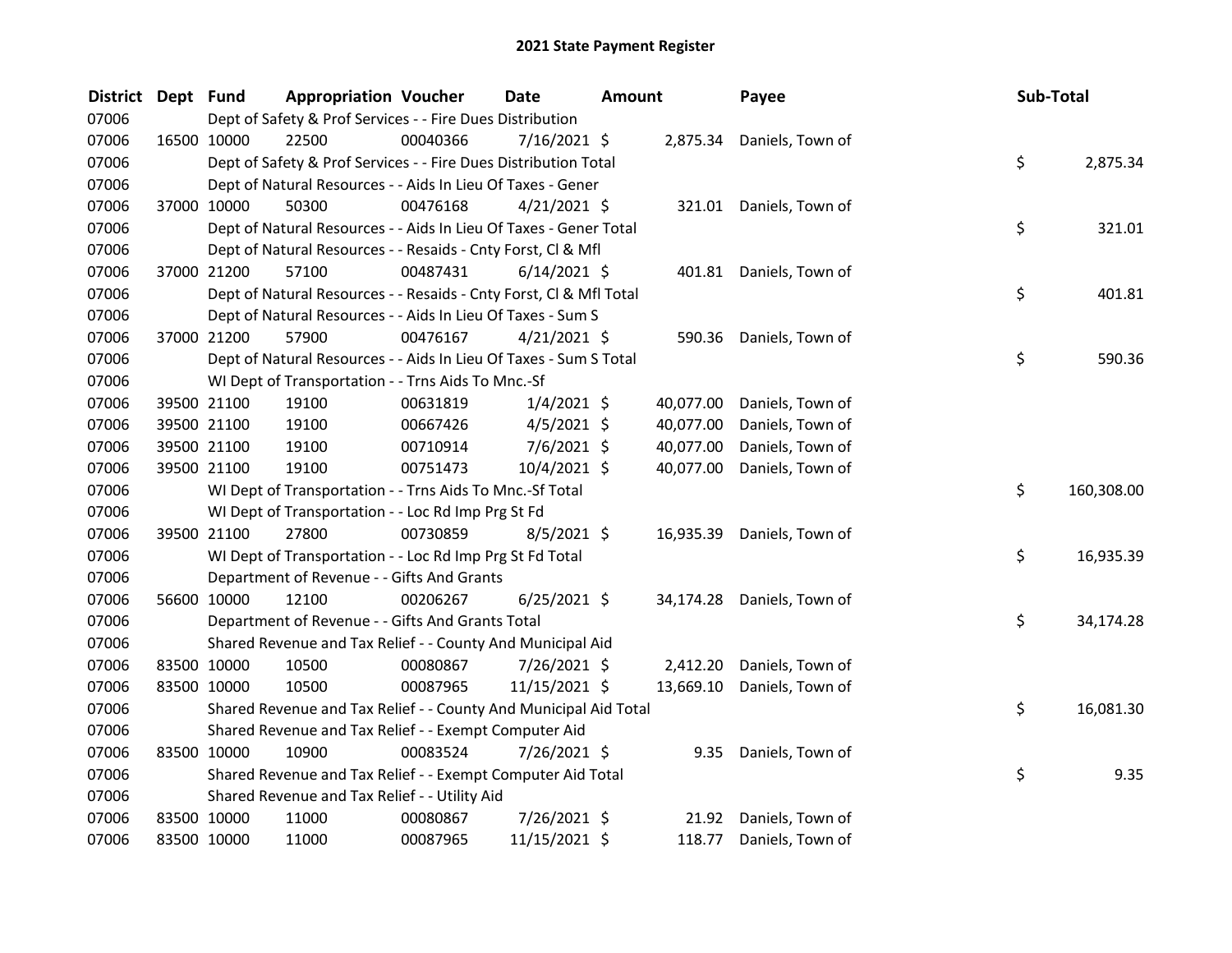| <b>District</b> | Dept  | Fund  | <b>Appropriation Voucher</b>                                        |          | Date          | <b>Amount</b> |          | Payee            | Sub-Total |            |
|-----------------|-------|-------|---------------------------------------------------------------------|----------|---------------|---------------|----------|------------------|-----------|------------|
| 07006           |       |       | Shared Revenue and Tax Relief - - Utility Aid Total                 |          |               |               |          |                  |           | 140.69     |
| 07006           |       |       | Shared Revenue and Tax Relief - - Personal Property Aid             |          |               |               |          |                  |           |            |
| 07006           | 83500 | 10000 | 11100                                                               | 00076707 | $5/3/2021$ \$ |               | 265.70   | Daniels, Town of |           |            |
| 07006           |       |       | Shared Revenue and Tax Relief - - Personal Property Aid Total       |          |               |               |          |                  |           | 265.70     |
| 07006           |       |       | Shared Revenue and Tax Relief - - Payments For Municipal Svcs       |          |               |               |          |                  |           |            |
| 07006           | 83500 | 10000 | 50100                                                               | 00073520 | $2/1/2021$ \$ |               | 2.466.48 | Daniels, Town of |           |            |
| 07006           |       |       | Shared Revenue and Tax Relief - - Payments For Municipal Svcs Total |          |               |               |          |                  |           | 2.466.48   |
| 07006 Total     |       |       |                                                                     |          |               |               |          |                  |           | 234,569.71 |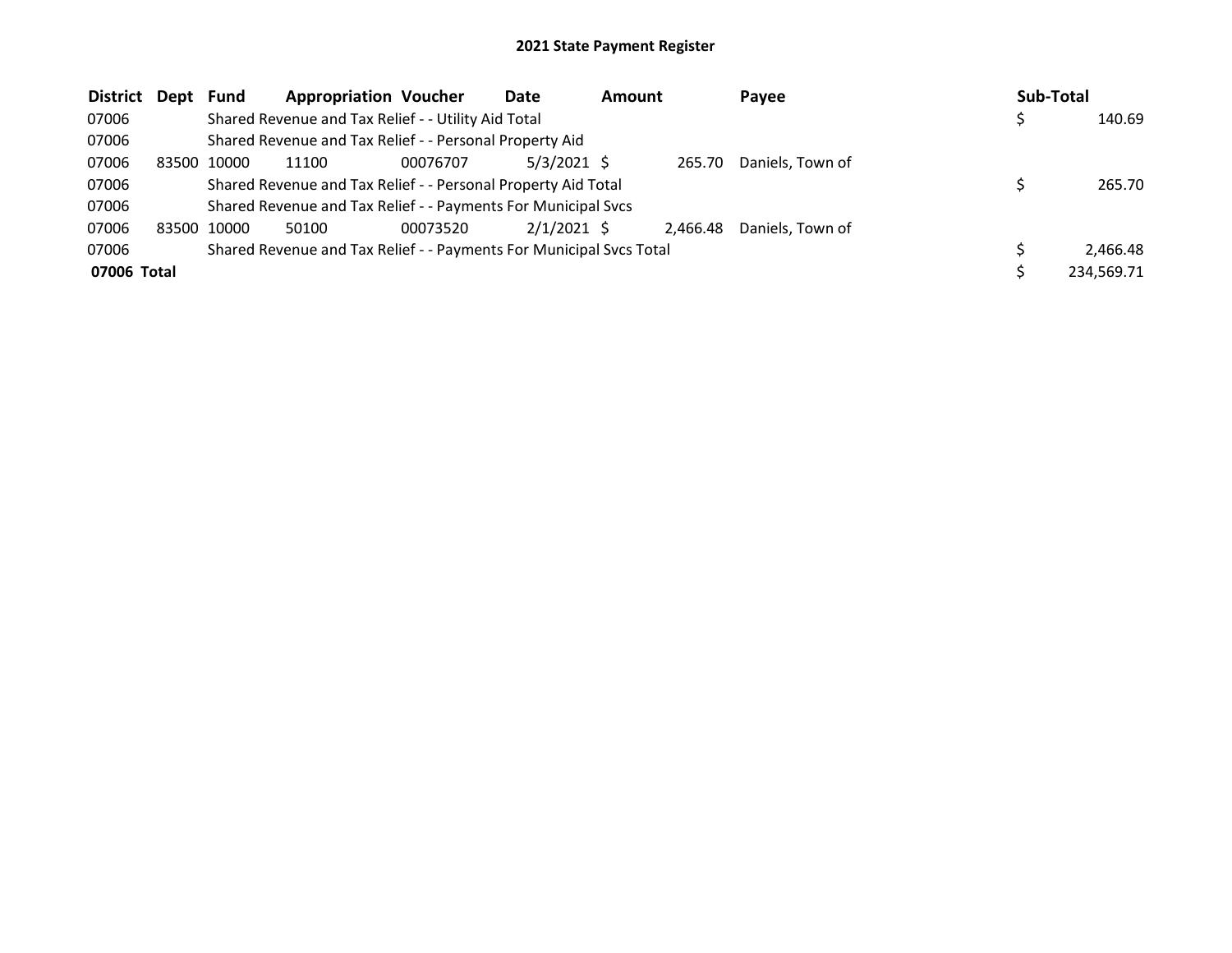| <b>District</b> | Dept Fund |             | <b>Appropriation Voucher</b>                                       |          | <b>Date</b>    | <b>Amount</b> |           | Payee                   | Sub-Total |            |
|-----------------|-----------|-------------|--------------------------------------------------------------------|----------|----------------|---------------|-----------|-------------------------|-----------|------------|
| 07008           |           |             | Dept of Safety & Prof Services - - Fire Dues Distribution          |          |                |               |           |                         |           |            |
| 07008           |           | 16500 10000 | 22500                                                              | 00040367 | 7/16/2021 \$   |               |           | 1,581.60 Town Of Dewey  |           |            |
| 07008           |           |             | Dept of Safety & Prof Services - - Fire Dues Distribution Total    |          |                |               |           |                         | \$        | 1,581.60   |
| 07008           |           |             | Dept of Natural Resources - - Aids In Lieu Of Taxes - Gener        |          |                |               |           |                         |           |            |
| 07008           |           | 37000 10000 | 50300                                                              | 00459524 | $1/28/2021$ \$ |               |           | 7,235.74 Town Of Dewey  |           |            |
| 07008           |           | 37000 10000 | 50300                                                              | 00475190 | $4/21/2021$ \$ |               | 148.89    | Town Of Dewey           |           |            |
| 07008           |           |             | Dept of Natural Resources - - Aids In Lieu Of Taxes - Gener Total  |          |                |               |           |                         | \$        | 7,384.63   |
| 07008           |           |             | Dept of Natural Resources - - Resaids - Cnty Forst, Cl & Mfl       |          |                |               |           |                         |           |            |
| 07008           |           | 37000 21200 | 57100                                                              | 00487432 | $6/14/2021$ \$ |               |           | 227.75 Town Of Dewey    |           |            |
| 07008           |           |             | Dept of Natural Resources - - Resaids - Cnty Forst, Cl & Mfl Total |          |                |               |           |                         | \$        | 227.75     |
| 07008           |           |             | Dept of Natural Resources - - Aids In Lieu Of Taxes - Sum S        |          |                |               |           |                         |           |            |
| 07008           |           | 37000 21200 | 57900                                                              | 00475188 | $4/21/2021$ \$ |               |           | 0.62 Town Of Dewey      |           |            |
| 07008           |           | 37000 21200 | 57900                                                              | 00475189 | $4/21/2021$ \$ |               |           | 140.80 Town Of Dewey    |           |            |
| 07008           |           |             | Dept of Natural Resources - - Aids In Lieu Of Taxes - Sum S Total  |          |                |               |           |                         | \$        | 141.42     |
| 07008           |           |             | WI Dept of Transportation - - Disastr Damag Aid Sf                 |          |                |               |           |                         |           |            |
| 07008           |           | 39500 21100 | 17400                                                              | 00742295 | $9/7/2021$ \$  |               |           | 741.58 Town Of Dewey    |           |            |
| 07008           |           |             | WI Dept of Transportation - - Disastr Damag Aid Sf Total           |          |                |               |           |                         | \$        | 741.58     |
| 07008           |           |             | WI Dept of Transportation - - Trns Aids To Mnc.-Sf                 |          |                |               |           |                         |           |            |
| 07008           |           | 39500 21100 | 19100                                                              | 00631820 | $1/4/2021$ \$  |               |           | 35,070.66 Town Of Dewey |           |            |
| 07008           |           | 39500 21100 | 19100                                                              | 00667427 | $4/5/2021$ \$  |               | 35,070.66 | Town Of Dewey           |           |            |
| 07008           |           | 39500 21100 | 19100                                                              | 00710915 | $7/6/2021$ \$  |               |           | 35,070.66 Town Of Dewey |           |            |
| 07008           |           | 39500 21100 | 19100                                                              | 00751474 | 10/4/2021 \$   |               |           | 35,070.66 Town Of Dewey |           |            |
| 07008           |           |             | WI Dept of Transportation - - Trns Aids To Mnc.-Sf Total           |          |                |               |           |                         | \$        | 140,282.64 |
| 07008           |           |             | Elections Commission - - General Program Ops, GPR                  |          |                |               |           |                         |           |            |
| 07008           |           | 51000 10000 | 10100                                                              | 00005098 | $1/19/2021$ \$ |               |           | 109.85 Town Of Dewey    |           |            |
| 07008           |           |             | Elections Commission - - General Program Ops, GPR Total            |          |                |               |           |                         | \$.       | 109.85     |
| 07008           |           |             | Department of Revenue - - Gifts And Grants                         |          |                |               |           |                         |           |            |
| 07008           |           | 56600 10000 | 12100                                                              | 00206268 | $6/25/2021$ \$ |               |           | 26,899.82 Town Of Dewey |           |            |
| 07008           |           |             | Department of Revenue - - Gifts And Grants Total                   |          |                |               |           |                         | \$        | 26,899.82  |
| 07008           |           |             | Shared Revenue and Tax Relief - - County And Municipal Aid         |          |                |               |           |                         |           |            |
| 07008           |           | 83500 10000 | 10500                                                              | 00080868 | 7/26/2021 \$   |               |           | 3,677.00 Town Of Dewey  |           |            |
| 07008           |           | 83500 10000 | 10500                                                              | 00087966 | 11/15/2021 \$  |               |           | 20,836.33 Town Of Dewey |           |            |
| 07008           |           |             | Shared Revenue and Tax Relief - - County And Municipal Aid Total   |          |                |               |           |                         | \$        | 24,513.33  |
| 07008           |           |             | Shared Revenue and Tax Relief - - Exempt Computer Aid              |          |                |               |           |                         |           |            |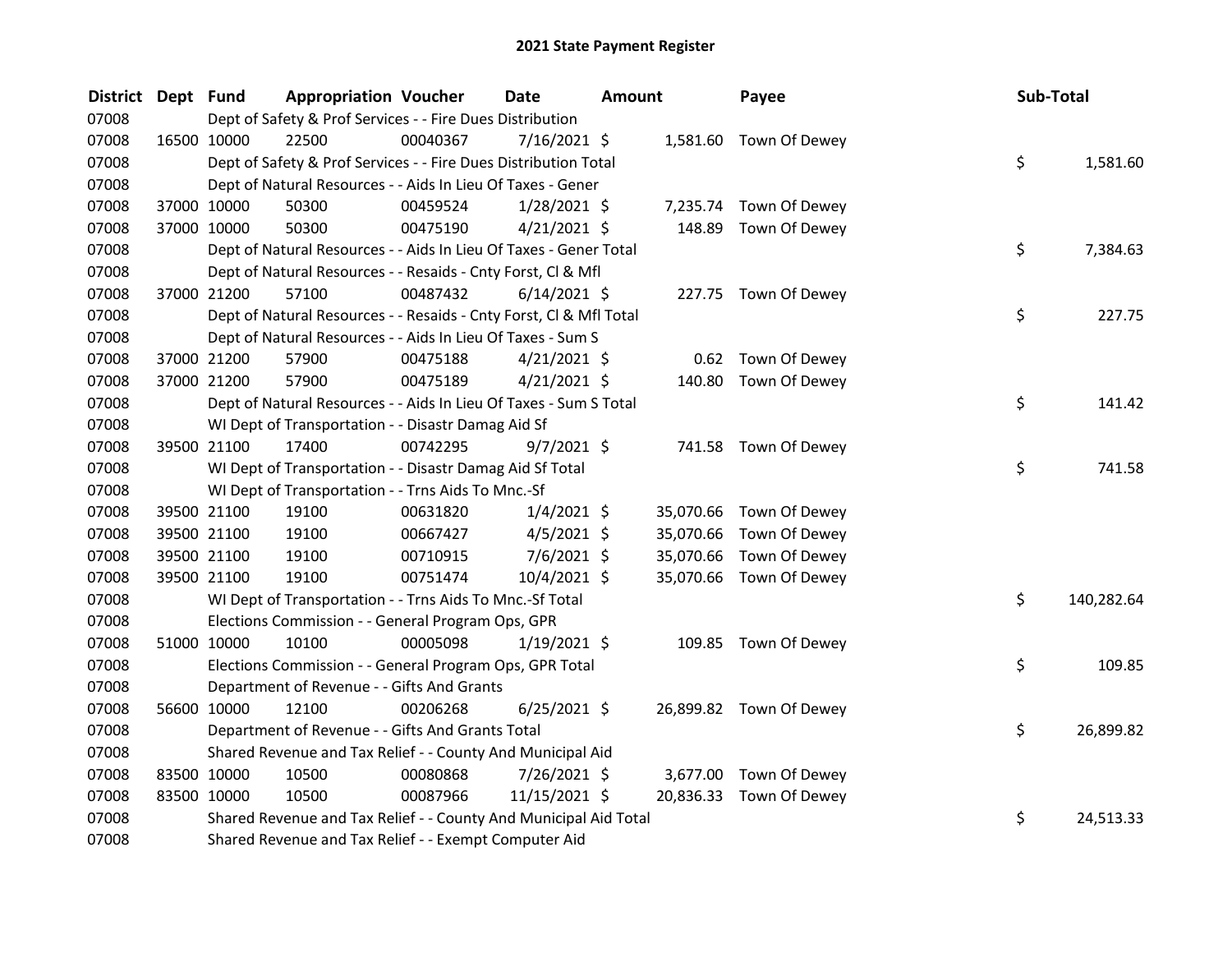| <b>District</b> | Dept Fund |       | <b>Appropriation Voucher</b>                                  |          | Date          | Amount |      | <b>Pavee</b>        | <b>Sub-Total</b> |
|-----------------|-----------|-------|---------------------------------------------------------------|----------|---------------|--------|------|---------------------|------------------|
| 07008           | 83500     | 10000 | 10900                                                         | 00083525 | 7/26/2021 \$  |        | 9.35 | Town Of Dewey       |                  |
| 07008           |           |       | Shared Revenue and Tax Relief - - Exempt Computer Aid Total   |          |               |        |      |                     | 9.35             |
| 07008           |           |       | Shared Revenue and Tax Relief - - Personal Property Aid       |          |               |        |      |                     |                  |
| 07008           | 83500     | 10000 | 11100                                                         | 00076708 | $5/3/2021$ \$ |        |      | 45.25 Town Of Dewey |                  |
| 07008           |           |       | Shared Revenue and Tax Relief - - Personal Property Aid Total |          |               |        |      |                     | 45.25            |
| 07008 Total     |           |       |                                                               |          |               |        |      |                     | 201,937.22       |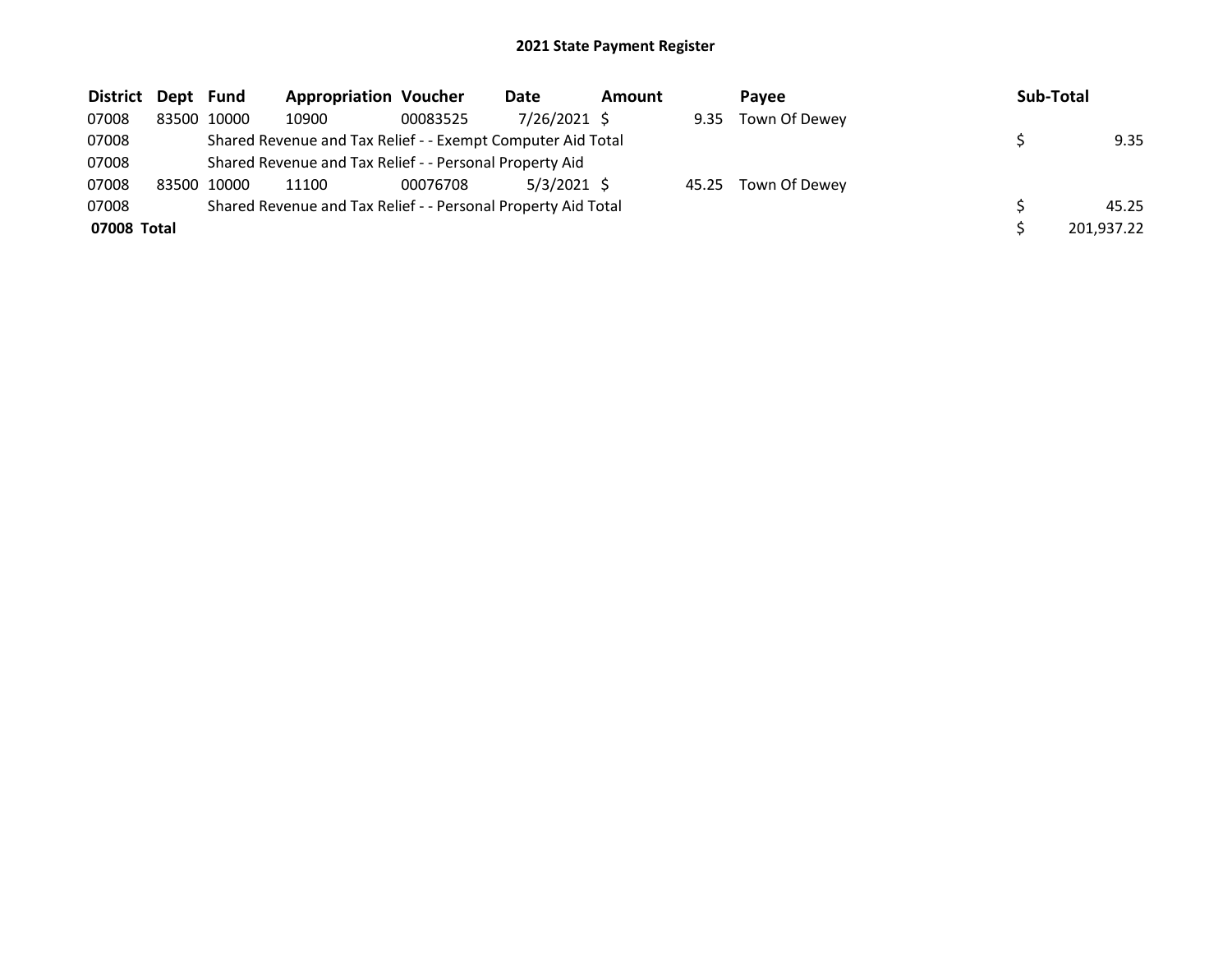| <b>District</b> | Dept Fund   |             | <b>Appropriation Voucher</b>                                       |          | <b>Date</b>    | <b>Amount</b> |           | Payee                        | Sub-Total |            |
|-----------------|-------------|-------------|--------------------------------------------------------------------|----------|----------------|---------------|-----------|------------------------------|-----------|------------|
| 07010           |             |             | Dept of Safety & Prof Services - - Fire Dues Distribution          |          |                |               |           |                              |           |            |
| 07010           | 16500 10000 |             | 22500                                                              | 00040368 | $7/16/2021$ \$ |               |           | 3,012.83 Town Of Grantsburg  |           |            |
| 07010           |             |             | Dept of Safety & Prof Services - - Fire Dues Distribution Total    |          |                |               |           |                              | \$        | 3,012.83   |
| 07010           |             |             | Dept of Natural Resources - - Aids In Lieu Of Taxes - Gener        |          |                |               |           |                              |           |            |
| 07010           |             | 37000 10000 | 50300                                                              | 00459618 | $1/28/2021$ \$ |               | 8,030.04  | Town Of Grantsburg           |           |            |
| 07010           |             | 37000 10000 | 50300                                                              | 00459619 | $1/28/2021$ \$ |               | 285.89    | Town Of Grantsburg           |           |            |
| 07010           |             | 37000 10000 | 50300                                                              | 00459620 | $1/28/2021$ \$ |               | 1,317.46  | Town Of Grantsburg           |           |            |
| 07010           |             | 37000 10000 | 50300                                                              | 00475850 | $4/21/2021$ \$ |               | 363.97    | Town Of Grantsburg           |           |            |
| 07010           | 37000 10000 |             | 50300                                                              | 00475851 | $4/21/2021$ \$ |               |           | 209.55 Town Of Grantsburg    |           |            |
| 07010           |             |             | Dept of Natural Resources - - Aids In Lieu Of Taxes - Gener Total  |          |                |               |           |                              | \$        | 10,206.91  |
| 07010           |             |             | Dept of Natural Resources - - Seg Earned                           |          |                |               |           |                              |           |            |
| 07010           |             | 37000 21200 | 100SE                                                              | 00473956 | $4/15/2021$ \$ |               |           | 10,097.62 Town Of Grantsburg |           |            |
| 07010           |             |             | Dept of Natural Resources - - Seg Earned Total                     |          |                |               |           |                              | \$        | 10,097.62  |
| 07010           |             |             | Dept of Natural Resources - - Resaids - Cnty Forst, Cl & Mfl       |          |                |               |           |                              |           |            |
| 07010           |             | 37000 21200 | 57100                                                              | 00487433 | $6/14/2021$ \$ |               |           | 170.10 Town Of Grantsburg    |           |            |
| 07010           |             |             | Dept of Natural Resources - - Resaids - Cnty Forst, CI & Mfl Total |          |                |               |           |                              | \$        | 170.10     |
| 07010           |             |             | Dept of Natural Resources - - Aids In Lieu Of Taxes - Sum S        |          |                |               |           |                              |           |            |
| 07010           | 37000 21200 |             | 57900                                                              | 00475849 | $4/21/2021$ \$ |               |           | 1,345.43 Town Of Grantsburg  |           |            |
| 07010           | 37000 21200 |             | 57900                                                              | 00475852 | $4/21/2021$ \$ |               |           | 2,650.55 Town Of Grantsburg  |           |            |
| 07010           |             |             | Dept of Natural Resources - - Aids In Lieu Of Taxes - Sum S Total  |          |                |               |           |                              | \$        | 3,995.98   |
| 07010           |             |             | WI Dept of Transportation - - Trns Aids To Mnc.-Sf                 |          |                |               |           |                              |           |            |
| 07010           |             | 39500 21100 | 19100                                                              | 00631821 | $1/4/2021$ \$  |               | 34,026.03 | Town Of Grantsburg           |           |            |
| 07010           | 39500 21100 |             | 19100                                                              | 00667428 | $4/5/2021$ \$  |               | 34,026.03 | Town Of Grantsburg           |           |            |
| 07010           | 39500 21100 |             | 19100                                                              | 00710916 | 7/6/2021 \$    |               | 34,026.03 | Town Of Grantsburg           |           |            |
| 07010           | 39500 21100 |             | 19100                                                              | 00751475 | 10/4/2021 \$   |               |           | 34,026.03 Town Of Grantsburg |           |            |
| 07010           |             |             | WI Dept of Transportation - - Trns Aids To Mnc.-Sf Total           |          |                |               |           |                              | \$        | 136,104.12 |
| 07010           |             |             | Department of Revenue - - Gifts And Grants                         |          |                |               |           |                              |           |            |
| 07010           | 56600 10000 |             | 12100                                                              | 00206269 | $6/25/2021$ \$ |               |           | 59,975.08 Town Of Grantsburg |           |            |
| 07010           |             |             | Department of Revenue - - Gifts And Grants Total                   |          |                |               |           |                              | \$        | 59,975.08  |
| 07010           |             |             | Shared Revenue and Tax Relief - - County And Municipal Aid         |          |                |               |           |                              |           |            |
| 07010           | 83500 10000 |             | 10500                                                              | 00080869 | 7/26/2021 \$   |               |           | 6,553.97 Town Of Grantsburg  |           |            |
| 07010           | 83500 10000 |             | 10500                                                              | 00087967 | 11/15/2021 \$  |               |           | 37,139.16 Town Of Grantsburg |           |            |
| 07010           |             |             | Shared Revenue and Tax Relief - - County And Municipal Aid Total   |          |                |               |           |                              | \$        | 43,693.13  |
| 07010           |             |             | Shared Revenue and Tax Relief - - Exempt Computer Aid              |          |                |               |           |                              |           |            |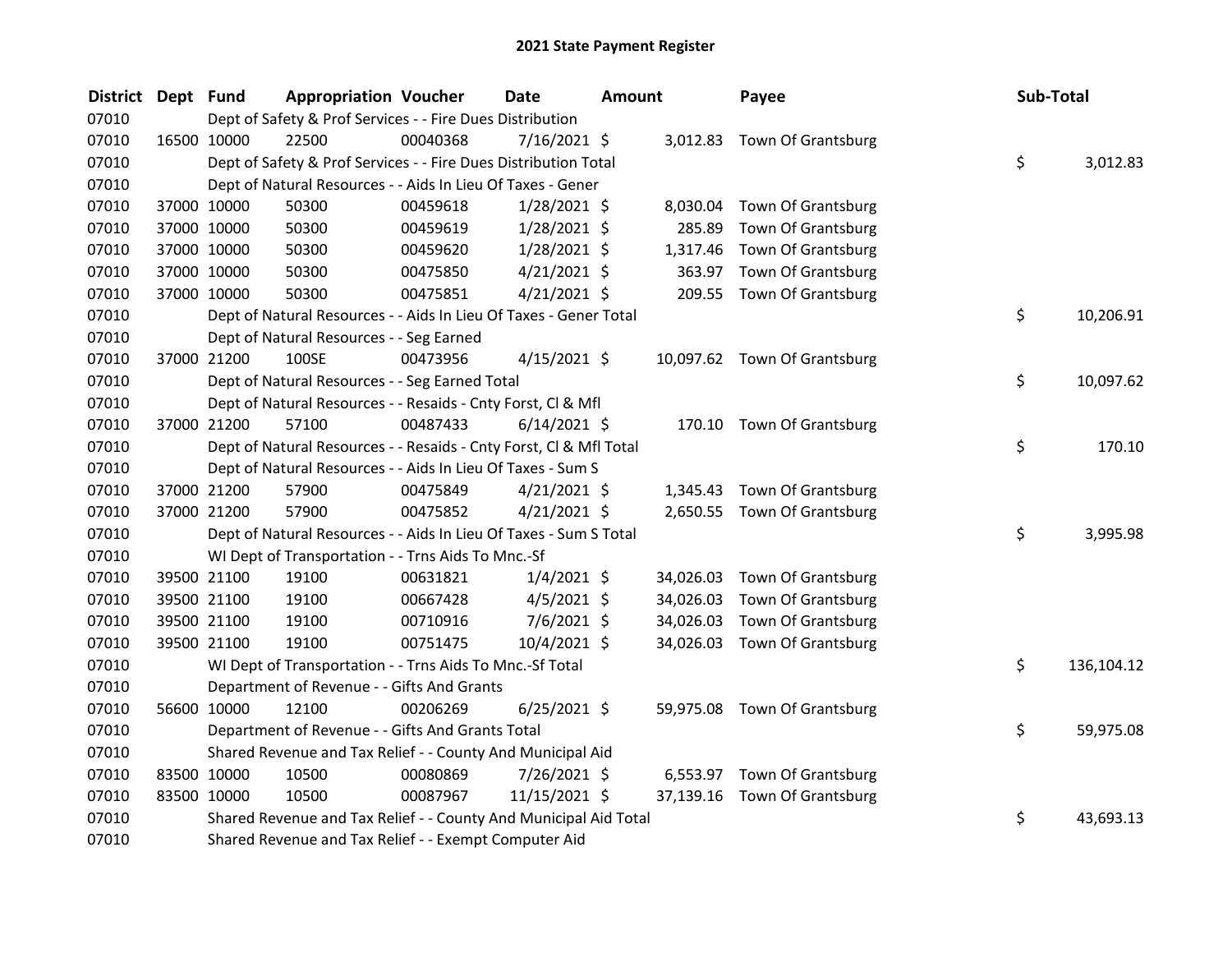| <b>District</b> | Dept Fund |             | <b>Appropriation Voucher</b>                                        |          | Date            | <b>Amount</b> |          | Payee              | Sub-Total      |
|-----------------|-----------|-------------|---------------------------------------------------------------------|----------|-----------------|---------------|----------|--------------------|----------------|
| 07010           |           | 83500 10000 | 10900                                                               | 00083526 | $7/26/2021$ \$  |               | 42.61    | Town Of Grantsburg |                |
| 07010           |           |             | Shared Revenue and Tax Relief - - Exempt Computer Aid Total         |          |                 |               |          |                    | \$<br>42.61    |
| 07010           |           |             | Shared Revenue and Tax Relief - - Utility Aid                       |          |                 |               |          |                    |                |
| 07010           |           | 83500 10000 | 11000                                                               | 00080869 | 7/26/2021 \$    |               | 207.90   | Town Of Grantsburg |                |
| 07010           | 83500     | 10000       | 11000                                                               | 00087967 | $11/15/2021$ \$ |               | 1,281.71 | Town Of Grantsburg |                |
| 07010           |           |             | Shared Revenue and Tax Relief - - Utility Aid Total                 |          |                 |               |          |                    | \$<br>1,489.61 |
| 07010           |           |             | Shared Revenue and Tax Relief - - Personal Property Aid             |          |                 |               |          |                    |                |
| 07010           |           | 83500 10000 | 11100                                                               | 00076709 | $5/3/2021$ \$   |               | 95.80    | Town Of Grantsburg |                |
| 07010           |           |             | Shared Revenue and Tax Relief - - Personal Property Aid Total       |          |                 |               |          |                    | \$<br>95.80    |
| 07010           |           |             | Shared Revenue and Tax Relief - - Payments For Municipal Svcs       |          |                 |               |          |                    |                |
| 07010           |           | 83500 10000 | 50100                                                               | 00073521 | $2/1/2021$ \$   |               | 530.18   | Town Of Grantsburg |                |
| 07010           |           |             | Shared Revenue and Tax Relief - - Payments For Municipal Svcs Total |          |                 |               |          |                    | \$<br>530.18   |
| 07010           |           |             | Shared Revenue and Tax Relief - - Lottery & Gaming Credit           |          |                 |               |          |                    |                |
| 07010           | 83500     | 52100       | 36300                                                               | 00074061 | $3/22/2021$ \$  |               | 952.32   | Town Of Grantsburg |                |
| 07010           |           |             | Shared Revenue and Tax Relief - - Lottery & Gaming Credit Total     |          |                 |               |          |                    | \$<br>952.32   |
| 07010 Total     |           |             |                                                                     |          |                 |               |          |                    | 270,366.29     |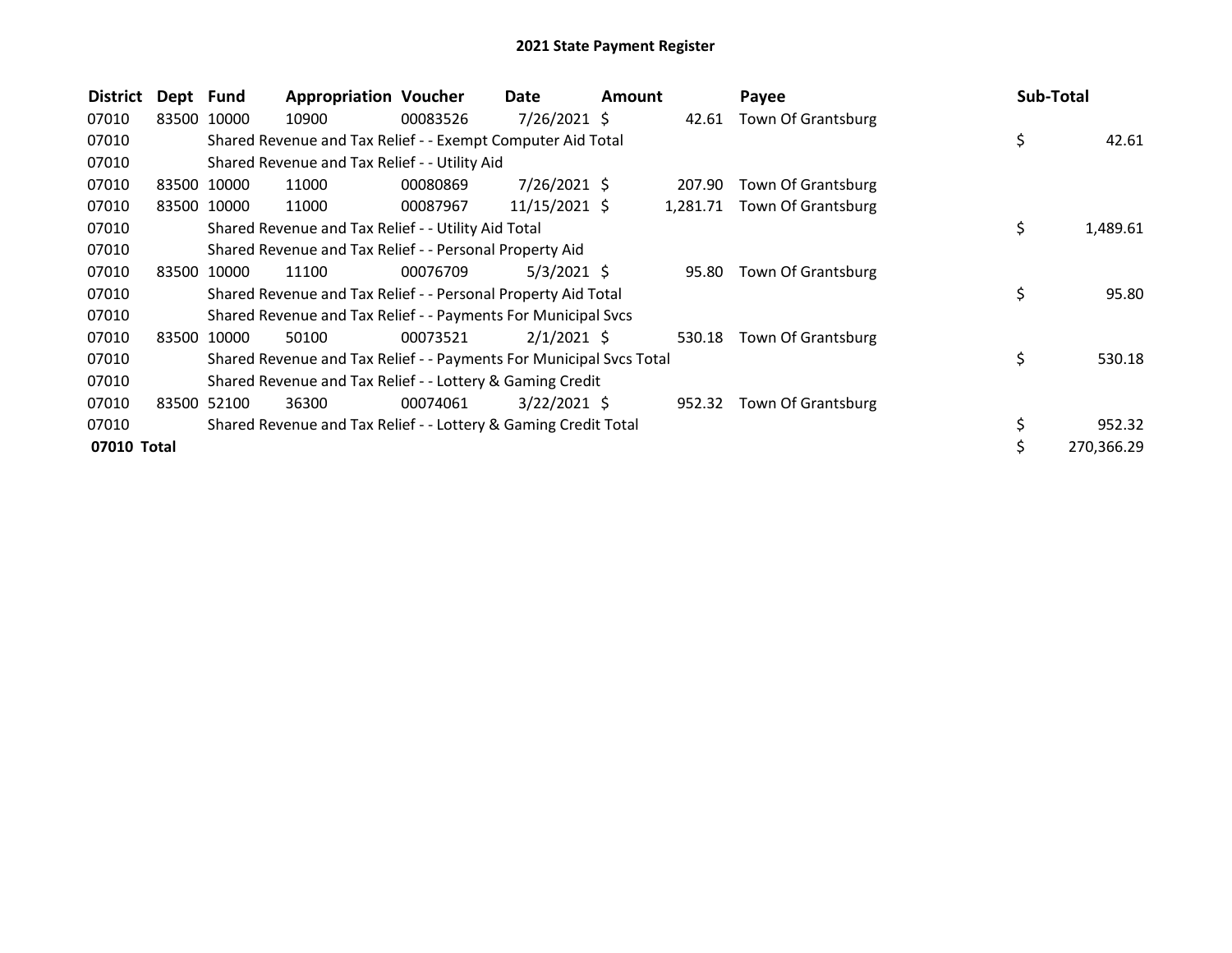| <b>District</b> | Dept Fund   |             | <b>Appropriation Voucher</b>                                       |          | Date           | <b>Amount</b> |           | Payee                     | Sub-Total |            |
|-----------------|-------------|-------------|--------------------------------------------------------------------|----------|----------------|---------------|-----------|---------------------------|-----------|------------|
| 07012           |             |             | Dept of Safety & Prof Services - - Fire Dues Distribution          |          |                |               |           |                           |           |            |
| 07012           | 16500 10000 |             | 22500                                                              | 00040370 | 7/16/2021 \$   |               |           | 8,510.64 Town Of Jackson  |           |            |
| 07012           |             |             | Dept of Safety & Prof Services - - Fire Dues Distribution Total    |          |                |               |           |                           | \$        | 8,510.64   |
| 07012           |             |             | Dept of Natural Resources - - Aids In Lieu Of Taxes - Gener        |          |                |               |           |                           |           |            |
| 07012           |             | 37000 10000 | 50300                                                              | 00459563 | $1/28/2021$ \$ |               |           | 175.32 Town Of Jackson    |           |            |
| 07012           |             | 37000 10000 | 50300                                                              | 00475452 | $4/21/2021$ \$ |               |           | 33.12 Town Of Jackson     |           |            |
| 07012           |             |             | Dept of Natural Resources - - Aids In Lieu Of Taxes - Gener Total  |          |                |               |           |                           | \$        | 208.44     |
| 07012           |             |             | Dept of Natural Resources - - General Program Operations --        |          |                |               |           |                           |           |            |
| 07012           |             | 37000 21200 | 25400                                                              | 00482715 | $5/24/2021$ \$ |               |           | 2,367.50 Town Of Jackson  |           |            |
| 07012           |             | 37000 21200 | 25400                                                              | 00498793 | 7/22/2021 \$   |               | 952.13    | Town Of Jackson           |           |            |
| 07012           |             | 37000 21200 | 25400                                                              | 00512887 | 10/29/2021 \$  |               |           | 2,040.00 Town Of Jackson  |           |            |
| 07012           |             |             | Dept of Natural Resources - - General Program Operations -- Total  |          |                |               |           |                           | \$        | 5,359.63   |
| 07012           |             |             | Dept of Natural Resources - - Resaids - Cnty Forst, Cl & Mfl       |          |                |               |           |                           |           |            |
| 07012           |             | 37000 21200 | 57100                                                              | 00487434 | $6/14/2021$ \$ |               |           | 1,671.93 Town Of Jackson  |           |            |
| 07012           |             |             | Dept of Natural Resources - - Resaids - Cnty Forst, Cl & Mfl Total |          |                |               |           |                           | \$        | 1,671.93   |
| 07012           |             |             | Dept of Natural Resources - - Aids In Lieu Of Taxes - Sum S        |          |                |               |           |                           |           |            |
| 07012           | 37000 21200 |             | 57900                                                              | 00475450 | $4/21/2021$ \$ |               |           | 7.01 Town Of Jackson      |           |            |
| 07012           |             | 37000 21200 | 57900                                                              | 00475451 | $4/21/2021$ \$ |               |           | 38.51 Town Of Jackson     |           |            |
| 07012           |             |             | Dept of Natural Resources - - Aids In Lieu Of Taxes - Sum S Total  |          |                |               |           |                           | \$        | 45.52      |
| 07012           |             |             | Dept of Natural Resources - - Rec & Resource Aids, Fed             |          |                |               |           |                           |           |            |
| 07012           |             | 37000 21200 | 58300                                                              | 00482650 | $5/20/2021$ \$ |               |           | 1,477.00 Town Of Jackson  |           |            |
| 07012           |             |             | Dept of Natural Resources - - Rec & Resource Aids, Fed Total       |          |                |               |           |                           | \$        | 1,477.00   |
| 07012           |             |             | WI Dept of Transportation - - Trns Aids To Mnc.-Sf                 |          |                |               |           |                           |           |            |
| 07012           |             | 39500 21100 | 19100                                                              | 00631822 | $1/4/2021$ \$  |               | 53,532.36 | Town Of Jackson           |           |            |
| 07012           |             | 39500 21100 | 19100                                                              | 00667429 | $4/5/2021$ \$  |               | 53,532.36 | Town Of Jackson           |           |            |
| 07012           | 39500 21100 |             | 19100                                                              | 00710917 | 7/6/2021 \$    |               | 53,532.36 | Town Of Jackson           |           |            |
| 07012           |             | 39500 21100 | 19100                                                              | 00751476 | 10/4/2021 \$   |               |           | 53,532.36 Town Of Jackson |           |            |
| 07012           |             |             | WI Dept of Transportation - - Trns Aids To Mnc.-Sf Total           |          |                |               |           |                           | \$        | 214,129.44 |
| 07012           |             |             | WI Dept of Transportation - - Loc Rd Imp Prg St Fd                 |          |                |               |           |                           |           |            |
| 07012           |             | 39500 21100 | 27800                                                              | 00646856 | $1/29/2021$ \$ |               |           | 15,160.46 Town Of Jackson |           |            |
| 07012           |             |             | WI Dept of Transportation - - Loc Rd Imp Prg St Fd Total           |          |                |               |           |                           | \$        | 15,160.46  |
| 07012           |             |             | Commissioners of Public Lands - - (902) Rev Temp Loan Accts        |          |                |               |           |                           |           |            |
| 07012           | 50700 37500 |             | 90200                                                              | 00003546 | $2/23/2021$ \$ |               |           | 100.00 Town Of Jackson    |           |            |
| 07012           |             |             | Commissioners of Public Lands - - (902) Rev Temp Loan Accts Total  |          |                |               |           |                           | \$        | 100.00     |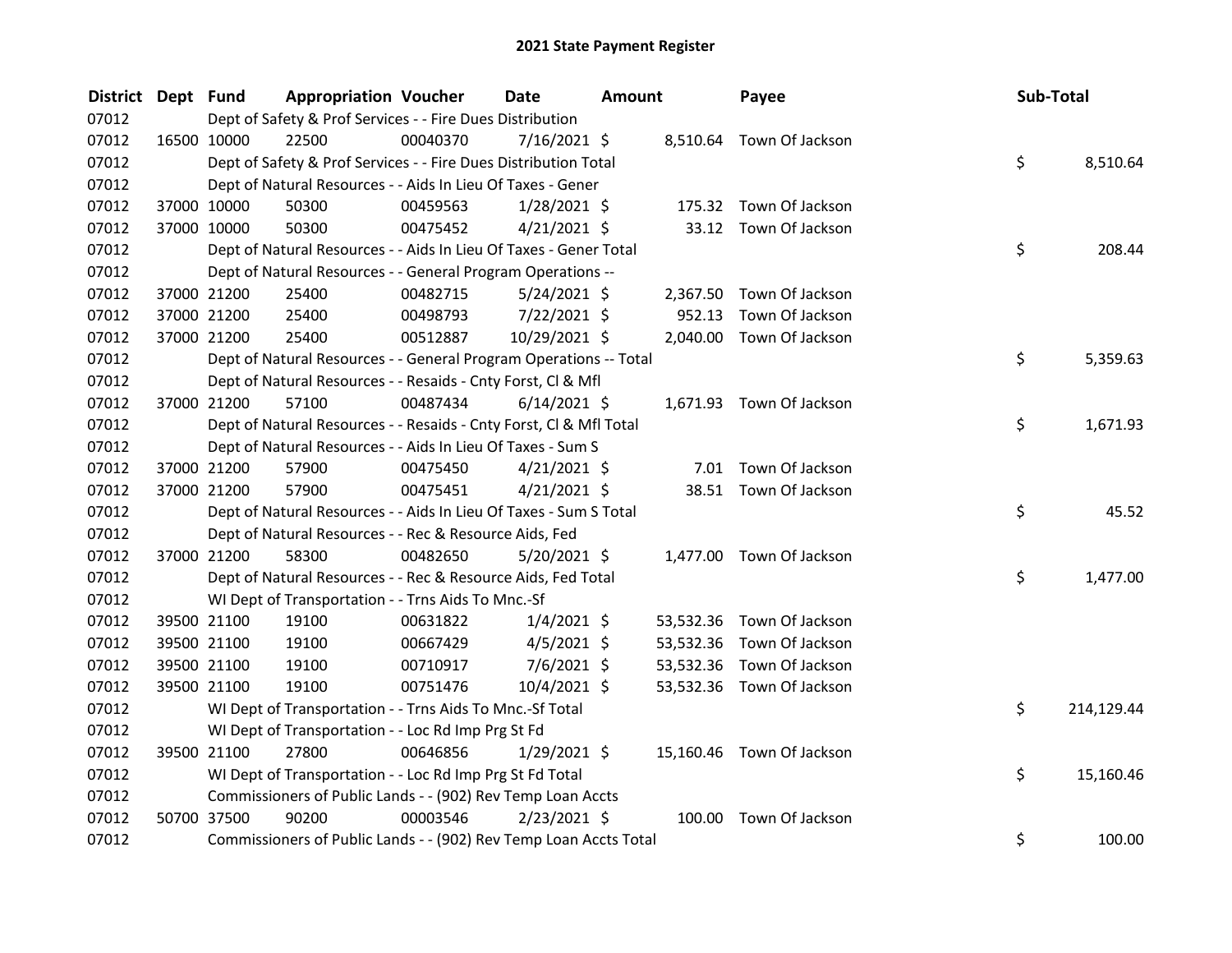| <b>District</b> | Dept  | Fund        | <b>Appropriation Voucher</b>                                     |          | Date            | <b>Amount</b> |           | Payee           | <b>Sub-Total</b> |      |
|-----------------|-------|-------------|------------------------------------------------------------------|----------|-----------------|---------------|-----------|-----------------|------------------|------|
| 07012           |       |             | Department of Revenue - - Gifts And Grants                       |          |                 |               |           |                 |                  |      |
| 07012           | 56600 | 10000       | 12100                                                            | 00206270 | $6/25/2021$ \$  |               | 40.820.74 | Town Of Jackson |                  |      |
| 07012           |       |             | Department of Revenue - - Gifts And Grants Total                 |          |                 |               |           |                 | \$<br>40,820.74  |      |
| 07012           |       |             | Shared Revenue and Tax Relief - - County And Municipal Aid       |          |                 |               |           |                 |                  |      |
| 07012           |       | 83500 10000 | 10500                                                            | 00080870 | $7/26/2021$ \$  |               | 1,017.35  | Town Of Jackson |                  |      |
| 07012           | 83500 | 10000       | 10500                                                            | 00087968 | $11/15/2021$ \$ |               | 5,764.95  | Town Of Jackson |                  |      |
| 07012           |       |             | Shared Revenue and Tax Relief - - County And Municipal Aid Total |          |                 |               |           |                 | \$<br>6,782.30   |      |
| 07012           |       |             | Shared Revenue and Tax Relief - - Exempt Computer Aid            |          |                 |               |           |                 |                  |      |
| 07012           | 83500 | 10000       | 10900                                                            | 00083527 | 7/26/2021 \$    |               | 2.08      | Town Of Jackson |                  |      |
| 07012           |       |             | Shared Revenue and Tax Relief - - Exempt Computer Aid Total      |          |                 |               |           |                 | \$               | 2.08 |
| 07012           |       |             | Shared Revenue and Tax Relief - - Utility Aid                    |          |                 |               |           |                 |                  |      |
| 07012           |       | 83500 10000 | 11000                                                            | 00080870 | 7/26/2021 \$    |               | 158.04    | Town Of Jackson |                  |      |
| 07012           |       | 83500 10000 | 11000                                                            | 00087968 | 11/15/2021 \$   |               | 945.83    | Town Of Jackson |                  |      |
| 07012           |       |             | Shared Revenue and Tax Relief - - Utility Aid Total              |          |                 |               |           |                 | 1,103.87         |      |
| 07012 Total     |       |             |                                                                  |          |                 |               |           |                 | 295,372.05       |      |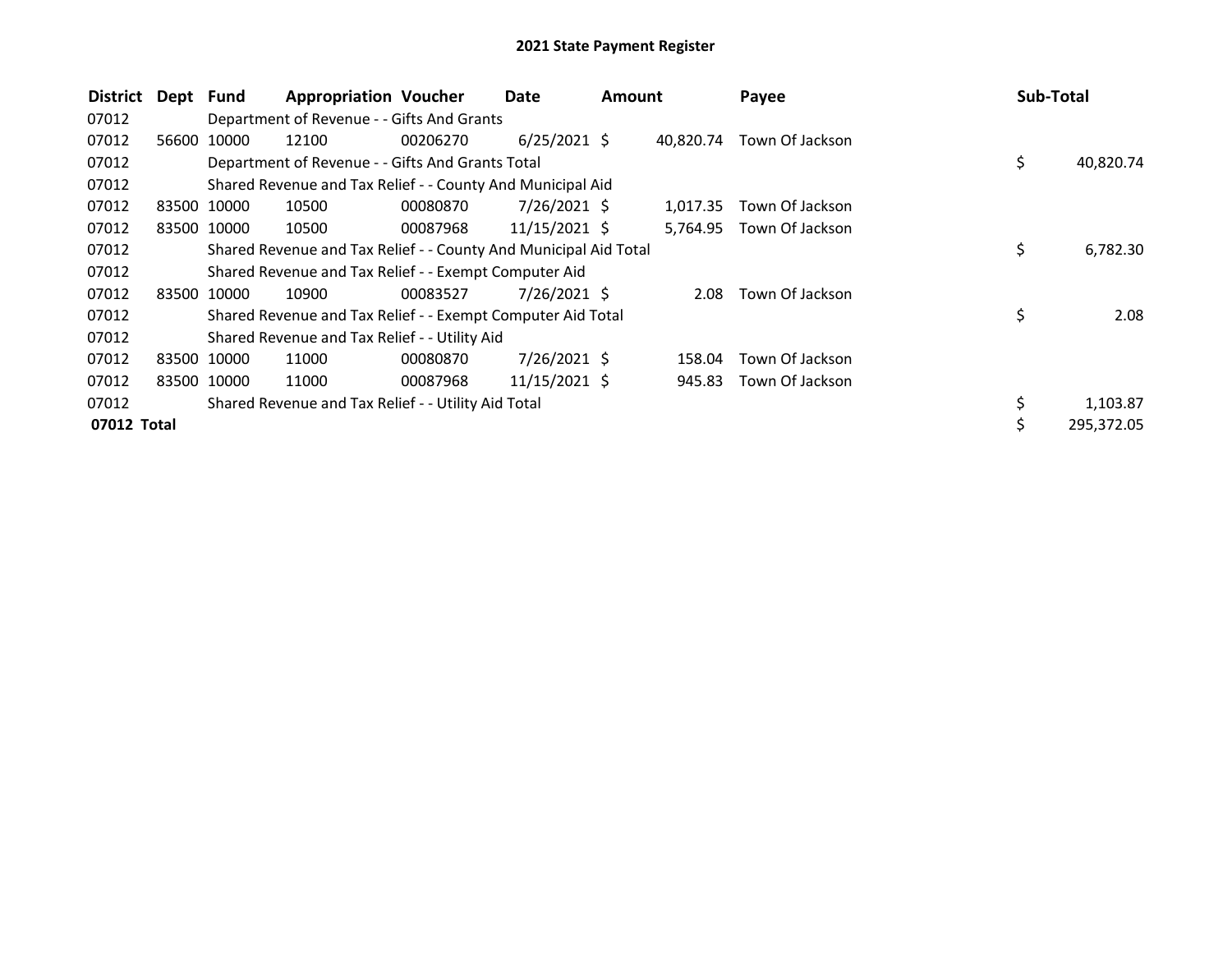| <b>District</b> | Dept Fund |             | <b>Appropriation Voucher</b>                                       |          | <b>Date</b>    | Amount |           | Payee                         | Sub-Total |            |
|-----------------|-----------|-------------|--------------------------------------------------------------------|----------|----------------|--------|-----------|-------------------------------|-----------|------------|
| 07014           |           |             | Dept of Safety & Prof Services - - Fire Dues Distribution          |          |                |        |           |                               |           |            |
| 07014           |           | 16500 10000 | 22500                                                              | 00040371 | 7/16/2021 \$   |        |           | 3,136.99 Town Of La Follette  |           |            |
| 07014           |           |             | Dept of Safety & Prof Services - - Fire Dues Distribution Total    |          |                |        |           |                               | \$        | 3,136.99   |
| 07014           |           |             | Dept of Natural Resources - - Aids In Lieu Of Taxes - Gener        |          |                |        |           |                               |           |            |
| 07014           |           | 37000 10000 | 50300                                                              | 00476875 | $4/21/2021$ \$ |        |           | 101.68 Town Of La Follette    |           |            |
| 07014           |           |             | Dept of Natural Resources - - Aids In Lieu Of Taxes - Gener Total  |          |                |        |           |                               | \$        | 101.68     |
| 07014           |           |             | Dept of Natural Resources - - Resaids - Cnty Forst, CI & Mfl       |          |                |        |           |                               |           |            |
| 07014           |           | 37000 21200 | 57100                                                              | 00487435 | $6/14/2021$ \$ |        |           | 604.56 Town Of La Follette    |           |            |
| 07014           |           |             | Dept of Natural Resources - - Resaids - Cnty Forst, Cl & Mfl Total |          |                |        |           |                               | \$        | 604.56     |
| 07014           |           |             | Dept of Natural Resources - - Aids In Lieu Of Taxes - Sum S        |          |                |        |           |                               |           |            |
| 07014           |           | 37000 21200 | 57900                                                              | 00476874 | $4/21/2021$ \$ |        |           | 35.20 Town Of La Follette     |           |            |
| 07014           |           |             | Dept of Natural Resources - - Aids In Lieu Of Taxes - Sum S Total  |          |                |        |           |                               | \$        | 35.20      |
| 07014           |           |             | WI Dept of Transportation - - Trns Aids To Mnc.-Sf                 |          |                |        |           |                               |           |            |
| 07014           |           | 39500 21100 | 19100                                                              | 00631823 | $1/4/2021$ \$  |        |           | 28,178.73 Town Of La Follette |           |            |
| 07014           |           | 39500 21100 | 19100                                                              | 00667430 | $4/5/2021$ \$  |        | 28,178.73 | Town Of La Follette           |           |            |
| 07014           |           | 39500 21100 | 19100                                                              | 00710918 | $7/6/2021$ \$  |        |           | 28,178.73 Town Of La Follette |           |            |
| 07014           |           | 39500 21100 | 19100                                                              | 00751477 | 10/4/2021 \$   |        |           | 28,178.73 Town Of La Follette |           |            |
| 07014           |           |             | WI Dept of Transportation - - Trns Aids To Mnc.-Sf Total           |          |                |        |           |                               | \$        | 112,714.92 |
| 07014           |           |             | Department of Revenue - - Gifts And Grants                         |          |                |        |           |                               |           |            |
| 07014           |           | 56600 10000 | 12100                                                              | 00206271 | $6/25/2021$ \$ |        |           | 28,469.85 Town Of La Follette |           |            |
| 07014           |           |             | Department of Revenue - - Gifts And Grants Total                   |          |                |        |           |                               | \$        | 28,469.85  |
| 07014           |           |             | Shared Revenue and Tax Relief - - County And Municipal Aid         |          |                |        |           |                               |           |            |
| 07014           |           | 83500 10000 | 10500                                                              | 00080871 | 7/26/2021 \$   |        |           | 978.24 Town Of La Follette    |           |            |
| 07014           |           | 83500 10000 | 10500                                                              | 00087969 | 11/15/2021 \$  |        |           | 5,543.35 Town Of La Follette  |           |            |
| 07014           |           |             | Shared Revenue and Tax Relief - - County And Municipal Aid Total   |          |                |        |           |                               | \$        | 6,521.59   |
| 07014           |           |             | Shared Revenue and Tax Relief - - Exempt Computer Aid              |          |                |        |           |                               |           |            |
| 07014           |           | 83500 10000 | 10900                                                              | 00083528 | 7/26/2021 \$   |        |           | 5.19 Town Of La Follette      |           |            |
| 07014           |           |             | Shared Revenue and Tax Relief - - Exempt Computer Aid Total        |          |                |        |           |                               | \$        | 5.19       |
| 07014           |           |             | Shared Revenue and Tax Relief - - Personal Property Aid            |          |                |        |           |                               |           |            |
| 07014           |           | 83500 10000 | 11100                                                              | 00076710 | $5/3/2021$ \$  |        |           | 130.39 Town Of La Follette    |           |            |
| 07014           |           |             | Shared Revenue and Tax Relief - - Personal Property Aid Total      |          |                |        |           |                               | \$        | 130.39     |
| 07014 Total     |           |             |                                                                    |          |                |        |           |                               | \$        | 151,720.37 |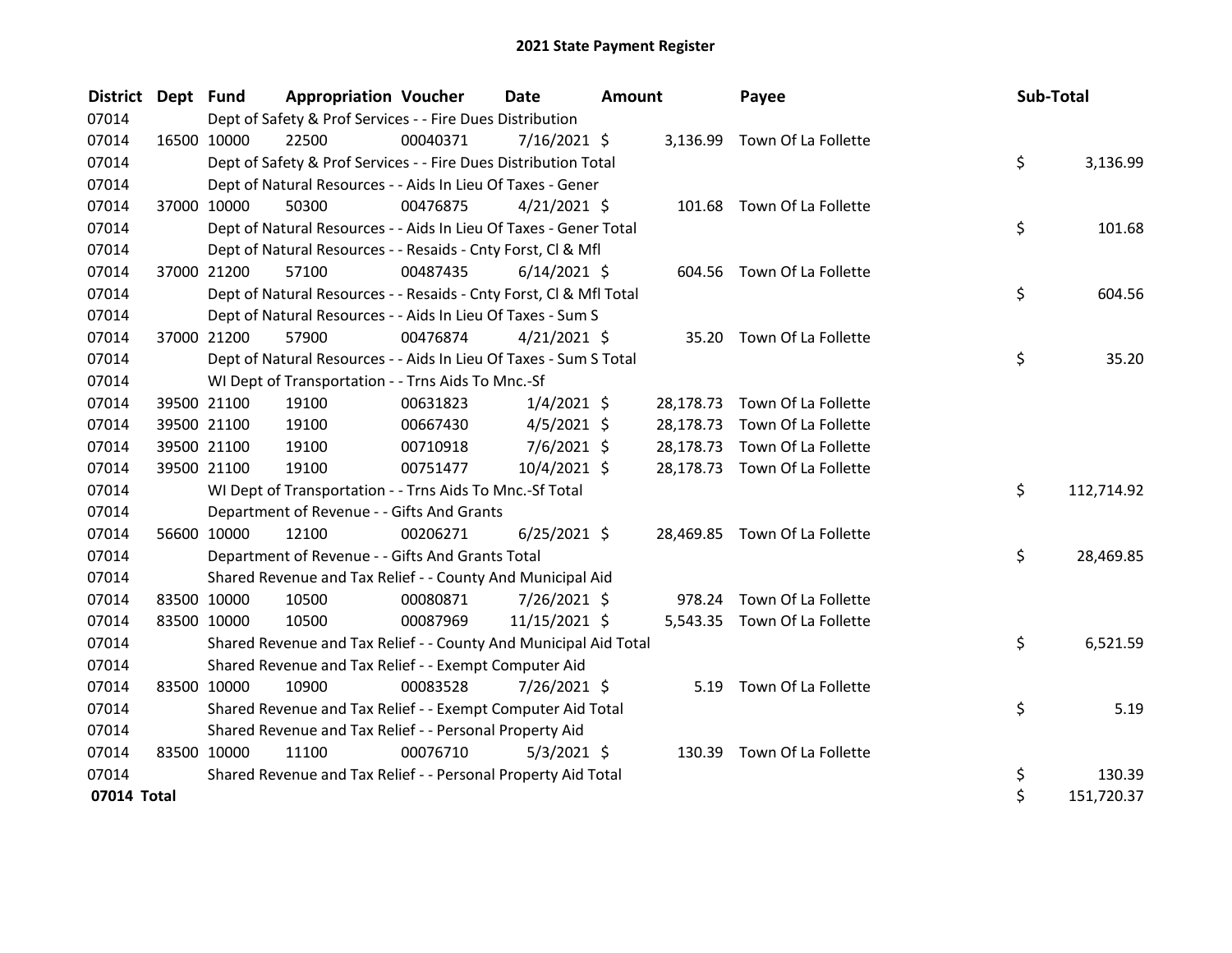| <b>District</b> | Dept Fund |                                                                      | <b>Appropriation Voucher</b> | Date           | <b>Amount</b> | Payee                     |     | Sub-Total |
|-----------------|-----------|----------------------------------------------------------------------|------------------------------|----------------|---------------|---------------------------|-----|-----------|
| 07016           |           | Dept of Safety & Prof Services - - Fire Dues Distribution            |                              |                |               |                           |     |           |
| 07016           |           | 16500 10000<br>22500                                                 | 00040372                     | 7/16/2021 \$   |               | 1,015.36 Town Of Lincoln  |     |           |
| 07016           |           | Dept of Safety & Prof Services - - Fire Dues Distribution Total      |                              |                |               |                           | \$  | 1,015.36  |
| 07016           |           | Dept of Natural Resources - - Aids In Lieu Of Taxes - Gener          |                              |                |               |                           |     |           |
| 07016           |           | 37000 10000<br>50300                                                 | 00459624                     | $1/28/2021$ \$ |               | 3,128.76 Town Of Lincoln  |     |           |
| 07016           |           | 37000 10000<br>50300                                                 | 00475875                     | $4/21/2021$ \$ |               | 456.19 Town Of Lincoln    |     |           |
| 07016           |           | Dept of Natural Resources - - Aids In Lieu Of Taxes - Gener Total    |                              |                |               |                           | \$  | 3,584.95  |
| 07016           |           | Dept of Natural Resources - - Seg Earned                             |                              |                |               |                           |     |           |
| 07016           |           | 100SE<br>37000 21200                                                 | 00455997                     | $1/12/2021$ \$ |               | 5,202.35 Town Of Lincoln  |     |           |
| 07016           |           | 37000 21200<br>100SE                                                 | 00514549                     | 10/12/2021 \$  |               | 26,112.02 Town Of Lincoln |     |           |
| 07016           |           | Dept of Natural Resources - - Seg Earned Total                       |                              |                |               |                           | \$. | 31,314.37 |
| 07016           |           | Dept of Natural Resources - - Resaids - Cnty Forst, Cl & Mfl         |                              |                |               |                           |     |           |
| 07016           |           | 37000 21200<br>57100                                                 | 00487436                     | $6/14/2021$ \$ |               | 1,784.14 Town Of Lincoln  |     |           |
| 07016           |           | Dept of Natural Resources - - Resaids - Cnty Forst, Cl & Mfl Total   |                              |                |               |                           | \$. | 1,784.14  |
| 07016           |           | Dept of Natural Resources - - Aids In Lieu Of Taxes - Sum S          |                              |                |               |                           |     |           |
| 07016           |           | 37000 21200<br>57900                                                 | 00475876                     | $4/21/2021$ \$ |               | 2,605.59 Town Of Lincoln  |     |           |
| 07016           |           | Dept of Natural Resources - - Aids In Lieu Of Taxes - Sum S Total    |                              |                |               |                           | \$  | 2,605.59  |
| 07016           |           | WI Dept of Transportation - - Trns Aids To Mnc.-Sf                   |                              |                |               |                           |     |           |
| 07016           |           | 39500 21100<br>19100                                                 | 00631824                     | $1/4/2021$ \$  |               | 21,018.58 Town Of Lincoln |     |           |
| 07016           |           | 39500 21100<br>19100                                                 | 00667431                     | $4/5/2021$ \$  | 21,018.58     | Town Of Lincoln           |     |           |
| 07016           |           | 39500 21100<br>19100                                                 | 00710919                     | $7/6/2021$ \$  | 21,018.58     | Town Of Lincoln           |     |           |
| 07016           |           | 19100<br>39500 21100                                                 | 00751478                     | 10/4/2021 \$   |               | 21,018.61 Town Of Lincoln |     |           |
| 07016           |           | WI Dept of Transportation - - Trns Aids To Mnc.-Sf Total             |                              |                |               |                           | \$  | 84,074.35 |
| 07016           |           | WI Dept of Transportation - - Supplemental Transportation Aids       |                              |                |               |                           |     |           |
| 07016           |           | 19600<br>39500 21100                                                 | 00633649                     | $1/4/2021$ \$  |               | 14,836.65 Town Of Lincoln |     |           |
| 07016           |           | WI Dept of Transportation - - Supplemental Transportation Aids Total |                              |                |               |                           | \$  | 14,836.65 |
| 07016           |           | Department of Revenue - - Gifts And Grants                           |                              |                |               |                           |     |           |
| 07016           |           | 56600 10000<br>12100                                                 | 00206272                     | $6/25/2021$ \$ |               | 16,171.29 Town Of Lincoln |     |           |
| 07016           |           | Department of Revenue - - Gifts And Grants Total                     |                              |                |               |                           | \$. | 16,171.29 |
| 07016           |           | Shared Revenue and Tax Relief - - County And Municipal Aid           |                              |                |               |                           |     |           |
| 07016           |           | 83500 10000<br>10500                                                 | 00080872                     | 7/26/2021 \$   |               | 2,658.52 Town Of Lincoln  |     |           |
| 07016           |           | 83500 10000<br>10500                                                 | 00087970                     | 11/15/2021 \$  |               | 15,064.92 Town Of Lincoln |     |           |
| 07016           |           | Shared Revenue and Tax Relief - - County And Municipal Aid Total     |                              |                |               |                           | \$  | 17,723.44 |
| 07016           |           | Shared Revenue and Tax Relief - - Exempt Computer Aid                |                              |                |               |                           |     |           |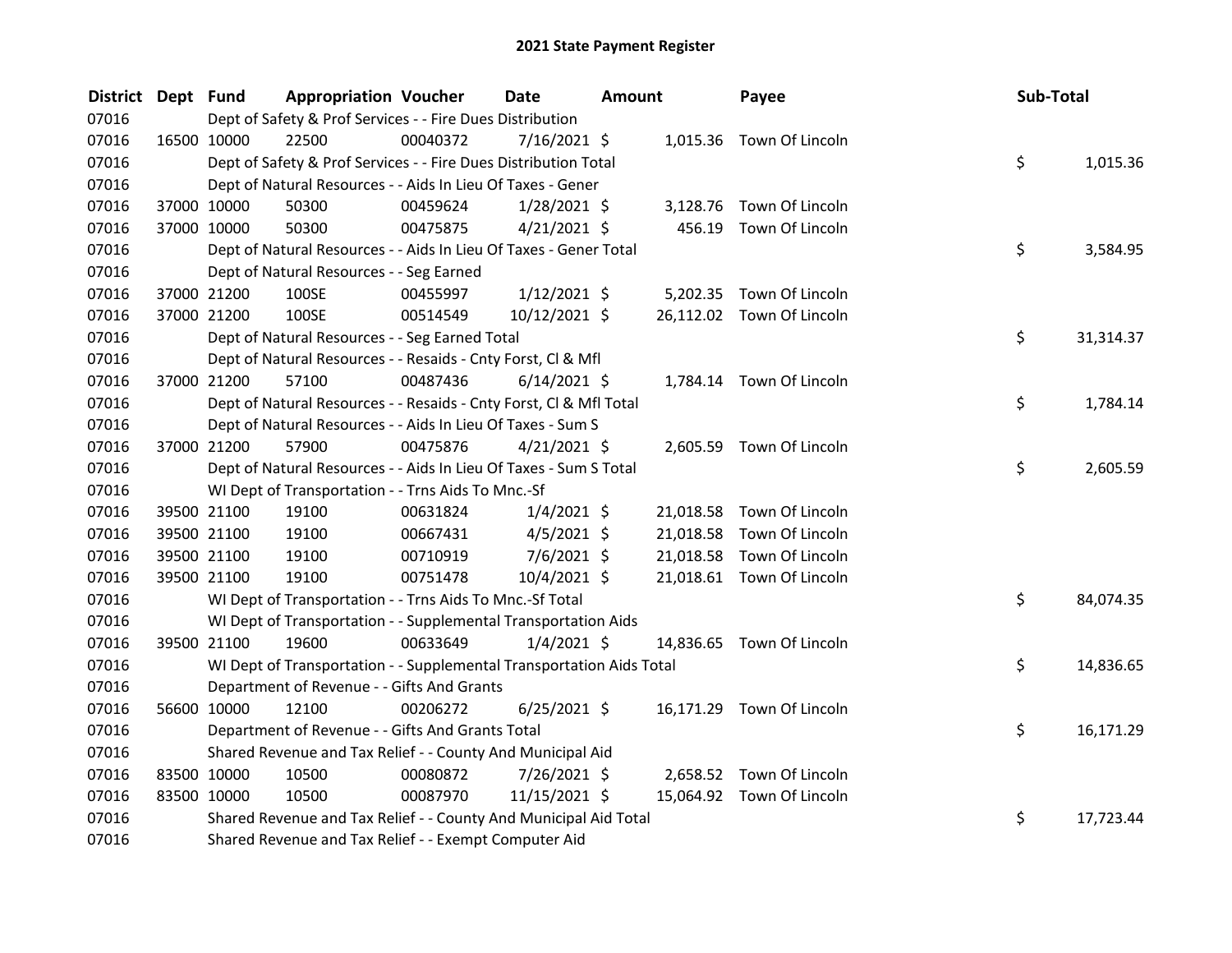| <b>District</b> | Dept Fund |       | <b>Appropriation Voucher</b>                                        |          | Date           | <b>Amount</b> |       | Payee           | <b>Sub-Total</b> |
|-----------------|-----------|-------|---------------------------------------------------------------------|----------|----------------|---------------|-------|-----------------|------------------|
| 07016           | 83500     | 10000 | 10900                                                               | 00083529 | $7/26/2021$ \$ |               | 4.16  | Town Of Lincoln |                  |
| 07016           |           |       | Shared Revenue and Tax Relief - - Exempt Computer Aid Total         |          |                |               |       |                 | 4.16             |
| 07016           |           |       | Shared Revenue and Tax Relief - - Personal Property Aid             |          |                |               |       |                 |                  |
| 07016           | 83500     | 10000 | 11100                                                               | 00076711 | $5/3/2021$ \$  |               | 2.46  | Town Of Lincoln |                  |
| 07016           |           |       | Shared Revenue and Tax Relief - - Personal Property Aid Total       |          |                |               |       |                 | 2.46             |
| 07016           |           |       | Shared Revenue and Tax Relief - - Payments For Municipal Svcs       |          |                |               |       |                 |                  |
| 07016           | 83500     | 10000 | 50100                                                               | 00073522 | $2/1/2021$ \$  |               | 85.35 | Town Of Lincoln |                  |
| 07016           |           |       | Shared Revenue and Tax Relief - - Payments For Municipal Svcs Total |          |                |               |       |                 | 85.35            |
| 07016 Total     |           |       |                                                                     |          |                |               |       |                 | 173,202.11       |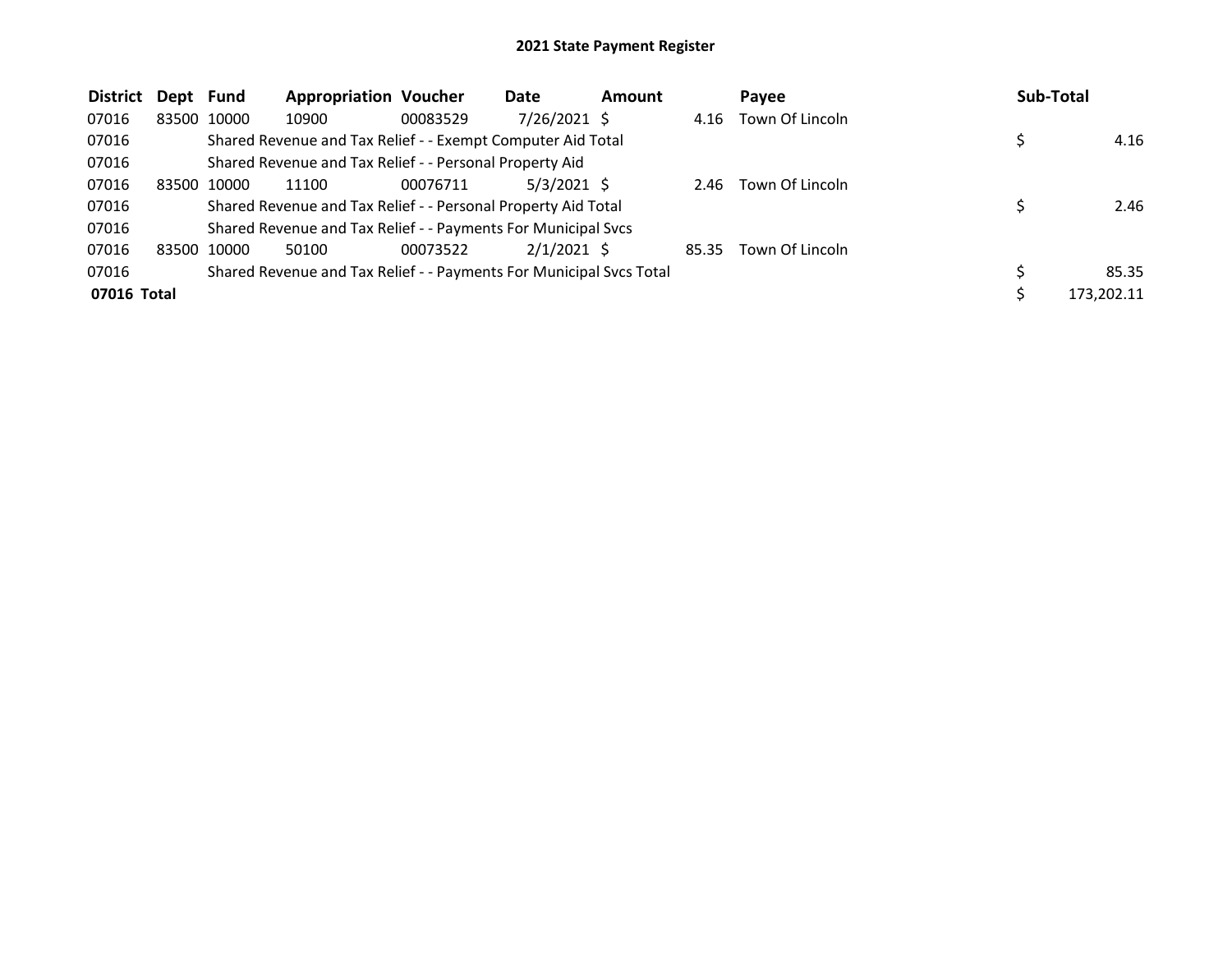| <b>District</b> | Dept Fund |             | <b>Appropriation Voucher</b>                                       |          | <b>Date</b>    | <b>Amount</b> |        | Payee                    | Sub-Total |            |
|-----------------|-----------|-------------|--------------------------------------------------------------------|----------|----------------|---------------|--------|--------------------------|-----------|------------|
| 07018           |           |             | Dept of Safety & Prof Services - - Fire Dues Distribution          |          |                |               |        |                          |           |            |
| 07018           |           | 16500 10000 | 22500                                                              | 00040373 | $7/16/2021$ \$ |               |        | 5,415.42 Town of Meenon  |           |            |
| 07018           |           |             | Dept of Safety & Prof Services - - Fire Dues Distribution Total    |          |                |               |        |                          | \$        | 5,415.42   |
| 07018           |           |             | Dept of Natural Resources - - Aids In Lieu Of Taxes - Gener        |          |                |               |        |                          |           |            |
| 07018           |           | 37000 10000 | 50300                                                              | 00459732 | $1/28/2021$ \$ |               | 310.67 | Town of Meenon           |           |            |
| 07018           |           | 37000 10000 | 50300                                                              | 00476906 | $4/21/2021$ \$ |               | 17.50  | Town of Meenon           |           |            |
| 07018           |           | 37000 10000 | 50300                                                              | 00476907 | $4/21/2021$ \$ |               |        | 23.05 Town of Meenon     |           |            |
| 07018           |           |             | Dept of Natural Resources - - Aids In Lieu Of Taxes - Gener Total  |          |                |               |        |                          | \$        | 351.22     |
| 07018           |           |             | Dept of Natural Resources - - Seg Earned                           |          |                |               |        |                          |           |            |
| 07018           |           | 37000 21200 | 100SE                                                              | 00455998 | $1/12/2021$ \$ |               |        | 393.02 Town of Meenon    |           |            |
| 07018           |           |             | Dept of Natural Resources - - Seg Earned Total                     |          |                |               |        |                          | \$        | 393.02     |
| 07018           |           |             | Dept of Natural Resources - - Resaids - Cnty Forst, Cl & Mfl       |          |                |               |        |                          |           |            |
| 07018           |           | 37000 21200 | 57100                                                              | 00487437 | $6/14/2021$ \$ |               |        | 360.39 Town of Meenon    |           |            |
| 07018           |           |             | Dept of Natural Resources - - Resaids - Cnty Forst, Cl & Mfl Total |          |                |               |        |                          | \$        | 360.39     |
| 07018           |           |             | Dept of Natural Resources - - Aids In Lieu Of Taxes - Sum S        |          |                |               |        |                          |           |            |
| 07018           |           | 37000 21200 | 57900                                                              | 00476908 | $4/21/2021$ \$ |               |        | 0.64 Town of Meenon      |           |            |
| 07018           |           |             | Dept of Natural Resources - - Aids In Lieu Of Taxes - Sum S Total  |          |                |               |        |                          | \$        | 0.64       |
| 07018           |           |             | WI Dept of Transportation - - Trns Aids To Mnc.-Sf                 |          |                |               |        |                          |           |            |
| 07018           |           | 39500 21100 | 19100                                                              | 00631825 | $1/4/2021$ \$  |               |        | 32,560.92 Town of Meenon |           |            |
| 07018           |           | 39500 21100 | 19100                                                              | 00667432 | $4/5/2021$ \$  |               |        | 32,560.92 Town of Meenon |           |            |
| 07018           |           | 39500 21100 | 19100                                                              | 00710920 | $7/6/2021$ \$  |               |        | 32,560.92 Town of Meenon |           |            |
| 07018           |           | 39500 21100 | 19100                                                              | 00751479 | 10/4/2021 \$   |               |        | 32,560.92 Town of Meenon |           |            |
| 07018           |           |             | WI Dept of Transportation - - Trns Aids To Mnc.-Sf Total           |          |                |               |        |                          | \$        | 130,243.68 |
| 07018           |           |             | Elections Commission - - General Program Ops, GPR                  |          |                |               |        |                          |           |            |
| 07018           |           | 51000 10000 | 10100                                                              | 00005130 | $1/8/2021$ \$  |               |        | 208.20 Town of Meenon    |           |            |
| 07018           |           |             | Elections Commission - - General Program Ops, GPR Total            |          |                |               |        |                          | \$        | 208.20     |
| 07018           |           |             | Department of Revenue - - Gifts And Grants                         |          |                |               |        |                          |           |            |
| 07018           |           | 56600 10000 | 12100                                                              | 00206273 | $6/25/2021$ \$ |               |        | 61,702.11 Town of Meenon |           |            |
| 07018           |           |             | Department of Revenue - - Gifts And Grants Total                   |          |                |               |        |                          | \$        | 61,702.11  |
| 07018           |           |             | Shared Revenue and Tax Relief - - County And Municipal Aid         |          |                |               |        |                          |           |            |
| 07018           |           | 83500 10000 | 10500                                                              | 00080873 | 7/26/2021 \$   |               |        | 1,733.38 Town of Meenon  |           |            |
| 07018           |           | 83500 10000 | 10500                                                              | 00087971 | 11/15/2021 \$  |               |        | 9,822.47 Town of Meenon  |           |            |
| 07018           |           |             | Shared Revenue and Tax Relief - - County And Municipal Aid Total   |          |                |               |        |                          | \$        | 11,555.85  |
| 07018           |           |             | Shared Revenue and Tax Relief - - Exempt Computer Aid              |          |                |               |        |                          |           |            |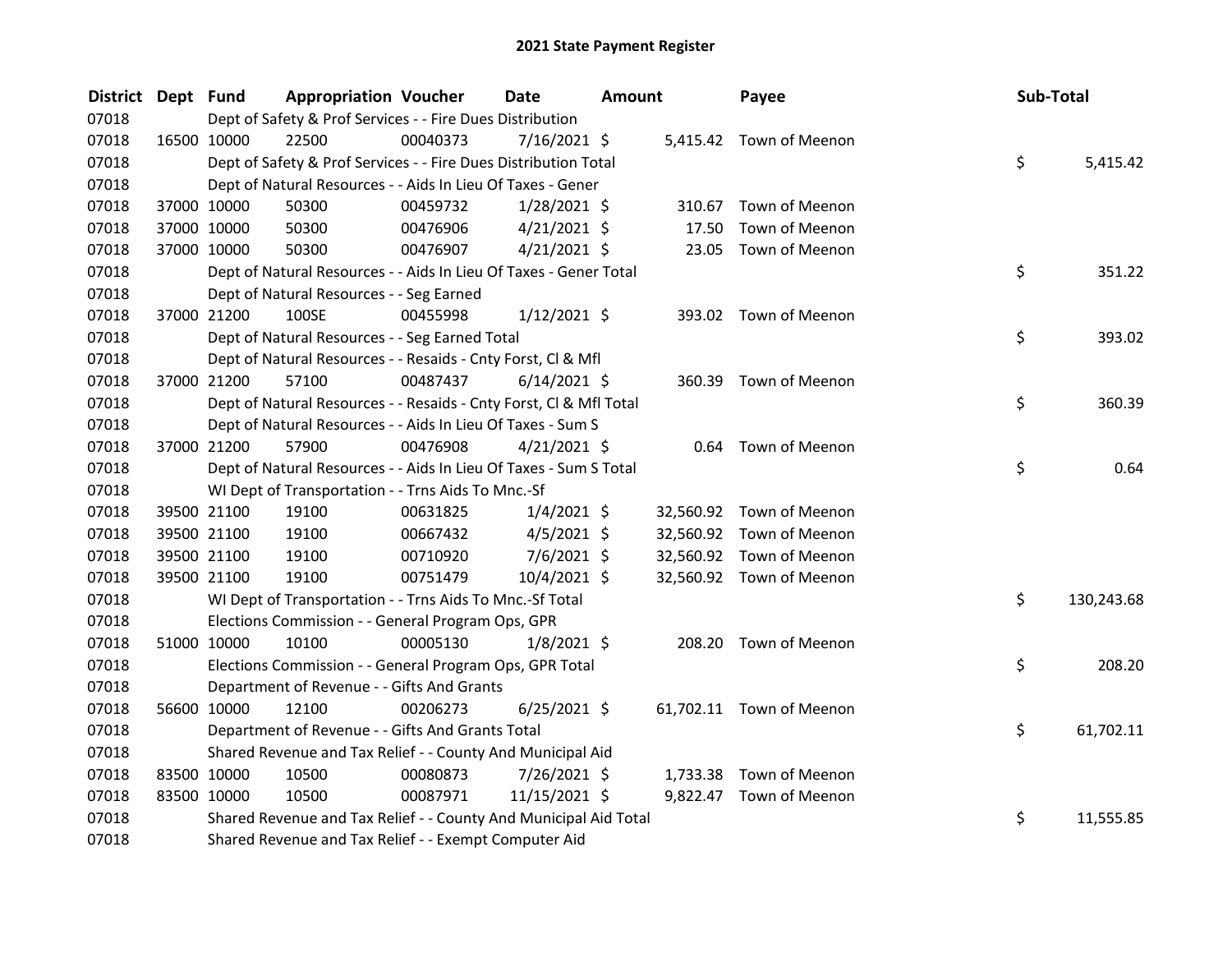| <b>District</b> | Dept Fund |             | <b>Appropriation Voucher</b>                                  |          | Date           | <b>Amount</b> |          | Payee          | <b>Sub-Total</b> |            |
|-----------------|-----------|-------------|---------------------------------------------------------------|----------|----------------|---------------|----------|----------------|------------------|------------|
| 07018           |           | 83500 10000 | 10900                                                         | 00083530 | 7/26/2021 \$   |               | 34.30    | Town of Meenon |                  |            |
| 07018           |           |             | Shared Revenue and Tax Relief - - Exempt Computer Aid Total   |          |                |               |          |                |                  | 34.30      |
| 07018           |           |             | Shared Revenue and Tax Relief - - Utility Aid                 |          |                |               |          |                |                  |            |
| 07018           |           | 83500 10000 | 11000                                                         | 00080873 | $7/26/2021$ \$ |               | 609.37   | Town of Meenon |                  |            |
| 07018           |           | 83500 10000 | 11000                                                         | 00087971 | 11/15/2021 \$  |               | 3,469.88 | Town of Meenon |                  |            |
| 07018           |           |             | Shared Revenue and Tax Relief - - Utility Aid Total           |          |                |               |          |                | Ś                | 4,079.25   |
| 07018           |           |             | Shared Revenue and Tax Relief - - Personal Property Aid       |          |                |               |          |                |                  |            |
| 07018           |           | 83500 10000 | 11100                                                         | 00076712 | $5/3/2021$ \$  |               | 45.50    | Town of Meenon |                  |            |
| 07018           |           |             | Shared Revenue and Tax Relief - - Personal Property Aid Total |          |                |               |          |                |                  | 45.50      |
| 07018 Total     |           |             |                                                               |          |                |               |          |                |                  | 214,389.58 |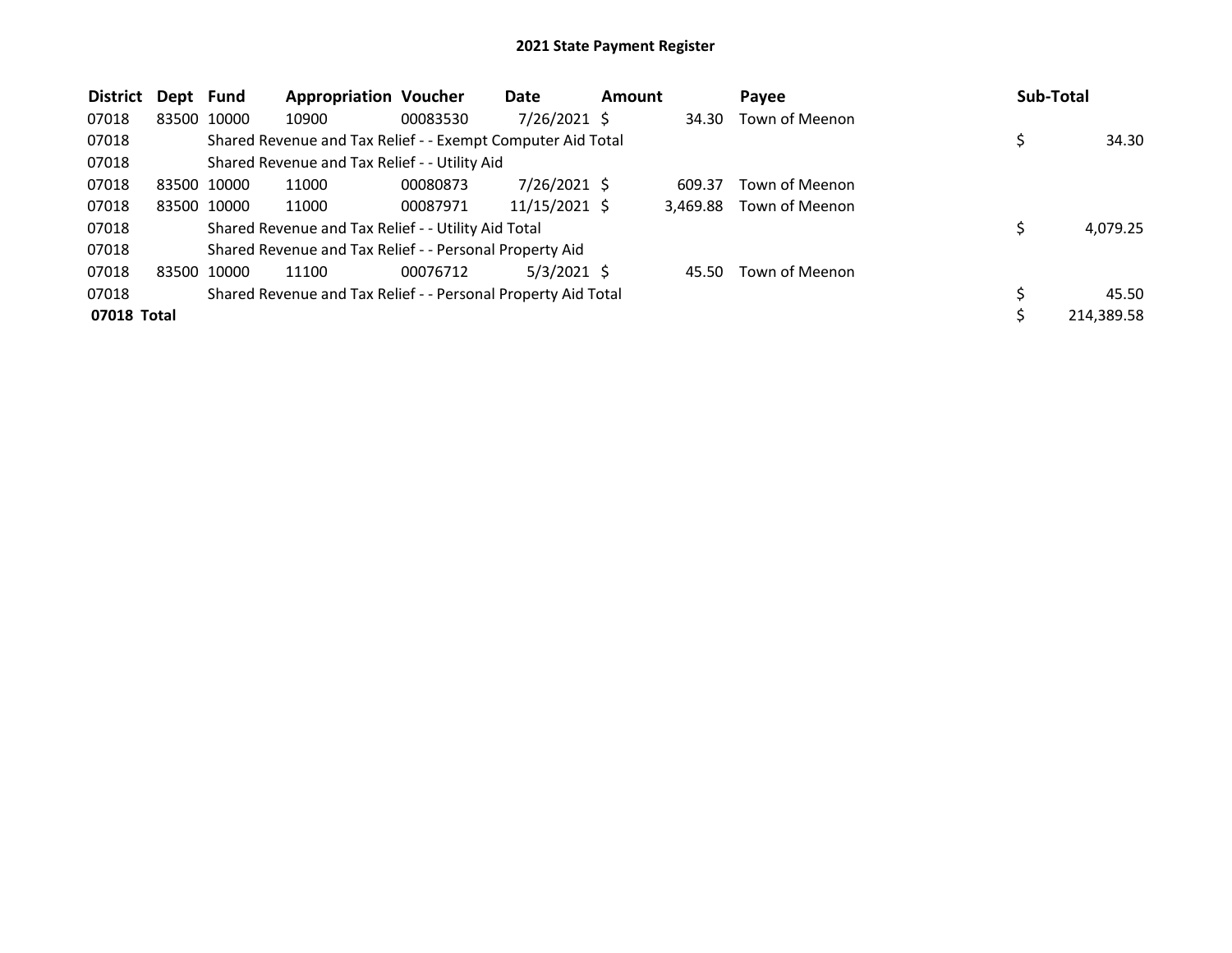| District Dept Fund |             | <b>Appropriation Voucher</b>                                       |          | <b>Date</b>    | <b>Amount</b> |           | Payee                     | Sub-Total |            |
|--------------------|-------------|--------------------------------------------------------------------|----------|----------------|---------------|-----------|---------------------------|-----------|------------|
| 07020              |             | Dept of Safety & Prof Services - - Fire Dues Distribution          |          |                |               |           |                           |           |            |
| 07020              | 16500 10000 | 22500                                                              | 00040374 | $7/16/2021$ \$ |               |           | 7,810.85 Town Of Oakland  |           |            |
| 07020              |             | Dept of Safety & Prof Services - - Fire Dues Distribution Total    |          |                |               |           |                           | \$        | 7,810.85   |
| 07020              |             | Dept of Natural Resources - - Aids In Lieu Of Taxes - Gener        |          |                |               |           |                           |           |            |
| 07020              | 37000 10000 | 50300                                                              | 00475700 | $4/21/2021$ \$ |               | 165.79    | Town Of Oakland           |           |            |
| 07020              | 37000 10000 | 50300                                                              | 00475702 | $4/21/2021$ \$ |               |           | 52.45 Town Of Oakland     |           |            |
| 07020              |             | Dept of Natural Resources - - Aids In Lieu Of Taxes - Gener Total  |          |                |               |           |                           | \$        | 218.24     |
| 07020              |             | Dept of Natural Resources - - Resaids - Cnty Forst, Cl & Mfl       |          |                |               |           |                           |           |            |
| 07020              | 37000 21200 | 57100                                                              | 00487438 | $6/14/2021$ \$ |               |           | 416.57 Town Of Oakland    |           |            |
| 07020              |             | Dept of Natural Resources - - Resaids - Cnty Forst, Cl & Mfl Total |          |                |               |           |                           | \$        | 416.57     |
| 07020              |             | Dept of Natural Resources - - Aids In Lieu Of Taxes - Sum S        |          |                |               |           |                           |           |            |
| 07020              | 37000 21200 | 57900                                                              | 00475701 | $4/21/2021$ \$ |               |           | 8.83 Town Of Oakland      |           |            |
| 07020              |             | Dept of Natural Resources - - Aids In Lieu Of Taxes - Sum S Total  |          |                |               |           |                           | \$        | 8.83       |
| 07020              |             | WI Dept of Transportation - - Trns Aids To Mnc.-Sf                 |          |                |               |           |                           |           |            |
| 07020              | 39500 21100 | 19100                                                              | 00631826 | $1/4/2021$ \$  |               |           | 31,503.15 Town Of Oakland |           |            |
| 07020              | 39500 21100 | 19100                                                              | 00667433 | $4/5/2021$ \$  |               | 31,503.15 | Town Of Oakland           |           |            |
| 07020              | 39500 21100 | 19100                                                              | 00710921 | $7/6/2021$ \$  |               |           | 31,503.15 Town Of Oakland |           |            |
| 07020              | 39500 21100 | 19100                                                              | 00751480 | $10/4/2021$ \$ |               |           | 31,503.15 Town Of Oakland |           |            |
| 07020              |             | WI Dept of Transportation - - Trns Aids To Mnc.-Sf Total           |          |                |               |           |                           | \$        | 126,012.60 |
| 07020              |             | Department of Revenue - - Gifts And Grants                         |          |                |               |           |                           |           |            |
| 07020              | 56600 10000 | 12100                                                              | 00206274 | $6/25/2021$ \$ |               |           | 43,699.12 Town Of Oakland |           |            |
| 07020              |             | Department of Revenue - - Gifts And Grants Total                   |          |                |               |           |                           | \$        | 43,699.12  |
| 07020              |             | Shared Revenue and Tax Relief - - County And Municipal Aid         |          |                |               |           |                           |           |            |
| 07020              | 83500 10000 | 10500                                                              | 00080874 | 7/26/2021 \$   |               |           | 1,086.14 Town Of Oakland  |           |            |
| 07020              | 83500 10000 | 10500                                                              | 00087972 | 11/15/2021 \$  |               |           | 6,154.78 Town Of Oakland  |           |            |
| 07020              |             | Shared Revenue and Tax Relief - - County And Municipal Aid Total   |          |                |               |           |                           | \$        | 7,240.92   |
| 07020              |             | Shared Revenue and Tax Relief - - Exempt Computer Aid              |          |                |               |           |                           |           |            |
| 07020              | 83500 10000 | 10900                                                              | 00083531 | 7/26/2021 \$   |               |           | 7.27 Town Of Oakland      |           |            |
| 07020              |             | Shared Revenue and Tax Relief - - Exempt Computer Aid Total        |          |                |               |           |                           | \$        | 7.27       |
| 07020              |             | Shared Revenue and Tax Relief - - Utility Aid                      |          |                |               |           |                           |           |            |
| 07020              | 83500 10000 | 11000                                                              | 00080874 | 7/26/2021 \$   |               | 86.20     | Town Of Oakland           |           |            |
| 07020              | 83500 10000 | 11000                                                              | 00087972 | 11/15/2021 \$  |               | 500.23    | Town Of Oakland           |           |            |
| 07020              |             | Shared Revenue and Tax Relief - - Utility Aid Total                |          |                |               |           |                           | \$        | 586.43     |
| 07020              |             | Shared Revenue and Tax Relief - - Personal Property Aid            |          |                |               |           |                           |           |            |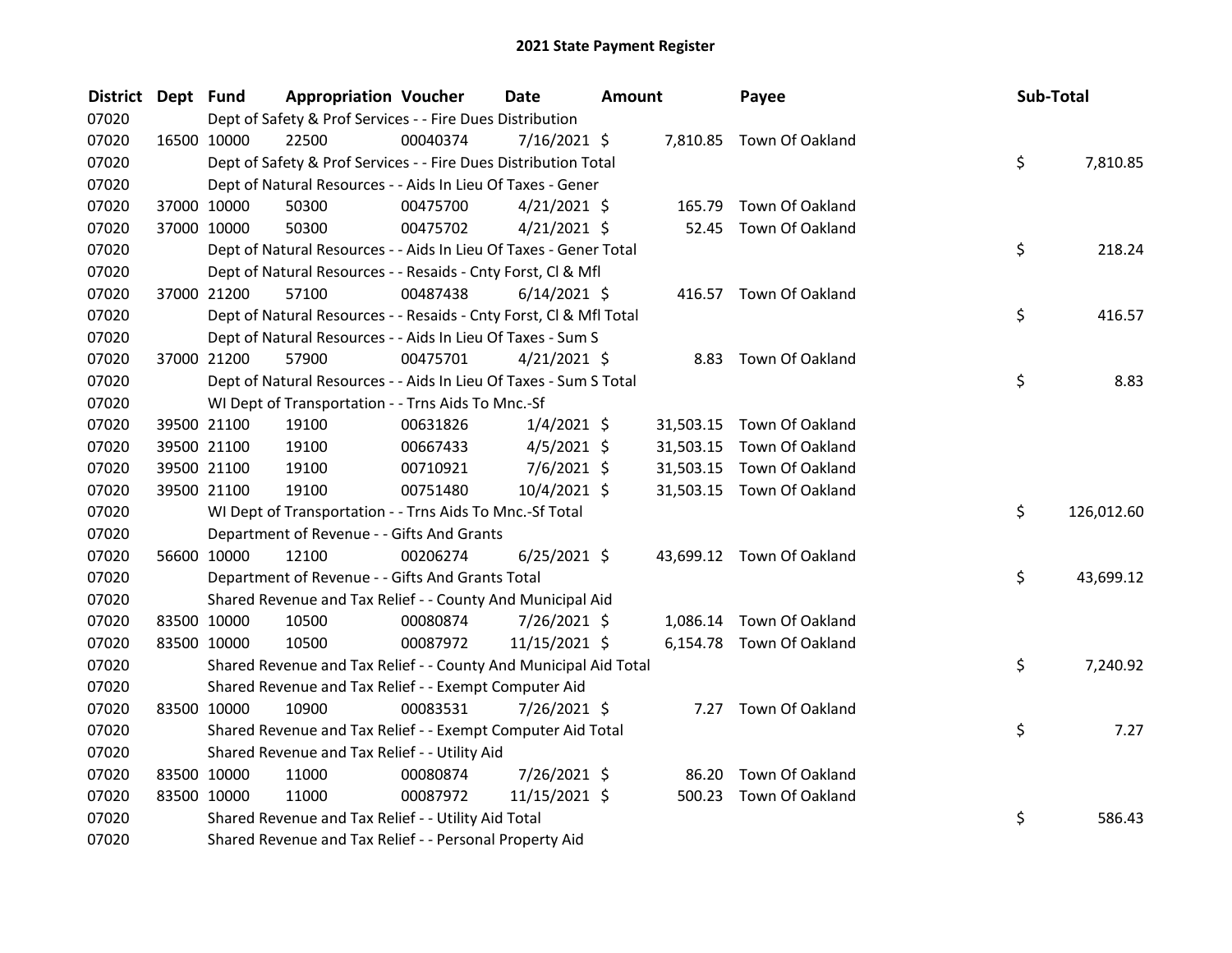| <b>District</b> | Dept Fund |             | <b>Appropriation Voucher</b>                                    |          | Date           | Amount |          | Pavee           | <b>Sub-Total</b> |
|-----------------|-----------|-------------|-----------------------------------------------------------------|----------|----------------|--------|----------|-----------------|------------------|
| 07020           |           | 83500 10000 | 11100                                                           | 00076713 | $5/3/2021$ \$  |        | 70.98    | Town Of Oakland |                  |
| 07020           |           |             | Shared Revenue and Tax Relief - - Personal Property Aid Total   |          |                |        |          |                 | 70.98            |
| 07020           |           |             | Shared Revenue and Tax Relief - - Lottery & Gaming Credit       |          |                |        |          |                 |                  |
| 07020           |           | 83500 52100 | 36300                                                           | 00074062 | $3/22/2021$ \$ |        | 3.430.92 | Town Of Oakland |                  |
| 07020           |           |             | Shared Revenue and Tax Relief - - Lottery & Gaming Credit Total |          |                |        |          |                 | 3.430.92         |
| 07020 Total     |           |             |                                                                 |          |                |        |          |                 | 189,502.73       |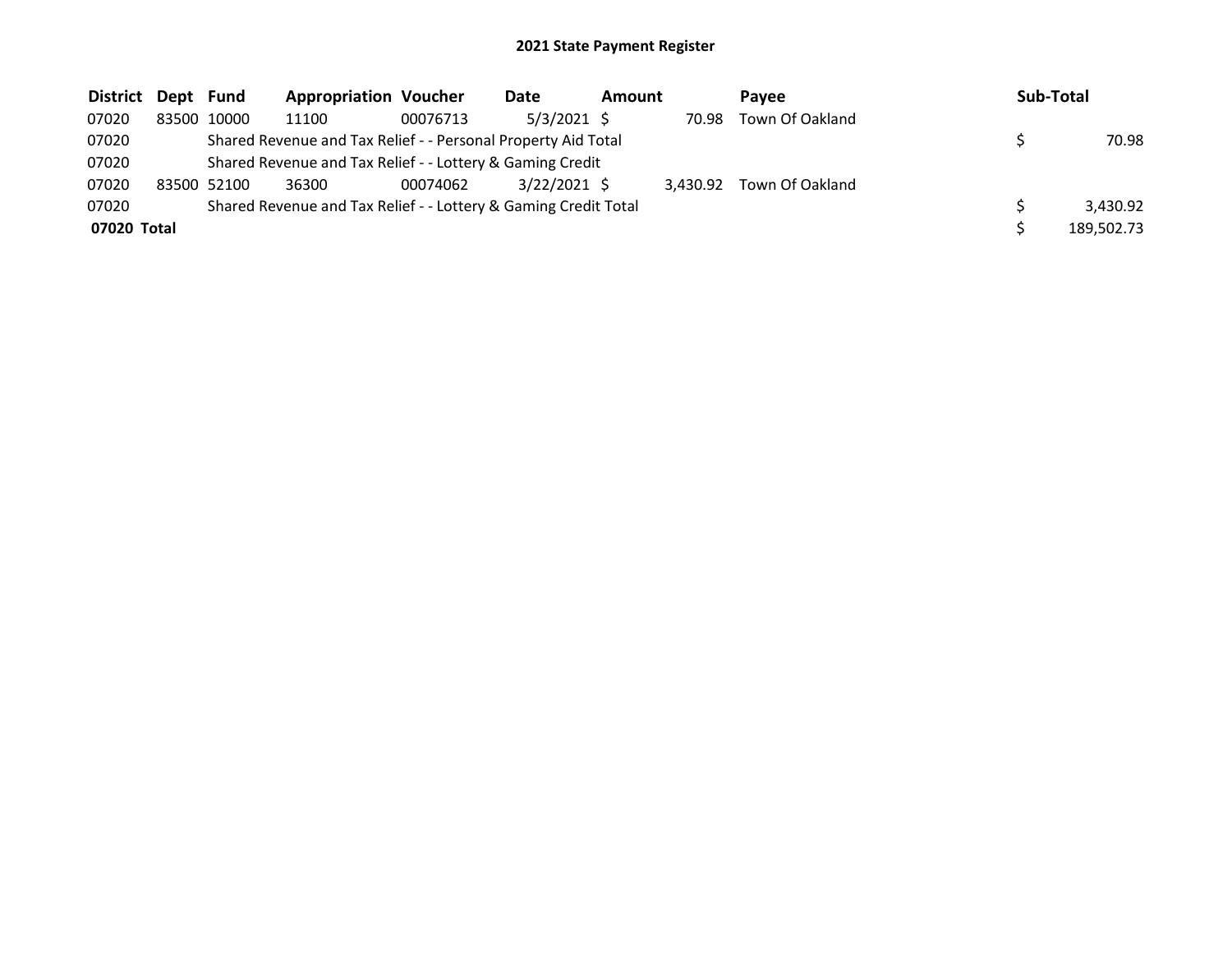| <b>District</b> | Dept Fund   |             | <b>Appropriation Voucher</b>                                       |          | <b>Date</b>    | <b>Amount</b> |           | Payee                       | Sub-Total |           |
|-----------------|-------------|-------------|--------------------------------------------------------------------|----------|----------------|---------------|-----------|-----------------------------|-----------|-----------|
| 07022           |             |             | Dept of Safety & Prof Services - - Fire Dues Distribution          |          |                |               |           |                             |           |           |
| 07022           |             | 16500 10000 | 22500                                                              | 00040375 | 7/16/2021 \$   |               |           | 742.70 Town Of Roosevelt    |           |           |
| 07022           |             |             | Dept of Safety & Prof Services - - Fire Dues Distribution Total    |          |                |               |           |                             | \$.       | 742.70    |
| 07022           |             |             | Dept of Natural Resources - - Aids In Lieu Of Taxes - Gener        |          |                |               |           |                             |           |           |
| 07022           |             | 37000 10000 | 50300                                                              | 00459582 | $1/28/2021$ \$ |               |           | 5,318.38 Town Of Roosevelt  |           |           |
| 07022           |             | 37000 10000 | 50300                                                              | 00475595 | $4/21/2021$ \$ |               |           | 470.36 Town Of Roosevelt    |           |           |
| 07022           |             |             | Dept of Natural Resources - - Aids In Lieu Of Taxes - Gener Total  |          |                |               |           |                             | \$        | 5,788.74  |
| 07022           |             |             | Dept of Natural Resources - - Seg Earned                           |          |                |               |           |                             |           |           |
| 07022           |             | 37000 21200 | 100SE                                                              | 00473957 | $4/15/2021$ \$ |               |           | 10,498.23 Town Of Roosevelt |           |           |
| 07022           |             |             | Dept of Natural Resources - - Seg Earned Total                     |          |                |               |           |                             | \$.       | 10,498.23 |
| 07022           |             |             | Dept of Natural Resources - - Resaids - Cnty Forst, Cl & Mfl       |          |                |               |           |                             |           |           |
| 07022           |             | 37000 21200 | 57100                                                              | 00487439 | $6/14/2021$ \$ |               |           | 2,007.74 Town Of Roosevelt  |           |           |
| 07022           |             |             | Dept of Natural Resources - - Resaids - Cnty Forst, Cl & Mfl Total |          |                |               |           |                             | \$.       | 2,007.74  |
| 07022           |             |             | Dept of Natural Resources - - Aids In Lieu Of Taxes - Sum S        |          |                |               |           |                             |           |           |
| 07022           |             | 37000 21200 | 57900                                                              | 00475596 | $4/21/2021$ \$ |               |           | 1,514.79 Town Of Roosevelt  |           |           |
| 07022           |             |             | Dept of Natural Resources - - Aids In Lieu Of Taxes - Sum S Total  |          |                |               |           |                             | \$        | 1,514.79  |
| 07022           |             |             | WI Dept of Transportation - - Trns Aids To Mnc.-Sf                 |          |                |               |           |                             |           |           |
| 07022           |             | 39500 21100 | 19100                                                              | 00631827 | $1/4/2021$ \$  |               |           | 16,300.17 Town Of Roosevelt |           |           |
| 07022           |             | 39500 21100 | 19100                                                              | 00667434 | $4/5/2021$ \$  |               | 16,300.17 | Town Of Roosevelt           |           |           |
| 07022           |             | 39500 21100 | 19100                                                              | 00710922 | $7/6/2021$ \$  |               | 16,300.17 | Town Of Roosevelt           |           |           |
| 07022           |             | 39500 21100 | 19100                                                              | 00751481 | 10/4/2021 \$   |               |           | 16,300.17 Town Of Roosevelt |           |           |
| 07022           |             |             | WI Dept of Transportation - - Trns Aids To Mnc.-Sf Total           |          |                |               |           |                             | \$        | 65,200.68 |
| 07022           |             |             | Department of Revenue - - Gifts And Grants                         |          |                |               |           |                             |           |           |
| 07022           |             | 56600 10000 | 12100                                                              | 00206275 | $6/25/2021$ \$ |               |           | 10,623.86 Town Of Roosevelt |           |           |
| 07022           |             |             | Department of Revenue - - Gifts And Grants Total                   |          |                |               |           |                             | \$        | 10,623.86 |
| 07022           |             |             | Shared Revenue and Tax Relief - - County And Municipal Aid         |          |                |               |           |                             |           |           |
| 07022           |             | 83500 10000 | 10500                                                              | 00080875 | $7/26/2021$ \$ |               |           | 1,420.50 Town Of Roosevelt  |           |           |
| 07022           |             | 83500 10000 | 10500                                                              | 00087973 | 11/15/2021 \$  |               |           | 8,049.51 Town Of Roosevelt  |           |           |
| 07022           |             |             | Shared Revenue and Tax Relief - - County And Municipal Aid Total   |          |                |               |           |                             | \$        | 9,470.01  |
| 07022           |             |             | Shared Revenue and Tax Relief - - Exempt Computer Aid              |          |                |               |           |                             |           |           |
| 07022           | 83500 10000 |             | 10900                                                              | 00083532 | 7/26/2021 \$   |               |           | 1.03 Town Of Roosevelt      |           |           |
| 07022           |             |             | Shared Revenue and Tax Relief - - Exempt Computer Aid Total        |          |                |               |           |                             | \$        | 1.03      |
| 07022           |             |             | Shared Revenue and Tax Relief - - Personal Property Aid            |          |                |               |           |                             |           |           |
| 07022           |             | 83500 10000 | 11100                                                              | 00076714 | $5/3/2021$ \$  |               |           | 41.72 Town Of Roosevelt     |           |           |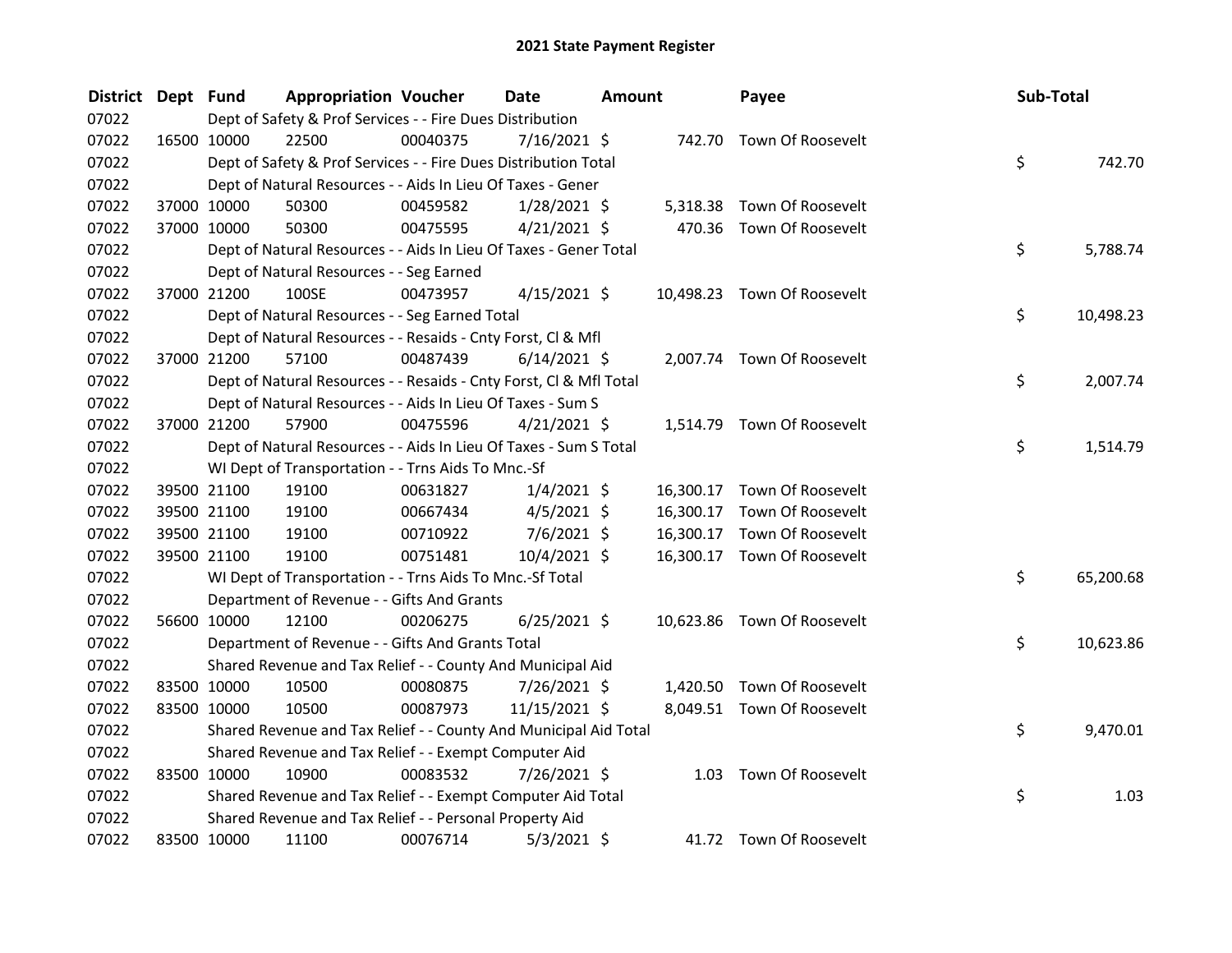| <b>District Dept Fund</b> |  | <b>Appropriation Voucher</b>                                  | Date | Amount | <b>Pavee</b> | Sub-Total |            |
|---------------------------|--|---------------------------------------------------------------|------|--------|--------------|-----------|------------|
| 07022                     |  | Shared Revenue and Tax Relief - - Personal Property Aid Total |      |        |              |           | 41.72      |
| 07022 Total               |  |                                                               |      |        |              |           | 105.889.50 |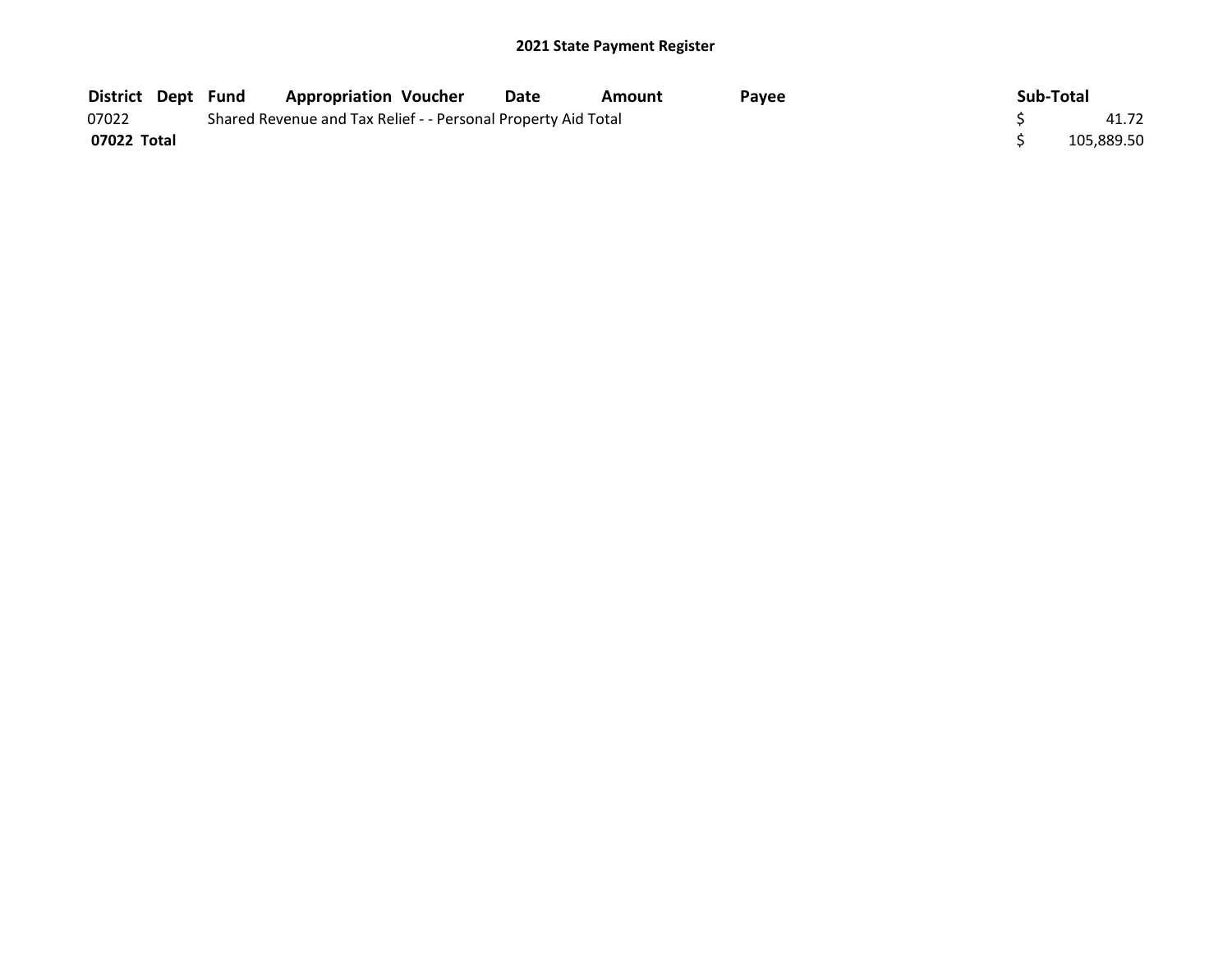| <b>District</b> | Dept Fund |             | <b>Appropriation Voucher</b>                                       |          | <b>Date</b>    | <b>Amount</b> |           | Payee                  | Sub-Total |            |
|-----------------|-----------|-------------|--------------------------------------------------------------------|----------|----------------|---------------|-----------|------------------------|-----------|------------|
| 07024           |           |             | Dept of Safety & Prof Services - - Fire Dues Distribution          |          |                |               |           |                        |           |            |
| 07024           |           | 16500 10000 | 22500                                                              | 00040376 | $7/16/2021$ \$ |               |           | 2,452.47 Town Of Rusk  |           |            |
| 07024           |           |             | Dept of Safety & Prof Services - - Fire Dues Distribution Total    |          |                |               |           |                        | \$        | 2,452.47   |
| 07024           |           |             | Dept of Natural Resources - - Resaids - Cnty Forst, Cl & Mfl       |          |                |               |           |                        |           |            |
| 07024           |           | 37000 21200 | 57100                                                              | 00487440 | $6/14/2021$ \$ |               |           | 2,070.70 Town Of Rusk  |           |            |
| 07024           |           |             | Dept of Natural Resources - - Resaids - Cnty Forst, Cl & Mfl Total |          |                |               |           |                        | \$        | 2,070.70   |
| 07024           |           |             | WI Dept of Transportation - - Trns Aids To Mnc.-Sf                 |          |                |               |           |                        |           |            |
| 07024           |           | 39500 21100 | 19100                                                              | 00631828 | $1/4/2021$ \$  |               | 29,407.32 | Town Of Rusk           |           |            |
| 07024           |           | 39500 21100 | 19100                                                              | 00667435 | $4/5/2021$ \$  |               | 29,407.32 | Town Of Rusk           |           |            |
| 07024           |           | 39500 21100 | 19100                                                              | 00710923 | $7/6/2021$ \$  |               |           | 29,407.32 Town Of Rusk |           |            |
| 07024           |           | 39500 21100 | 19100                                                              | 00751482 | $10/4/2021$ \$ |               |           | 29,407.32 Town Of Rusk |           |            |
| 07024           |           |             | WI Dept of Transportation - - Trns Aids To Mnc.-Sf Total           |          |                |               |           |                        | \$        | 117,629.28 |
| 07024           |           |             | Department of Revenue - - Gifts And Grants                         |          |                |               |           |                        |           |            |
| 07024           |           | 56600 10000 | 12100                                                              | 00206276 | $6/25/2021$ \$ |               |           | 21,666.39 Town Of Rusk |           |            |
| 07024           |           |             | Department of Revenue - - Gifts And Grants Total                   |          |                |               |           |                        | \$        | 21,666.39  |
| 07024           |           |             | Shared Revenue and Tax Relief - - County And Municipal Aid         |          |                |               |           |                        |           |            |
| 07024           |           | 83500 10000 | 10500                                                              | 00080876 | 7/26/2021 \$   |               | 763.84    | Town Of Rusk           |           |            |
| 07024           |           | 83500 10000 | 10500                                                              | 00087974 | 11/15/2021 \$  |               | 4,328.44  | Town Of Rusk           |           |            |
| 07024           |           |             | Shared Revenue and Tax Relief - - County And Municipal Aid Total   |          |                |               |           |                        | \$        | 5,092.28   |
| 07024           |           |             | Shared Revenue and Tax Relief - - Exempt Computer Aid              |          |                |               |           |                        |           |            |
| 07024           |           | 83500 10000 | 10900                                                              | 00083533 | 7/26/2021 \$   |               | 1.03      | Town Of Rusk           |           |            |
| 07024           |           |             | Shared Revenue and Tax Relief - - Exempt Computer Aid Total        |          |                |               |           |                        | \$        | 1.03       |
| 07024           |           |             | Shared Revenue and Tax Relief - - Utility Aid                      |          |                |               |           |                        |           |            |
| 07024           |           | 83500 10000 | 11000                                                              | 00080876 | 7/26/2021 \$   |               | 73.08     | Town Of Rusk           |           |            |
| 07024           |           | 83500 10000 | 11000                                                              | 00087974 | 11/15/2021 \$  |               | 405.85    | Town Of Rusk           |           |            |
| 07024           |           |             | Shared Revenue and Tax Relief - - Utility Aid Total                |          |                |               |           |                        | \$        | 478.93     |
| 07024           |           |             | Shared Revenue and Tax Relief - - Personal Property Aid            |          |                |               |           |                        |           |            |
| 07024           |           | 83500 10000 | 11100                                                              | 00076715 | $5/3/2021$ \$  |               |           | 25.52 Town Of Rusk     |           |            |
| 07024           |           |             | Shared Revenue and Tax Relief - - Personal Property Aid Total      |          |                |               |           |                        | \$        | 25.52      |
| 07024 Total     |           |             |                                                                    |          |                |               |           |                        | \$        | 149,416.60 |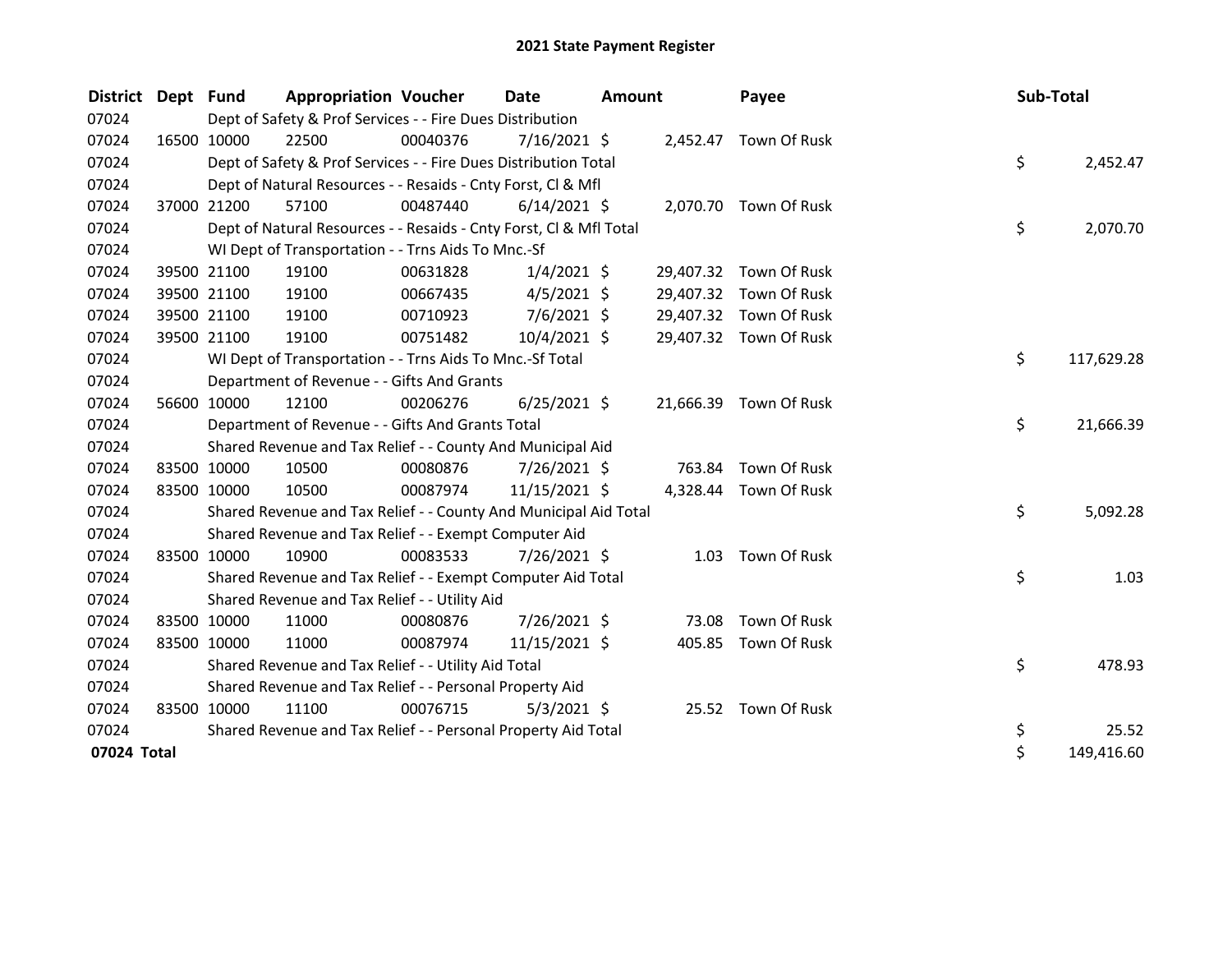| <b>District</b> | Dept Fund |             | <b>Appropriation Voucher</b>                                       |          | Date           | <b>Amount</b> |       | Payee                       | Sub-Total |            |
|-----------------|-----------|-------------|--------------------------------------------------------------------|----------|----------------|---------------|-------|-----------------------------|-----------|------------|
| 07026           |           |             | Dept of Safety & Prof Services - - Fire Dues Distribution          |          |                |               |       |                             |           |            |
| 07026           |           | 16500 10000 | 22500                                                              | 00040377 | 7/16/2021 \$   |               |       | 3,107.07 Town Of Sand Lake  |           |            |
| 07026           |           |             | Dept of Safety & Prof Services - - Fire Dues Distribution Total    |          |                |               |       |                             | \$        | 3,107.07   |
| 07026           |           |             | Dept of Natural Resources - - Aids In Lieu Of Taxes - Gener        |          |                |               |       |                             |           |            |
| 07026           |           | 37000 10000 | 50300                                                              | 00459532 | $1/28/2021$ \$ |               |       | 733.57 Town Of Sand Lake    |           |            |
| 07026           |           | 37000 10000 | 50300                                                              | 00475238 | $4/21/2021$ \$ |               | 94.04 | Town Of Sand Lake           |           |            |
| 07026           |           |             | Dept of Natural Resources - - Aids In Lieu Of Taxes - Gener Total  |          |                |               |       |                             | \$        | 827.61     |
| 07026           |           |             | Dept of Natural Resources - - Seg Earned                           |          |                |               |       |                             |           |            |
| 07026           |           | 37000 21200 | 100SE                                                              | 00473958 | $4/15/2021$ \$ |               |       | 67.19 Town Of Sand Lake     |           |            |
| 07026           |           |             | Dept of Natural Resources - - Seg Earned Total                     |          |                |               |       |                             | \$        | 67.19      |
| 07026           |           |             | Dept of Natural Resources - - Resaids - Cnty Forst, Cl & Mfl       |          |                |               |       |                             |           |            |
| 07026           |           | 37000 21200 | 57100                                                              | 00487441 | $6/14/2021$ \$ |               |       | 1,872.30 Town Of Sand Lake  |           |            |
| 07026           |           |             | Dept of Natural Resources - - Resaids - Cnty Forst, Cl & Mfl Total |          |                |               |       |                             | \$        | 1,872.30   |
| 07026           |           |             | Dept of Natural Resources - - Aids In Lieu Of Taxes - Sum S        |          |                |               |       |                             |           |            |
| 07026           |           | 37000 21200 | 57900                                                              | 00475239 | $4/21/2021$ \$ |               |       | 3.42 Town Of Sand Lake      |           |            |
| 07026           |           |             | Dept of Natural Resources - - Aids In Lieu Of Taxes - Sum S Total  |          |                |               |       |                             | \$        | 3.42       |
| 07026           |           |             | WI Dept of Transportation - - Trns Aids To Mnc.-Sf                 |          |                |               |       |                             |           |            |
| 07026           |           | 39500 21100 | 19100                                                              | 00631829 | $1/4/2021$ \$  |               |       | 28,159.02 Town Of Sand Lake |           |            |
| 07026           |           | 39500 21100 | 19100                                                              | 00667436 | $4/5/2021$ \$  |               |       | 28,159.02 Town Of Sand Lake |           |            |
| 07026           |           | 39500 21100 | 19100                                                              | 00710924 | 7/6/2021 \$    |               |       | 28,159.02 Town Of Sand Lake |           |            |
| 07026           |           | 39500 21100 | 19100                                                              | 00751483 | 10/4/2021 \$   |               |       | 28,159.02 Town Of Sand Lake |           |            |
| 07026           |           |             | WI Dept of Transportation - - Trns Aids To Mnc.-Sf Total           |          |                |               |       |                             | \$        | 112,636.08 |
| 07026           |           |             | Commissioners of Public Lands - - Balsht Common School Fund        |          |                |               |       |                             |           |            |
| 07026           |           | 50700 37400 | 57700                                                              | 00003763 | $8/10/2021$ \$ |               |       | 61,000.00 Town Of Sand Lake |           |            |
| 07026           |           |             | Commissioners of Public Lands - - Balsht Common School Fund Total  |          |                |               |       |                             | \$        | 61,000.00  |
| 07026           |           |             | Elections Commission - - General Program Ops, GPR                  |          |                |               |       |                             |           |            |
| 07026           |           | 51000 10000 | 10100                                                              | 00005152 | $1/8/2021$ \$  |               |       | 111.95 Town Of Sand Lake    |           |            |
| 07026           |           |             | Elections Commission - - General Program Ops, GPR Total            |          |                |               |       |                             | \$        | 111.95     |
| 07026           |           |             | Department of Revenue - - Gifts And Grants                         |          |                |               |       |                             |           |            |
| 07026           |           | 56600 10000 | 12100                                                              | 00206277 | $6/25/2021$ \$ |               |       | 28,155.84 Town Of Sand Lake |           |            |
| 07026           |           |             | Department of Revenue - - Gifts And Grants Total                   |          |                |               |       |                             | \$        | 28,155.84  |
| 07026           |           |             | Shared Revenue and Tax Relief - - County And Municipal Aid         |          |                |               |       |                             |           |            |
| 07026           |           | 83500 10000 | 10500                                                              | 00080877 | 7/26/2021 \$   |               |       | 869.75 Town Of Sand Lake    |           |            |
| 07026           |           | 83500 10000 | 10500                                                              | 00087975 | 11/15/2021 \$  |               |       | 4,928.56 Town Of Sand Lake  |           |            |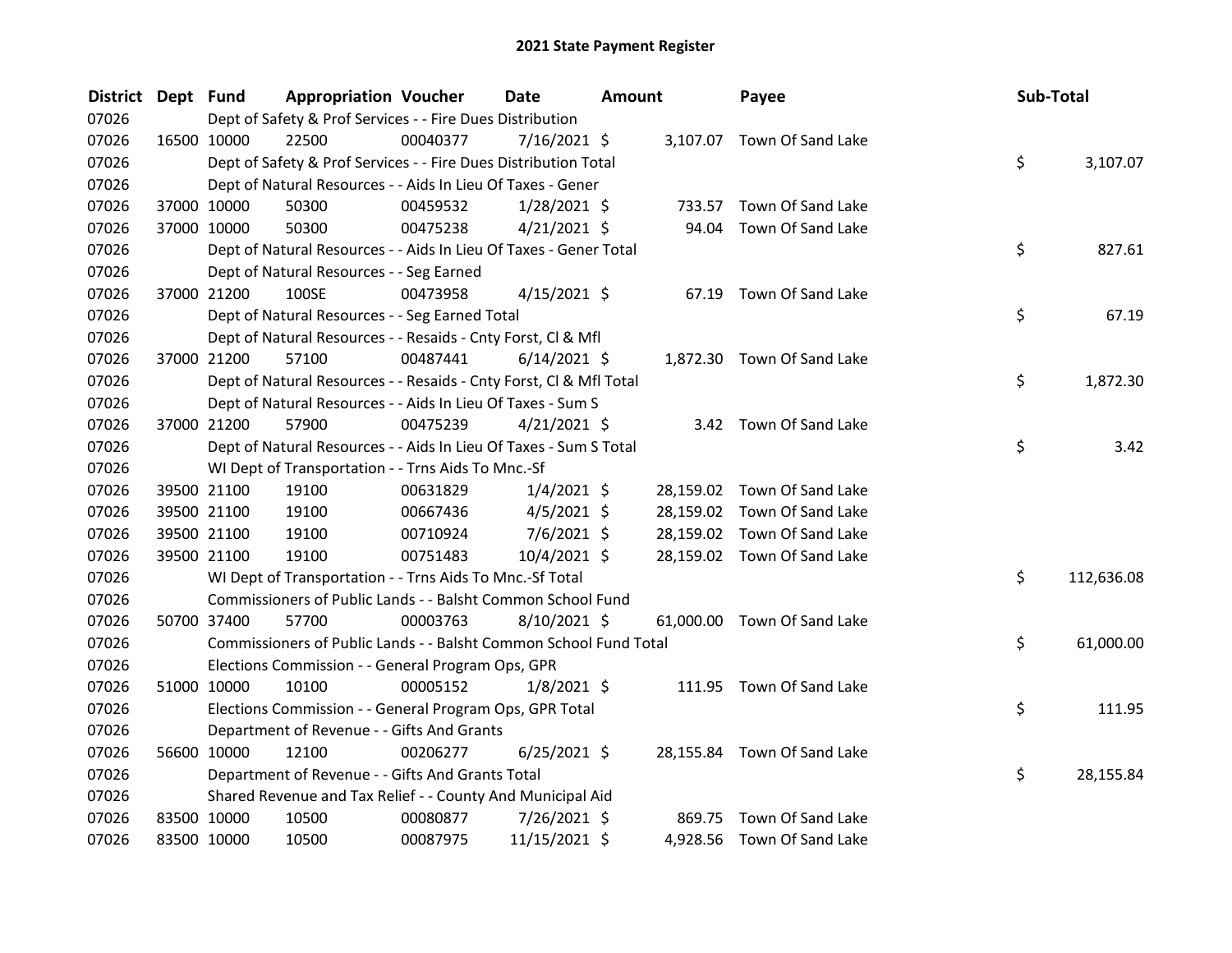| District    | Dept Fund |             | <b>Appropriation Voucher</b>                                     |          | Date          | Amount |          | Pavee             | Sub-Total |            |
|-------------|-----------|-------------|------------------------------------------------------------------|----------|---------------|--------|----------|-------------------|-----------|------------|
| 07026       |           |             | Shared Revenue and Tax Relief - - County And Municipal Aid Total |          |               |        |          |                   |           | 5,798.31   |
| 07026       |           |             | Shared Revenue and Tax Relief - - Utility Aid                    |          |               |        |          |                   |           |            |
| 07026       |           | 83500 10000 | 11000                                                            | 00080877 | 7/26/2021 \$  |        | 232.59   | Town Of Sand Lake |           |            |
| 07026       |           | 83500 10000 | 11000                                                            | 00087975 | 11/15/2021 \$ |        | 1.392.02 | Town Of Sand Lake |           |            |
| 07026       |           |             | Shared Revenue and Tax Relief - - Utility Aid Total              |          |               |        |          |                   |           | 1.624.61   |
| 07026 Total |           |             |                                                                  |          |               |        |          |                   |           | 215,204.38 |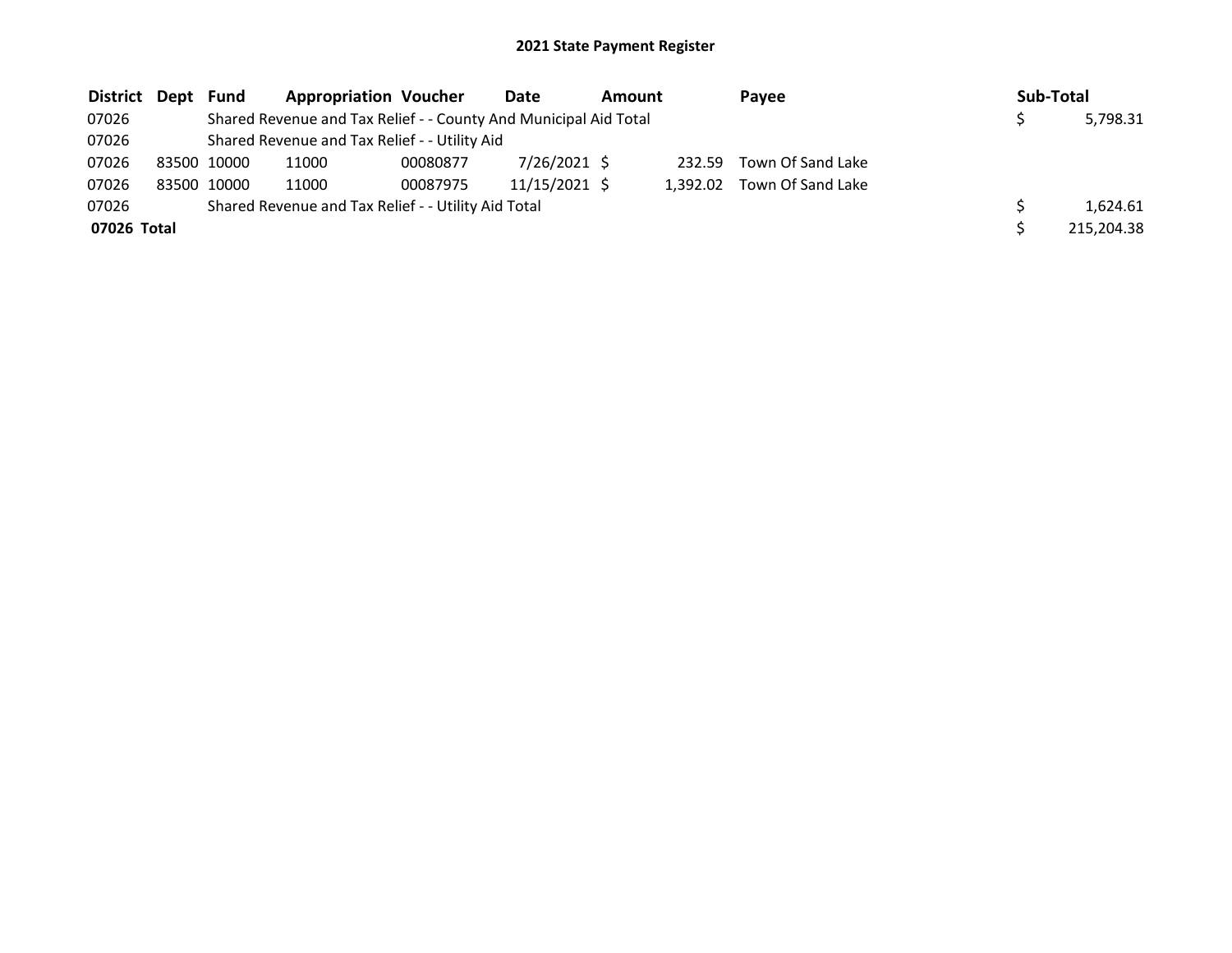| <b>District</b> | Dept Fund |             | <b>Appropriation Voucher</b>                                       |          | Date           | Amount |           | Payee                   | Sub-Total |            |
|-----------------|-----------|-------------|--------------------------------------------------------------------|----------|----------------|--------|-----------|-------------------------|-----------|------------|
| 07028           |           |             | Dept of Safety & Prof Services - - Fire Dues Distribution          |          |                |        |           |                         |           |            |
| 07028           |           | 16500 10000 | 22500                                                              | 00040378 | $7/16/2021$ \$ |        |           | 7,585.14 Town Of Scott  |           |            |
| 07028           |           |             | Dept of Safety & Prof Services - - Fire Dues Distribution Total    |          |                |        |           |                         | \$        | 7,585.14   |
| 07028           |           |             | Dept of Natural Resources - - General Program Operations --        |          |                |        |           |                         |           |            |
| 07028           |           | 37000 21200 | 25400                                                              | 00522162 | 12/7/2021 \$   |        |           | 241.88 Town Of Scott    |           |            |
| 07028           |           |             | Dept of Natural Resources - - General Program Operations -- Total  |          |                |        |           |                         | \$        | 241.88     |
| 07028           |           |             | Dept of Natural Resources - - Resaids - Cnty Forst, Cl & Mfl       |          |                |        |           |                         |           |            |
| 07028           |           | 37000 21200 | 57100                                                              | 00487442 | $6/14/2021$ \$ |        |           | 545.90 Town Of Scott    |           |            |
| 07028           |           |             | Dept of Natural Resources - - Resaids - Cnty Forst, Cl & Mfl Total |          |                |        |           |                         | \$        | 545.90     |
| 07028           |           |             | Dept of Natural Resources - - Aids In Lieu Of Taxes - Sum S        |          |                |        |           |                         |           |            |
| 07028           |           | 37000 21200 | 57900                                                              | 00475166 | $4/21/2021$ \$ |        |           | 26.71 Town Of Scott     |           |            |
| 07028           |           | 37000 21200 | 57900                                                              | 00475167 | $4/21/2021$ \$ |        |           | 183.56 Town Of Scott    |           |            |
| 07028           |           |             | Dept of Natural Resources - - Aids In Lieu Of Taxes - Sum S Total  |          |                |        |           |                         | \$        | 210.27     |
| 07028           |           |             | WI Dept of Transportation - - Trns Aids To Mnc.-Sf                 |          |                |        |           |                         |           |            |
| 07028           |           | 39500 21100 | 19100                                                              | 00631830 | $1/4/2021$ \$  |        | 31,588.56 | Town Of Scott           |           |            |
| 07028           |           | 39500 21100 | 19100                                                              | 00667437 | $4/5/2021$ \$  |        | 31,588.56 | Town Of Scott           |           |            |
| 07028           |           | 39500 21100 | 19100                                                              | 00710925 | $7/6/2021$ \$  |        | 31,588.56 | Town Of Scott           |           |            |
| 07028           |           | 39500 21100 | 19100                                                              | 00751484 | 10/4/2021 \$   |        |           | 31,588.56 Town Of Scott |           |            |
| 07028           |           |             | WI Dept of Transportation - - Trns Aids To Mnc.-Sf Total           |          |                |        |           |                         | \$.       | 126,354.24 |
| 07028           |           |             | Department of Revenue - - Gifts And Grants                         |          |                |        |           |                         |           |            |
| 07028           |           | 56600 10000 | 12100                                                              | 00206278 | $6/25/2021$ \$ |        |           | 26,062.47 Town Of Scott |           |            |
| 07028           |           |             | Department of Revenue - - Gifts And Grants Total                   |          |                |        |           |                         | \$        | 26,062.47  |
| 07028           |           |             | Shared Revenue and Tax Relief - - County And Municipal Aid         |          |                |        |           |                         |           |            |
| 07028           |           | 83500 10000 | 10500                                                              | 00080878 | $7/26/2021$ \$ |        |           | 987.75 Town Of Scott    |           |            |
| 07028           |           | 83500 10000 | 10500                                                              | 00087976 | 11/15/2021 \$  |        |           | 5,597.25 Town Of Scott  |           |            |
| 07028           |           |             | Shared Revenue and Tax Relief - - County And Municipal Aid Total   |          |                |        |           |                         | \$        | 6,585.00   |
| 07028           |           |             | Shared Revenue and Tax Relief - - Exempt Computer Aid              |          |                |        |           |                         |           |            |
| 07028           |           | 83500 10000 | 10900                                                              | 00083534 | 7/26/2021 \$   |        |           | 44.69 Town Of Scott     |           |            |
| 07028           |           |             | Shared Revenue and Tax Relief - - Exempt Computer Aid Total        |          |                |        |           |                         | \$        | 44.69      |
| 07028           |           |             | Shared Revenue and Tax Relief - - Personal Property Aid            |          |                |        |           |                         |           |            |
| 07028           |           | 83500 10000 | 11100                                                              | 00076716 | $5/3/2021$ \$  |        |           | 655.38 Town Of Scott    |           |            |
| 07028           |           |             | Shared Revenue and Tax Relief - - Personal Property Aid Total      |          |                |        |           |                         | \$        | 655.38     |
| 07028 Total     |           |             |                                                                    |          |                |        |           |                         | \$        | 168,284.97 |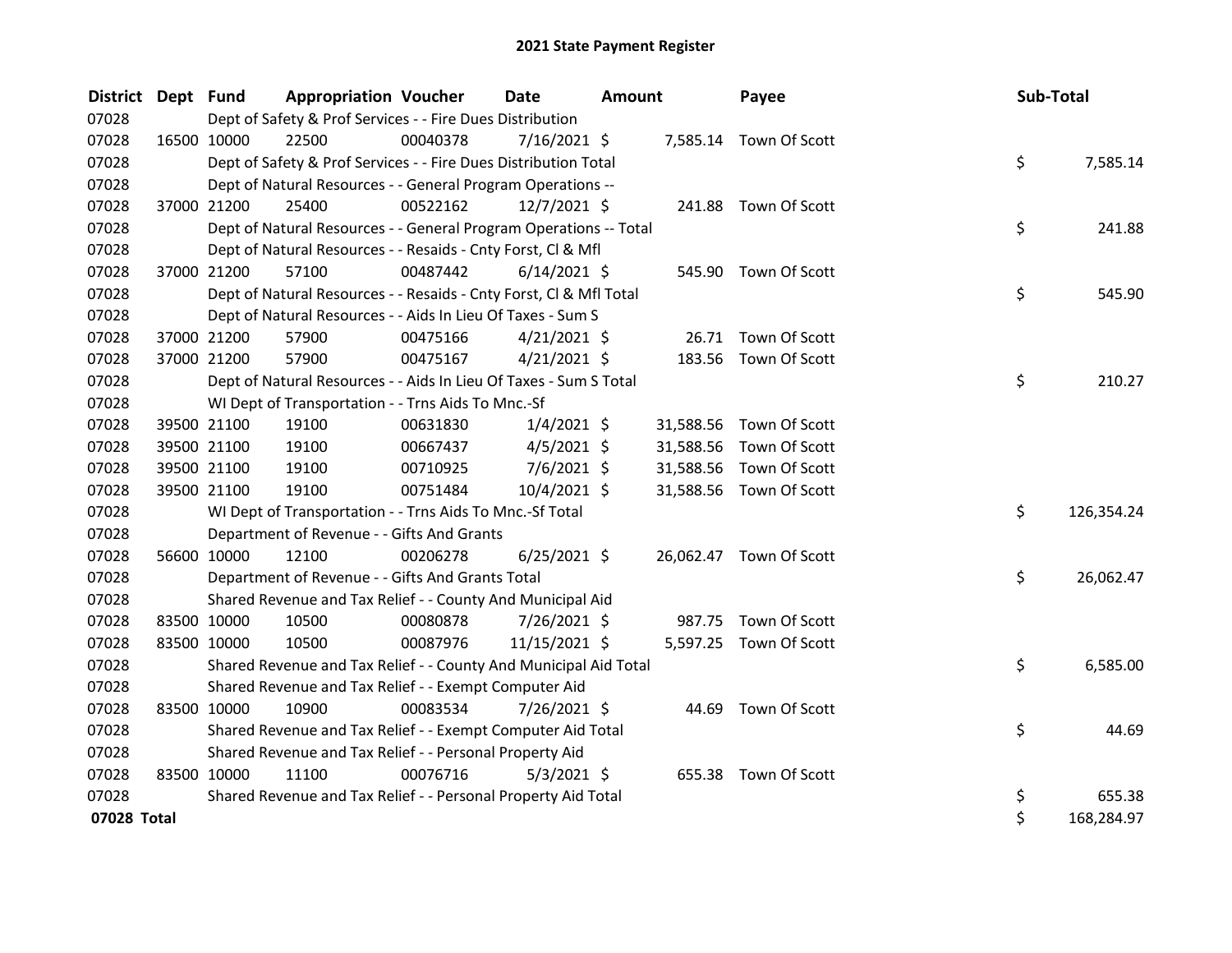| <b>District</b> | Dept Fund |             | <b>Appropriation Voucher</b>                                       |          | Date           | Amount |           | Payee                   | Sub-Total |            |
|-----------------|-----------|-------------|--------------------------------------------------------------------|----------|----------------|--------|-----------|-------------------------|-----------|------------|
| 07030           |           |             | Dept of Safety & Prof Services - - Fire Dues Distribution          |          |                |        |           |                         |           |            |
| 07030           |           | 16500 10000 | 22500                                                              | 00040379 | 7/16/2021 \$   |        |           | 5,848.41 Town Of Siren  |           |            |
| 07030           |           |             | Dept of Safety & Prof Services - - Fire Dues Distribution Total    |          |                |        |           |                         | \$        | 5,848.41   |
| 07030           |           |             | Dept of Natural Resources - - Aids In Lieu Of Taxes - Gener        |          |                |        |           |                         |           |            |
| 07030           |           | 37000 10000 | 50300                                                              | 00459528 | $1/28/2021$ \$ |        |           | 5,768.86 Town Of Siren  |           |            |
| 07030           |           | 37000 10000 | 50300                                                              | 00459529 | $1/28/2021$ \$ |        | 9,558.99  | Town Of Siren           |           |            |
| 07030           |           | 37000 10000 | 50300                                                              | 00475217 | $4/21/2021$ \$ |        |           | 115.72 Town Of Siren    |           |            |
| 07030           |           | 37000 10000 | 50300                                                              | 00475219 | $4/21/2021$ \$ |        | 1.80      | Town Of Siren           |           |            |
| 07030           |           | 37000 10000 | 50300                                                              | 00475221 | $4/21/2021$ \$ |        |           | 34.75 Town Of Siren     |           |            |
| 07030           |           |             | Dept of Natural Resources - - Aids In Lieu Of Taxes - Gener Total  |          |                |        |           |                         | \$        | 15,480.12  |
| 07030           |           |             | Dept of Natural Resources - - Resaids - Cnty Forst, Cl & Mfl       |          |                |        |           |                         |           |            |
| 07030           |           | 37000 21200 | 57100                                                              | 00487443 | $6/14/2021$ \$ |        |           | 195.80 Town Of Siren    |           |            |
| 07030           |           |             | Dept of Natural Resources - - Resaids - Cnty Forst, Cl & Mfl Total |          |                |        |           |                         | \$        | 195.80     |
| 07030           |           |             | Dept of Natural Resources - - Aids In Lieu Of Taxes - Sum S        |          |                |        |           |                         |           |            |
| 07030           |           | 37000 21200 | 57900                                                              | 00475218 | $4/21/2021$ \$ |        | 17.86     | Town Of Siren           |           |            |
| 07030           |           | 37000 21200 | 57900                                                              | 00475220 | $4/21/2021$ \$ |        | 32.40     | Town Of Siren           |           |            |
| 07030           |           |             | Dept of Natural Resources - - Aids In Lieu Of Taxes - Sum S Total  |          |                |        |           |                         | \$        | 50.26      |
| 07030           |           |             | WI Dept of Transportation - - Trns Aids To Mnc.-Sf                 |          |                |        |           |                         |           |            |
| 07030           |           | 39500 21100 | 19100                                                              | 00631831 | $1/4/2021$ \$  |        |           | 41,220.18 Town Of Siren |           |            |
| 07030           |           | 39500 21100 | 19100                                                              | 00667438 | $4/5/2021$ \$  |        | 41,220.18 | Town Of Siren           |           |            |
| 07030           |           | 39500 21100 | 19100                                                              | 00710926 | $7/6/2021$ \$  |        | 41,220.18 | Town Of Siren           |           |            |
| 07030           |           | 39500 21100 | 19100                                                              | 00751485 | $10/4/2021$ \$ |        |           | 41,220.18 Town Of Siren |           |            |
| 07030           |           |             | WI Dept of Transportation - - Trns Aids To Mnc.-Sf Total           |          |                |        |           |                         | \$        | 164,880.72 |
| 07030           |           |             | Department of Revenue - - Gifts And Grants                         |          |                |        |           |                         |           |            |
| 07030           |           | 56600 10000 | 12100                                                              | 00206279 | $6/25/2021$ \$ |        |           | 49,822.23 Town Of Siren |           |            |
| 07030           |           |             | Department of Revenue - - Gifts And Grants Total                   |          |                |        |           |                         | \$        | 49,822.23  |
| 07030           |           |             | Shared Revenue and Tax Relief - - County And Municipal Aid         |          |                |        |           |                         |           |            |
| 07030           |           | 83500 10000 | 10500                                                              | 00080879 | $7/26/2021$ \$ |        |           | 2,198.62 Town Of Siren  |           |            |
| 07030           |           | 83500 10000 | 10500                                                              | 00087977 | 11/15/2021 \$  |        |           | 12,458.87 Town Of Siren |           |            |
| 07030           |           |             | Shared Revenue and Tax Relief - - County And Municipal Aid Total   |          |                |        |           |                         | \$        | 14,657.49  |
| 07030           |           |             | Shared Revenue and Tax Relief - - Exempt Computer Aid              |          |                |        |           |                         |           |            |
| 07030           |           | 83500 10000 | 10900                                                              | 00083535 | 7/26/2021 \$   |        |           | 594.46 Town Of Siren    |           |            |
| 07030           |           |             | Shared Revenue and Tax Relief - - Exempt Computer Aid Total        |          |                |        |           |                         | \$        | 594.46     |
| 07030           |           |             | Shared Revenue and Tax Relief - - Personal Property Aid            |          |                |        |           |                         |           |            |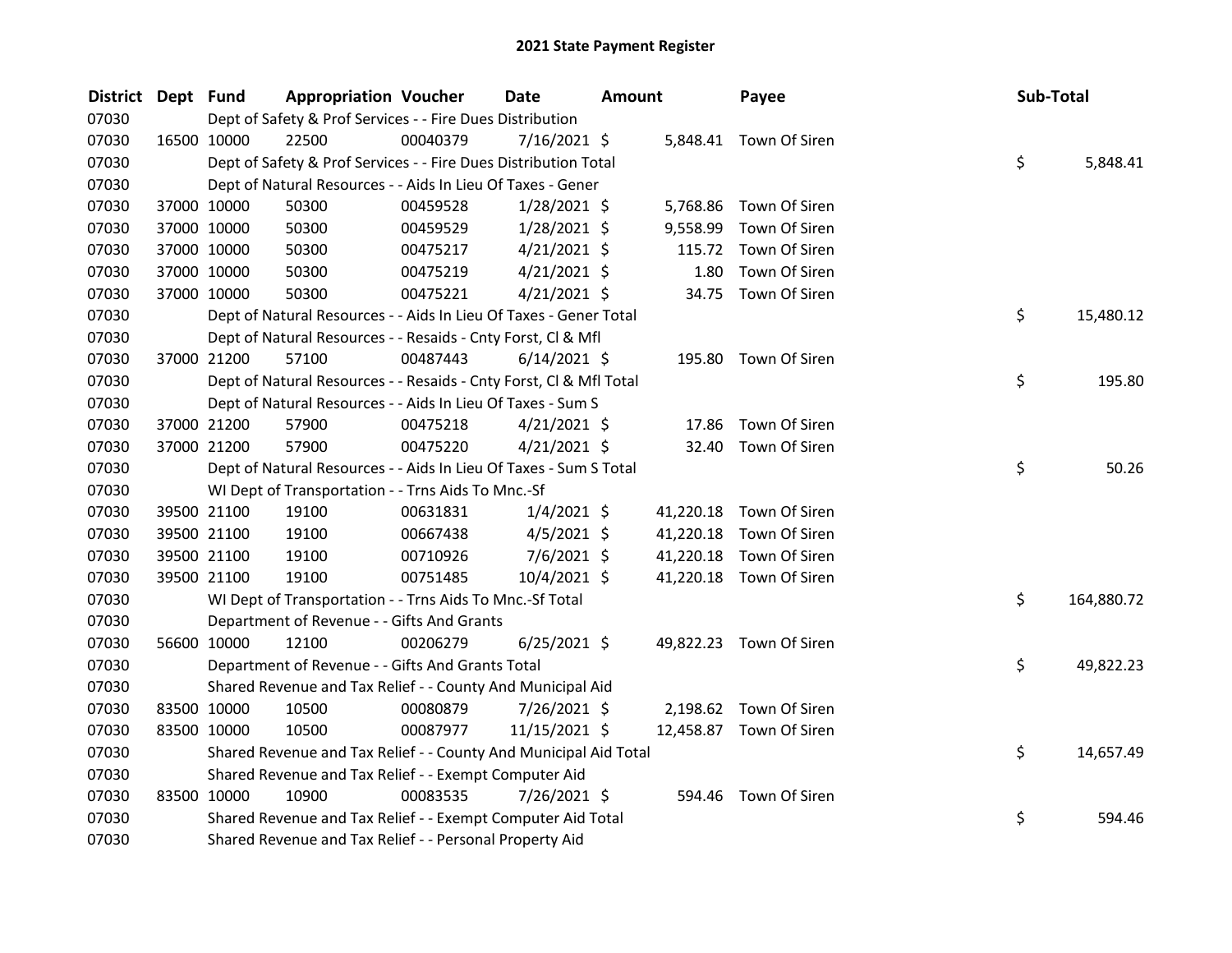| District Dept Fund |       |       | <b>Appropriation Voucher</b>                                        |          | Date          | Amount |        | Pavee         | Sub-Total  |
|--------------------|-------|-------|---------------------------------------------------------------------|----------|---------------|--------|--------|---------------|------------|
| 07030              | 83500 | 10000 | 11100                                                               | 00076717 | 5/3/2021 \$   |        | 857.53 | Town Of Siren |            |
| 07030              |       |       | Shared Revenue and Tax Relief - - Personal Property Aid Total       |          |               |        |        |               | 857.53     |
| 07030              |       |       | Shared Revenue and Tax Relief - - Payments For Municipal Svcs       |          |               |        |        |               |            |
| 07030              | 83500 | 10000 | 50100                                                               | 00073523 | $2/1/2021$ \$ |        | 365.70 | Town Of Siren |            |
| 07030              |       |       | Shared Revenue and Tax Relief - - Payments For Municipal Svcs Total |          |               |        |        |               | 365.70     |
| 07030 Total        |       |       |                                                                     |          |               |        |        |               | 252,752.72 |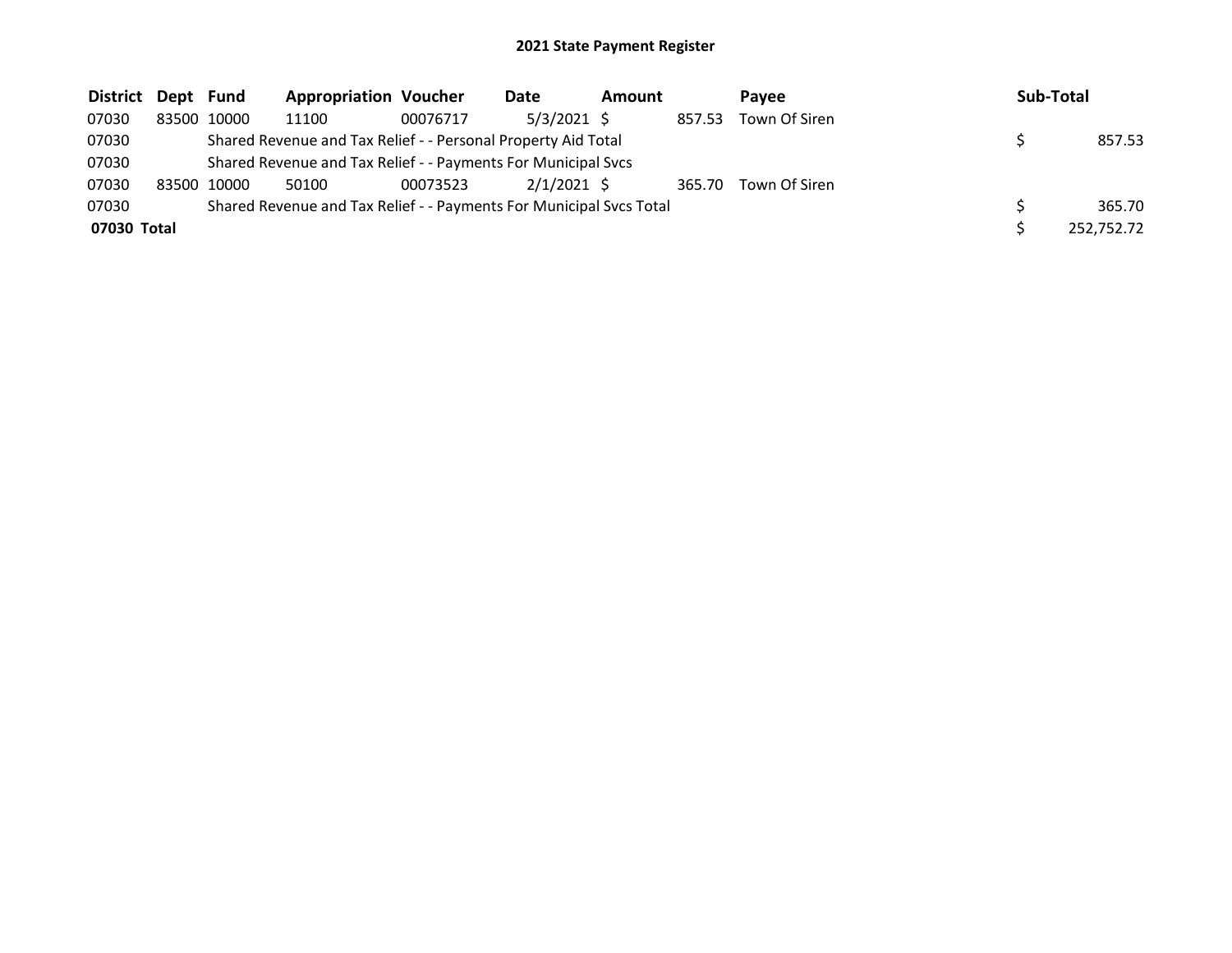| <b>District</b> | Dept Fund |             | <b>Appropriation Voucher</b>                                       |          | Date           | <b>Amount</b> |           | Payee                   | Sub-Total |            |
|-----------------|-----------|-------------|--------------------------------------------------------------------|----------|----------------|---------------|-----------|-------------------------|-----------|------------|
| 07032           |           |             | Dept of Safety & Prof Services - - Fire Dues Distribution          |          |                |               |           |                         |           |            |
| 07032           |           | 16500 10000 | 22500                                                              | 00040381 | 7/16/2021 \$   |               |           | 5,226.80 Town Of Swiss  |           |            |
| 07032           |           |             | Dept of Safety & Prof Services - - Fire Dues Distribution Total    |          |                |               |           |                         | \$        | 5,226.80   |
| 07032           |           |             | Dept of Natural Resources - - Aids In Lieu Of Taxes - Gener        |          |                |               |           |                         |           |            |
| 07032           |           | 37000 10000 | 50300                                                              | 00459721 | $1/28/2021$ \$ |               |           | 2,995.67 Town Of Swiss  |           |            |
| 07032           |           | 37000 10000 | 50300                                                              | 00476795 | $4/21/2021$ \$ |               | 12.32     | Town Of Swiss           |           |            |
| 07032           |           | 37000 10000 | 50300                                                              | 00476796 | $4/21/2021$ \$ |               | 99.75     | Town Of Swiss           |           |            |
| 07032           |           | 37000 10000 | 50300                                                              | 00476797 | $4/21/2021$ \$ |               | 54.78     | Town Of Swiss           |           |            |
| 07032           |           |             | Dept of Natural Resources - - Aids In Lieu Of Taxes - Gener Total  |          |                |               |           |                         | \$        | 3,162.52   |
| 07032           |           |             | Dept of Natural Resources - - Seg Earned                           |          |                |               |           |                         |           |            |
| 07032           |           | 37000 21200 | 100SE                                                              | 00455999 | $1/12/2021$ \$ |               |           | 1,461.82 Town Of Swiss  |           |            |
| 07032           |           |             | Dept of Natural Resources - - Seg Earned Total                     |          |                |               |           |                         | \$        | 1,461.82   |
| 07032           |           |             | Dept of Natural Resources - - General Program Operations --        |          |                |               |           |                         |           |            |
| 07032           |           | 37000 21200 | 25400                                                              | 00482710 | $5/24/2021$ \$ |               | 2,988.00  | Town Of Swiss           |           |            |
| 07032           |           | 37000 21200 | 25400                                                              | 00485003 | $6/8/2021$ \$  |               |           | 620.50 Town Of Swiss    |           |            |
| 07032           |           |             | Dept of Natural Resources - - General Program Operations -- Total  |          |                |               |           |                         | \$        | 3,608.50   |
| 07032           |           |             | Dept of Natural Resources - - Resaids - Cnty Forst, Cl & Mfl       |          |                |               |           |                         |           |            |
| 07032           |           | 37000 21200 | 57100                                                              | 00487444 | $6/14/2021$ \$ |               |           | 6,444.17 Town Of Swiss  |           |            |
| 07032           |           |             | Dept of Natural Resources - - Resaids - Cnty Forst, CI & Mfl Total |          |                |               |           |                         | \$        | 6,444.17   |
| 07032           |           |             | Dept of Natural Resources - - Aids In Lieu Of Taxes - Sum S        |          |                |               |           |                         |           |            |
| 07032           |           | 37000 21200 | 57900                                                              | 00476798 | $4/21/2021$ \$ |               | 262.24    | Town Of Swiss           |           |            |
| 07032           |           | 37000 21200 | 57900                                                              | 00476799 | $4/21/2021$ \$ |               | 1.23      | Town Of Swiss           |           |            |
| 07032           |           |             | Dept of Natural Resources - - Aids In Lieu Of Taxes - Sum S Total  |          |                |               |           |                         | \$        | 263.47     |
| 07032           |           |             | WI Dept of Transportation - - Trns Aids To Mnc.-Sf                 |          |                |               |           |                         |           |            |
| 07032           |           | 39500 21100 | 19100                                                              | 00631832 | $1/4/2021$ \$  |               | 54,708.39 | Town Of Swiss           |           |            |
| 07032           |           | 39500 21100 | 19100                                                              | 00667439 | $4/5/2021$ \$  |               | 54,708.39 | Town Of Swiss           |           |            |
| 07032           |           | 39500 21100 | 19100                                                              | 00710927 | $7/6/2021$ \$  |               | 54,708.39 | <b>Town Of Swiss</b>    |           |            |
| 07032           |           | 39500 21100 | 19100                                                              | 00751486 | 10/4/2021 \$   |               |           | 54,708.39 Town Of Swiss |           |            |
| 07032           |           |             | WI Dept of Transportation - - Trns Aids To Mnc.-Sf Total           |          |                |               |           |                         | \$        | 218,833.56 |
| 07032           |           |             | Department of Revenue - - Gifts And Grants                         |          |                |               |           |                         |           |            |
| 07032           |           | 56600 10000 | 12100                                                              | 00206280 | $6/25/2021$ \$ |               |           | 41,710.42 Town Of Swiss |           |            |
| 07032           |           |             | Department of Revenue - - Gifts And Grants Total                   |          |                |               |           |                         | \$        | 41,710.42  |
| 07032           |           |             | Shared Revenue and Tax Relief - - County And Municipal Aid         |          |                |               |           |                         |           |            |
| 07032           |           | 83500 10000 | 10500                                                              | 00080880 | 7/26/2021 \$   |               |           | 2,893.89 Town Of Swiss  |           |            |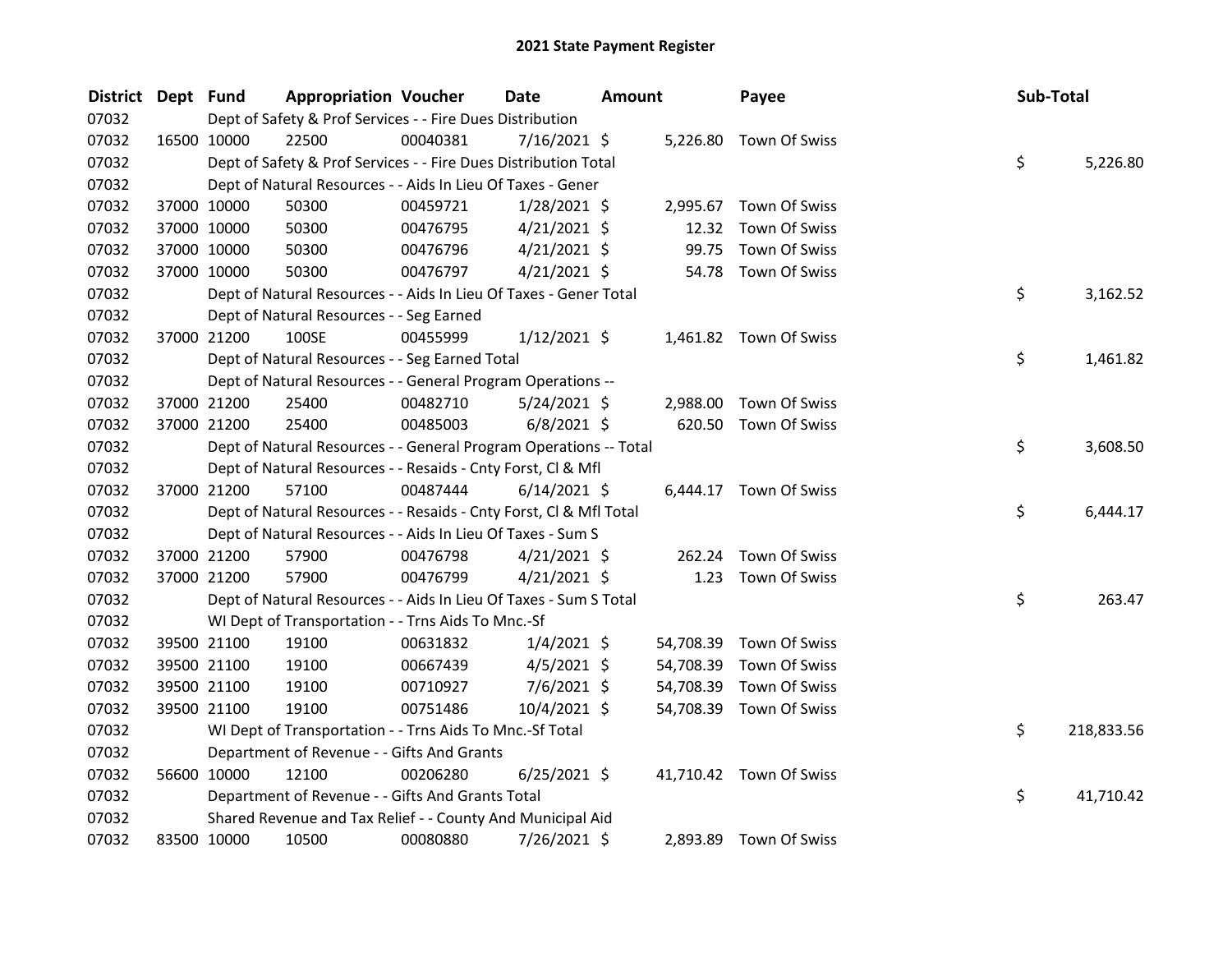| <b>District</b> | Dept Fund   |             | <b>Appropriation Voucher</b>                                     |          | Date            | <b>Amount</b> |           | Payee                | Sub-Total |            |
|-----------------|-------------|-------------|------------------------------------------------------------------|----------|-----------------|---------------|-----------|----------------------|-----------|------------|
| 07032           | 83500 10000 |             | 10500                                                            | 00087978 | $11/15/2021$ \$ |               | 16,398.72 | Town Of Swiss        |           |            |
| 07032           |             |             | Shared Revenue and Tax Relief - - County And Municipal Aid Total |          |                 |               |           |                      | \$        | 19,292.61  |
| 07032           |             |             | Shared Revenue and Tax Relief - - Exempt Computer Aid            |          |                 |               |           |                      |           |            |
| 07032           |             | 83500 10000 | 10900                                                            | 00083536 | $7/26/2021$ \$  |               | 234.87    | <b>Town Of Swiss</b> |           |            |
| 07032           |             |             | Shared Revenue and Tax Relief - - Exempt Computer Aid Total      |          |                 |               |           |                      | \$        | 234.87     |
| 07032           |             |             | Shared Revenue and Tax Relief - - Utility Aid                    |          |                 |               |           |                      |           |            |
| 07032           |             | 83500 10000 | 11000                                                            | 00080880 | $7/26/2021$ \$  |               | 1.002.87  | Town Of Swiss        |           |            |
| 07032           |             | 83500 10000 | 11000                                                            | 00087978 | 11/15/2021 \$   |               | 5.865.70  | Town Of Swiss        |           |            |
| 07032           |             |             | Shared Revenue and Tax Relief - - Utility Aid Total              |          |                 |               |           |                      | \$        | 6,868.57   |
| 07032           |             |             | Shared Revenue and Tax Relief - - Personal Property Aid          |          |                 |               |           |                      |           |            |
| 07032           | 83500 10000 |             | 11100                                                            | 00076718 | $5/3/2021$ \$   |               | 451.70    | Town Of Swiss        |           |            |
| 07032           |             |             | Shared Revenue and Tax Relief - - Personal Property Aid Total    |          |                 |               |           |                      |           | 451.70     |
| 07032 Total     |             |             |                                                                  |          |                 |               |           |                      | \$        | 307,559.01 |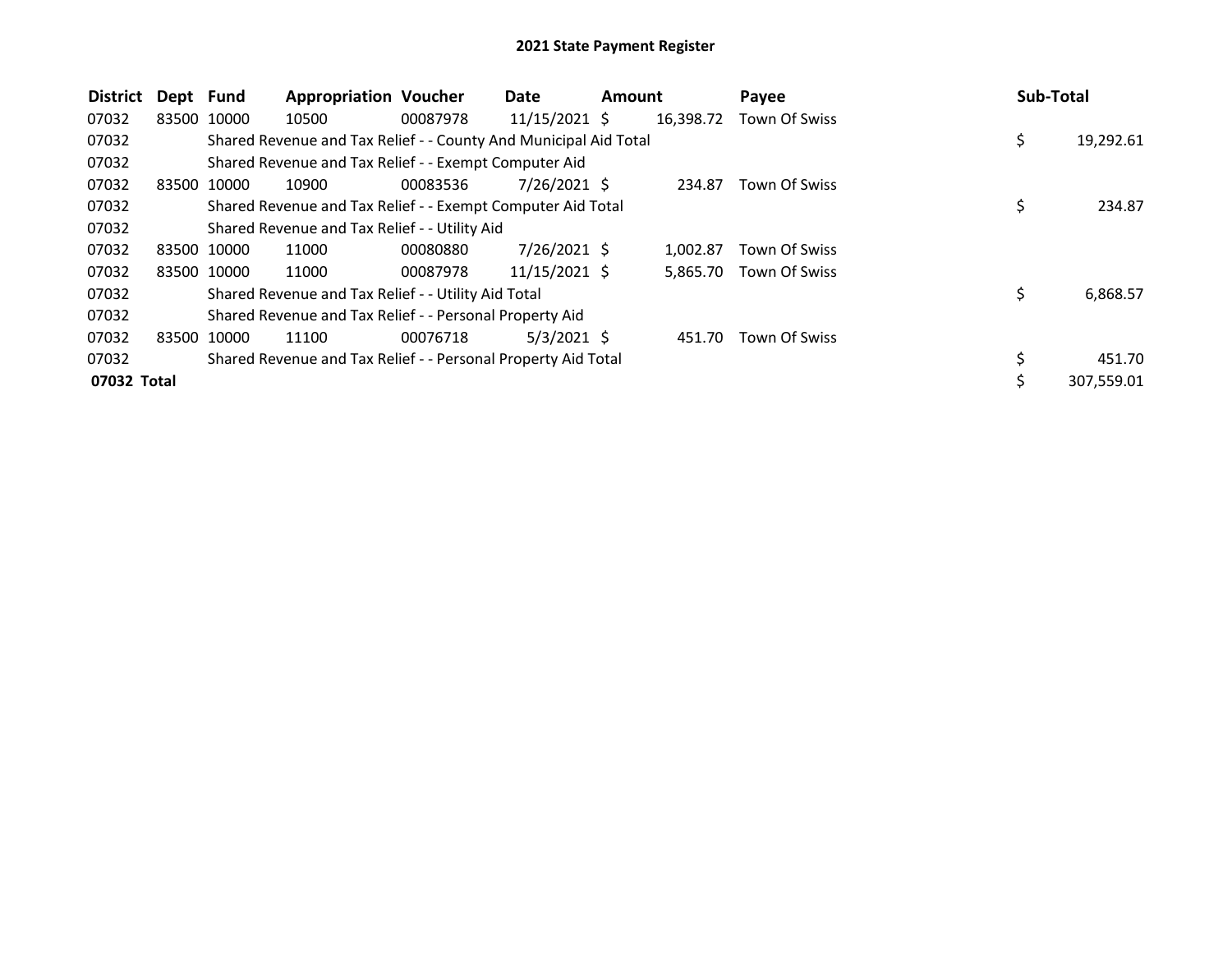| <b>District</b> | Dept | Fund        | <b>Appropriation Voucher</b>                                       |          | Date           | <b>Amount</b> |           | Payee                        |  | Sub-Total |            |
|-----------------|------|-------------|--------------------------------------------------------------------|----------|----------------|---------------|-----------|------------------------------|--|-----------|------------|
| 07034           |      |             | Dept of Safety & Prof Services - - Fire Dues Distribution          |          |                |               |           |                              |  |           |            |
| 07034           |      | 16500 10000 | 22500                                                              | 00040382 | 7/16/2021 \$   |               |           | 4,637.41 Town Of Trade Lake  |  |           |            |
| 07034           |      |             | Dept of Safety & Prof Services - - Fire Dues Distribution Total    |          |                |               |           |                              |  | \$        | 4,637.41   |
| 07034           |      |             | Dept of Natural Resources - - Aids In Lieu Of Taxes - Gener        |          |                |               |           |                              |  |           |            |
| 07034           |      | 37000 10000 | 50300                                                              | 00475211 | $4/21/2021$ \$ |               |           | 13.05 Town Of Trade Lake     |  |           |            |
| 07034           |      |             | Dept of Natural Resources - - Aids In Lieu Of Taxes - Gener Total  |          |                |               |           |                              |  | \$        | 13.05      |
| 07034           |      |             | Dept of Natural Resources - - Resaids - Cnty Forst, Cl & Mfl       |          |                |               |           |                              |  |           |            |
| 07034           |      | 37000 21200 | 57100                                                              | 00487445 | $6/14/2021$ \$ |               |           | 116.11 Town Of Trade Lake    |  |           |            |
| 07034           |      |             | Dept of Natural Resources - - Resaids - Cnty Forst, CI & Mfl Total |          |                |               |           |                              |  | \$        | 116.11     |
| 07034           |      |             | Dept of Natural Resources - - Aids In Lieu Of Taxes - Sum S        |          |                |               |           |                              |  |           |            |
| 07034           |      | 37000 21200 | 57900                                                              | 00475212 | $4/21/2021$ \$ |               | 1.41      | Town Of Trade Lake           |  |           |            |
| 07034           |      | 37000 21200 | 57900                                                              | 00475213 | $4/21/2021$ \$ |               |           | 0.12 Town Of Trade Lake      |  |           |            |
| 07034           |      |             | Dept of Natural Resources - - Aids In Lieu Of Taxes - Sum S Total  |          |                |               |           |                              |  | \$        | 1.53       |
| 07034           |      |             | WI Dept of Transportation - - Trns Aids To Mnc.-Sf                 |          |                |               |           |                              |  |           |            |
| 07034           |      | 39500 21100 | 19100                                                              | 00631833 | $1/4/2021$ \$  |               | 34,715.88 | Town Of Trade Lake           |  |           |            |
| 07034           |      | 39500 21100 | 19100                                                              | 00667440 | $4/5/2021$ \$  |               | 34,715.88 | Town Of Trade Lake           |  |           |            |
| 07034           |      | 39500 21100 | 19100                                                              | 00710928 | $7/6/2021$ \$  |               | 34,715.88 | Town Of Trade Lake           |  |           |            |
| 07034           |      | 39500 21100 | 19100                                                              | 00751487 | $10/4/2021$ \$ |               | 34,715.88 | Town Of Trade Lake           |  |           |            |
| 07034           |      |             | WI Dept of Transportation - - Trns Aids To Mnc.-Sf Total           |          |                |               |           |                              |  | \$        | 138,863.52 |
| 07034           |      |             | Department of Revenue - - Gifts And Grants                         |          |                |               |           |                              |  |           |            |
| 07034           |      | 56600 10000 | 12100                                                              | 00206281 | $6/25/2021$ \$ |               |           | 43,385.12 Town Of Trade Lake |  |           |            |
| 07034           |      |             | Department of Revenue - - Gifts And Grants Total                   |          |                |               |           |                              |  | \$        | 43,385.12  |
| 07034           |      |             | Shared Revenue and Tax Relief - - Exempt Computer Aid              |          |                |               |           |                              |  |           |            |
| 07034           |      | 83500 10000 | 10900                                                              | 00083537 | 7/26/2021 \$   |               | 24.94     | Town Of Trade Lake           |  |           |            |
| 07034           |      |             | Shared Revenue and Tax Relief - - Exempt Computer Aid Total        |          |                |               |           |                              |  | \$        | 24.94      |
| 07034           |      |             | Shared Revenue and Tax Relief - - Personal Property Aid            |          |                |               |           |                              |  |           |            |
| 07034           |      | 83500 10000 | 11100                                                              | 00076719 | $5/3/2021$ \$  |               | 2.94      | Town Of Trade Lake           |  |           |            |
| 07034           |      |             | Shared Revenue and Tax Relief - - Personal Property Aid Total      |          |                |               |           |                              |  | \$        | 2.94       |
| 07034 Total     |      |             |                                                                    |          |                |               |           |                              |  | \$        | 187,044.62 |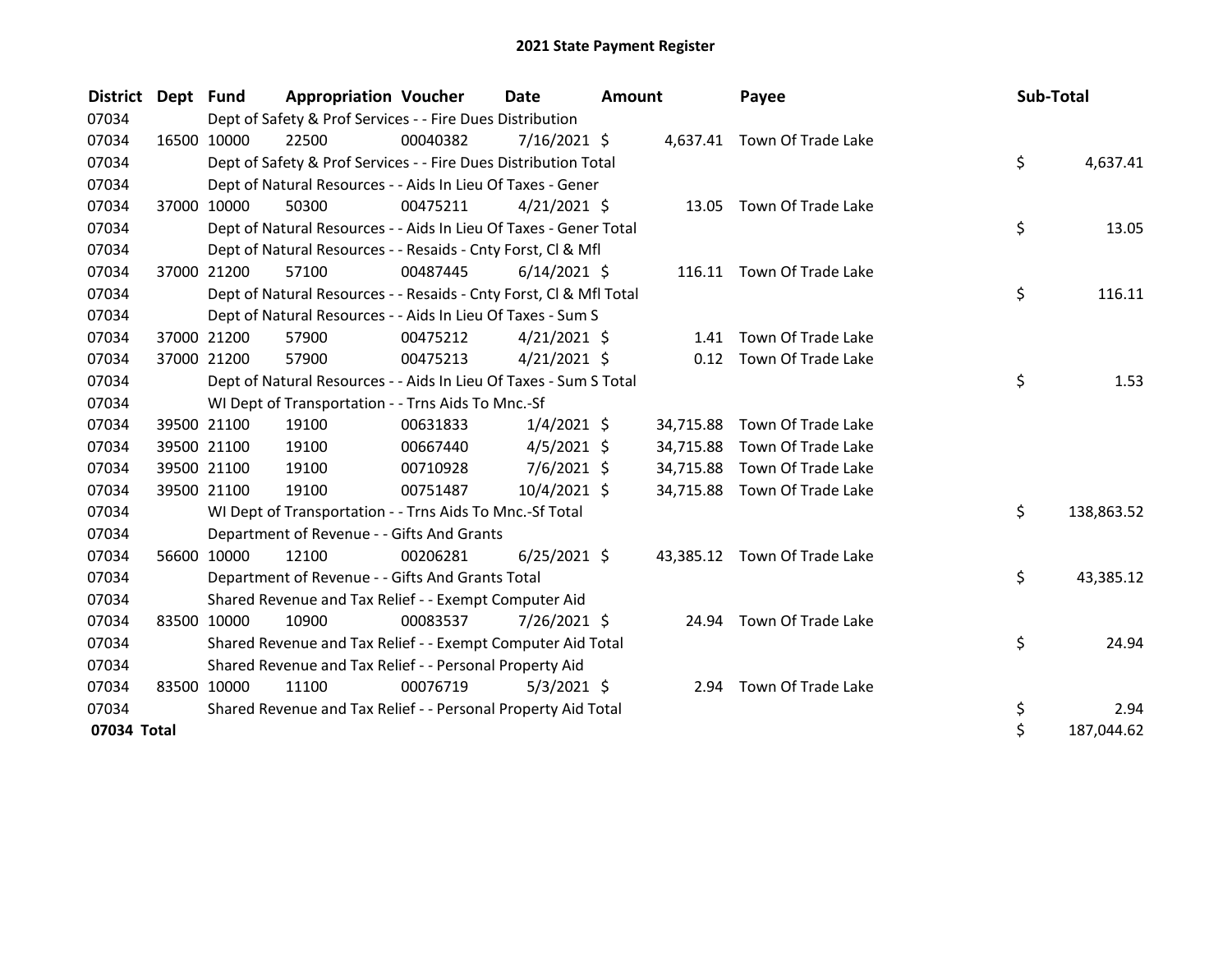| District Dept Fund |             | <b>Appropriation Voucher</b>                                       |          | <b>Date</b>    | <b>Amount</b> |           | Payee                   | Sub-Total |           |
|--------------------|-------------|--------------------------------------------------------------------|----------|----------------|---------------|-----------|-------------------------|-----------|-----------|
| 07036              |             | Dept of Safety & Prof Services - - Fire Dues Distribution          |          |                |               |           |                         |           |           |
| 07036              | 16500 10000 | 22500                                                              | 00040383 | $7/16/2021$ \$ |               |           | 3,193.92 Town Of Union  |           |           |
| 07036              |             | Dept of Safety & Prof Services - - Fire Dues Distribution Total    |          |                |               |           |                         | \$        | 3,193.92  |
| 07036              |             | Dept of Natural Resources - - Resaids - Cnty Forst, Cl & Mfl       |          |                |               |           |                         |           |           |
| 07036              | 37000 21200 | 57100                                                              | 00487446 | $6/14/2021$ \$ |               |           | 3,095.63 Town Of Union  |           |           |
| 07036              |             | Dept of Natural Resources - - Resaids - Cnty Forst, Cl & Mfl Total |          |                |               |           |                         | \$        | 3,095.63  |
| 07036              |             | Dept of Natural Resources - - Aids In Lieu Of Taxes - Sum S        |          |                |               |           |                         |           |           |
| 07036              | 37000 21200 | 57900                                                              | 00475727 | $4/21/2021$ \$ |               |           | 270.33 Town Of Union    |           |           |
| 07036              | 37000 21200 | 57900                                                              | 00475728 | $4/21/2021$ \$ |               |           | 2,913.15 Town Of Union  |           |           |
| 07036              |             | Dept of Natural Resources - - Aids In Lieu Of Taxes - Sum S Total  |          |                |               |           |                         | \$        | 3,183.48  |
| 07036              |             | WI Dept of Transportation - - Trns Aids To Mnc.-Sf                 |          |                |               |           |                         |           |           |
| 07036              | 39500 21100 | 19100                                                              | 00631834 | $1/4/2021$ \$  |               |           | 24,578.37 Town Of Union |           |           |
| 07036              | 39500 21100 | 19100                                                              | 00667441 | $4/5/2021$ \$  |               | 24,578.37 | Town Of Union           |           |           |
| 07036              | 39500 21100 | 19100                                                              | 00710929 | $7/6/2021$ \$  |               |           | 24,578.37 Town Of Union |           |           |
| 07036              | 39500 21100 | 19100                                                              | 00751488 | 10/4/2021 \$   |               |           | 24,578.37 Town Of Union |           |           |
| 07036              |             | WI Dept of Transportation - - Trns Aids To Mnc.-Sf Total           |          |                |               |           |                         | \$        | 98,313.48 |
| 07036              |             | Elections Commission - - General Program Ops, GPR                  |          |                |               |           |                         |           |           |
| 07036              | 51000 10000 | 10100                                                              | 00005156 | $1/8/2021$ \$  |               |           | 80.80 Town Of Union     |           |           |
| 07036              |             | Elections Commission - - General Program Ops, GPR Total            |          |                |               |           |                         | \$        | 80.80     |
| 07036              |             | Department of Revenue - - Gifts And Grants                         |          |                |               |           |                         |           |           |
| 07036              | 56600 10000 | 12100                                                              | 00211976 | $8/9/2021$ \$  |               |           | 17,950.66 Town Of Union |           |           |
| 07036              |             | Department of Revenue - - Gifts And Grants Total                   |          |                |               |           |                         | \$        | 17,950.66 |
| 07036              |             | Shared Revenue and Tax Relief - - County And Municipal Aid         |          |                |               |           |                         |           |           |
| 07036              | 83500 10000 | 10500                                                              | 00080881 | 7/26/2021 \$   |               | 652.39    | Town Of Union           |           |           |
| 07036              | 83500 10000 | 10500                                                              | 00087979 | 11/15/2021 \$  |               |           | 3,696.87 Town Of Union  |           |           |
| 07036              |             | Shared Revenue and Tax Relief - - County And Municipal Aid Total   |          |                |               |           |                         | \$        | 4,349.26  |
| 07036              |             | Shared Revenue and Tax Relief - - Exempt Computer Aid              |          |                |               |           |                         |           |           |
| 07036              | 83500 10000 | 10900                                                              | 00083538 | 7/26/2021 \$   |               |           | 1.03 Town Of Union      |           |           |
| 07036              |             | Shared Revenue and Tax Relief - - Exempt Computer Aid Total        |          |                |               |           |                         | \$        | 1.03      |
| 07036              |             | Shared Revenue and Tax Relief - - Utility Aid                      |          |                |               |           |                         |           |           |
| 07036              | 83500 10000 | 11000                                                              | 00080881 | 7/26/2021 \$   |               | 90.14     | Town Of Union           |           |           |
| 07036              | 83500 10000 | 11000                                                              | 00087979 | 11/15/2021 \$  |               |           | 512.81 Town Of Union    |           |           |
| 07036              |             | Shared Revenue and Tax Relief - - Utility Aid Total                |          |                |               |           |                         | \$        | 602.95    |
| 07036              |             | Shared Revenue and Tax Relief - - Personal Property Aid            |          |                |               |           |                         |           |           |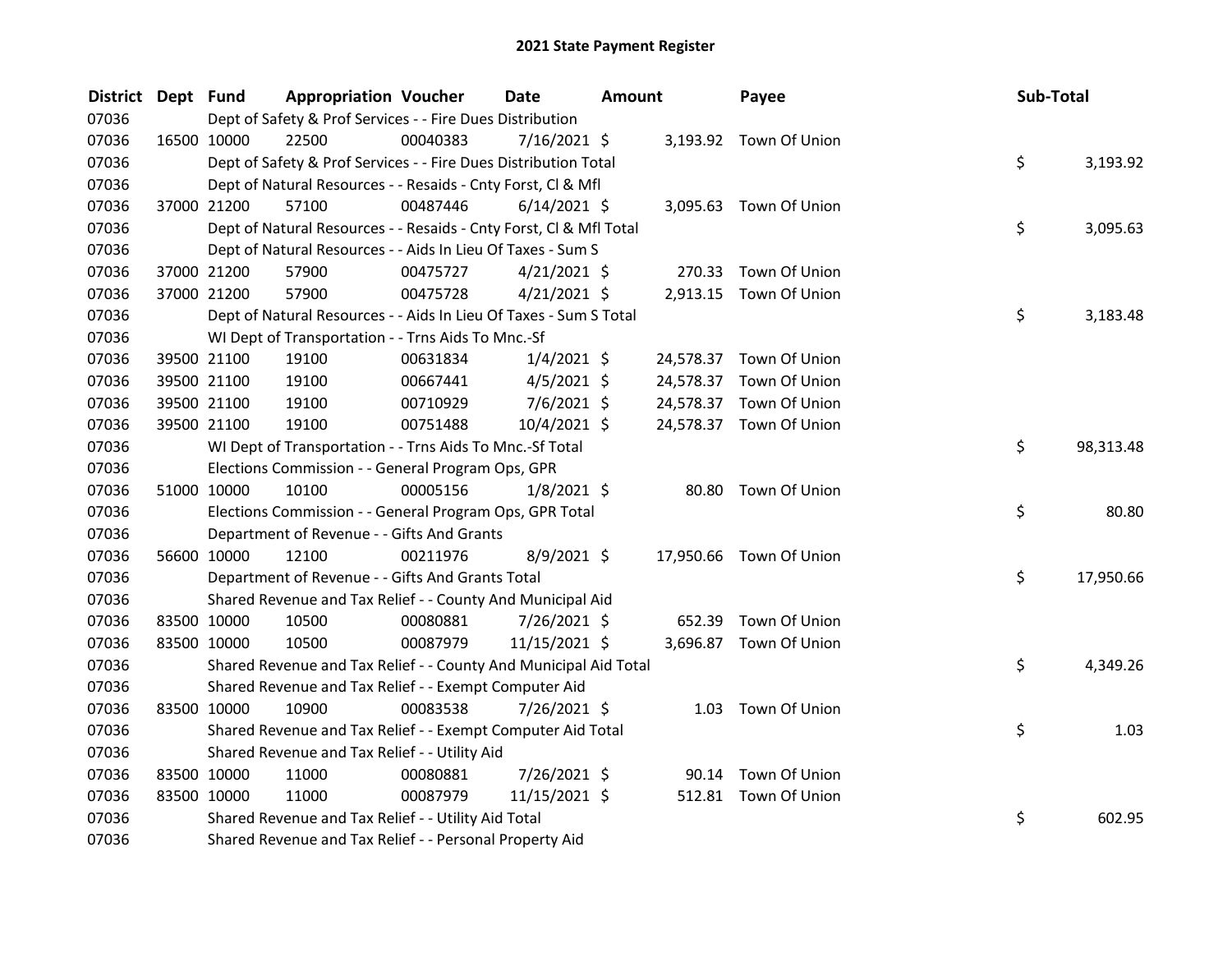| District Dept Fund |             | <b>Appropriation Voucher</b>                                  |          | Date        | Amount |      | <b>Pavee</b>  | Sub-Total  |
|--------------------|-------------|---------------------------------------------------------------|----------|-------------|--------|------|---------------|------------|
| 07036              | 83500 10000 | 11100                                                         | 00076720 | 5/3/2021 \$ |        | 5.06 | Town Of Union |            |
| 07036              |             | Shared Revenue and Tax Relief - - Personal Property Aid Total |          |             |        |      |               | 5.06       |
| 07036 Total        |             |                                                               |          |             |        |      |               | 130.776.27 |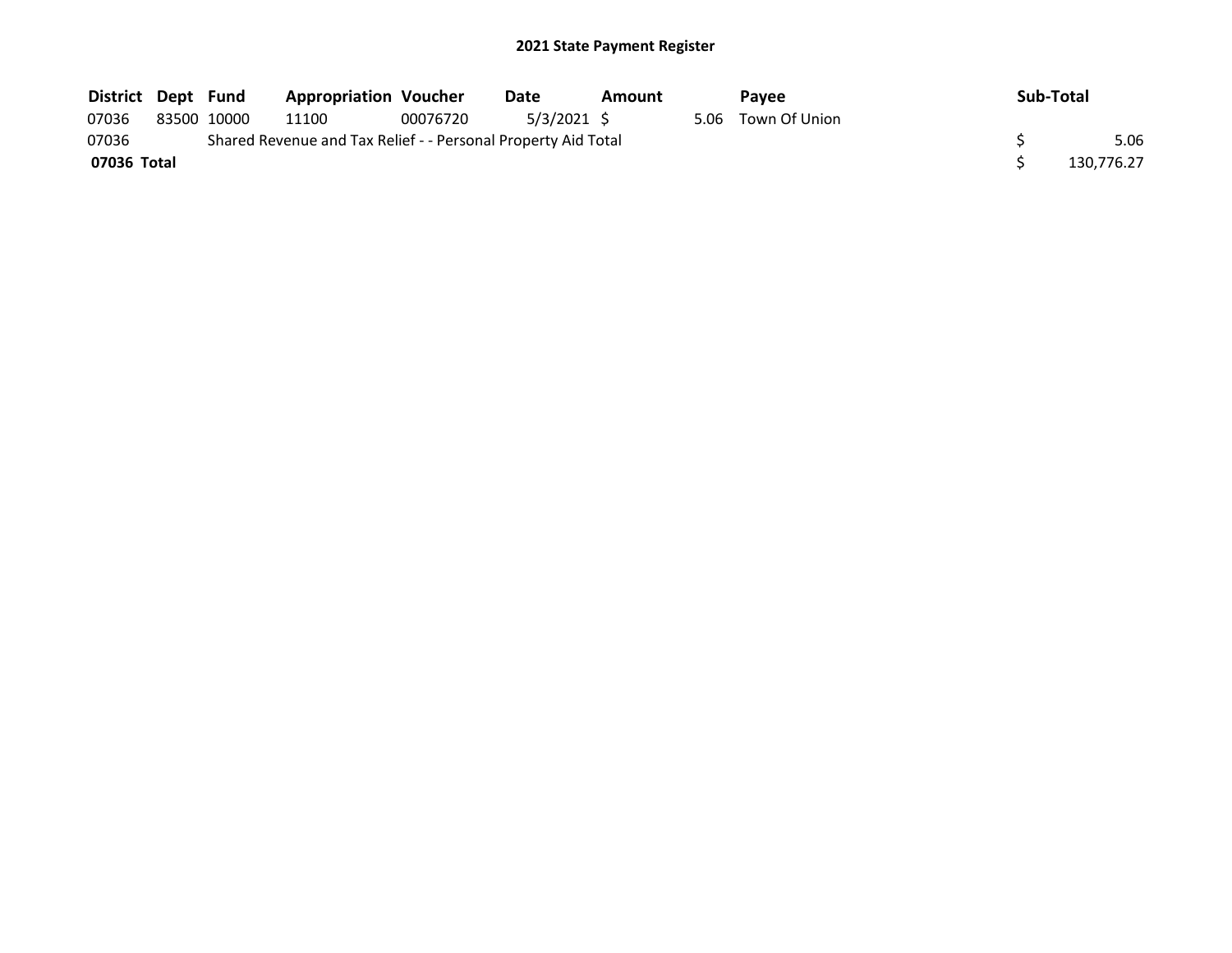| <b>District</b> | Dept Fund   |                                                                    | <b>Appropriation Voucher</b> | Date           | <b>Amount</b> |          | Payee                       | Sub-Total |            |
|-----------------|-------------|--------------------------------------------------------------------|------------------------------|----------------|---------------|----------|-----------------------------|-----------|------------|
| 07038           |             | Dept of Safety & Prof Services - - Fire Dues Distribution          |                              |                |               |          |                             |           |            |
| 07038           |             | 22500<br>16500 10000                                               | 00040384                     | 7/16/2021 \$   |               |          | 6,649.89 Town Of Webb Lake  |           |            |
| 07038           |             | Dept of Safety & Prof Services - - Fire Dues Distribution Total    |                              |                |               |          |                             | \$.       | 6,649.89   |
| 07038           |             | Dept of Natural Resources - - General Program Operations --        |                              |                |               |          |                             |           |            |
| 07038           |             | 37000 21200<br>25400                                               | 00482639                     | $5/20/2021$ \$ |               |          | 1,304.25 Town Of Webb Lake  |           |            |
| 07038           |             | 37000 21200<br>25400                                               | 00490656                     | $6/23/2021$ \$ |               | 241.88   | Town Of Webb Lake           |           |            |
| 07038           |             | 37000 21200<br>25400                                               | 00492354                     | $7/6/2021$ \$  |               | 571.50   | Town Of Webb Lake           |           |            |
| 07038           |             | 37000 21200<br>25400                                               | 00498794                     | 7/22/2021 \$   |               | 645.00   | Town Of Webb Lake           |           |            |
| 07038           |             | 37000 21200<br>25400                                               | 00512891                     | 10/29/2021 \$  |               | 1,100.00 | Town Of Webb Lake           |           |            |
| 07038           |             | 37000 21200<br>25400                                               | 00522157                     | 12/7/2021 \$   |               | 205.13   | Town Of Webb Lake           |           |            |
| 07038           |             | Dept of Natural Resources - - General Program Operations -- Total  |                              |                |               |          |                             | \$.       | 4,067.76   |
| 07038           |             | Dept of Natural Resources - - Resaids - Cnty Forst, Cl & Mfl       |                              |                |               |          |                             |           |            |
| 07038           |             | 37000 21200<br>57100                                               | 00487447                     | $6/14/2021$ \$ |               |          | 3,191.47 Town Of Webb Lake  |           |            |
| 07038           |             | Dept of Natural Resources - - Resaids - Cnty Forst, Cl & Mfl Total |                              |                |               |          |                             | \$        | 3,191.47   |
| 07038           |             | Dept of Natural Resources - - Fin Asst For Responsible Units       |                              |                |               |          |                             |           |            |
| 07038           |             | 37000 27400<br>67000                                               | 00483673                     | $5/21/2021$ \$ |               |          | 2,305.31 Town Of Webb Lake  |           |            |
| 07038           |             | Dept of Natural Resources - - Fin Asst For Responsible Units Total |                              |                |               |          |                             | \$.       | 2,305.31   |
| 07038           |             | WI Dept of Transportation - - Trns Aids To Mnc.-Sf                 |                              |                |               |          |                             |           |            |
| 07038           |             | 39500 21100<br>19100                                               | 00631835                     | $1/4/2021$ \$  |               |          | 49,603.50 Town Of Webb Lake |           |            |
| 07038           |             | 39500 21100<br>19100                                               | 00667442                     | $4/5/2021$ \$  |               |          | 49,603.50 Town Of Webb Lake |           |            |
| 07038           |             | 39500 21100<br>19100                                               | 00710930                     | $7/6/2021$ \$  |               |          | 49,603.50 Town Of Webb Lake |           |            |
| 07038           |             | 19100<br>39500 21100                                               | 00751489                     | 10/4/2021 \$   |               |          | 49,603.50 Town Of Webb Lake |           |            |
| 07038           |             | WI Dept of Transportation - - Trns Aids To Mnc.-Sf Total           |                              |                |               |          |                             | \$        | 198,414.00 |
| 07038           |             | Department of Revenue - - Gifts And Grants                         |                              |                |               |          |                             |           |            |
| 07038           |             | 56600 10000<br>12100                                               | 00206282                     | $6/25/2021$ \$ |               |          | 16,432.96 Town Of Webb Lake |           |            |
| 07038           |             | Department of Revenue - - Gifts And Grants Total                   |                              |                |               |          |                             | \$.       | 16,432.96  |
| 07038           |             | Shared Revenue and Tax Relief - - County And Municipal Aid         |                              |                |               |          |                             |           |            |
| 07038           |             | 83500 10000<br>10500                                               | 00080882                     | 7/26/2021 \$   |               | 518.48   | Town Of Webb Lake           |           |            |
| 07038           |             | 83500 10000<br>10500                                               | 00087980                     | 11/15/2021 \$  |               |          | 2,938.05 Town Of Webb Lake  |           |            |
| 07038           |             | Shared Revenue and Tax Relief - - County And Municipal Aid Total   |                              |                |               |          |                             | \$        | 3,456.53   |
| 07038           |             | Shared Revenue and Tax Relief - - Exempt Computer Aid              |                              |                |               |          |                             |           |            |
| 07038           | 83500 10000 | 10900                                                              | 00083539                     | 7/26/2021 \$   |               |          | 12.47 Town Of Webb Lake     |           |            |
| 07038           |             | Shared Revenue and Tax Relief - - Exempt Computer Aid Total        |                              |                |               |          |                             | \$        | 12.47      |
| 07038           |             | Shared Revenue and Tax Relief - - Utility Aid                      |                              |                |               |          |                             |           |            |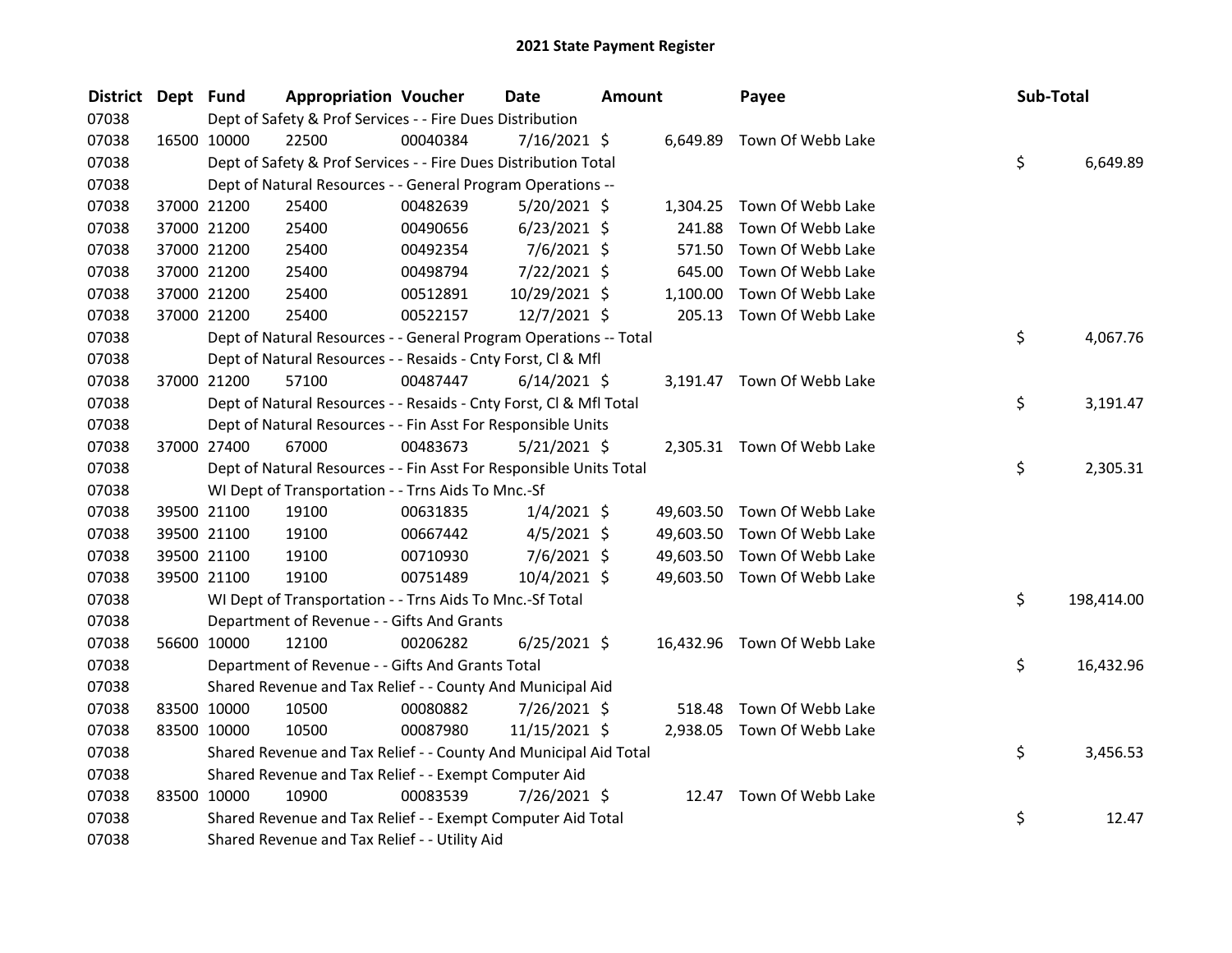| <b>District</b> | Dept Fund |             | <b>Appropriation Voucher</b>                                    |          | Date           | <b>Amount</b> |        | Payee             | Sub-Total  |
|-----------------|-----------|-------------|-----------------------------------------------------------------|----------|----------------|---------------|--------|-------------------|------------|
| 07038           |           | 83500 10000 | 11000                                                           | 00080882 | $7/26/2021$ \$ |               | 47.75  | Town Of Webb Lake |            |
| 07038           |           | 83500 10000 | 11000                                                           | 00087980 | 11/15/2021 \$  |               | 275.99 | Town Of Webb Lake |            |
| 07038           |           |             | Shared Revenue and Tax Relief - - Utility Aid Total             |          |                |               |        |                   | 323.74     |
| 07038           |           |             | Shared Revenue and Tax Relief - - Personal Property Aid         |          |                |               |        |                   |            |
| 07038           |           | 83500 10000 | 11100                                                           | 00076721 | $5/3/2021$ \$  |               | 19.98  | Town Of Webb Lake |            |
| 07038           |           |             | Shared Revenue and Tax Relief - - Personal Property Aid Total   |          |                |               |        |                   | 19.98      |
| 07038           |           |             | Shared Revenue and Tax Relief - - Lottery & Gaming Credit       |          |                |               |        |                   |            |
| 07038           |           | 83500 52100 | 36300                                                           | 00074063 | $3/22/2021$ \$ |               | 163.32 | Town Of Webb Lake |            |
| 07038           |           |             | Shared Revenue and Tax Relief - - Lottery & Gaming Credit Total |          |                |               |        |                   | 163.32     |
| 07038 Total     |           |             |                                                                 |          |                |               |        |                   | 235,037.43 |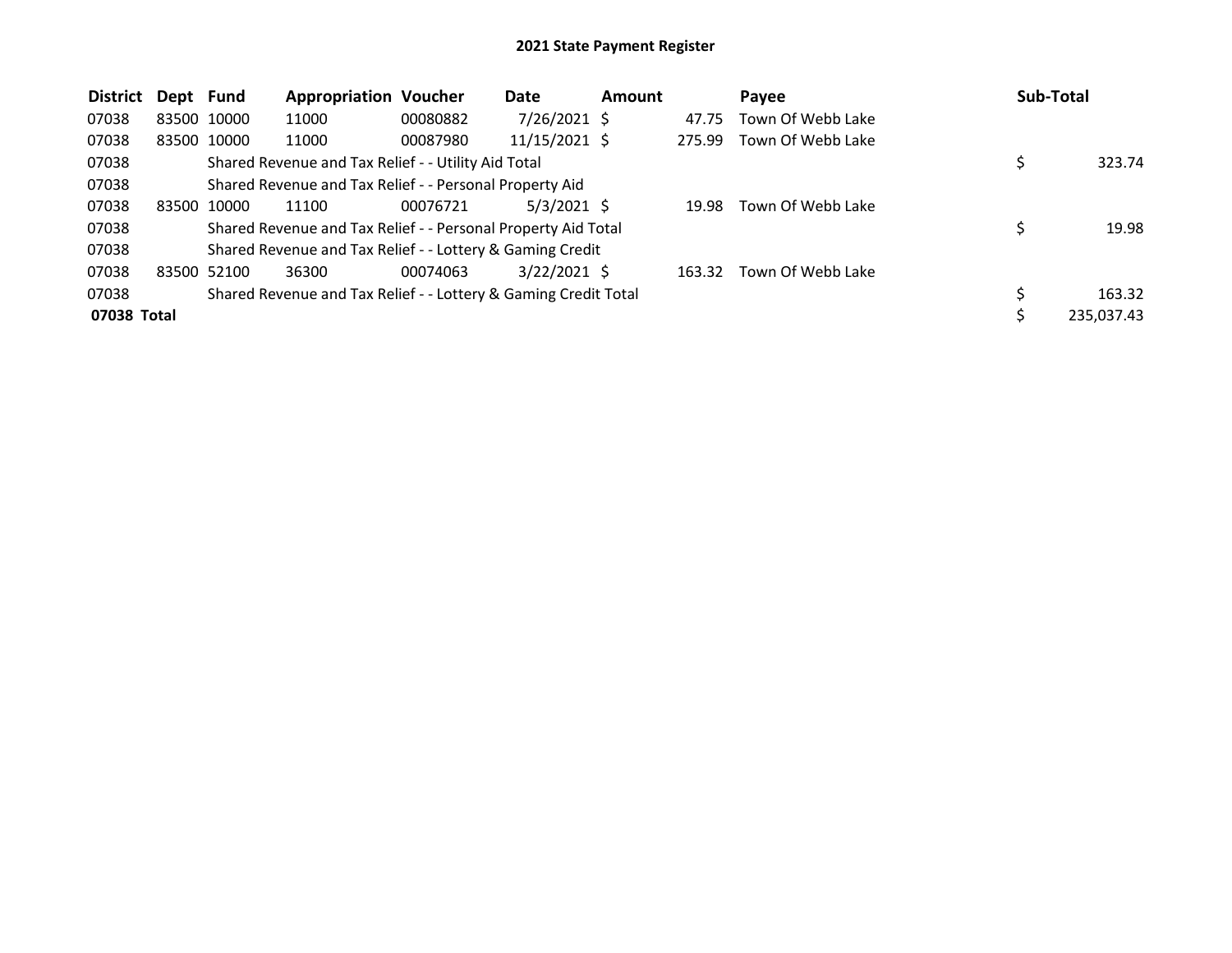| <b>District</b> | Dept Fund |             | <b>Appropriation Voucher</b>                                       |          | <b>Date</b>    | <b>Amount</b> |           | Payee                            | Sub-Total |           |
|-----------------|-----------|-------------|--------------------------------------------------------------------|----------|----------------|---------------|-----------|----------------------------------|-----------|-----------|
| 07040           |           |             | Dept of Safety & Prof Services - - Fire Dues Distribution          |          |                |               |           |                                  |           |           |
| 07040           |           | 16500 10000 | 22500                                                              | 00040386 | $7/16/2021$ \$ |               |           | 1,037.87 Town Of West Marshland  |           |           |
| 07040           |           |             | Dept of Safety & Prof Services - - Fire Dues Distribution Total    |          |                |               |           |                                  | \$        | 1,037.87  |
| 07040           |           |             | Dept of Natural Resources - - Aids In Lieu Of Taxes - Gener        |          |                |               |           |                                  |           |           |
| 07040           |           | 37000 10000 | 50300                                                              | 00459543 | $1/28/2021$ \$ |               |           | 14,919.04 Town Of West Marshland |           |           |
| 07040           |           | 37000 10000 | 50300                                                              | 00459544 | $1/28/2021$ \$ |               | 37,087.22 | Town Of West Marshland           |           |           |
| 07040           |           | 37000 10000 | 50300                                                              | 00475335 | $4/21/2021$ \$ |               |           | 107.97 Town Of West Marshland    |           |           |
| 07040           |           | 37000 10000 | 50300                                                              | 00475336 | $4/21/2021$ \$ |               |           | 1,187.10 Town Of West Marshland  |           |           |
| 07040           |           |             | Dept of Natural Resources - - Aids In Lieu Of Taxes - Gener Total  |          |                |               |           |                                  | \$        | 53,301.33 |
| 07040           |           |             | Dept of Natural Resources - - Gen Program Ops-State Funds          |          |                |               |           |                                  |           |           |
| 07040           |           | 37000 21200 | 16100                                                              | 00459508 | $2/12/2021$ \$ |               | 75.00     | Town Of West Marshland           |           |           |
| 07040           |           | 37000 21200 | 16100                                                              | 00466283 | $3/4/2021$ \$  |               | 20.46     | Town Of West Marshland           |           |           |
| 07040           |           | 37000 21200 | 16100                                                              | 00472408 | $4/16/2021$ \$ |               | 50.00     | Town Of West Marshland           |           |           |
| 07040           |           |             | Dept of Natural Resources - - Gen Program Ops-State Funds Total    |          |                |               |           |                                  | \$        | 145.46    |
| 07040           |           |             | Dept of Natural Resources - - General Program Operations --        |          |                |               |           |                                  |           |           |
| 07040           |           | 37000 21200 | 25400                                                              | 00466283 | $3/4/2021$ \$  |               |           | 47.72 Town Of West Marshland     |           |           |
| 07040           |           | 37000 21200 | 25400                                                              | 00507354 | $9/13/2021$ \$ |               | 100.00    | Town Of West Marshland           |           |           |
| 07040           |           |             | Dept of Natural Resources - - General Program Operations -- Total  |          |                |               |           |                                  | \$        | 147.72    |
| 07040           |           |             | Dept of Natural Resources - - GPO--State Funds                     |          |                |               |           |                                  |           |           |
| 07040           |           | 37000 21200 | 36100                                                              | 00466283 | $3/4/2021$ \$  |               |           | 6.82 Town Of West Marshland      |           |           |
| 07040           |           |             | Dept of Natural Resources - - GPO--State Funds Total               |          |                |               |           |                                  | \$        | 6.82      |
| 07040           |           |             | Dept of Natural Resources - - Resaids - Cnty Forst, Cl & Mfl       |          |                |               |           |                                  |           |           |
| 07040           |           | 37000 21200 | 57100                                                              | 00487448 | $6/14/2021$ \$ |               |           | 1,101.06 Town Of West Marshland  |           |           |
| 07040           |           |             | Dept of Natural Resources - - Resaids - Cnty Forst, Cl & Mfl Total |          |                |               |           |                                  | \$        | 1,101.06  |
| 07040           |           |             | Dept of Natural Resources - - Aids In Lieu Of Taxes - Sum S        |          |                |               |           |                                  |           |           |
| 07040           |           | 37000 21200 | 57900                                                              | 00475333 | $4/21/2021$ \$ |               |           | 3,985.83 Town Of West Marshland  |           |           |
| 07040           |           | 37000 21200 | 57900                                                              | 00475334 | $4/21/2021$ \$ |               |           | 19,776.71 Town Of West Marshland |           |           |
| 07040           |           |             | Dept of Natural Resources - - Aids In Lieu Of Taxes - Sum S Total  |          |                |               |           |                                  | \$        | 23,762.54 |
| 07040           |           |             | Dept of Natural Resources - - Resource Maint Develop Sp Frst       |          |                |               |           |                                  |           |           |
| 07040           |           | 37000 21200 | 77900                                                              | 00517837 | 11/9/2021 \$   |               |           | 100.00 Town Of West Marshland    |           |           |
| 07040           |           |             | Dept of Natural Resources - - Resource Maint Develop Sp Frst Total |          |                |               |           |                                  | \$        | 100.00    |
| 07040           |           |             | WI Dept of Transportation - - Trns Aids To Mnc.-Sf                 |          |                |               |           |                                  |           |           |
| 07040           |           | 39500 21100 | 19100                                                              | 00631836 | $1/4/2021$ \$  |               | 58,992.03 | Town Of West Marshland           |           |           |
| 07040           |           | 39500 21100 | 19100                                                              | 00667443 | $4/5/2021$ \$  |               | 58,992.03 | Town Of West Marshland           |           |           |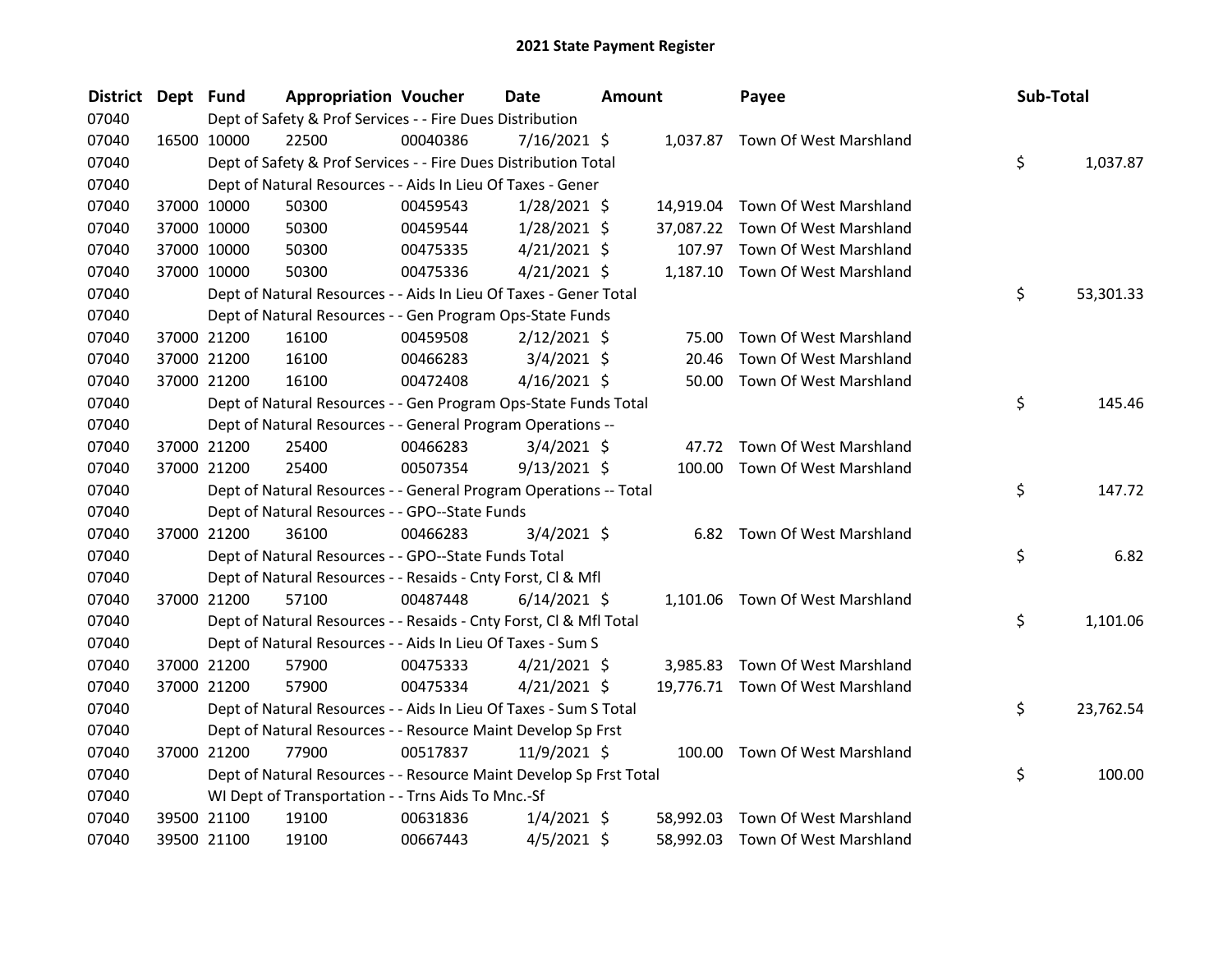| <b>District</b> | Dept Fund |             | <b>Appropriation Voucher</b>                                        |          | Date           | <b>Amount</b> |           | Payee                  | Sub-Total |            |
|-----------------|-----------|-------------|---------------------------------------------------------------------|----------|----------------|---------------|-----------|------------------------|-----------|------------|
| 07040           |           | 39500 21100 | 19100                                                               | 00710931 | $7/6/2021$ \$  |               | 58,992.03 | Town Of West Marshland |           |            |
| 07040           |           | 39500 21100 | 19100                                                               | 00751490 | 10/4/2021 \$   |               | 58,992.03 | Town Of West Marshland |           |            |
| 07040           |           |             | WI Dept of Transportation - - Trns Aids To Mnc.-Sf Total            |          |                |               |           |                        | \$        | 235,968.12 |
| 07040           |           |             | Department of Revenue - - Gifts And Grants                          |          |                |               |           |                        |           |            |
| 07040           | 56600     | 10000       | 12100                                                               | 00209533 | $7/13/2021$ \$ |               | 19,416.02 | Town Of West Marshland |           |            |
| 07040           |           |             | Department of Revenue - - Gifts And Grants Total                    |          |                |               |           |                        | \$        | 19,416.02  |
| 07040           |           |             | Shared Revenue and Tax Relief - - County And Municipal Aid          |          |                |               |           |                        |           |            |
| 07040           | 83500     | 10000       | 10500                                                               | 00080883 | 7/26/2021 \$   |               | 3,301.03  | Town Of West Marshland |           |            |
| 07040           |           | 83500 10000 | 10500                                                               | 00087981 | 11/15/2021 \$  |               | 18,705.85 | Town Of West Marshland |           |            |
| 07040           |           |             | Shared Revenue and Tax Relief - - County And Municipal Aid Total    |          |                |               |           |                        | \$        | 22,006.88  |
| 07040           |           |             | Shared Revenue and Tax Relief - - Exempt Computer Aid               |          |                |               |           |                        |           |            |
| 07040           | 83500     | 10000       | 10900                                                               | 00083540 | 7/26/2021 \$   |               | 1.03      | Town Of West Marshland |           |            |
| 07040           |           |             | Shared Revenue and Tax Relief - - Exempt Computer Aid Total         |          |                |               |           |                        | \$        | 1.03       |
| 07040           |           |             | Shared Revenue and Tax Relief - - Personal Property Aid             |          |                |               |           |                        |           |            |
| 07040           | 83500     | 10000       | 11100                                                               | 00076722 | $5/3/2021$ \$  |               | 13.05     | Town Of West Marshland |           |            |
| 07040           |           |             | Shared Revenue and Tax Relief - - Personal Property Aid Total       |          |                |               |           |                        | \$        | 13.05      |
| 07040           |           |             | Shared Revenue and Tax Relief - - Payments For Municipal Svcs       |          |                |               |           |                        |           |            |
| 07040           | 83500     | 10000       | 50100                                                               | 00073524 | $2/1/2021$ \$  |               | 76.16     | Town Of West Marshland |           |            |
| 07040           |           |             | Shared Revenue and Tax Relief - - Payments For Municipal Svcs Total |          |                |               |           |                        | \$        | 76.16      |
| 07040 Total     |           |             |                                                                     |          |                |               |           |                        | \$        | 357,084.06 |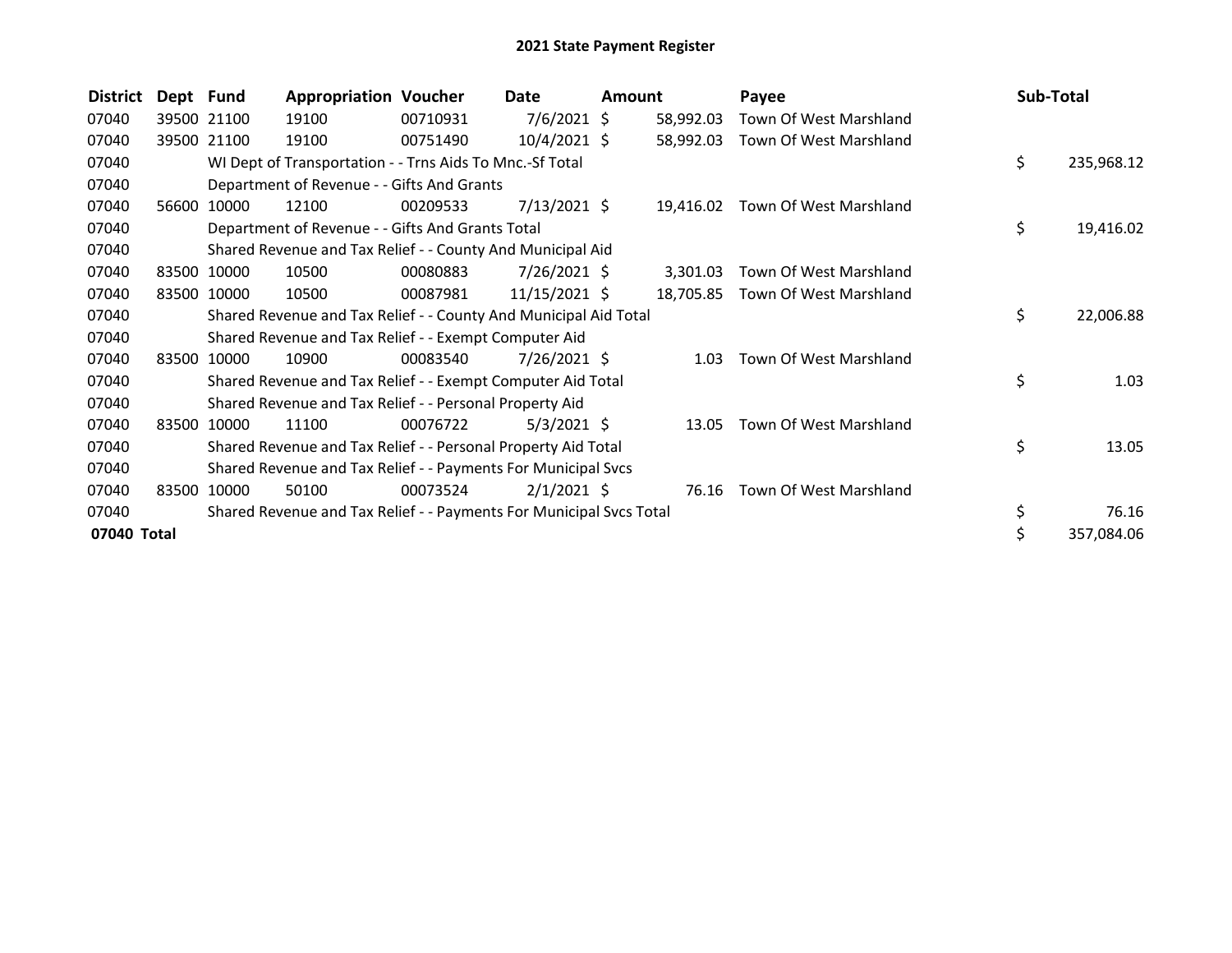| <b>District</b> | Dept Fund |             | <b>Appropriation Voucher</b>                                       |          | Date           | <b>Amount</b> |           | Payee                        | Sub-Total |            |
|-----------------|-----------|-------------|--------------------------------------------------------------------|----------|----------------|---------------|-----------|------------------------------|-----------|------------|
| 07042           |           |             | Dept of Safety & Prof Services - - Fire Dues Distribution          |          |                |               |           |                              |           |            |
| 07042           |           | 16500 10000 | 22500                                                              | 00040387 | 7/16/2021 \$   |               |           | 4,462.76 Town Of Wood River  |           |            |
| 07042           |           |             | Dept of Safety & Prof Services - - Fire Dues Distribution Total    |          |                |               |           |                              | \$        | 4,462.76   |
| 07042           |           |             | Dept of Natural Resources - - Aids In Lieu Of Taxes - Gener        |          |                |               |           |                              |           |            |
| 07042           |           | 37000 10000 | 50300                                                              | 00459589 | $1/28/2021$ \$ |               |           | 8,763.01 Town Of Wood River  |           |            |
| 07042           |           |             | Dept of Natural Resources - - Aids In Lieu Of Taxes - Gener Total  |          |                |               |           |                              | \$        | 8,763.01   |
| 07042           |           |             | Dept of Natural Resources - - Taxes & Assessmts-Conserv Fund       |          |                |               |           |                              |           |            |
| 07042           |           | 37000 21200 | 16900                                                              | 00459432 | $1/27/2021$ \$ |               |           | 852.72 Town Of Wood River    |           |            |
| 07042           |           |             | Dept of Natural Resources - - Taxes & Assessmts-Conserv Fund Total |          |                |               |           |                              | \$        | 852.72     |
| 07042           |           |             | Dept of Natural Resources - - Resaids - Cnty Forst, Cl & Mfl       |          |                |               |           |                              |           |            |
| 07042           |           | 37000 21200 | 57100                                                              | 00487449 | $6/14/2021$ \$ |               |           | 39.23 Town Of Wood River     |           |            |
| 07042           |           |             | Dept of Natural Resources - - Resaids - Cnty Forst, Cl & Mfl Total |          |                |               |           |                              | \$        | 39.23      |
| 07042           |           |             | Dept of Natural Resources - - Aids In Lieu Of Taxes - Sum S        |          |                |               |           |                              |           |            |
| 07042           |           | 37000 21200 | 57900                                                              | 00475651 | $4/21/2021$ \$ |               | 419.62    | Town Of Wood River           |           |            |
| 07042           |           | 37000 21200 | 57900                                                              | 00475652 | $4/21/2021$ \$ |               |           | 4.75 Town Of Wood River      |           |            |
| 07042           |           |             | Dept of Natural Resources - - Aids In Lieu Of Taxes - Sum S Total  |          |                |               |           |                              | \$        | 424.37     |
| 07042           |           |             | WI Dept of Transportation - - Trns Aids To Mnc.-Sf                 |          |                |               |           |                              |           |            |
| 07042           |           | 39500 21100 | 19100                                                              | 00631837 | $1/4/2021$ \$  |               |           | 31,923.63 Town Of Wood River |           |            |
| 07042           |           | 39500 21100 | 19100                                                              | 00667444 | $4/5/2021$ \$  |               | 31,923.63 | Town Of Wood River           |           |            |
| 07042           |           | 39500 21100 | 19100                                                              | 00710932 | $7/6/2021$ \$  |               |           | 31,923.63 Town Of Wood River |           |            |
| 07042           |           | 39500 21100 | 19100                                                              | 00751491 | 10/4/2021 \$   |               |           | 31,923.63 Town Of Wood River |           |            |
| 07042           |           |             | WI Dept of Transportation - - Trns Aids To Mnc.-Sf Total           |          |                |               |           |                              | \$        | 127,694.52 |
| 07042           |           |             | Department of Revenue - - Gifts And Grants                         |          |                |               |           |                              |           |            |
| 07042           |           | 56600 10000 | 12100                                                              | 00206283 | $6/25/2021$ \$ |               |           | 48,723.21 Town Of Wood River |           |            |
| 07042           |           |             | Department of Revenue - - Gifts And Grants Total                   |          |                |               |           |                              | \$        | 48,723.21  |
| 07042           |           |             | Shared Revenue and Tax Relief - - County And Municipal Aid         |          |                |               |           |                              |           |            |
| 07042           |           | 83500 10000 | 10500                                                              | 00080884 | $7/26/2021$ \$ |               |           | 3,203.57 Town Of Wood River  |           |            |
| 07042           |           | 83500 10000 | 10500                                                              | 00087982 | 11/15/2021 \$  |               |           | 18,153.54 Town Of Wood River |           |            |
| 07042           |           |             | Shared Revenue and Tax Relief - - County And Municipal Aid Total   |          |                |               |           |                              | \$        | 21,357.11  |
| 07042           |           |             | Shared Revenue and Tax Relief - - Exempt Computer Aid              |          |                |               |           |                              |           |            |
| 07042           |           | 83500 10000 | 10900                                                              | 00083541 | 7/26/2021 \$   |               |           | 289.95 Town Of Wood River    |           |            |
| 07042           |           |             | Shared Revenue and Tax Relief - - Exempt Computer Aid Total        |          |                |               |           |                              | \$        | 289.95     |
| 07042           |           |             | Shared Revenue and Tax Relief - - Utility Aid                      |          |                |               |           |                              |           |            |
| 07042           |           | 83500 10000 | 11000                                                              | 00080884 | 7/26/2021 \$   |               |           | 281.53 Town Of Wood River    |           |            |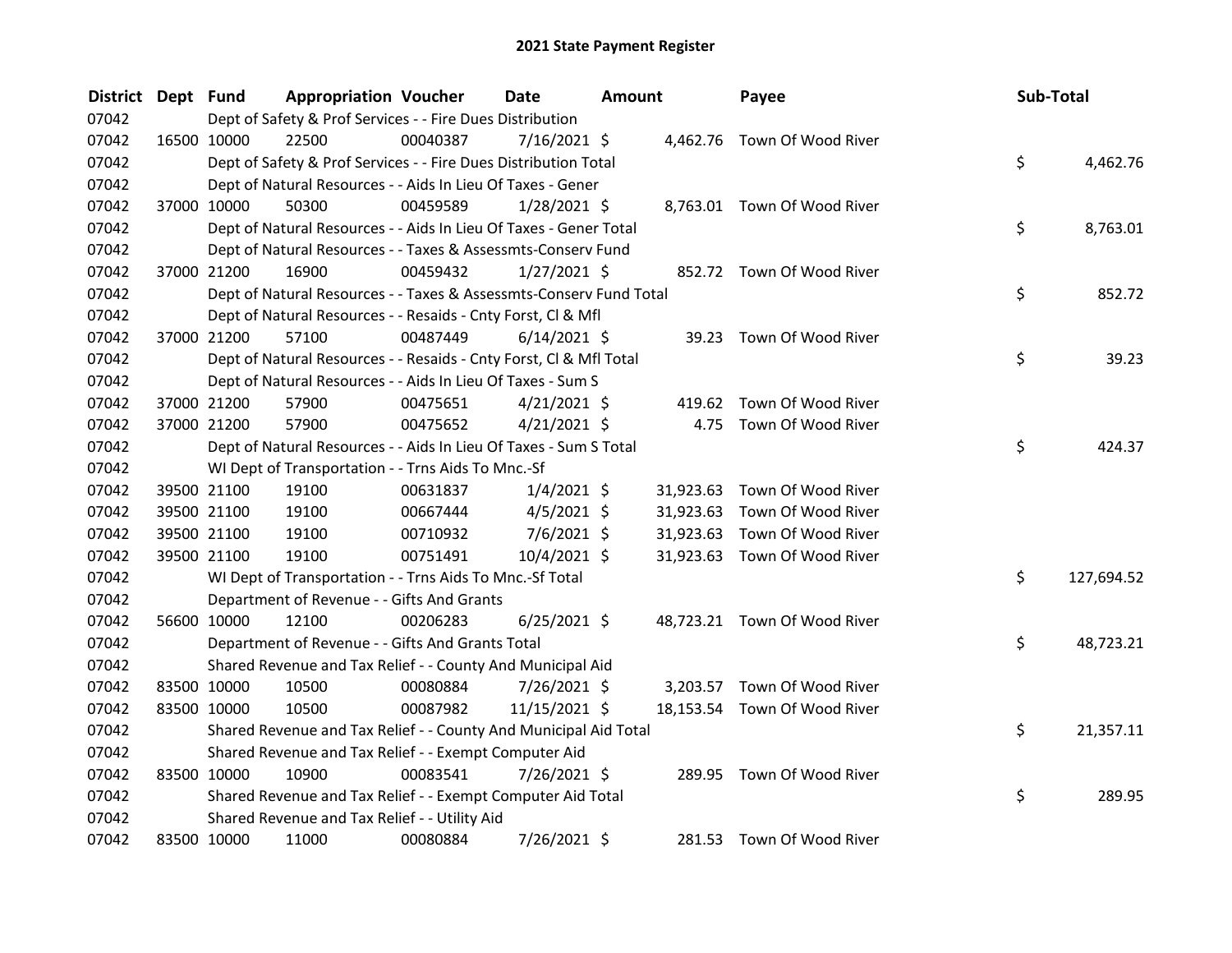| <b>District</b> | Dept Fund |       | <b>Appropriation Voucher</b>                                  |          | <b>Date</b>   | Amount |          | Pavee              | <b>Sub-Total</b> |
|-----------------|-----------|-------|---------------------------------------------------------------|----------|---------------|--------|----------|--------------------|------------------|
| 07042           | 83500     | 10000 | 11000                                                         | 00087982 | 11/15/2021 \$ |        | 1.583.40 | Town Of Wood River |                  |
| 07042           |           |       | Shared Revenue and Tax Relief - - Utility Aid Total           |          |               |        |          |                    | 1,864.93         |
| 07042           |           |       | Shared Revenue and Tax Relief - - Personal Property Aid       |          |               |        |          |                    |                  |
| 07042           | 83500     | 10000 | 11100                                                         | 00076723 | $5/3/2021$ \$ |        | 172.74   | Town Of Wood River |                  |
| 07042           |           |       | Shared Revenue and Tax Relief - - Personal Property Aid Total |          |               |        |          |                    | 172.74           |
| 07042 Total     |           |       |                                                               |          |               |        |          |                    | 214,644.55       |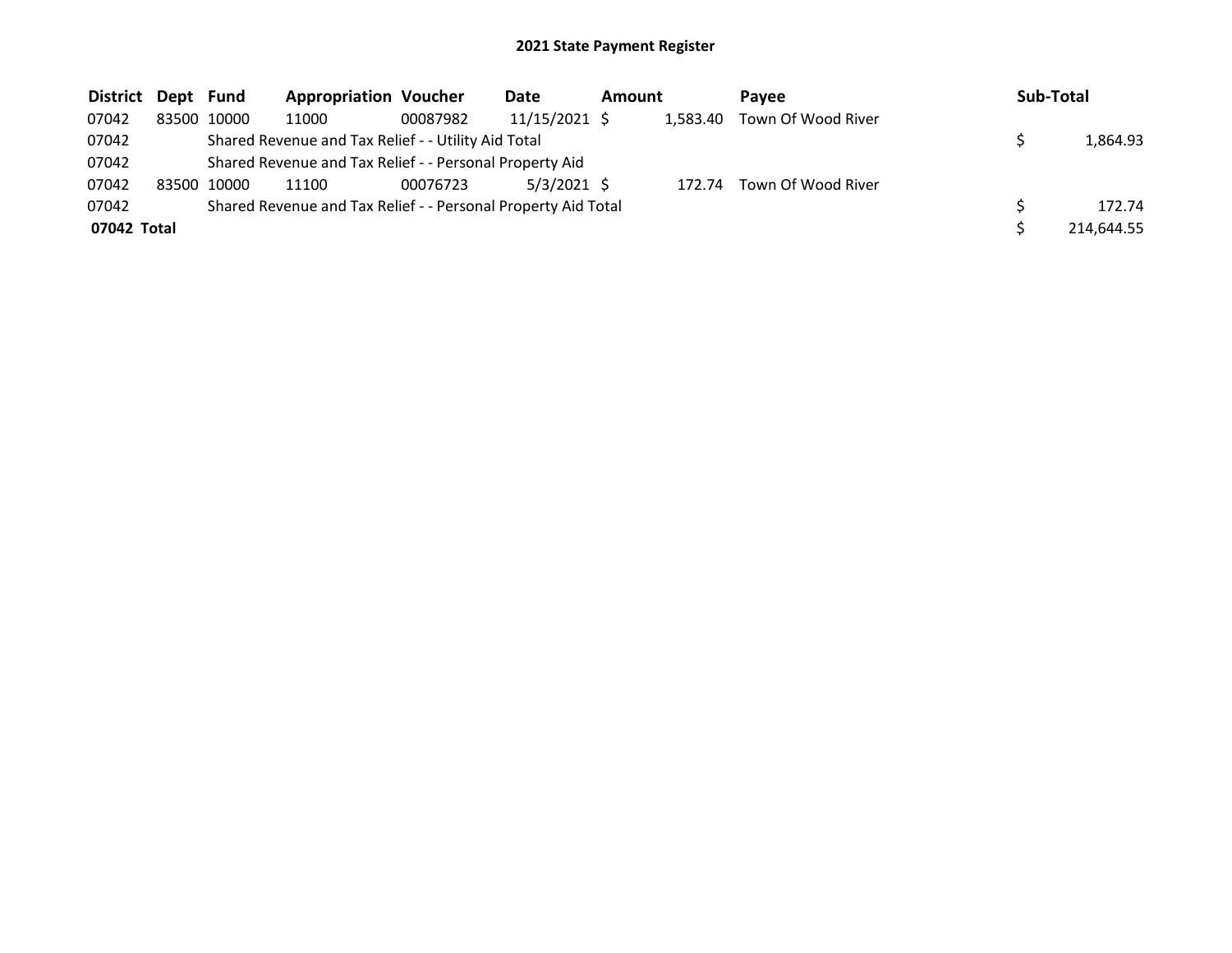| District Dept Fund |             | <b>Appropriation Voucher</b>                                      |          | Date           | <b>Amount</b> |        | Payee                          | Sub-Total |          |
|--------------------|-------------|-------------------------------------------------------------------|----------|----------------|---------------|--------|--------------------------------|-----------|----------|
| 07131              |             | Dept of Safety & Prof Services - - Fire Dues Distribution         |          |                |               |        |                                |           |          |
| 07131              | 16500 10000 | 22500                                                             | 00040369 | 7/16/2021 \$   |               |        | 3,256.03 Village Of Grantsburg |           |          |
| 07131              |             | Dept of Safety & Prof Services - - Fire Dues Distribution Total   |          |                |               |        |                                | \$        | 3,256.03 |
| 07131              |             | Dept of Natural Resources - - Aids In Lieu Of Taxes - Gener       |          |                |               |        |                                |           |          |
| 07131              | 37000 10000 | 50300                                                             | 00476582 | $4/21/2021$ \$ |               |        | 18.94 Village Of Grantsburg    |           |          |
| 07131              |             | Dept of Natural Resources - - Aids In Lieu Of Taxes - Gener Total |          |                |               |        |                                | \$        | 18.94    |
| 07131              |             | Dept of Natural Resources - - Gen Program Ops-State Funds         |          |                |               |        |                                |           |          |
| 07131              | 37000 21200 | 16100                                                             | 00455214 | $1/7/2021$ \$  |               | 83.34  | Village Of Grantsburg          |           |          |
| 07131              | 37000 21200 | 16100                                                             | 00455227 | 1/29/2021 \$   |               | 200.32 | <b>Village Of Grantsburg</b>   |           |          |
| 07131              | 37000 21200 | 16100                                                             | 00455228 | 1/29/2021 \$   |               | 267.53 | <b>Village Of Grantsburg</b>   |           |          |
| 07131              | 37000 21200 | 16100                                                             | 00455229 | $1/29/2021$ \$ |               | 406.07 | Village Of Grantsburg          |           |          |
| 07131              | 37000 21200 | 16100                                                             | 00455230 | $1/29/2021$ \$ |               | 330.26 | Village Of Grantsburg          |           |          |
| 07131              | 37000 21200 | 16100                                                             | 00455238 | $1/7/2021$ \$  |               | 81.09  | Village Of Grantsburg          |           |          |
| 07131              | 37000 21200 | 16100                                                             | 00473687 | $4/16/2021$ \$ |               | 83.95  | Village Of Grantsburg          |           |          |
| 07131              | 37000 21200 | 16100                                                             | 00473704 | $4/16/2021$ \$ |               | 195.86 | Village Of Grantsburg          |           |          |
| 07131              | 37000 21200 | 16100                                                             | 00473705 | $4/16/2021$ \$ |               | 127.83 | Village Of Grantsburg          |           |          |
| 07131              | 37000 21200 | 16100                                                             | 00473706 | $4/16/2021$ \$ |               | 406.97 | Village Of Grantsburg          |           |          |
| 07131              | 37000 21200 | 16100                                                             | 00473707 | $4/16/2021$ \$ |               | 399.64 | Village Of Grantsburg          |           |          |
| 07131              | 37000 21200 | 16100                                                             | 00473713 | 4/16/2021 \$   |               | 78.64  | Village Of Grantsburg          |           |          |
| 07131              | 37000 21200 | 16100                                                             | 00496721 | 7/13/2021 \$   |               | 193.85 | Village Of Grantsburg          |           |          |
| 07131              | 37000 21200 | 16100                                                             | 00496722 | 7/13/2021 \$   |               | 126.95 | Village Of Grantsburg          |           |          |
| 07131              | 37000 21200 | 16100                                                             | 00496723 | 7/13/2021 \$   |               | 420.91 | Village Of Grantsburg          |           |          |
| 07131              | 37000 21200 | 16100                                                             | 00496724 | $7/13/2021$ \$ |               | 402.17 | Village Of Grantsburg          |           |          |
| 07131              | 37000 21200 | 16100                                                             | 00498543 | 7/20/2021 \$   |               | 88.33  | Village Of Grantsburg          |           |          |
| 07131              | 37000 21200 | 16100                                                             | 00498546 | 7/20/2021 \$   |               | 104.24 | Village Of Grantsburg          |           |          |
| 07131              | 37000 21200 | 16100                                                             | 00512852 | 10/8/2021 \$   |               | 211.85 | Village Of Grantsburg          |           |          |
| 07131              | 37000 21200 | 16100                                                             | 00512853 | 10/8/2021 \$   |               | 126.50 | Village Of Grantsburg          |           |          |
| 07131              | 37000 21200 | 16100                                                             | 00512854 | 10/8/2021 \$   |               | 435.31 | Village Of Grantsburg          |           |          |
| 07131              | 37000 21200 | 16100                                                             | 00512855 | 10/8/2021 \$   |               | 408.92 | Village Of Grantsburg          |           |          |
| 07131              | 37000 21200 | 16100                                                             | 00515619 | 10/21/2021 \$  |               | 89.73  | <b>Village Of Grantsburg</b>   |           |          |
| 07131              |             | Dept of Natural Resources - - Gen Program Ops-State Funds Total   |          |                |               |        |                                | \$        | 5,270.26 |
| 07131              |             | Dept of Natural Resources - - General Program Operations --       |          |                |               |        |                                |           |          |
| 07131              | 37000 21200 | 25400                                                             | 00455214 | $1/7/2021$ \$  |               | 194.45 | Village Of Grantsburg          |           |          |
| 07131              | 37000 21200 | 25400                                                             | 00455238 | 1/7/2021 \$    |               | 189.23 | Village Of Grantsburg          |           |          |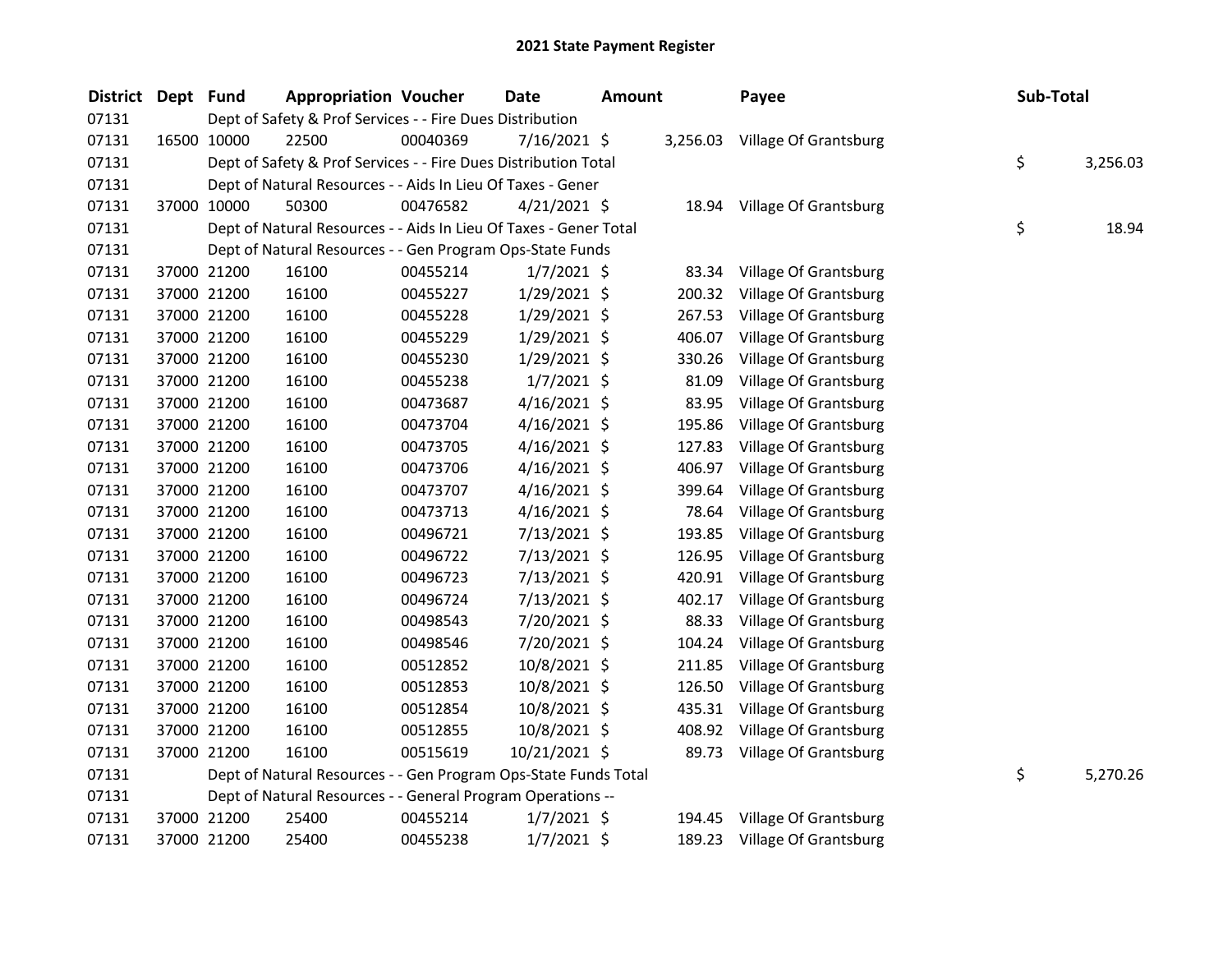| <b>District</b> | Dept Fund |             | <b>Appropriation Voucher</b>                                      |          | <b>Date</b>    | <b>Amount</b> |           | Payee                          | Sub-Total |           |
|-----------------|-----------|-------------|-------------------------------------------------------------------|----------|----------------|---------------|-----------|--------------------------------|-----------|-----------|
| 07131           |           | 37000 21200 | 25400                                                             | 00473687 | $4/16/2021$ \$ |               | 195.89    | Village Of Grantsburg          |           |           |
| 07131           |           | 37000 21200 | 25400                                                             | 00473713 | $4/16/2021$ \$ |               | 183.50    | Village Of Grantsburg          |           |           |
| 07131           |           | 37000 21200 | 25400                                                             | 00498543 | 7/20/2021 \$   |               | 176.67    | Village Of Grantsburg          |           |           |
| 07131           |           | 37000 21200 | 25400                                                             | 00498546 | 7/20/2021 \$   |               | 208.49    | Village Of Grantsburg          |           |           |
| 07131           |           | 37000 21200 | 25400                                                             | 00515619 | 10/21/2021 \$  |               | 179.46    | Village Of Grantsburg          |           |           |
| 07131           |           | 37000 21200 | 25400                                                             | 00520900 | 11/23/2021 \$  |               | 313.10    | Village Of Grantsburg          |           |           |
| 07131           |           | 37000 21200 | 25400                                                             | 00524620 | 12/14/2021 \$  |               | 63.72     | Village Of Grantsburg          |           |           |
| 07131           |           |             | Dept of Natural Resources - - General Program Operations -- Total |          |                |               |           |                                | \$        | 1,704.51  |
| 07131           |           |             | Dept of Natural Resources - - GPO--State Funds                    |          |                |               |           |                                |           |           |
| 07131           |           | 37000 21200 | 36100                                                             | 00455214 | $1/7/2021$ \$  |               | 27.78     | Village Of Grantsburg          |           |           |
| 07131           |           | 37000 21200 | 36100                                                             | 00455238 | $1/7/2021$ \$  |               | 27.03     | Village Of Grantsburg          |           |           |
| 07131           |           | 37000 21200 | 36100                                                             | 00473687 | $4/16/2021$ \$ |               | 27.98     | Village Of Grantsburg          |           |           |
| 07131           |           | 37000 21200 | 36100                                                             | 00473713 | $4/16/2021$ \$ |               | 26.21     | Village Of Grantsburg          |           |           |
| 07131           |           | 37000 21200 | 36100                                                             | 00498543 | 7/20/2021 \$   |               | 44.17     | Village Of Grantsburg          |           |           |
| 07131           |           | 37000 21200 | 36100                                                             | 00498546 | 7/20/2021 \$   |               | 52.12     | Village Of Grantsburg          |           |           |
| 07131           |           | 37000 21200 | 36100                                                             | 00515619 | 10/21/2021 \$  |               | 44.87     | Village Of Grantsburg          |           |           |
| 07131           |           |             | Dept of Natural Resources - - GPO--State Funds Total              |          |                |               |           |                                | \$        | 250.16    |
| 07131           |           |             | Dept of Natural Resources - - Aids In Lieu Of Taxes - Sum S       |          |                |               |           |                                |           |           |
| 07131           |           | 37000 21200 | 57900                                                             | 00476580 | $4/21/2021$ \$ |               | 35.20     | Village Of Grantsburg          |           |           |
| 07131           |           | 37000 21200 | 57900                                                             | 00476581 | $4/21/2021$ \$ |               | 364.45    | Village Of Grantsburg          |           |           |
| 07131           |           |             | Dept of Natural Resources - - Aids In Lieu Of Taxes - Sum S Total |          |                |               |           |                                | \$        | 399.65    |
| 07131           |           |             | Dept of Natural Resources - - Equipment Pool Operations           |          |                |               |           |                                |           |           |
| 07131           |           | 37000 21200 | 89300                                                             | 00455215 | $1/7/2021$ \$  |               | 61.85     | Village Of Grantsburg          |           |           |
| 07131           |           | 37000 21200 | 89300                                                             | 00473711 | $4/16/2021$ \$ |               | 61.85     | Village Of Grantsburg          |           |           |
| 07131           |           | 37000 21200 | 89300                                                             | 00498540 | 7/20/2021 \$   |               | 61.85     | Village Of Grantsburg          |           |           |
| 07131           |           |             | Dept of Natural Resources - - Equipment Pool Operations Total     |          |                |               |           |                                | \$        | 185.55    |
| 07131           |           |             | WI Dept of Transportation - - Trns Aids To Mnc.-Sf                |          |                |               |           |                                |           |           |
| 07131           |           | 39500 21100 | 19100                                                             | 00631838 | $1/4/2021$ \$  |               | 24,952.37 | Village Of Grantsburg          |           |           |
| 07131           |           | 39500 21100 | 19100                                                             | 00667445 | $4/5/2021$ \$  |               | 24,952.37 | Village Of Grantsburg          |           |           |
| 07131           |           | 39500 21100 | 19100                                                             | 00710933 | 7/6/2021 \$    |               | 24,952.37 | Village Of Grantsburg          |           |           |
| 07131           |           | 39500 21100 | 19100                                                             | 00751492 | 10/4/2021 \$   |               | 24,952.37 | Village Of Grantsburg          |           |           |
| 07131           |           |             | WI Dept of Transportation - - Trns Aids To Mnc.-Sf Total          |          |                |               |           |                                | \$        | 99,809.48 |
| 07131           |           |             | WI Dept of Transportation - - Loc Rd Imp Prg St Fd                |          |                |               |           |                                |           |           |
| 07131           |           | 39500 21100 | 27800                                                             | 00775088 | 11/19/2021 \$  |               |           | 5,773.16 Village Of Grantsburg |           |           |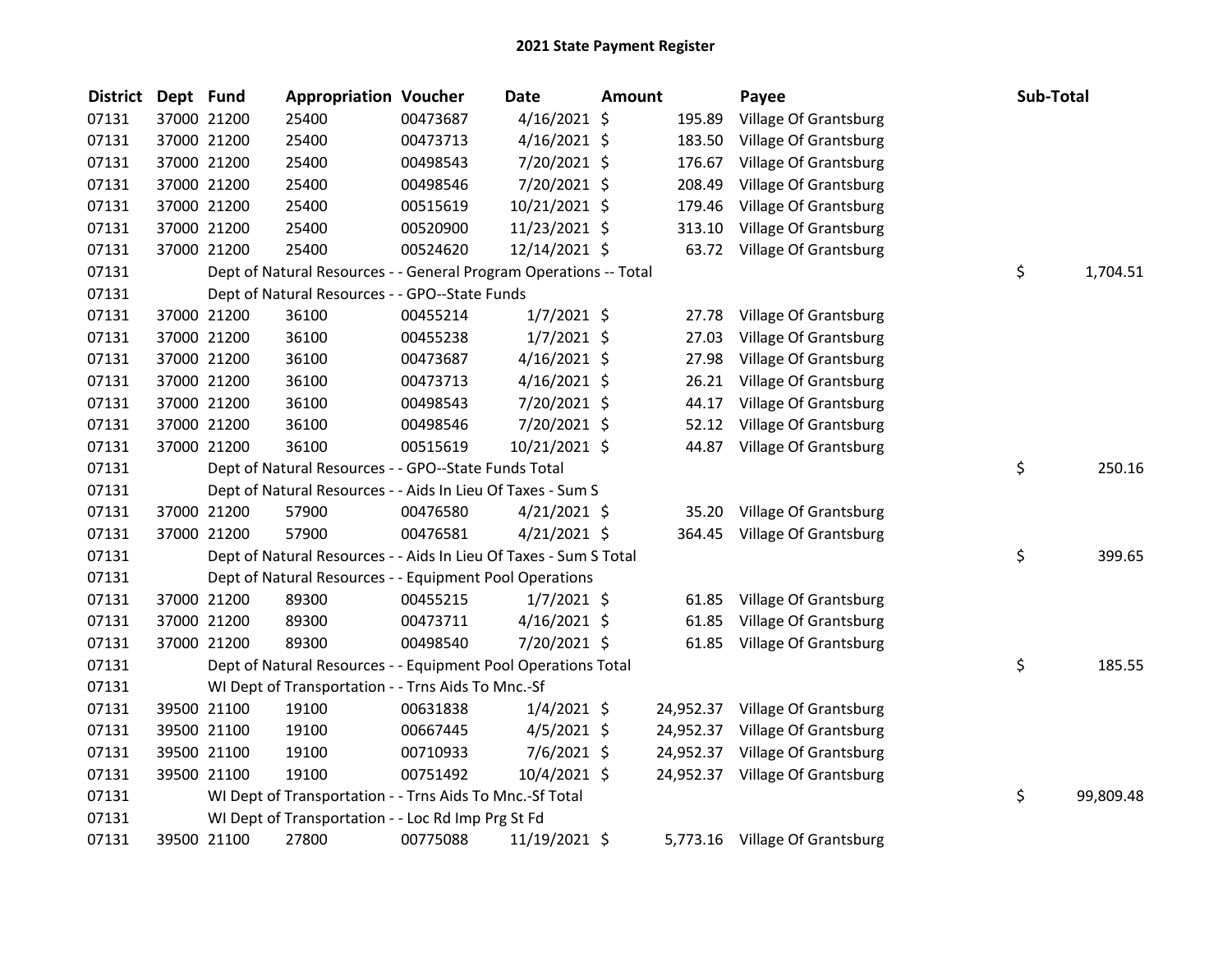| District Dept Fund |             | <b>Appropriation Voucher</b>                                          |          | Date           | <b>Amount</b> |           | Payee                            | Sub-Total |            |
|--------------------|-------------|-----------------------------------------------------------------------|----------|----------------|---------------|-----------|----------------------------------|-----------|------------|
| 07131              |             | WI Dept of Transportation - - Loc Rd Imp Prg St Fd Total              |          |                |               |           |                                  | \$        | 5,773.16   |
| 07131              |             | Department of Justice - - Officer training reimbursement              |          |                |               |           |                                  |           |            |
| 07131              | 45500 10000 | 21400                                                                 | 00105306 | 11/15/2021 \$  |               |           | 800.00 Village Of Grantsburg     |           |            |
| 07131              |             | Department of Justice - - Officer training reimbursement Total        |          |                |               |           |                                  | \$        | 800.00     |
| 07131              |             | Department of Revenue - - Gifts And Grants                            |          |                |               |           |                                  |           |            |
| 07131              | 56600 10000 | 12100                                                                 | 00206284 | $6/25/2021$ \$ |               |           | 67,040.21 Village Of Grantsburg  |           |            |
| 07131              |             | Department of Revenue - - Gifts And Grants Total                      |          |                |               |           |                                  | \$        | 67,040.21  |
| 07131              |             | Shared Revenue and Tax Relief - - Expenditure Restraint Program       |          |                |               |           |                                  |           |            |
| 07131              | 83500 10000 | 10100                                                                 | 00080885 | $7/26/2021$ \$ |               | 9,838.83  | Village Of Grantsburg            |           |            |
| 07131              |             | Shared Revenue and Tax Relief - - Expenditure Restraint Program Total |          |                |               |           |                                  | \$        | 9,838.83   |
| 07131              |             | Shared Revenue and Tax Relief - - County And Municipal Aid            |          |                |               |           |                                  |           |            |
| 07131              | 83500 10000 | 10500                                                                 | 00080885 | 7/26/2021 \$   |               | 59,760.69 | Village Of Grantsburg            |           |            |
| 07131              | 83500 10000 | 10500                                                                 | 00087983 | 11/15/2021 \$  |               |           | 338,643.91 Village Of Grantsburg |           |            |
| 07131              |             | Shared Revenue and Tax Relief - - County And Municipal Aid Total      |          |                |               |           |                                  | \$        | 398,404.60 |
| 07131              |             | Shared Revenue and Tax Relief - - Exempt Computer Aid                 |          |                |               |           |                                  |           |            |
| 07131              | 83500 10000 | 10900                                                                 | 00083542 | 7/26/2021 \$   |               | 3,533.67  | Village Of Grantsburg            |           |            |
| 07131              | 83500 10000 | 10900                                                                 | 00085674 | 7/26/2021 \$   |               |           | 315.32 Village Of Grantsburg     |           |            |
| 07131              |             | Shared Revenue and Tax Relief - - Exempt Computer Aid Total           |          |                |               |           |                                  | \$        | 3,848.99   |
| 07131              |             | Shared Revenue and Tax Relief - - Utility Aid                         |          |                |               |           |                                  |           |            |
| 07131              | 83500 10000 | 11000                                                                 | 00080885 | 7/26/2021 \$   |               | 3,730.65  | Village Of Grantsburg            |           |            |
| 07131              | 83500 10000 | 11000                                                                 | 00087983 | 11/15/2021 \$  |               |           | 20,281.29 Village Of Grantsburg  |           |            |
| 07131              |             | Shared Revenue and Tax Relief - - Utility Aid Total                   |          |                |               |           |                                  | \$        | 24,011.94  |
| 07131              |             | Shared Revenue and Tax Relief - - Personal Property Aid               |          |                |               |           |                                  |           |            |
| 07131              | 83500 10000 | 11100                                                                 | 00078770 | $5/3/2021$ \$  |               |           | 7,824.70 Village Of Grantsburg   |           |            |
| 07131              |             | Shared Revenue and Tax Relief - - Personal Property Aid Total         |          |                |               |           |                                  | \$        | 7,824.70   |
| 07131              |             | Shared Revenue and Tax Relief - - Payments For Municipal Svcs         |          |                |               |           |                                  |           |            |
| 07131              | 83500 10000 | 50100                                                                 | 00073525 | $2/1/2021$ \$  |               |           | 4,342.26 Village Of Grantsburg   |           |            |
| 07131              |             | Shared Revenue and Tax Relief - - Payments For Municipal Svcs Total   |          |                |               |           |                                  | \$        | 4,342.26   |
| 07131 Total        |             |                                                                       |          |                |               |           |                                  | \$        | 632,779.27 |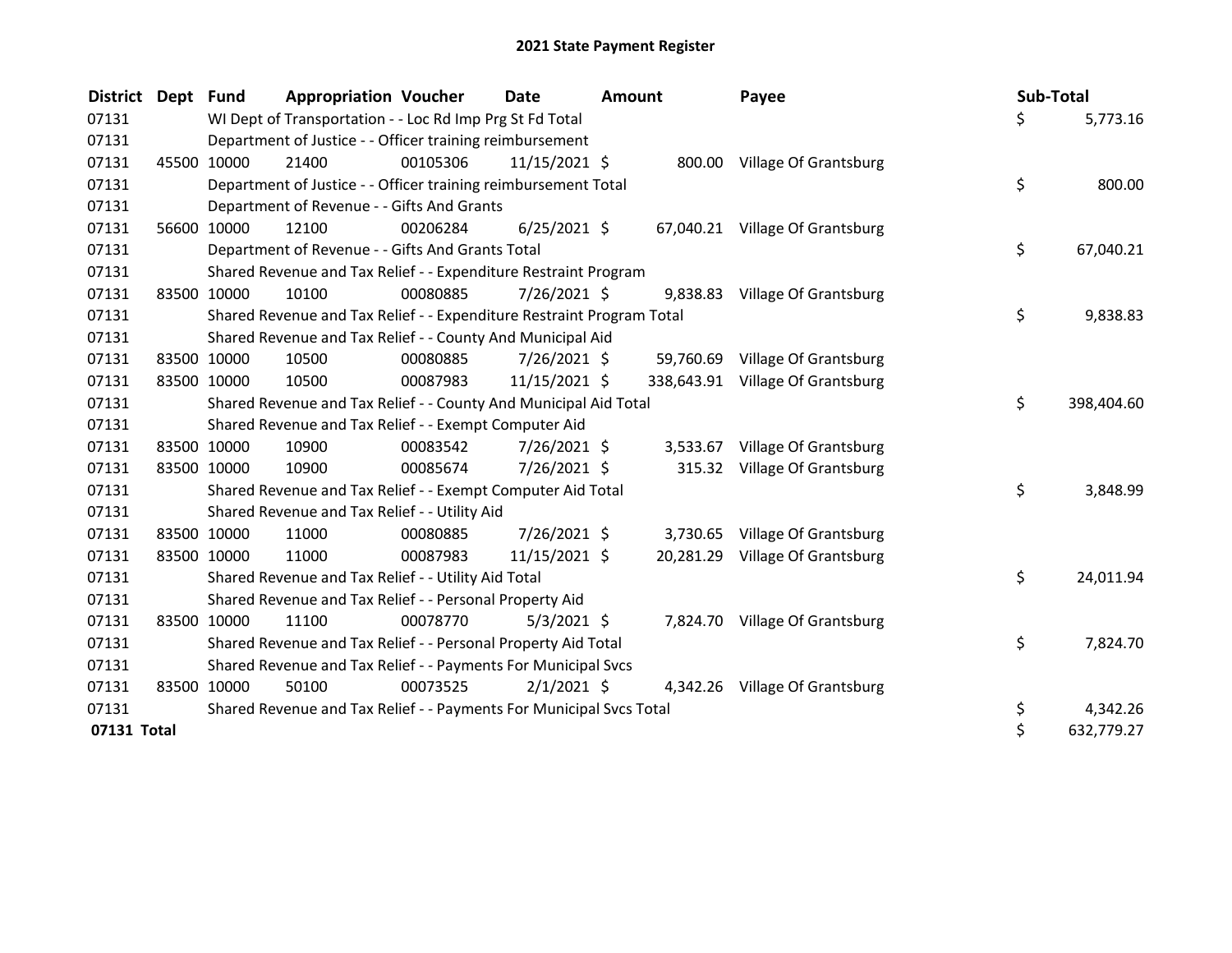| <b>District</b> | Dept Fund |             | <b>Appropriation Voucher</b>                                         |          | <b>Date</b>    | <b>Amount</b> |           | Payee                       | Sub-Total |            |
|-----------------|-----------|-------------|----------------------------------------------------------------------|----------|----------------|---------------|-----------|-----------------------------|-----------|------------|
| 07181           |           |             | Dept of Safety & Prof Services - - Fire Dues Distribution            |          |                |               |           |                             |           |            |
| 07181           |           | 16500 10000 | 22500                                                                | 00040380 | $7/16/2021$ \$ |               |           | 3,089.66 Village Of Siren   |           |            |
| 07181           |           |             | Dept of Safety & Prof Services - - Fire Dues Distribution Total      |          |                |               |           |                             | \$        | 3,089.66   |
| 07181           |           |             | Dept of Natural Resources - - Aids In Lieu Of Taxes - Gener          |          |                |               |           |                             |           |            |
| 07181           |           | 37000 10000 | 50300                                                                | 00476652 | $4/21/2021$ \$ |               |           | 21.46 Village Of Siren      |           |            |
| 07181           |           |             | Dept of Natural Resources - - Aids In Lieu Of Taxes - Gener Total    |          |                |               |           |                             | \$        | 21.46      |
| 07181           |           |             | WI Dept of Transportation - - Trns Aids To Mnc.-Sf                   |          |                |               |           |                             |           |            |
| 07181           |           | 39500 21100 | 19100                                                                | 00631839 | $1/4/2021$ \$  |               | 17,053.29 | Village Of Siren            |           |            |
| 07181           |           | 39500 21100 | 19100                                                                | 00667446 | $4/5/2021$ \$  |               | 17,053.29 | Village Of Siren            |           |            |
| 07181           |           | 39500 21100 | 19100                                                                | 00710934 | $7/6/2021$ \$  |               | 17,053.29 | Village Of Siren            |           |            |
| 07181           |           | 39500 21100 | 19100                                                                | 00751493 | 10/4/2021 \$   |               |           | 17,053.30 Village Of Siren  |           |            |
| 07181           |           |             | WI Dept of Transportation - - Trns Aids To Mnc.-Sf Total             |          |                |               |           |                             | \$        | 68,213.17  |
| 07181           |           |             | WI Dept of Transportation - - Loc Rd Imp Prg St Fd                   |          |                |               |           |                             |           |            |
| 07181           |           | 39500 21100 | 27800                                                                | 00721131 | 7/15/2021 \$   |               |           | 11,234.45 Village Of Siren  |           |            |
| 07181           |           |             | WI Dept of Transportation - - Loc Rd Imp Prg St Fd Total             |          |                |               |           |                             | \$        | 11,234.45  |
| 07181           |           |             | Department of Justice - - Officer training reimbursement             |          |                |               |           |                             |           |            |
| 07181           |           | 45500 10000 | 21400                                                                | 00106087 | 11/29/2021 \$  |               |           | 320.00 Village Of Siren     |           |            |
| 07181           |           |             | Department of Justice - - Officer training reimbursement Total       |          |                |               |           |                             | \$        | 320.00     |
| 07181           |           |             | Department of Administration - - Federal Aid, Local Assistance       |          |                |               |           |                             |           |            |
| 07181           |           | 50500 10000 | 74300                                                                | 00153562 | 10/27/2021 \$  |               |           | 162,656.82 Village Of Siren |           |            |
| 07181           |           | 50500 10000 | 74300                                                                | 00156970 | 12/29/2021 \$  |               |           | 439,016.69 Village Of Siren |           |            |
| 07181           |           |             | Department of Administration - - Federal Aid, Local Assistance Total |          |                |               |           |                             | \$        | 601,673.51 |
| 07181           |           |             | Department of Revenue - - Gifts And Grants                           |          |                |               |           |                             |           |            |
| 07181           |           | 56600 10000 | 12100                                                                | 00206285 | $6/25/2021$ \$ |               |           | 40,506.73 Village Of Siren  |           |            |
| 07181           |           |             | Department of Revenue - - Gifts And Grants Total                     |          |                |               |           |                             | \$        | 40,506.73  |
| 07181           |           |             | Shared Revenue and Tax Relief - - County And Municipal Aid           |          |                |               |           |                             |           |            |
| 07181           |           | 83500 10000 | 10500                                                                | 00080886 | 7/26/2021 \$   |               |           | 24,786.97 Village Of Siren  |           |            |
| 07181           |           | 83500 10000 | 10500                                                                | 00087984 | 11/15/2021 \$  |               |           | 140,459.52 Village Of Siren |           |            |
| 07181           |           |             | Shared Revenue and Tax Relief - - County And Municipal Aid Total     |          |                |               |           |                             | \$        | 165,246.49 |
| 07181           |           |             | Shared Revenue and Tax Relief - - Exempt Computer Aid                |          |                |               |           |                             |           |            |
| 07181           |           | 83500 10000 | 10900                                                                | 00083543 | 7/26/2021 \$   |               |           | 631.87 Village Of Siren     |           |            |
| 07181           |           | 83500 10000 | 10900                                                                | 00085675 | 7/26/2021 \$   |               |           | 663.01 Village Of Siren     |           |            |
| 07181           |           |             | Shared Revenue and Tax Relief - - Exempt Computer Aid Total          |          |                |               |           |                             | \$        | 1,294.88   |
| 07181           |           |             | Shared Revenue and Tax Relief - - Utility Aid                        |          |                |               |           |                             |           |            |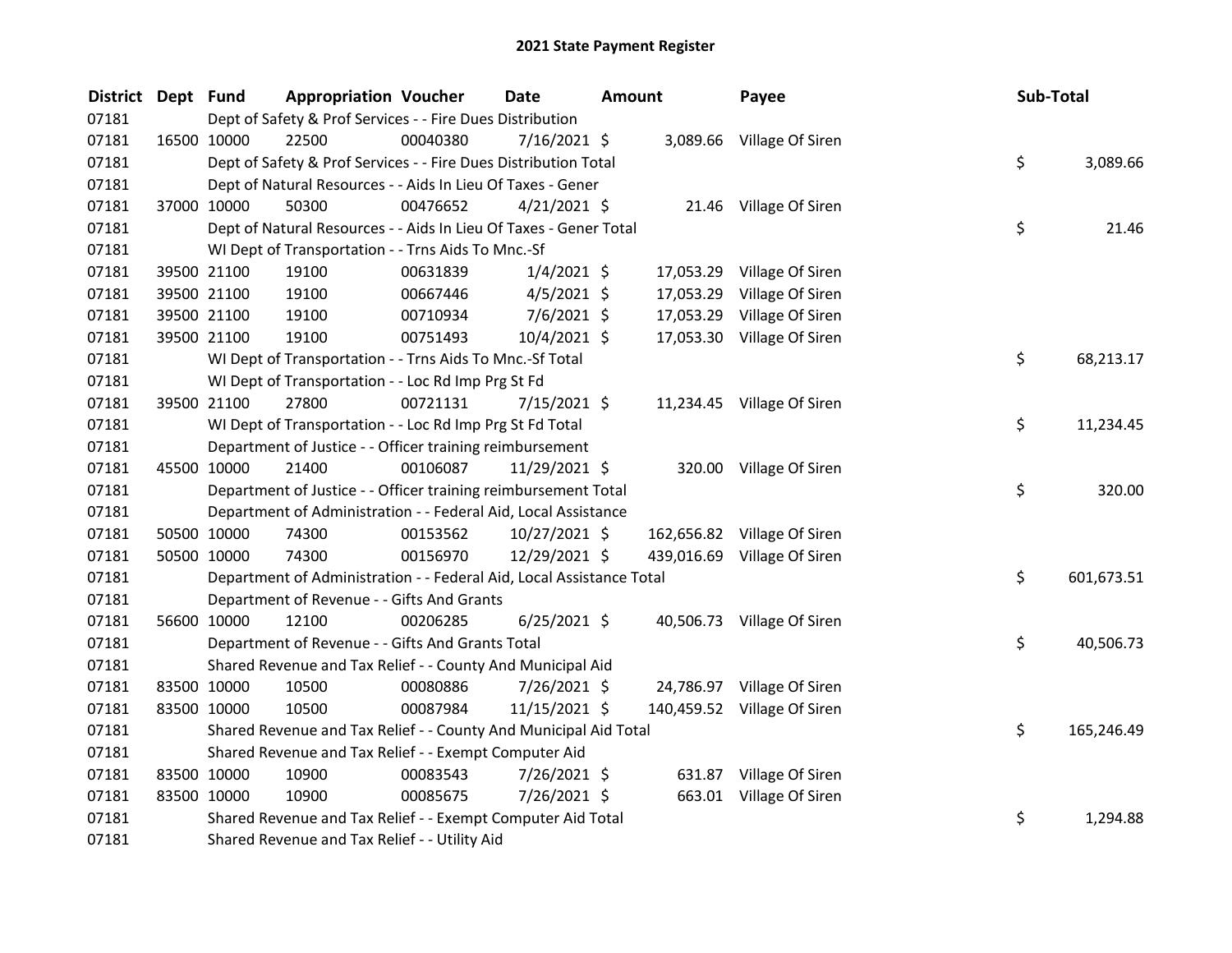| <b>District</b> | Dept Fund   | <b>Appropriation Voucher</b>                                    |          | Date           | <b>Amount</b> |          | Payee            | Sub-Total |            |
|-----------------|-------------|-----------------------------------------------------------------|----------|----------------|---------------|----------|------------------|-----------|------------|
| 07181           | 83500 10000 | 11000                                                           | 00080886 | $7/26/2021$ \$ |               | 188.99   | Village Of Siren |           |            |
| 07181           | 83500 10000 | 11000                                                           | 00087984 | 11/15/2021 \$  |               | 1,285.21 | Village Of Siren |           |            |
| 07181           |             | Shared Revenue and Tax Relief - - Utility Aid Total             |          |                |               |          |                  | \$        | 1,474.20   |
| 07181           |             | Shared Revenue and Tax Relief - - Personal Property Aid         |          |                |               |          |                  |           |            |
| 07181           | 83500 10000 | 11100                                                           | 00076724 | $5/3/2021$ \$  |               | 2,184.35 | Village Of Siren |           |            |
| 07181           | 83500 10000 | 11100                                                           | 00078771 | $5/3/2021$ \$  |               | 1,096.47 | Village Of Siren |           |            |
| 07181           |             | Shared Revenue and Tax Relief - - Personal Property Aid Total   |          |                |               |          |                  | S         | 3,280.82   |
| 07181           |             | Shared Revenue and Tax Relief - - Lottery & Gaming Credit       |          |                |               |          |                  |           |            |
| 07181           | 83500 52100 | 36300                                                           | 00074064 | $3/22/2021$ \$ |               | 2,698.56 | Village Of Siren |           |            |
| 07181           |             | Shared Revenue and Tax Relief - - Lottery & Gaming Credit Total |          |                |               |          |                  | \$        | 2,698.56   |
| 07181 Total     |             |                                                                 |          |                |               |          |                  | S         | 899,053.93 |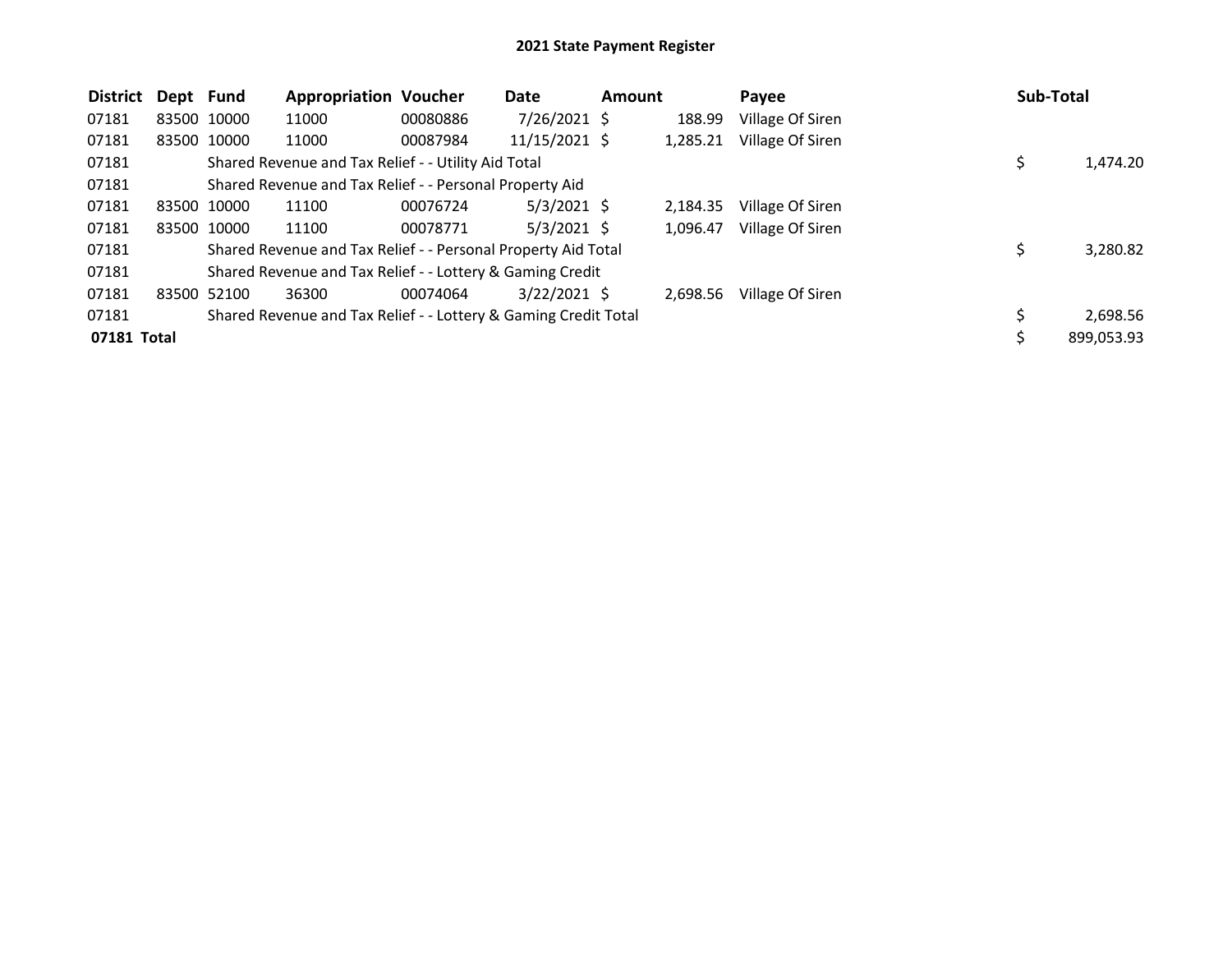| <b>District</b> | Dept Fund |             | <b>Appropriation Voucher</b>                                            |          | Date           | <b>Amount</b> |           | Payee                        | Sub-Total |           |
|-----------------|-----------|-------------|-------------------------------------------------------------------------|----------|----------------|---------------|-----------|------------------------------|-----------|-----------|
| 07191           |           |             | Dept of Safety & Prof Services - - Fire Dues Distribution               |          |                |               |           |                              |           |           |
| 07191           |           | 16500 10000 | 22500                                                                   | 00040385 | 7/16/2021 \$   |               |           | 1,411.57 Village Of Webster  |           |           |
| 07191           |           |             | Dept of Safety & Prof Services - - Fire Dues Distribution Total         |          |                |               |           |                              | \$        | 1,411.57  |
| 07191           |           |             | Environmental Improvement Prog - - Clean Water Fund Program Finan       |          |                |               |           |                              |           |           |
| 07191           |           | 32000 57300 | 16300                                                                   | 00000305 | 2/18/2021 \$   |               |           | 3,353.20 Village Of Webster  |           |           |
| 07191           |           |             | Environmental Improvement Prog - - Clean Water Fund Program Finan Total |          |                |               |           |                              | \$        | 3,353.20  |
| 07191           |           |             | Dept of Natural Resources - - General Program Operations --             |          |                |               |           |                              |           |           |
| 07191           |           | 37000 21200 | 25400                                                                   | 00457021 | $1/22/2021$ \$ |               | 243.59    | Village Of Webster           |           |           |
| 07191           |           | 37000 21200 | 25400                                                                   | 00473392 | $4/14/2021$ \$ |               | 254.04    | Village Of Webster           |           |           |
| 07191           |           | 37000 21200 | 25400                                                                   | 00496581 | 7/12/2021 \$   |               | 283.78    | Village Of Webster           |           |           |
| 07191           |           | 37000 21200 | 25400                                                                   | 00515625 | 10/21/2021 \$  |               |           | 205.14 Village Of Webster    |           |           |
| 07191           |           |             | Dept of Natural Resources - - General Program Operations -- Total       |          |                |               |           |                              | \$        | 986.55    |
| 07191           |           |             | Dept of Natural Resources - - GPO--State Funds                          |          |                |               |           |                              |           |           |
| 07191           |           | 37000 21200 | 36100                                                                   | 00457021 | $1/22/2021$ \$ |               | 27.07     | Village Of Webster           |           |           |
| 07191           |           | 37000 21200 | 36100                                                                   | 00496581 | 7/12/2021 \$   |               | 31.53     | Village Of Webster           |           |           |
| 07191           |           | 37000 21200 | 36100                                                                   | 00515625 | 10/21/2021 \$  |               |           | 51.29 Village Of Webster     |           |           |
| 07191           |           |             | Dept of Natural Resources - - GPO--State Funds Total                    |          |                |               |           |                              | \$        | 109.89    |
| 07191           |           |             | Dept of Natural Resources - - Aids In Lieu Of Taxes - Sum S             |          |                |               |           |                              |           |           |
| 07191           |           | 37000 21200 | 57900                                                                   | 00476606 | $4/21/2021$ \$ |               |           | 1.07 Village Of Webster      |           |           |
| 07191           |           |             | Dept of Natural Resources - - Aids In Lieu Of Taxes - Sum S Total       |          |                |               |           |                              | \$        | 1.07      |
| 07191           |           |             | WI Dept of Transportation - - Trns Aids To Mnc.-Sf                      |          |                |               |           |                              |           |           |
| 07191           |           | 39500 21100 | 19100                                                                   | 00631840 | $1/4/2021$ \$  |               |           | 13,161.36 Village Of Webster |           |           |
| 07191           |           | 39500 21100 | 19100                                                                   | 00667447 | $4/5/2021$ \$  |               | 13,161.36 | Village Of Webster           |           |           |
| 07191           |           | 39500 21100 | 19100                                                                   | 00710935 | 7/6/2021 \$    |               | 13,161.36 | Village Of Webster           |           |           |
| 07191           |           | 39500 21100 | 19100                                                                   | 00751494 | 10/4/2021 \$   |               |           | 13,161.38 Village Of Webster |           |           |
| 07191           |           |             | WI Dept of Transportation - - Trns Aids To Mnc.-Sf Total                |          |                |               |           |                              | \$        | 52,645.46 |
| 07191           |           |             | Department of Justice - - Law Enforcement Train, Local                  |          |                |               |           |                              |           |           |
| 07191           |           | 45500 10000 | 23100                                                                   | 00105965 | 11/26/2021 \$  |               |           | 640.00 Village Of Webster    |           |           |
| 07191           |           |             | Department of Justice - - Law Enforcement Train, Local Total            |          |                |               |           |                              | \$        | 640.00    |
| 07191           |           |             | Commissioners of Public Lands - - Balsht Common School Fund             |          |                |               |           |                              |           |           |
| 07191           |           | 50700 37400 | 57700                                                                   | 00003794 | 8/27/2021 \$   |               |           | 66,000.00 Village Of Webster |           |           |
| 07191           |           |             | Commissioners of Public Lands - - Balsht Common School Fund Total       |          |                |               |           |                              | \$        | 66,000.00 |
| 07191           |           |             | Department of Revenue - - Gifts And Grants                              |          |                |               |           |                              |           |           |
| 07191           |           | 56600 10000 | 12100                                                                   | 00206286 | $6/25/2021$ \$ |               |           | 32,394.92 Village Of Webster |           |           |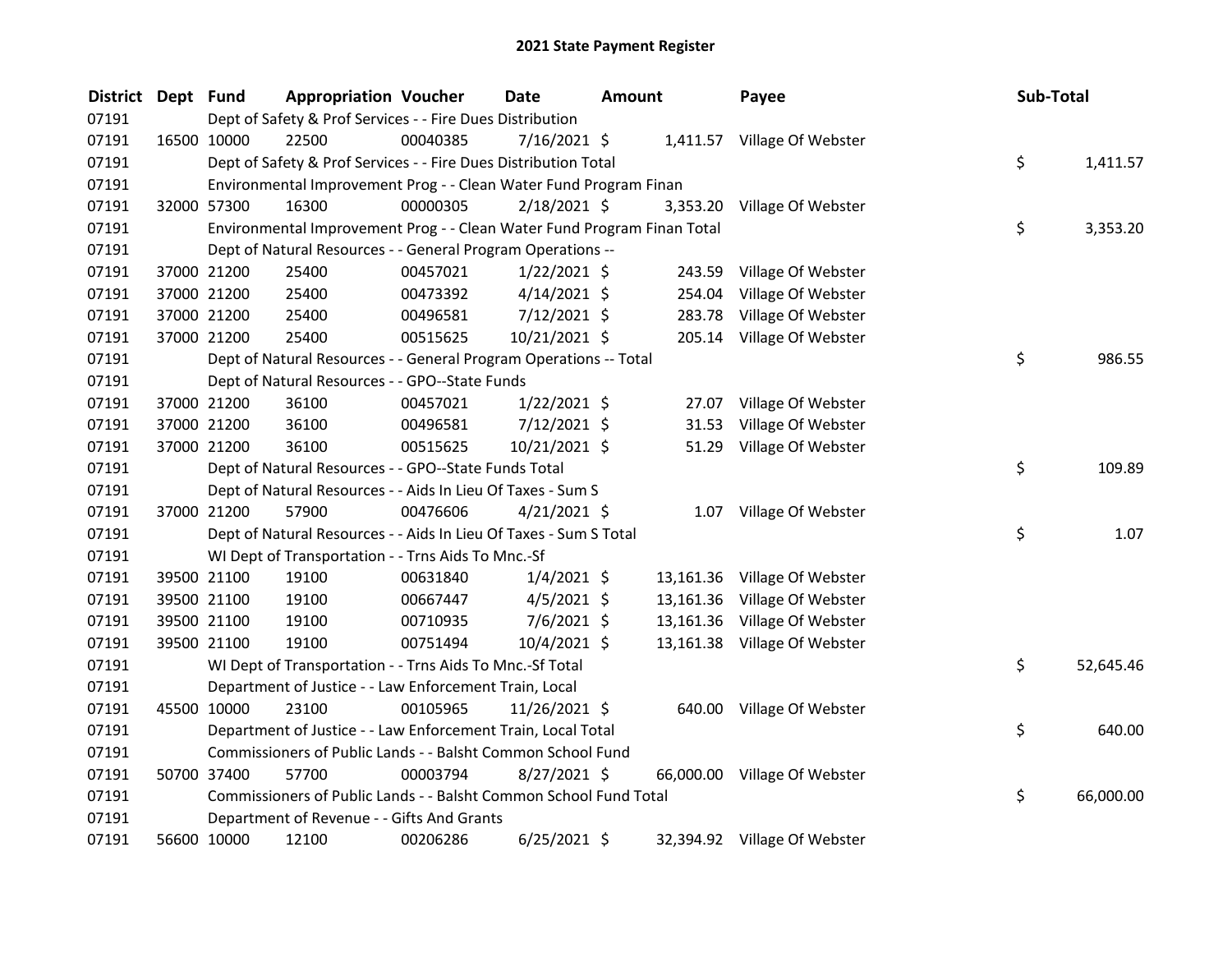| <b>District</b> | Dept Fund |             | <b>Appropriation Voucher</b>                                          |          | <b>Date</b>    | <b>Amount</b> | Payee                         | Sub-Total |            |
|-----------------|-----------|-------------|-----------------------------------------------------------------------|----------|----------------|---------------|-------------------------------|-----------|------------|
| 07191           |           |             | Department of Revenue - - Gifts And Grants Total                      |          |                |               |                               | \$        | 32,394.92  |
| 07191           |           |             | Department of Revenue - - Misc Revenue Holding Clearing               |          |                |               |                               |           |            |
| 07191           |           | 56600 10000 | 99500                                                                 | 00188740 | $1/8/2021$ \$  | 295.36        | Village Of Webster            |           |            |
| 07191           |           | 56600 10000 | 99500                                                                 | 00193385 | $3/5/2021$ \$  | 534.35        | Village Of Webster            |           |            |
| 07191           |           | 56600 10000 | 99500                                                                 | 00197651 | $4/7/2021$ \$  | 1,445.77      | Village Of Webster            |           |            |
| 07191           |           | 56600 10000 | 99500                                                                 | 00201030 | $5/7/2021$ \$  | 580.21        | Village Of Webster            |           |            |
| 07191           |           | 56600 10000 | 99500                                                                 | 00204259 | $6/7/2021$ \$  | 2,091.90      | Village Of Webster            |           |            |
| 07191           |           | 56600 10000 | 99500                                                                 | 00214207 | $9/8/2021$ \$  | 9.00          | Village Of Webster            |           |            |
| 07191           |           | 56600 10000 | 99500                                                                 | 00216456 | 10/7/2021 \$   | 557.00        | Village Of Webster            |           |            |
| 07191           |           |             | Department of Revenue - - Misc Revenue Holding Clearing Total         |          |                |               |                               | \$        | 5,513.59   |
| 07191           |           |             | Shared Revenue and Tax Relief - - Expenditure Restraint Program       |          |                |               |                               |           |            |
| 07191           |           | 83500 10000 | 10100                                                                 | 00080887 | 7/26/2021 \$   |               | 14,840.14 Village Of Webster  |           |            |
| 07191           |           |             | Shared Revenue and Tax Relief - - Expenditure Restraint Program Total |          |                |               |                               | \$        | 14,840.14  |
| 07191           |           |             | Shared Revenue and Tax Relief - - County And Municipal Aid            |          |                |               |                               |           |            |
| 07191           |           | 83500 10000 | 10500                                                                 | 00080887 | 7/26/2021 \$   | 26,083.13     | Village Of Webster            |           |            |
| 07191           |           | 83500 10000 | 10500                                                                 | 00087985 | 11/15/2021 \$  |               | 147,804.40 Village Of Webster |           |            |
| 07191           |           |             | Shared Revenue and Tax Relief - - County And Municipal Aid Total      |          |                |               |                               | \$        | 173,887.53 |
| 07191           |           |             | Shared Revenue and Tax Relief - - Exempt Computer Aid                 |          |                |               |                               |           |            |
| 07191           |           | 83500 10000 | 10900                                                                 | 00083544 | 7/26/2021 \$   |               | 1,929.90 Village Of Webster   |           |            |
| 07191           |           | 83500 10000 | 10900                                                                 | 00085676 | 7/26/2021 \$   |               | 59.81 Village Of Webster      |           |            |
| 07191           |           |             | Shared Revenue and Tax Relief - - Exempt Computer Aid Total           |          |                |               |                               | \$        | 1,989.71   |
| 07191           |           |             | Shared Revenue and Tax Relief - - Utility Aid                         |          |                |               |                               |           |            |
| 07191           |           | 83500 10000 | 11000                                                                 | 00080887 | 7/26/2021 \$   | 120.62        | Village Of Webster            |           |            |
| 07191           |           | 83500 10000 | 11000                                                                 | 00087985 | 11/15/2021 \$  |               | 707.35 Village Of Webster     |           |            |
| 07191           |           |             | Shared Revenue and Tax Relief - - Utility Aid Total                   |          |                |               |                               | \$        | 827.97     |
| 07191           |           |             | Shared Revenue and Tax Relief - - Personal Property Aid               |          |                |               |                               |           |            |
| 07191           |           | 83500 10000 | 11100                                                                 | 00076725 | $5/3/2021$ \$  |               | 6,527.78 Village Of Webster   |           |            |
| 07191           |           |             | Shared Revenue and Tax Relief - - Personal Property Aid Total         |          |                |               |                               | \$        | 6,527.78   |
| 07191           |           |             | Shared Revenue and Tax Relief - - Payments For Municipal Svcs         |          |                |               |                               |           |            |
| 07191           |           | 83500 10000 | 50100                                                                 | 00073526 | $2/1/2021$ \$  |               | 3,094.82 Village Of Webster   |           |            |
| 07191           |           |             | Shared Revenue and Tax Relief - - Payments For Municipal Svcs Total   |          |                |               |                               | \$        | 3,094.82   |
| 07191           |           |             | Shared Revenue and Tax Relief - - Lottery & Gaming Credit             |          |                |               |                               |           |            |
| 07191           |           | 83500 52100 | 36300                                                                 | 00074065 | $3/22/2021$ \$ | 397.96        | Village Of Webster            |           |            |
| 07191           |           |             | Shared Revenue and Tax Relief - - Lottery & Gaming Credit Total       |          |                |               |                               | \$        | 397.96     |